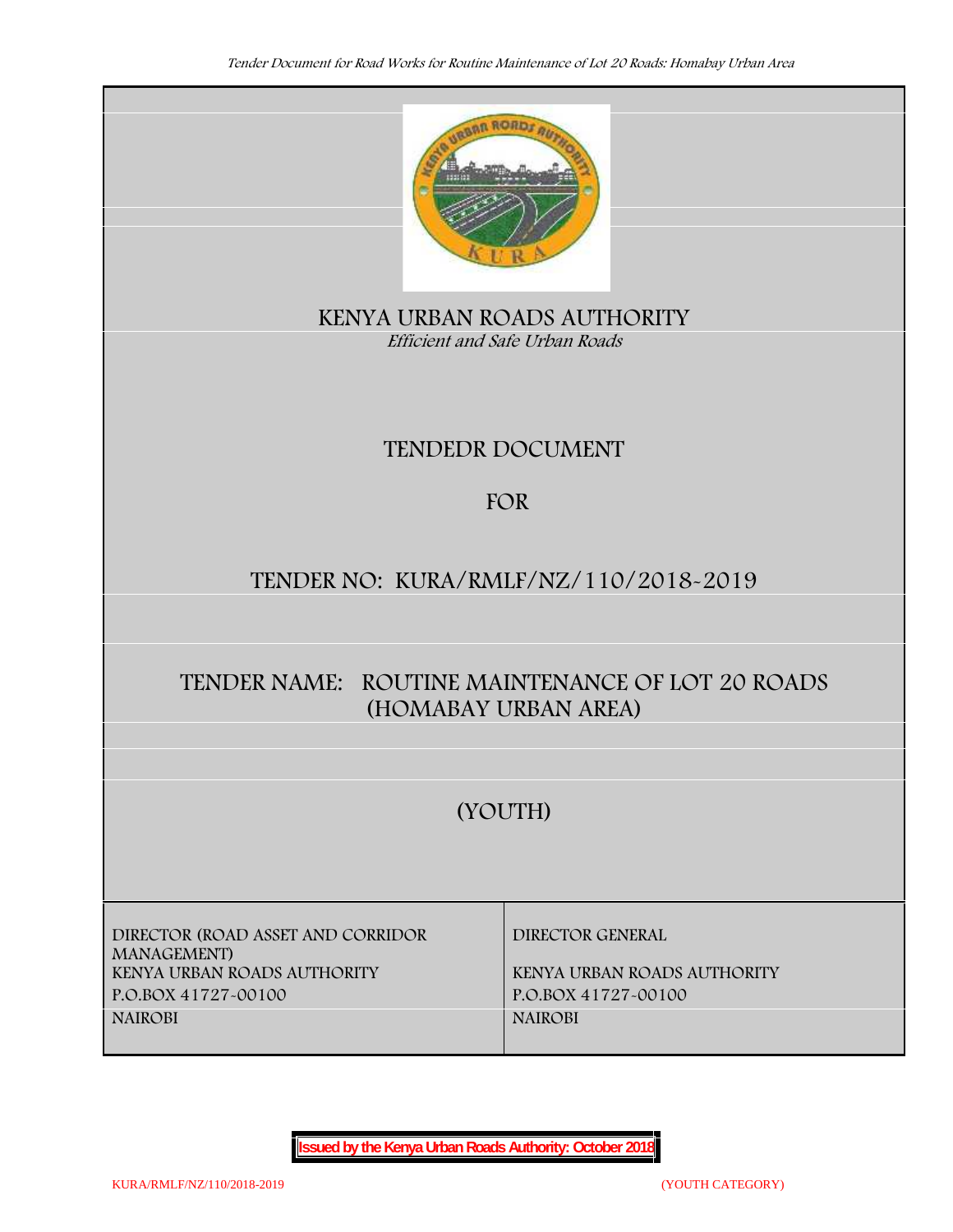# **ROUTINE MAINTENANCE OF LOT 20 ROADS: HOMABAY URBAN AREA**

# **TABLE OF CONTENTS**

| SECTION II: INSTRUCTIONS TO TENDERERS AND CONDITIONS OF TENDER 3     |  |
|----------------------------------------------------------------------|--|
|                                                                      |  |
|                                                                      |  |
|                                                                      |  |
|                                                                      |  |
|                                                                      |  |
| SECTION VI: SUPERVISION AND CONTRACT EVALUATION MANUAL 2012109       |  |
|                                                                      |  |
|                                                                      |  |
|                                                                      |  |
|                                                                      |  |
|                                                                      |  |
|                                                                      |  |
|                                                                      |  |
|                                                                      |  |
|                                                                      |  |
| SECTION XIII: FORM OF PERFORMANCE BANK GUARANTEE (UNCONDITIONAL) 154 |  |

1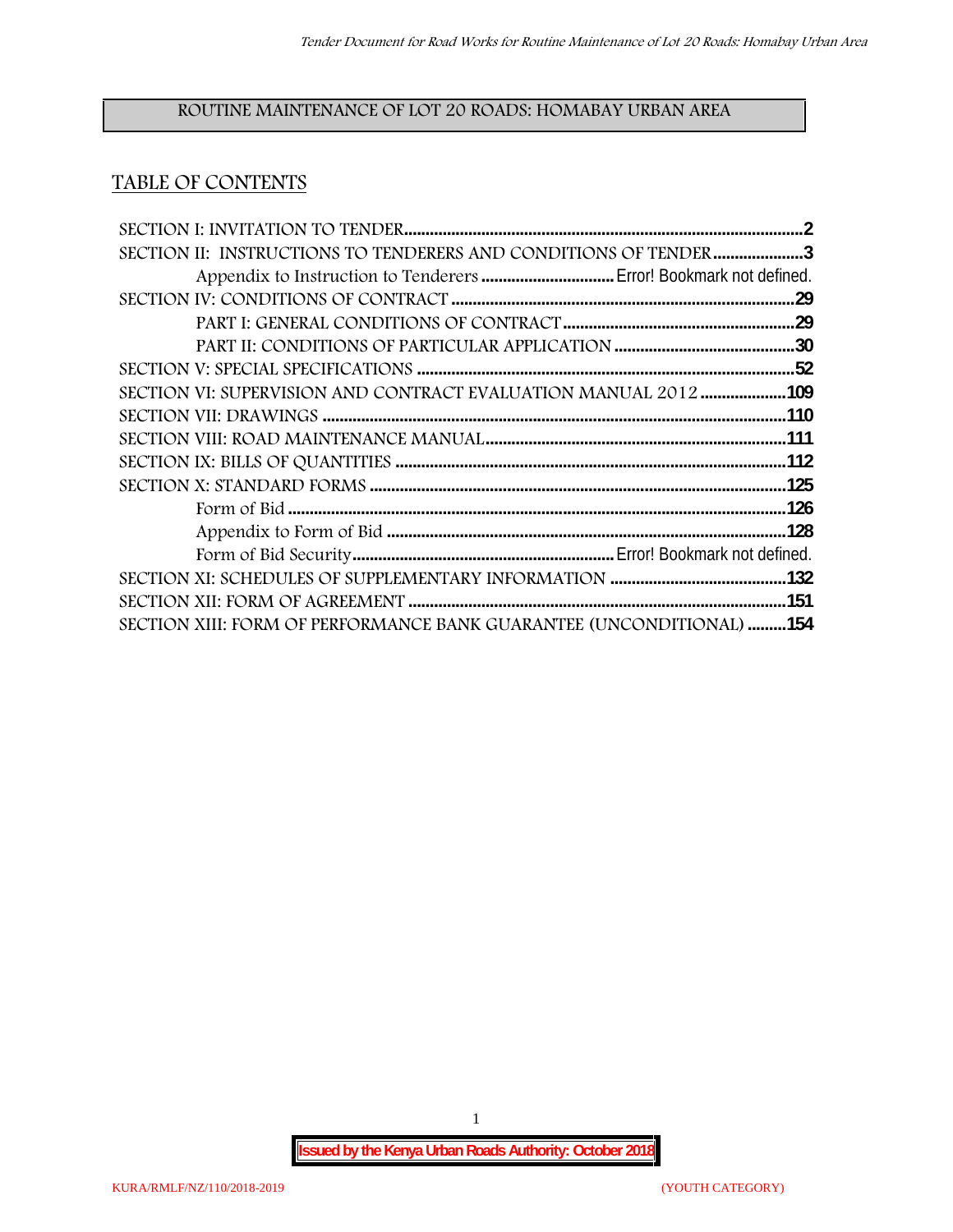# **SECTION I: INVITATION TO TENDER**

(See tender invitation on www.kura.go.ke/tender notices)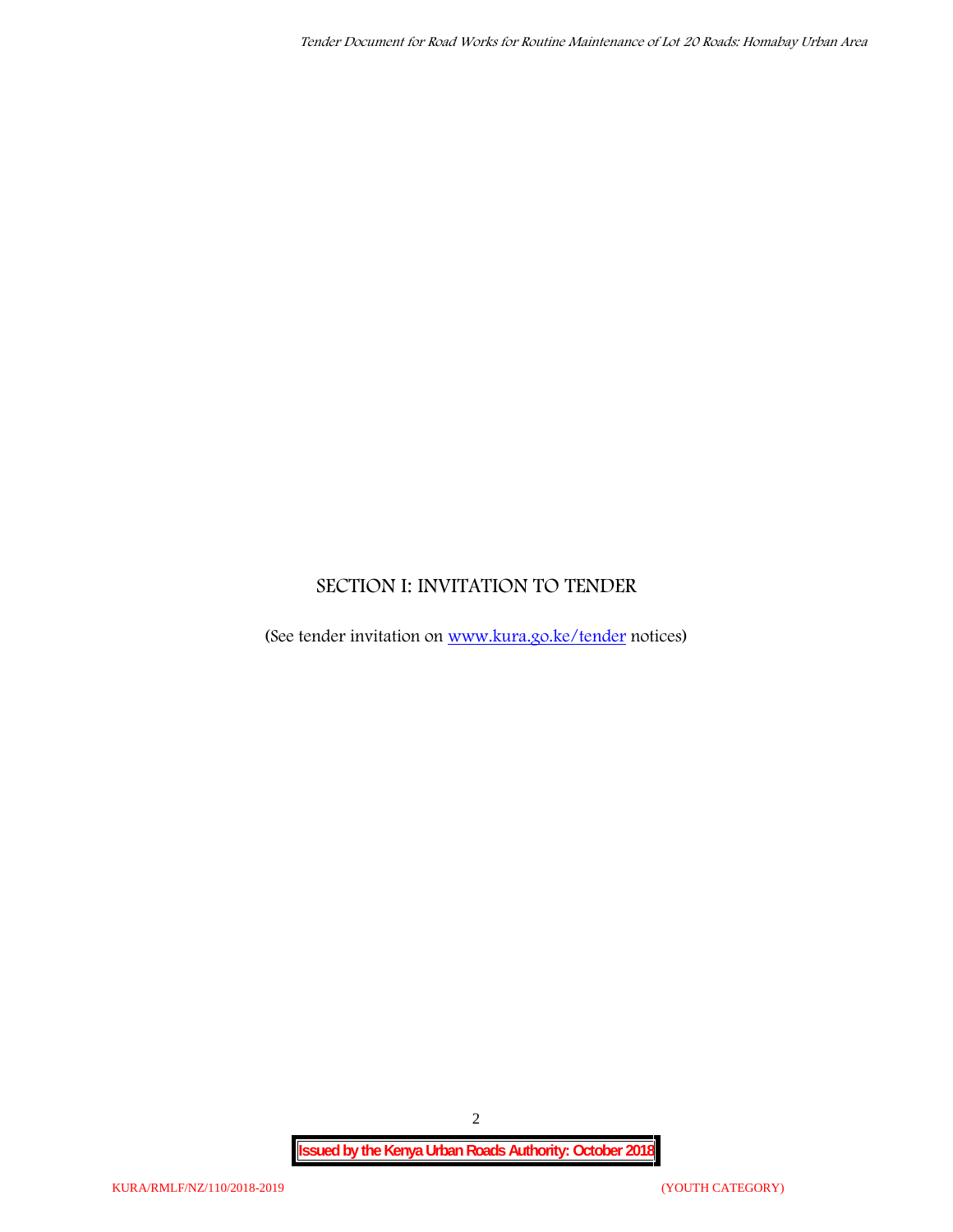**SECTION II: INSTRUCTIONS TO TENDERERS AND CONDITIONS OF TENDER**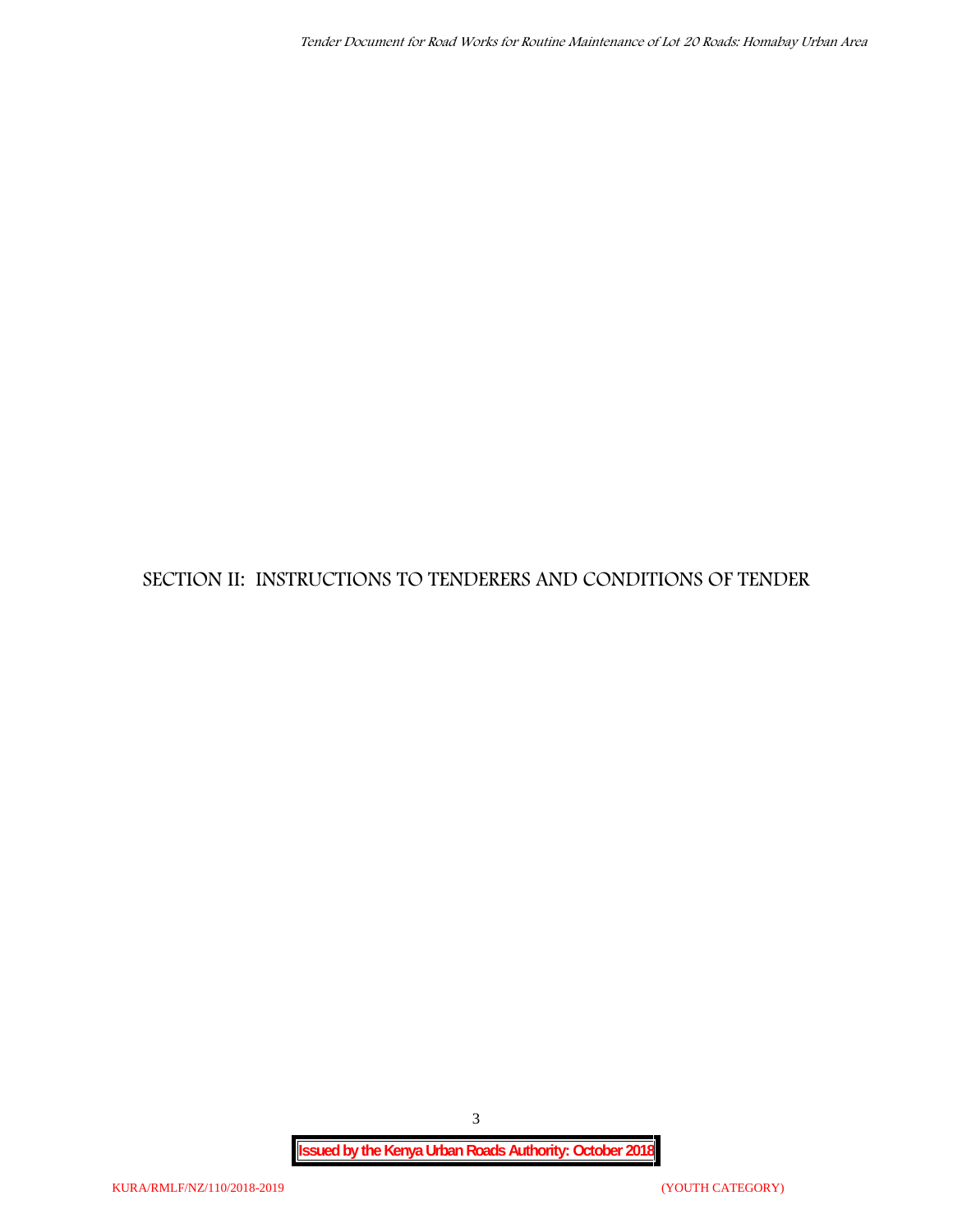#### TABLE OF CONTENTS

| A.        |                                                                      |  |
|-----------|----------------------------------------------------------------------|--|
| 1         |                                                                      |  |
| 2         |                                                                      |  |
| 3         |                                                                      |  |
| 4         |                                                                      |  |
| 5         |                                                                      |  |
| 6         |                                                                      |  |
| 7         |                                                                      |  |
| 8         |                                                                      |  |
| <b>B.</b> |                                                                      |  |
| 9         |                                                                      |  |
| 10        |                                                                      |  |
| 11        |                                                                      |  |
| C.        |                                                                      |  |
| 12        |                                                                      |  |
| 13        |                                                                      |  |
| 14        |                                                                      |  |
| 15        |                                                                      |  |
| 16        |                                                                      |  |
| 17        |                                                                      |  |
| 18        |                                                                      |  |
| 19        |                                                                      |  |
| 20        |                                                                      |  |
| D.        |                                                                      |  |
| 21        |                                                                      |  |
| 22        |                                                                      |  |
| 23        |                                                                      |  |
| 24        |                                                                      |  |
| E.        |                                                                      |  |
| 25        |                                                                      |  |
| 26        |                                                                      |  |
| 27        |                                                                      |  |
| 28        |                                                                      |  |
| 29        |                                                                      |  |
| 30        |                                                                      |  |
| F.        |                                                                      |  |
| G.        |                                                                      |  |
| 31        |                                                                      |  |
| 32        | employer's right to accept any bid and to reject any or all bids  16 |  |
| 33        |                                                                      |  |
| 34        |                                                                      |  |
| 35        |                                                                      |  |
| 36        |                                                                      |  |

 $\overline{4}$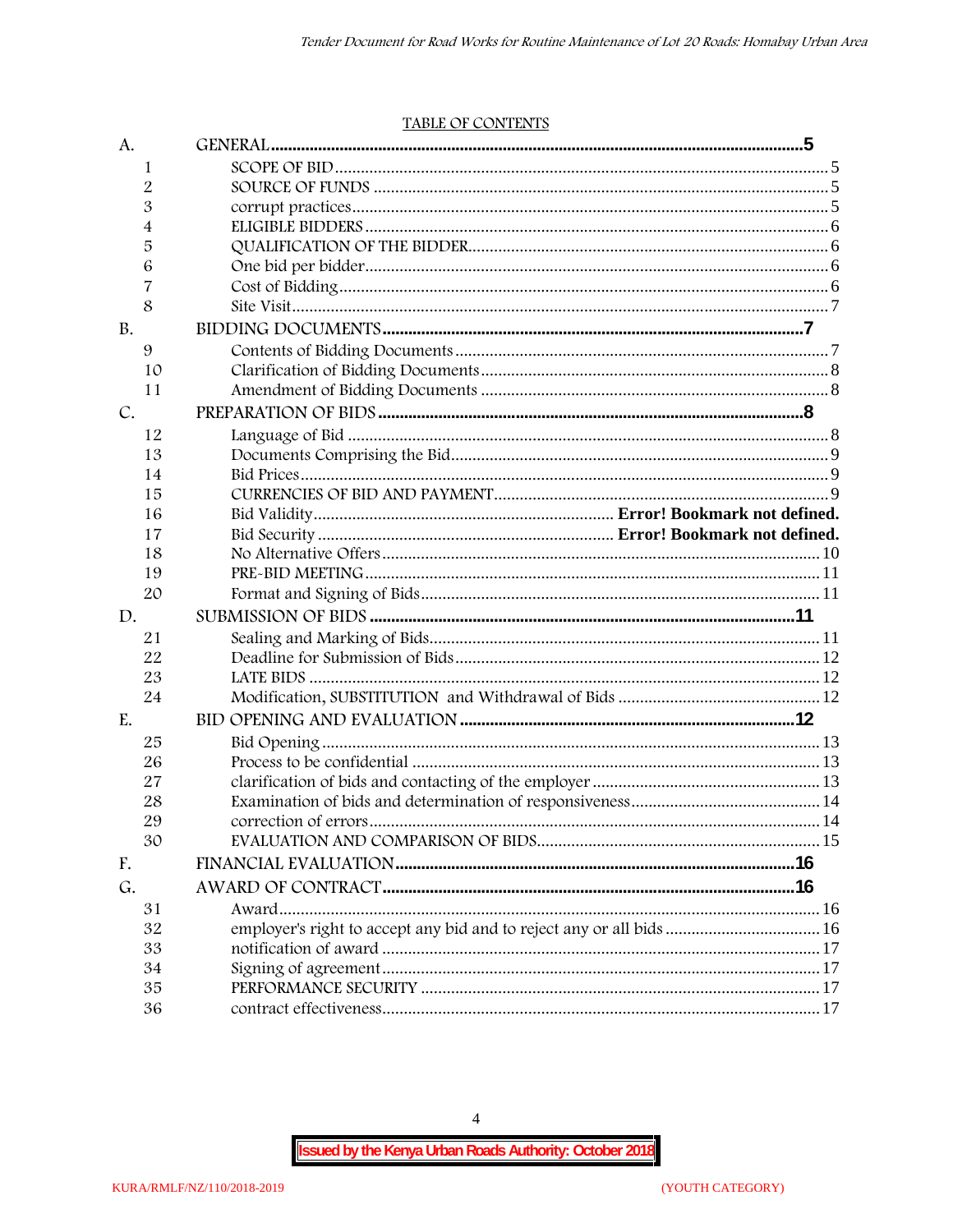# **INSTRUCTIONS TO TENDERERS AND CONDITIONS OF TENDER**

## **A. GENERAL**

- **1 SCOPE OF BID**
	- 1.1 The Employer, as defined in the Conditions of Contract Part II hereinafter "the Employer" wishes to receive bids for the construction of works as described in Section 1, clause 102 of the Special Specifications –"Location and extent of the Works")
	- 1.2 The successful bidder will be expected to complete the Works within the period stated in the Appendix to Form of Bid from the date of commencement of the Works.
	- 1.3 Throughout these bidding documents, the terms bid and tender and their derivatives (bidder/tenderer, bid/tendered, bidding/tendering etc.) are synonymous, and day means calendar day. Singular also means plural.

### **2 SOURCE OF FUNDS**

2.1 The source of funding is the Government of Kenya through the Road Maintenance Levy Fund.

### **3 CORRUPT PRACTICES**

3.1 The government requires that the bidders, suppliers, sub-contractors and supervisors observe the highest standards of ethics during the execution of such contracts. In this pursuit of this policy, the government;

Defines for the purpose of this provision, the terms set forth below as follows:

- i) "corrupt practice" means the offering, giving, receiving, or soliciting of anything of value to influence the action of the public official in the procurement process or in the execution, and
- ii) "fraudulent practice" means a misrepresentation of facts in order to influence a procurement process or the execution of a contract to the detriment of the employer, and includes collusive practices among bidders (prior to or after bid submission) designed to establish bid prices at artificial, non-competitive levels and to deprive the employer the benefits of free and open competition

Will reject a proposal for award if it determines that the bidder recommended for award has engaged in corrupt or fraudulent practices in competing for the contract, and

Will declare a firm ineligible, either indefinitely or for a stated period of time, to be awarded a government contract if it at any time it is determined that the firm has engaged in corrupt or fraudulent practices in competing for, or in executing, a government financed contract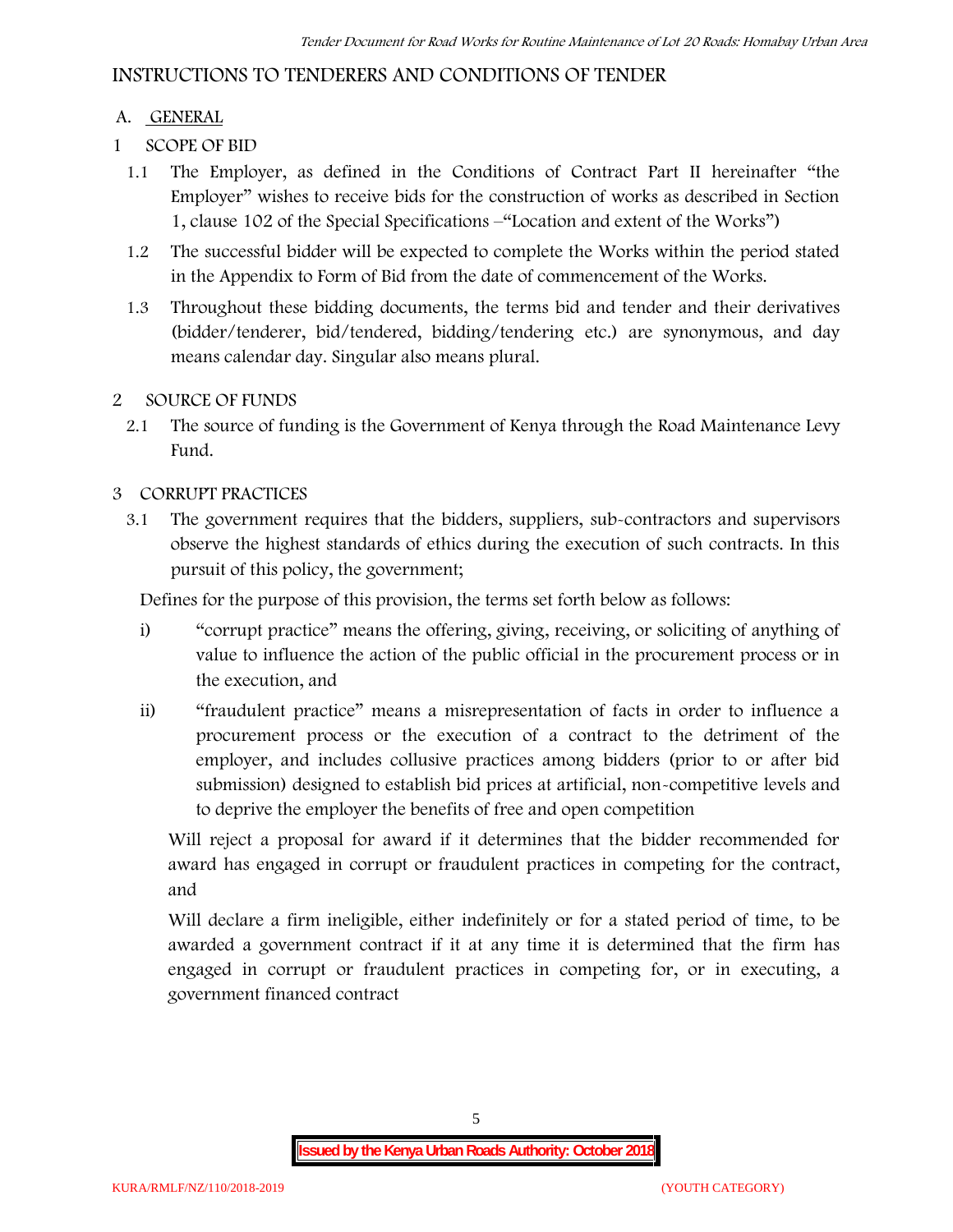### **4 ELIGIBLE BIDDERS**

- 4.1 This invitation to bid is open to youth bidders who are legally registered or incorporated in the Republic of Kenya as of the time of bid submission. Registration with National Construction Authority (NCA) as a road works contractor is mandatory.
- 4.2 Bidders shall not have a conflict of interest. Bidders shall be considered to have conflict of interest, if they participated as a consultant in the preparation of the design, documentation or technical specifications of the works that are the subject of this bidding other than as far as required by the Employer.
- 4.3 A firm that is under a declaration of eligibility by the Employer in accordance with clause 3, at the date of submission of the Bid or thereafter, shall be disqualified.
- 4.4 Bidders shall provide such evidence of their continued eligibility satisfactory to the Employer as the Employer shall reasonably request.

# **5 QUALIFICATION OF THE BIDDER**

- 5.1 Bidders shall as part of their bid:
- (a) Submit a written power of attorney authorizing the signatory of the bid to commit the bidder; and
- (b) Update any information submitted with their bids and update in any case the information indicated in the schedules and continue to meet the minimum threshold criteria set out in the bid documents.
	- 5.2 As a minimum, bidders shall update the following information:
- (a) evidence of access to lines of credit from a bank and availability of other financial resources
- (b) financial predictions for the current year and the two subsequent years, including the effect of known commitments
- (c) work commitments
- (d) current litigation information; and
- (e) availability of critical equipment
	- 5.3 Bidders shall also submit proposals of work methods and schedule in sufficient detail to demonstrate the adequacy of the bidders' proposals to meet the technical specifications and the completion time referred to in Clause 1.2 above.
- **6 ONE BID PER BIDDER**
	- 6.1 Each bidder shall submit only one bid. A bidder who submits or participates in more than one bid will be disqualified.
- **7 COST OF BIDDING**
	- 7.1 The bidder shall bear all costs associated with the preparation and submission of his bid and the Employer will in no case be responsible or liable for those costs, regardless of the conduct or outcome of the bidding process.

6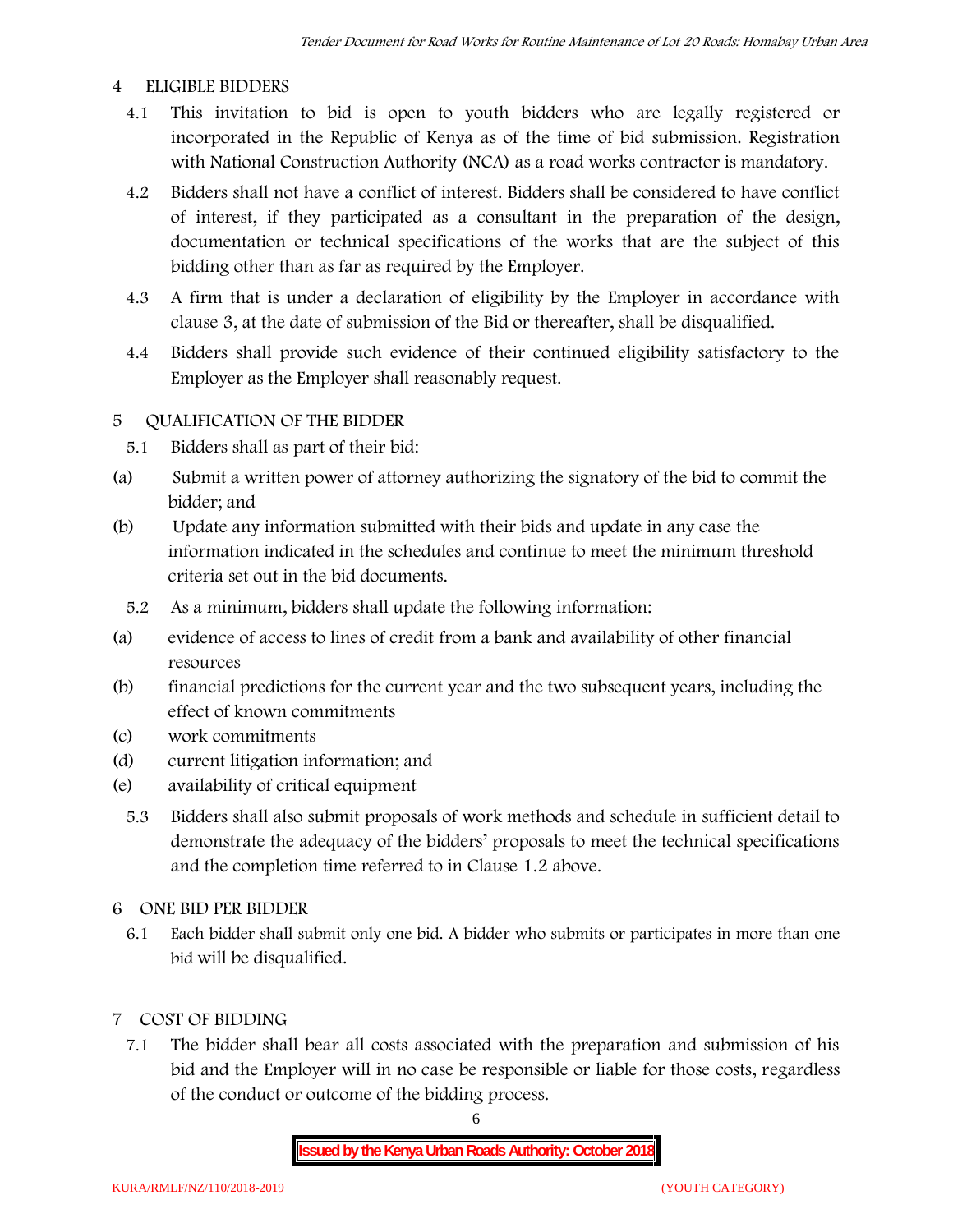## **8 SITE VISIT**

- 8.1 The tenderer is advised to visit and examine the site and its surroundings and obtain for himself on his own responsibility, all information that may be necessary for preparing the tender and entering into a contract. The costs of visiting the site shall be the tenderer's own responsibility.
	- 8.2 The tenderer and any of his personnel or agents will be granted permission by the Employer to enter upon premises and lands for the purpose of such inspection, but only upon the express condition that the tenderer, his personnel or agents, will release and indemnify the Employer from and against all liability in respect of, and will be responsible for personal injury (whether fatal or otherwise), loss of or damage to property and any other loss, damage, costs and expenses however caused, which but for the exercise of such permission, would not have arisen.
	- 8.3 A Mandatory pre-tender site meeting shall be held as specified in the tender notice. A representative of the Employer will be available to meet the intending tenderers at the venue.
	- 8.4 The Employer will conduct a Site Visit concurrently with the pre-bid meeting referred to in Clause 19, attendance for which is necessary for all bidders. Attendance by the tenderers shall be as specified in the tender notice.
	- 8.5 Tenderers must provide their own transport. The representative will not be available at any other time for site inspection visits.
	- 8.6 Each tenderer shall complete the Certificate of Tenderer's Visit to the Site, whether he in fact visits the Site at the time of the organized site visit or by himself at some other time.

# **B. BIDDING DOCUMENTS**

- **9 CONTENTS OF BIDDING DOCUMENTS**
	- 9.1 The set of documents comprising the tender includes the following together with any addenda issued in accordance with Clause 11:
- (a) Invitation to Bid
- (b) Instructions to Bidders and Conditions of Tender
- (c) Appendix to Instruction to Tenderers
- (d) Conditions of Contract Part I
- (e) Conditions of Contract Part II
- (f) Road Maintenance Manual (May 2010 Edition)
- (g) Standard Specifications
- (h) Special Specifications
- (i) Form of Bid, Appendix to Form of Bid and Bid Security
- (j) Bills of Quantities
- (k) Schedules of Supplementary information

7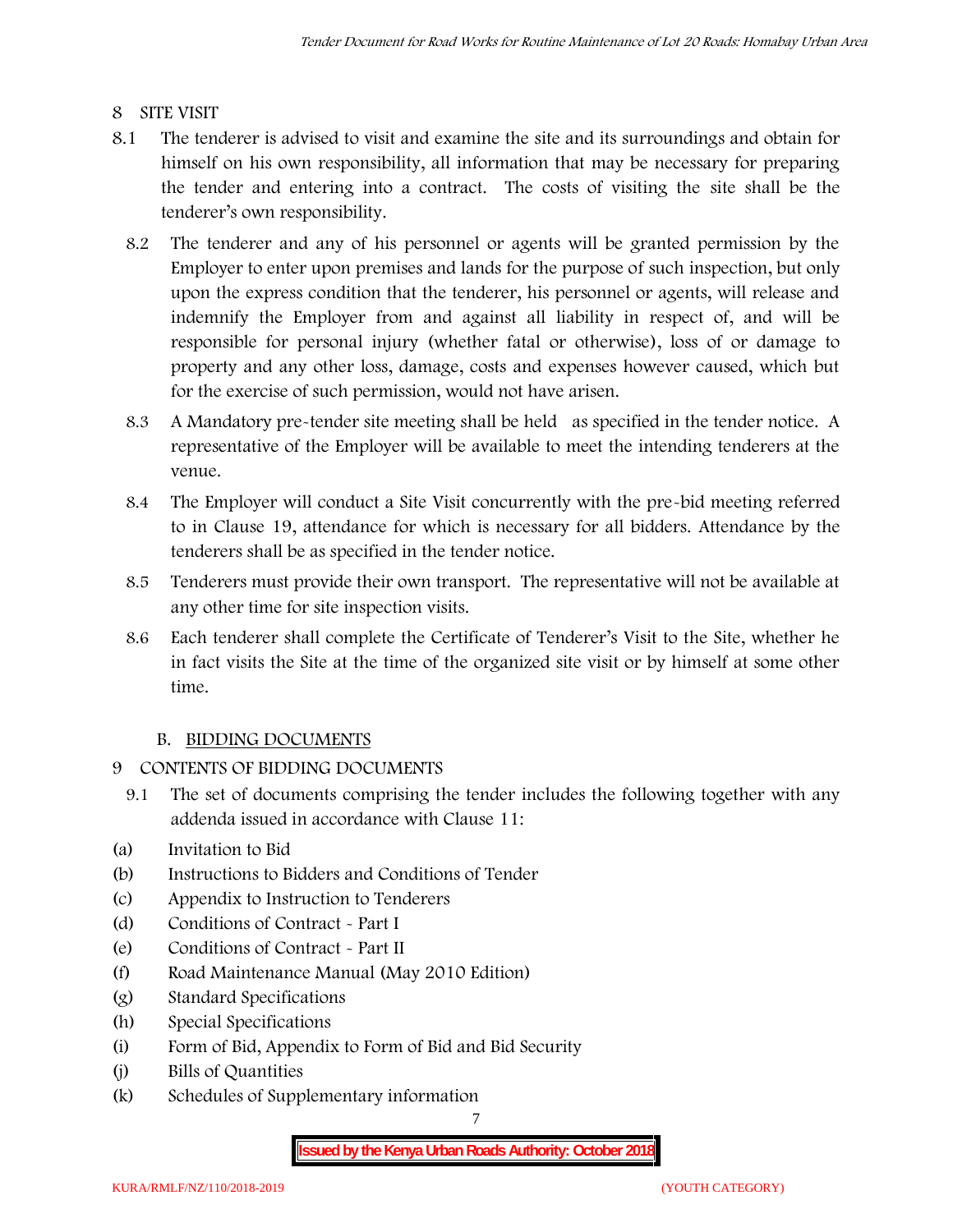- (l) Form of Contract Agreement
- (m) Form of Performance Security
- (n) Drawings
- (o) BID Addenda (BID Notices)
- (p) Declaration Form
	- 9.2 The bidder is expected to examine carefully all instructions, conditions, forms, terms, specifications and drawings in the bidding documents. Failure to comply with the requirements of bid submission will be at the bidder's own risk. Bids that are not substantially responsive to the requirements of the bidding documents will be rejected.
	- 9.3 All recipients of the documents for the proposed Contract for the purpose of submitting a tender (whether they submit a tender or not) shall treat the details of the documents as "private and confidential".

# **10 CLARIFICATION OF BIDDING DOCUMENTS**

- 10.1 The prospective bidder requiring any clarification of the bidding documents may notify the Employer in writing, cable or by e-mail (hereinafter the term cable is deemed to include telex and facsimile) at the Employer's mailing address indicated in the Bidding Data.
- 10.2 The Employer will respond in writing to any request for clarification that he receives earlier than 7 days prior to the deadline for the submission of bids. Copies of the Employer's response to queries raised by bidders (including an explanation of the query but without identifying the sources of the inquiry) will be sent to all prospective bidders who will have purchased the bidding documents.

#### **11 AMENDMENT OF BIDDING DOCUMENTS**

- 11.1 At any time prior to the deadline for submission of bids, the Employer may, for any reason, whether at his own initiative or in response to a clarification requested by a prospective bidder, modify the bidding documents by issuing subsequent Addenda.
- 11.2 The Addendum thus issued shall be part of the bidding documents pursuant to Sub- Clause 10.1 and shall be communicated in writing or cable to all purchasers of the bidding documents. Prospective bidders shall promptly acknowledge receipt of each Addendum in writing or by cable to the Employer.
- 11.3 In order to afford prospective bidders reasonable time in which to take an Addendum into account in preparing their bids, the Employer may, at his discretion, extend the deadline for the submission of bids in accordance with Clause 16.2.

# **C. PREPARATION OF BIDS**

## **12 LANGUAGE OF BID**

12.1 The bid prepared by the bidder and all correspondences and documents relating to the bid exchanged by the bidder and the Employer shall be written in the English Language. Supporting documents and printed literature furnished by the bidder may

8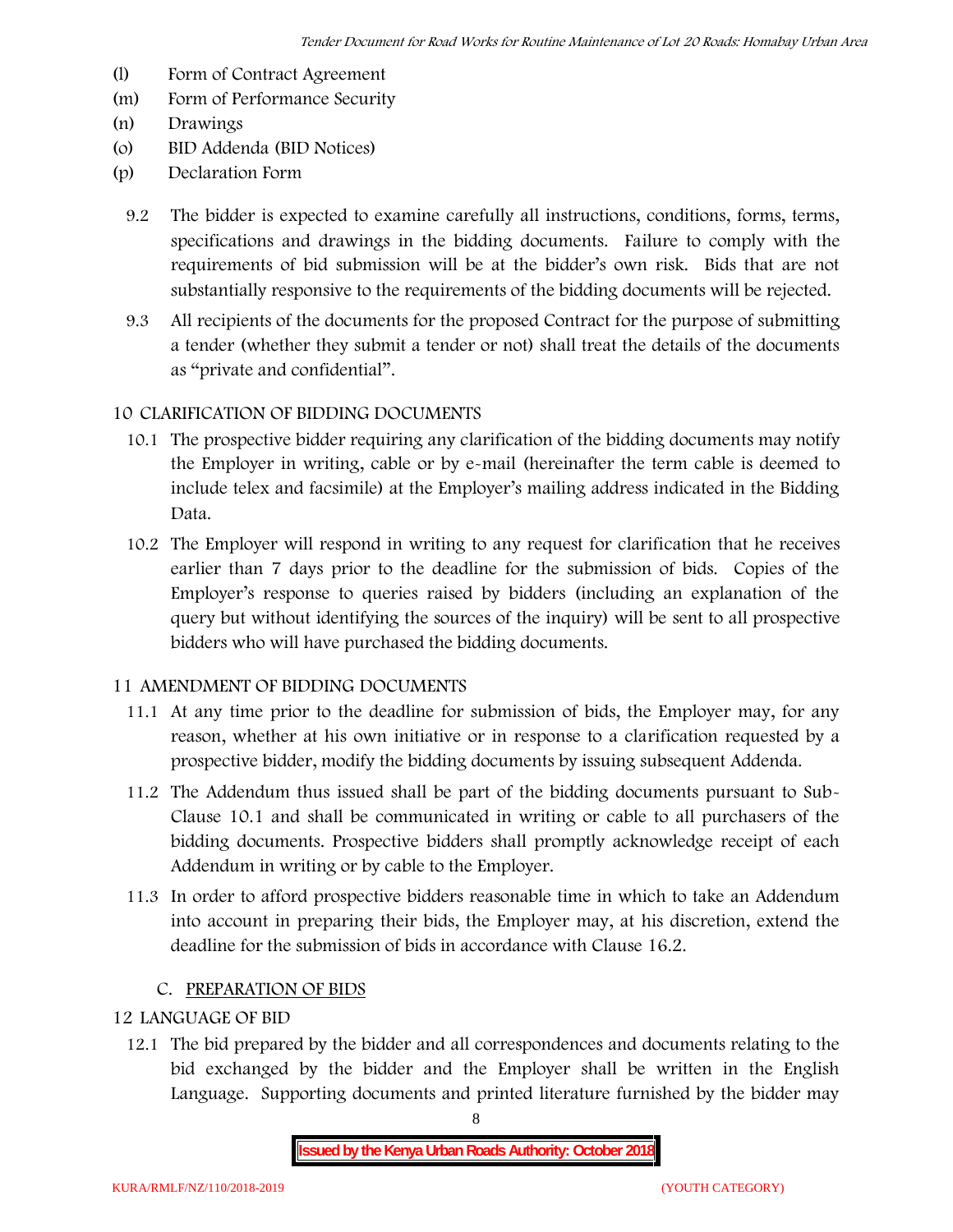be in another language provided they are accompanied by an appropriate translation of pertinent passages in the above stated language. For the purpose of interpretation of the bid, the English language shall prevail.

### **13 DOCUMENTS COMPRISING THE BID**

13.1 The bid to be prepared by the bidder shall comprise:

- (a) Duly filled-in Form of Bid and Appendix to form of bid;
- (b) Bid security;
- (c) Priced Bills of Quantities;
- (d) Schedules of information
- (e) Qualification criteria
- (f) Any other materials required to be completed and submitted in accordance with the Instructions to Bidders embodied in these bidding documents.
	- 13.2 These Forms, Bills of Quantities and Schedules provided in these bidding documents shall be used without exception (subject to extensions of the Schedules in the same format).

### **14 BID PRICES**

- 14.1 Unless explicitly stated otherwise in the bidding documents, the contract shall be for the whole works as described in Sub-Clause 1.1, based on the basic unit rates and prices in the Bill of Quantities submitted by the bidder.
- 14.2 The bidder shall fill in rates and prices for all items of Works described in the Bills of Quantities, whether quantities are stated or not.
- 14.3 All duties, taxes (including VAT) and other levies payable by the Contractor under the Contract, or for any other cause as of the date 7 days prior to the deadline for submission of bids, shall be included in the rates and prices and the total Bid Price submitted by the bidder.
- 14.4 Unless otherwise provided in the Bidding Data and Conditions of Particular Application the rates and prices quoted by the bidder are subject to adjustment during the performance of the contract in accordance with the provisions of Clause 70 of the Conditions of Contract.

#### **15 CURRENCIES OF BID AND PAYMENT**

15.1 Bids shall be priced in Kenya Shillings.

# **16 BID VALIDITY**

- 16.1 The bid shall remain valid and open for acceptance for a period of 90 calendar days from the specified date of bid opening specified in Clause 22.
- 16.2 In exceptional circumstances prior to expiry of the original bid validity period, the Employer may request that the bidders extend the period of validity for a specified additional period. The request and the responses thereto shall be made in writing or by

9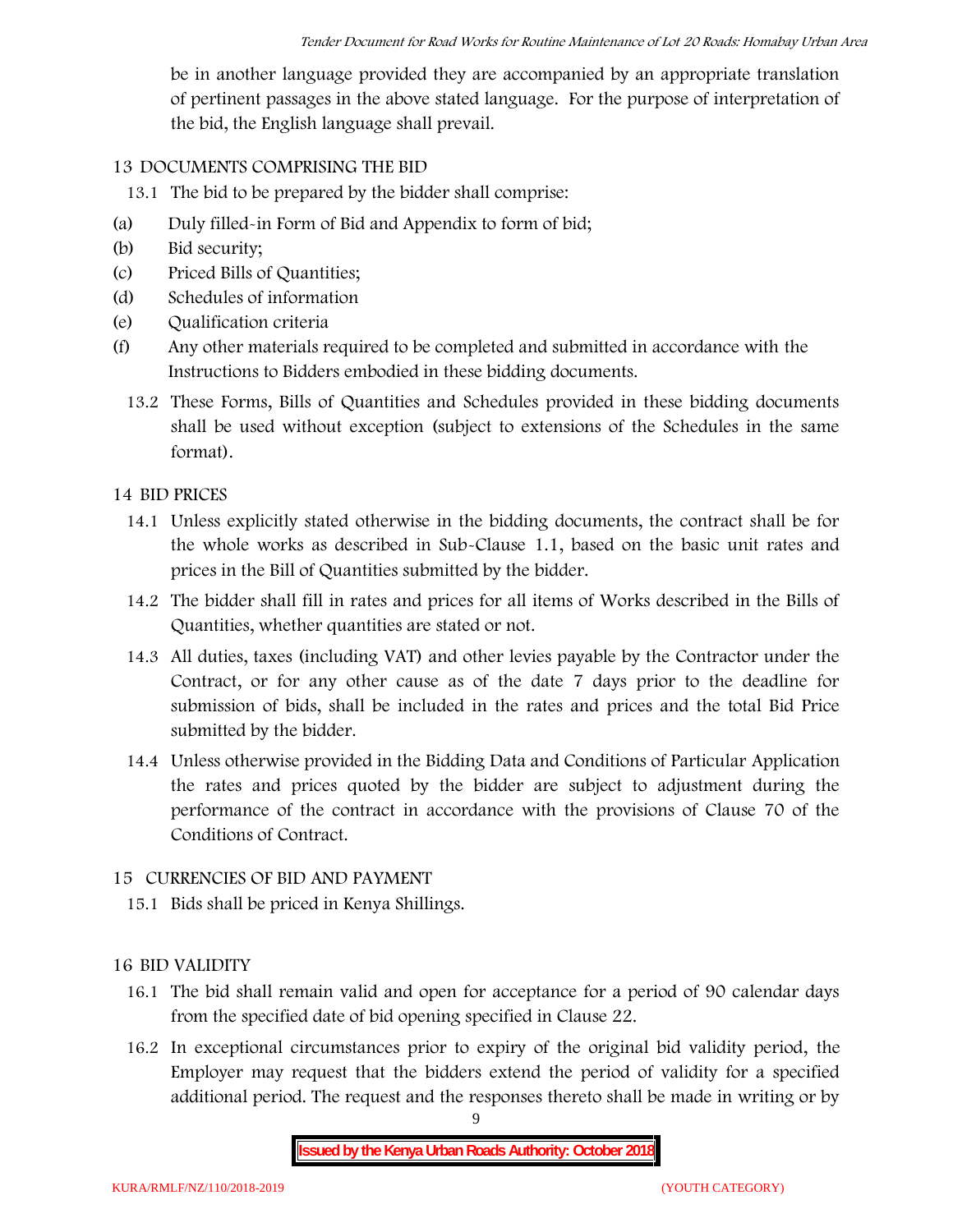cable. A bidder may refuse the request without forfeiting his bid security. A bidder agreeing to the request will not be required nor permitted to modify his bid, but will be required to extend the validity of his bid security for the period of the extension, and in compliance with Clause 17 in all respects.

#### **17 BID SECURING DECLARATION**

- 17.1 The bidder shall furnish, as part of his bid, a duly filled and signed bid Securing Declaration Form as shown in the Appendix to instruction to tenderers.
- 17.2 The bid securing declaration shall be in the format and in accordance with bid securing declaration form included in Section 3. The bid securing declaration shall remain valid for a period of thirty (30) days beyond the original validity period for the bid, and beyond any period of extension subsequently requested under Sub-Clause 16.2.
- 17.3 Any bid not accompanied by an acceptable bid securing declaration will be rejected by the Employer as non-responsive.
- 17.4 The bid securing declaration of unsuccessful bidders will expire either 28 days after the expiration of the period of bid validity or upon receipt of copy of notification of award to successful bidder whichever comes earlier.
- 17.5 The bid securing declaration of the successful bidder will be discharged upon the bidder signing the Contract Agreement and furnishing the required performance security.
- 17.6 The bidder shall automatically be suspended from being eligible for bidding in any contract with the Purchaser for the period of time of 5 years starting on the date of expiration of tender validity period, if:
- (a) a bidder withdraws his bid, except as provided in Sub-Clause 24.2. or
- (b) in the case of a successful bidder, if he fails within the specified time limit to:
	- (i) sign the Contract Agreement or
	- (ii) furnish the necessary performance security

# **18 NO ALTERNATIVE OFFERS**

- 18.1 The bidder shall submit one offer, which complies fully with the requirements of the bidding documents.
- 18.2 The bid submitted shall be solely on behalf of the bidder. A bidder who submits or participates in more than one bid will be disqualified.
- 18.3 A price or rate shall be entered in indelible ink against every item in the Bills of Quantities with the exception of items which already have Prime Cost or Provisional sums affixed thereto. The bidders are reminded that no "nil" or "included" rates or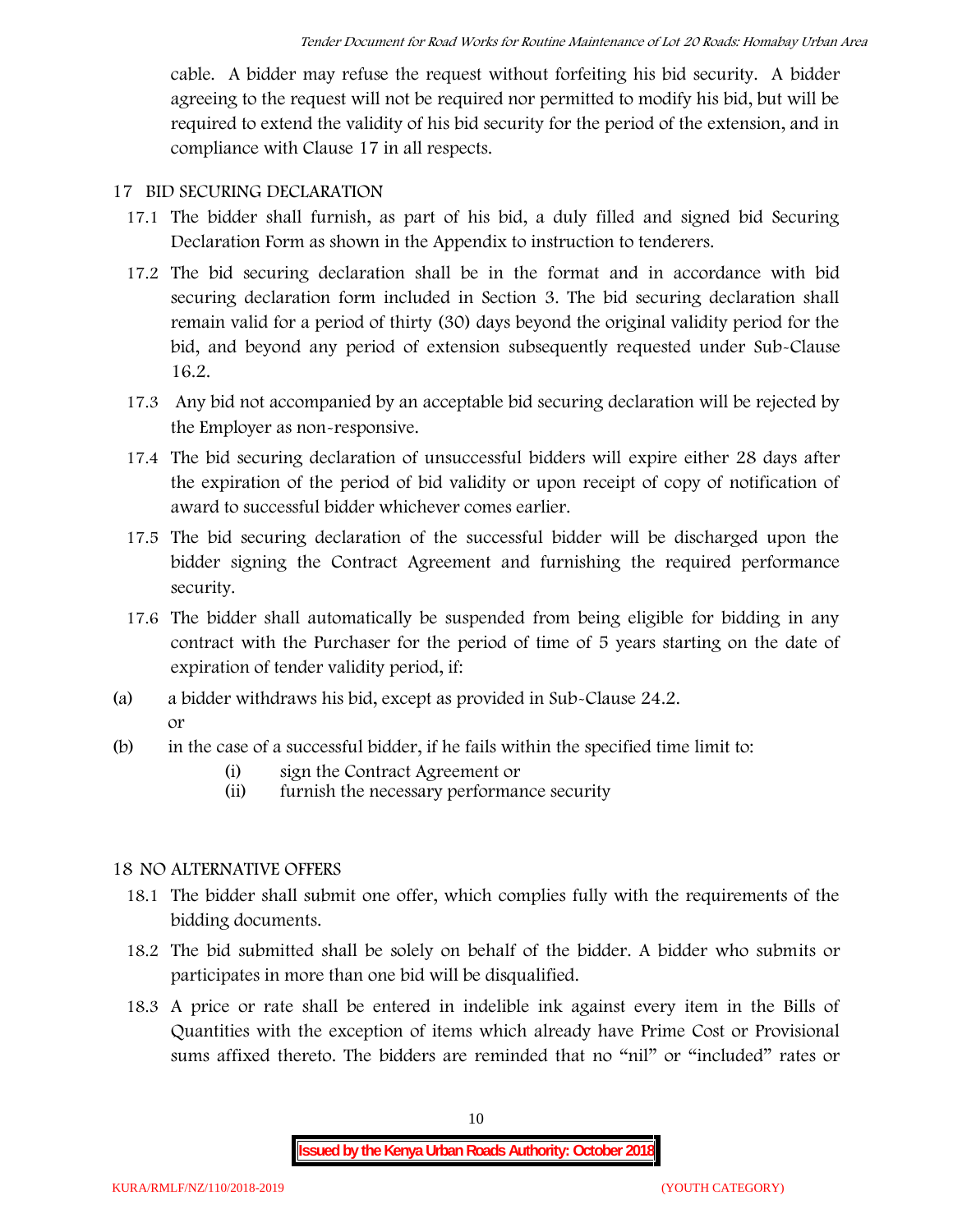"lump-sum" discounts will be accepted. The rates for various items should include discounts if any. Bidders who fail to comply will be disqualified.

#### **19 PRE-BID MEETING**

- 19.1 The bidder's designated representative is invited to attend a mandatory pre-bid meeting, which will take place as specified in the Tender notice. The purpose of the meeting will be to clarify issues and to answer questions on any matter that may be raised at that stage.
- 19.2 The bidder is requested as far as possible to submit any questions in writing or by cable, to reach the Employer not later than one week before the meeting. It may not be practicable at the meeting to answer questions received late, but questions and responses will be transmitted in accordance with the Minutes of the meeting, including the text of the questions raised and the responses given together with any responses prepared after the meeting, will be transmitted without delay to all purchasers of the bidding documents. Any modification of the bidding documents listed in Sub-Clause 9.1, which may become necessary as a result of the pre-bid meeting shall be made by the Employer exclusively through the issue of an Addendum pursuant to Clause 10 or through the minutes of the pre-bid meeting.

#### **20 FORMAT AND SIGNING OF BIDS**

- 20.1 The bidder shall prepare one original of the documents comprising the bid as described in Clause 13 of these Instructions to Bidders, bound with the section containing the Form of Bid and Appendix to Bid, and clearly marked "ORIGINAL". In addition, the bidder shall submit another copy of the bid clearly marked "COPY OF ORIGINAL". In the event of discrepancy between them, the original shall prevail.
- 20.2 The original and copies of the bid shall be typed or written in indelible ink (in the case of copies, photocopies are also acceptable) and shall be signed by a person or persons duly authorized to sign on behalf of the bidder pursuant to Sub-Clause 5.1(a) OR 4.3 (c) as the case may be. The person or persons signing the bid shall initial all pages of the bid where entries or amendments have been made.
- 20.3 The bid shall be without alterations, omissions or conditions except as necessary to correct errors made by the bidder, in which case such corrections shall be initialled by the person or persons signing the bid.

#### **D. SUBMISSION OF BIDS**

#### **21 SEALING AND MARKING OF BIDS**

- 21.1 The bidder shall seal the original and each copy of the bid in separate envelopes duly marking the envelopes "ORIGINAL" and "COPY". The envelopes shall then be sealed in an outer separate envelope.
- 21.2 The inner and outer envelopes shall be:
	- (a) Addressed to the Employer at the address provided in the Appendix to Form of Bid.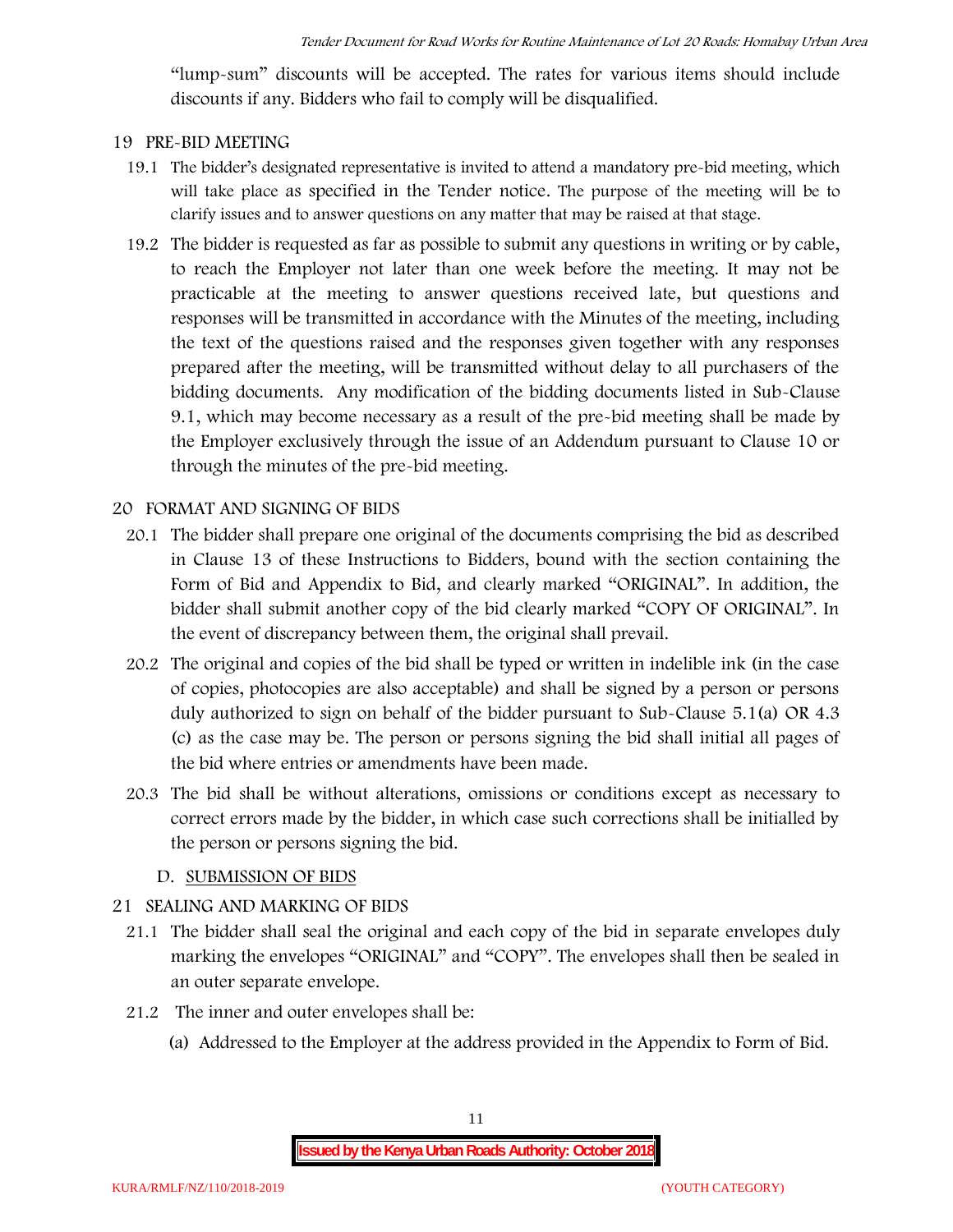- (b) Bear the name and identification number of the contract. In addition to the identification required in sub-Clause 21.2, the inner envelopes shall indicate the name and address of the bidder to enable the bid to be returned unopened in case it is declared "late" pursuant to Clause 23.1, and for matching purposes under Clause 24.
- 21.3 If the outer envelope is not sealed and marked as instructed above, the Employer will assume no responsibility for the misplacement or premature opening of the bid. If the outer envelope discloses the bidder's identity the Employer will not guarantee the anonymity of the bid submission, but this shall not constitute grounds for rejection of the bid.

#### **22 DEADLINE FOR SUBMISSION OF BIDS**

22.1 Bids must be received by the Employer at the address specified in Sub Clause 21.2 not later than **the date indicated in the tender notice.**

Tenders delivered by hand must be placed in the "tender box" provided in the office of the employer.

Proof of posting will not be accepted as proof of delivery and any tender delivered after the above stipulated time, from whatever cause arising will not be considered.

- 22.2 The Employer may, at his discretion, extend the deadline for the submission of bids through the issue of an Addendum in accordance with Clause 11 in which case all rights and obligations of the Employer and the bidders previously subject to the original deadline shall thereafter be subject to the new deadline as extended.
- **23 LATE BIDS**
	- 23.1 Any bid received by the Employer after the deadline for submission of bids prescribed in Clause 22 will be returned unopened to the bidder.

#### **24 MODIFICATION, SUBSTITUTION AND WITHDRAWAL OF BIDS**

- 24.1 The bidder may modify, substitute or withdraw his bid after bid submission, provided that written notice of modification or withdrawal is received by the Employer prior to the prescribed deadline for submission of bids.
- 24.2 The bidder's modification, substitution or withdrawal notice shall be prepared, sealed, marked and delivered in accordance with the provisions of Clause 21, with the outer and inner envelopes additionally marked "MODIFICATION" or "WITHDRAWAL" as appropriate.
- 24.3 No bid may be modified subsequent to the deadline for submission of bids, except in accordance with Sub-Clause 29.2.
- 24.4 Any withdrawal of a bid during the interval between the deadline for submission of bids and expiration of the period of bid validity specified in Clause 17 may result in the forfeiture of the bid security pursuant to Sub-Clause 17.6.
	- **E. BID OPENING AND EVALUATION**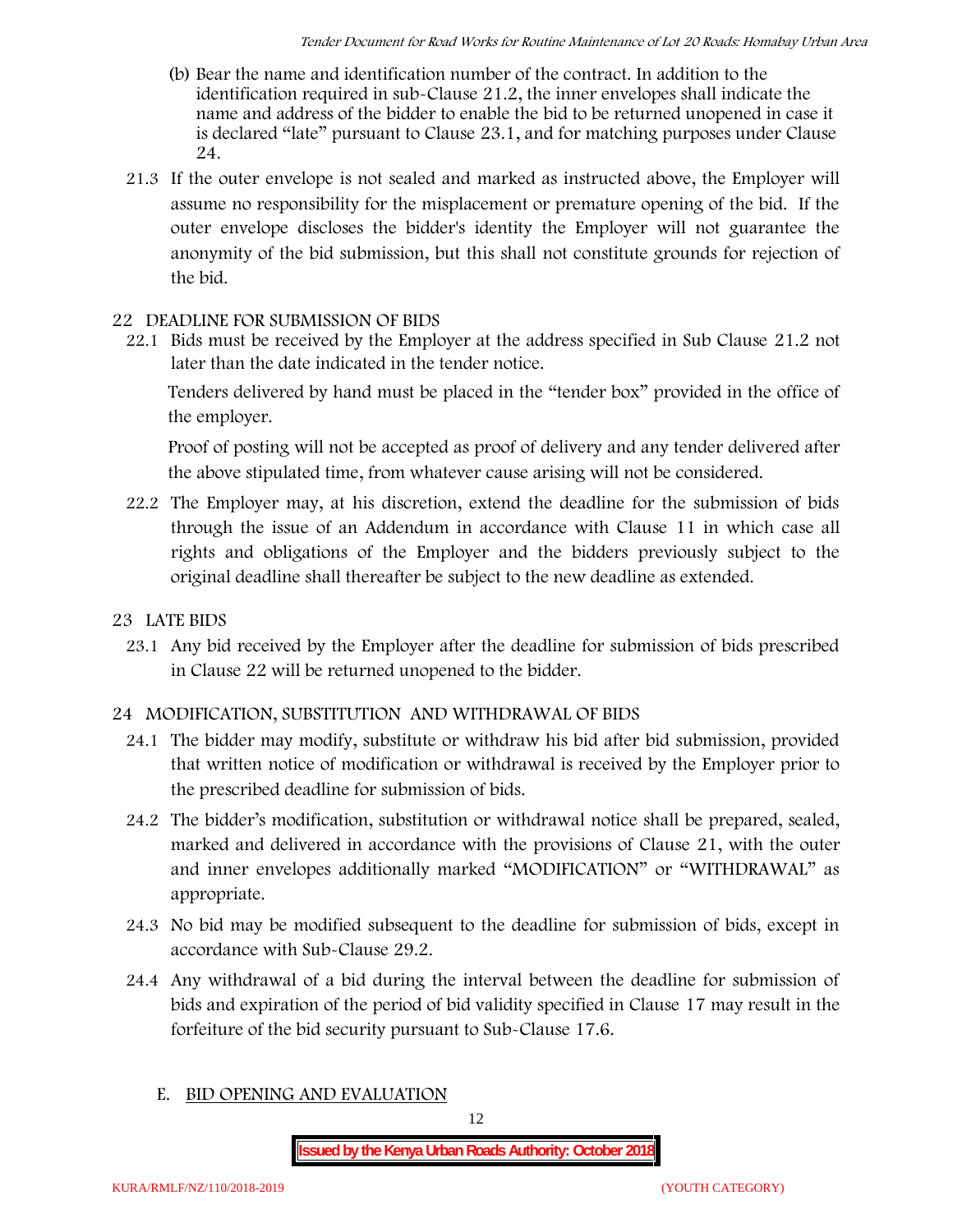#### **25 BID OPENING**

- 25.1 The Employer will open the bids, including withdrawals and modifications made pursuant to Clause 24, in the presence of bidders' designated representatives who choose to attend, at the time, date, and location stipulated in the letter of invitation. The bidders' representatives who are present shall sign a register evidencing their attendance.
- 25.2 Envelopes marked "WITHDRAWAL" and "SUBSTITUTION" shall be opened first and the name of the bidder shall be read out. Bids for which an acceptable notice of withdrawal has been submitted pursuant to Clause 24 shall not be opened.
- 25.3 The bidder's name, the Bid Prices, including any bid modifications and withdrawals, the presence (or absence) of bid security, and any such details as the Employer may consider appropriate, will be announced by the Employer at the opening. Subsequently, all envelopes marked "MODIFICATION" shall be opened and the submissions therein read out in appropriate detail. No bid shall be rejected at bid opening except for late bids pursuant to Clause 22.
- 25.4 The Employer shall prepare minutes of the bid opening, including the information disclosed to those present in accordance with Sub-Clause 24.3.
- 25.5 Bids not opened and read out at bid opening shall not be considered further for evaluation, irrespective of the circumstances.

#### **26 PROCESS TO BE CONFIDENTIAL**

26.1 Information relating to the examination, evaluation and comparison of bids, and recommendations for the award of contract shall not be disclosed to bidders or any other persons not officially concerned with such process until the award to the successful bidder has been announced. Any effort by a bidder to influence the Employer's processing of bids or award decisions may result in the rejection of the bidder's bid.

#### **27 CLARIFICATION OF BIDS AND CONTACTING OF THE EMPLOYER**

- 27.1 To assist in the examination, evaluation, and comparison of bids, the Employer may, at its discretion, ask any bidder for clarification of its bid, including breakdowns of unit rates. The request for clarification and the response shall be in writing or by cable, but no change in the price or substance of the bid shall be sought, offered, or permitted except as required to confirm the correction of arithmetic errors discovered by the Employer in the evaluation of the bids in accordance with Clause 29.
- 27.2 Subject to Sub-Clause 26.1, no bidder shall contact the Employer on any matter relating to its bid from the time of the bid opening to the time the contract is awarded. If the bidder wishes to bring additional information to the notice of the Employer, should do so in writing.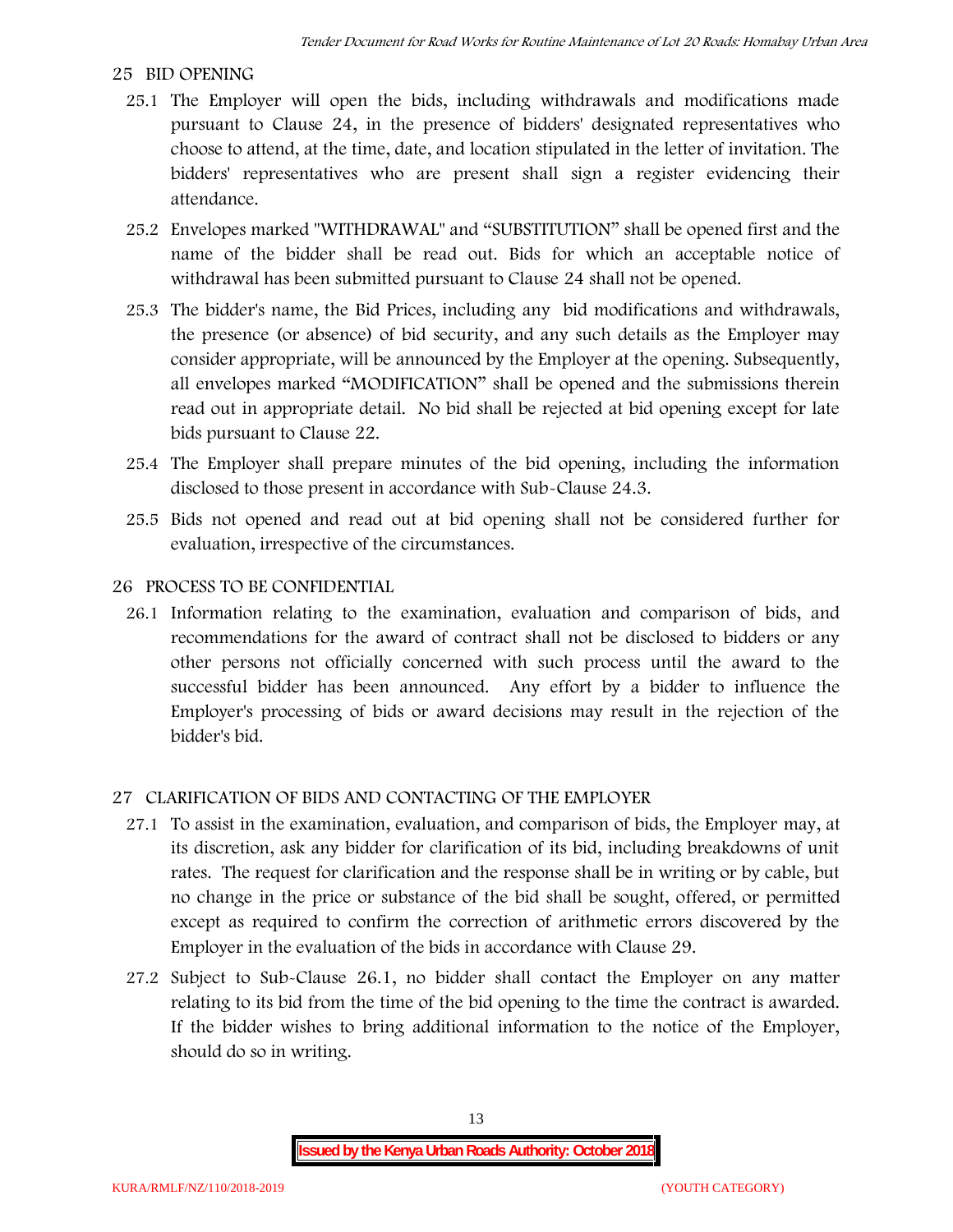27.3 Any effort by the bidder to influence the Employer in the Employer's bid evaluation, bid comparison or contract award decisions may result in the rejection of the bidder's bid.

# **28 EXAMINATION OF BIDS AND DETERMINATION OF RESPONSIVENESS**

- 28.1 Prior to the detailed evaluation of bids, the Employer will determine whether each bid (a) has been properly signed; (b) is accompanied by the required securities; (c) is substantially responsive to the requirements of the bidding documents; and (d) provides any clarification and/or substantiation that the Employer may require to determine responsiveness pursuant to Sub-Clause 28.2.
- 28.2 A substantially responsive bid is one that conforms to all the terms, conditions, and specifications of the bidding documents without material deviation or reservation and has a valid tender bank guarantee. A material deviation or reservation is one

(a) Which affects in any substantial way the scope, quality, or performance of the works;

(b) Which limits in any substantial way, inconsistent with the bidding documents, the Employer's rights or the bidder's obligations under the contract; or

(c) Whose rectification would affect unfairly the competitive position of other bidders presenting substantially responsive bids.

28.3 If a bid is not substantially responsive, it will be rejected by the Employer and may not subsequently be made responsive by correction or withdrawal of the nonconforming deviation or reservation.

# **29 CORRECTION OF ERRORS**

Tenders determined to be substantially responsive shall be checked by the Employer for any arithmetic errors in the computations and summations. Errors will be corrected by the Employer as follows:

- (a) Where there is a discrepancy between the amount in figures and the amount in words, the amount in words will govern.
- (b) Where there is a discrepancy between the unit rate and the line item total resulting from multiplying the unit rate by the quantity, the unit rate as quoted will prevail, unless in the opinion of the Employer, there is an obvious typographical error, in which case adjustment will be made to the entry containing that error.
- (c) In the event of a discrepancy between the tender amount as stated in the Form of Tender and the corrected tender figure in the main summary of the Bills of Quantities, the amount as stated in the Form of Tender shall prevail.
- (d) The Error Correction Factor shall be computed by expressing the difference between the tender amount and the corrected tender sum as a percentage of the corrected work items (i.e. corrected tender sum less Prime Cost and Provisional Sums.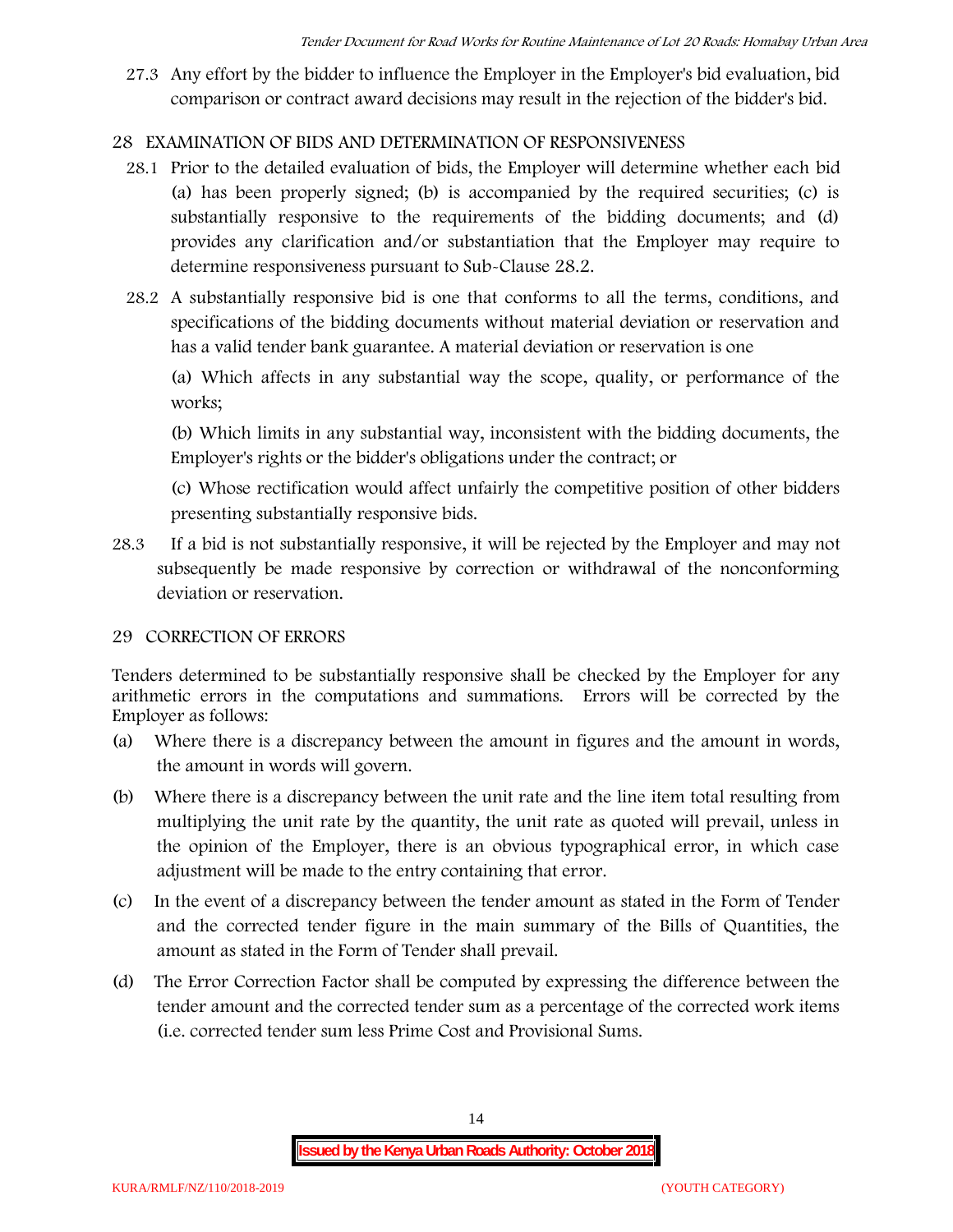- (e) The Error Correction Factor shall be applied to all work items (as a rebate or addition as the case may be) for the purposes of valuations for Interim Certificates and valuations of variations.
- (f) The Bidder shall within three (3) days after issuance of the written notice by the Employer, or such further time as the Employer may allow, correct his tender in such a manner as may be agreed or directed by the Employer failing which the tender may be absolutely rejected and the Bid Security forfeited in accordance with Sub-Clause 17.6 .

#### **30 EVALUATION AND COMPARISON OF BIDS**

- 30.1 The Employer will carry out evaluation of details and information provided in post- Qualification Questionnaire and any bidder who does not qualify shall not have his/her bid evaluated further.
- 30.2 The Employer will then evaluate and compare only the bids determined to be substantially responsive in accordance with Clauses 27 and 28.
	- 30.3 The procuring entity may at any time terminate procurement proceedings before contract award and shall not be liable to any person for the termination.
	- 30.4 A tenderer who gives false information in the tender document about its qualification or who refuses to enter into a contract after notification of contract award shall be considered for debarment from participating in future public procurement.

# **31 QUALIFICATION AND EVALUATION CRITERIA**

- 31.1 Post-qualification will be based on meeting all of the following minimum point scale criteria regarding the Applicant's general and particular experience, personnel and equipment capabilities as well as financial position. The Employer reserves the right to waive minor deviations, if they do not materially affect the capacity of an applicant to perform the contract. Subcontractor's experience and resources shall not be taken into account in determining the Applicant's compliance with qualifying criteria.
- **31.2** *General Experience***.**

The Applicant shall meet the following minimum criteria: -

- (a) Average annual turnover for the last 2 years **KShs.10,000,000.00/-.**
- (b) Successful completion as a prime contractor or sub-contractor in the execution of at least three roads rehabilitation/new construction projects of a similar nature and comparable in complexity to the proposed contract within the last three years, for which at least one was located in an urban environment in Kenya.
- 31.3 *Personnel Capabilities***.** The Applicant should list down personnel of minimum qualification of HND in Civil Engineering for Site Agent, Ordinary Diploma for the surveyor and other supervisory staff.
- 31.4 *Equipment Capabilities.* The Applicant should list down, the plants and equipment that are in his ownership and the ones proposed for hire which should be suitable for executing contract works. – Applicants must attaché evidence of ownership or hiring arrangements.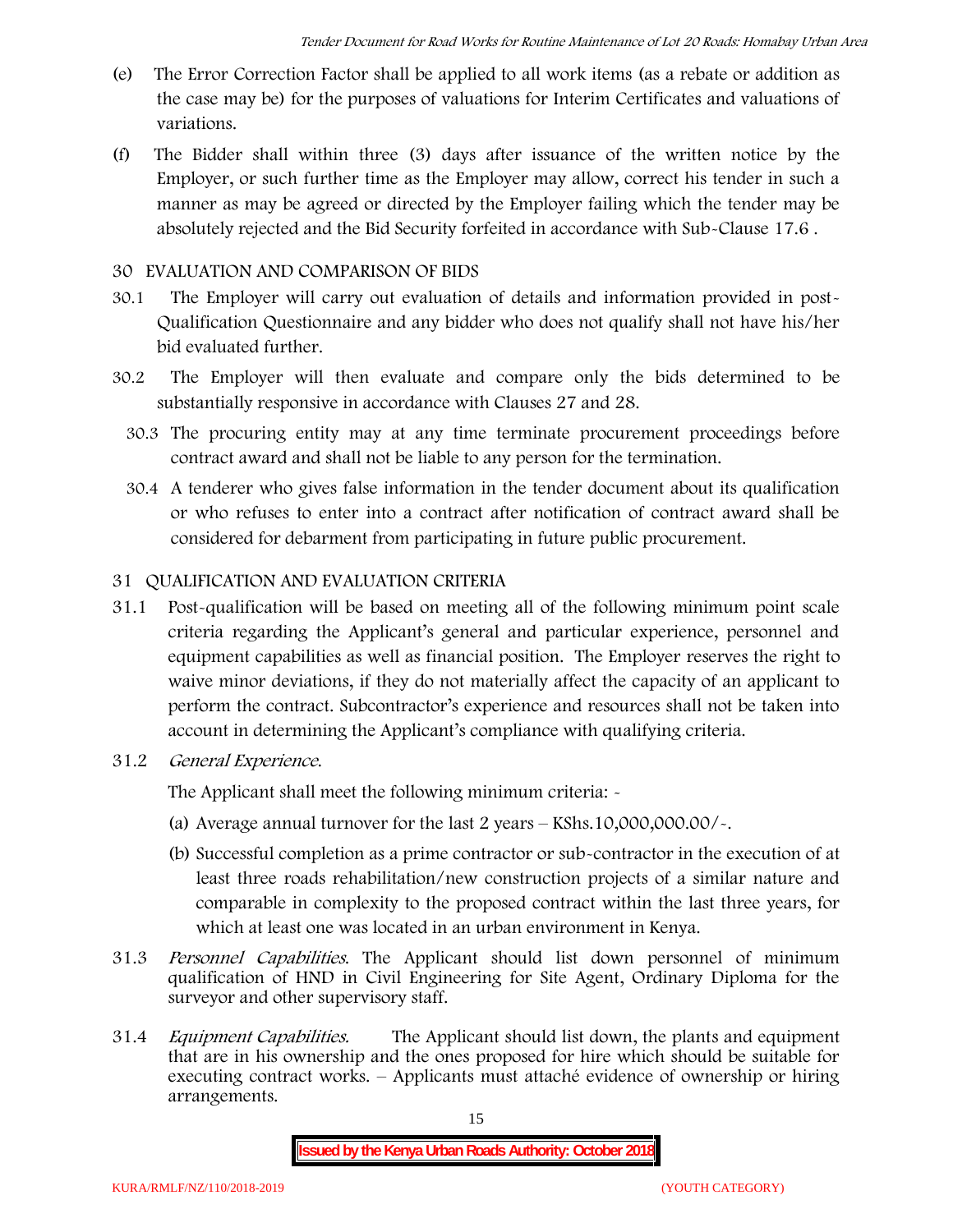- 31.5 *Cash flow statement.* The Applicant should demonstrate that the firm has access to or has available, liquid assets, unencumbered real assets, lines or credit, and other financial means sufficient to meet the construction cash flow for a period of 2 months, estimated at 20% of the estimated tender sum.
- 31.6 **Balance Sheets***.* Signed and stamped Audited balance sheets for the last two years should be submitted and must demonstrate the soundness of the Applicant's financial position, availability of working capital and net worth.
- 31.7 **Financial position/Ratios.** The applicant's financial information will be assessed in terms of ROCE, current ratio and return on equity, and the point scale criteria on their financial position given on this basis. Where necessary, the Employer may make inquiries with the Applicant's bankers.
- 31.8 *Litigation History.* The Applicant should provide accurate information on any litigation or arbitration resulting from contracts complete or under execution by him over the last five years. A consistent history of litigation against the Applicant may result in failure of the application.
- 31.9 Post-qualification criteria are as provided in the Appendix to instruction to tenderers. The bidders who pass the technical criteria will be subjected to financial evaluation.

# **F. FINANCIAL EVALUATION**

31.8 Comparison of major rates of items of construction & credibility of tenderers rates

The Employer will compare the tenderers' rates with the Engineer's estimates for major items of construction. If some bids are seriously unbalanced or front loaded in relation to the Engineer's estimates for the major items of work to be performed under the contract, the Employer may require the bidder to produce detailed price analyses for any or all items of the Bills of Quantities, to demonstrate the internal consistency of those prices with the construction methods and schedule proposed. After evaluation of the price analyses, taking into consideration the schedule of estimated contract payments, the Employer may require that the amount of the Performance Security set forth in Clause 35 be increased at the expense of the bidder to a level sufficient to protect the Employer against financial loss in the event of default of the successful bidder under the contract.

# **G. AWARD OF CONTRACT**

#### **32 AWARD**

- 32.1 Subject to Clause 32, the Employer will award the contract to the bidder whose bid has been determined to be substantially responsive to the bidding documents and who has offered the lowest Evaluated Bid Price pursuant to Clause 29, provided that such bidder has been determined to be (a) eligible in accordance with the provisions of Sub-Clause 3.1, and (b) qualified in accordance with the provisions of Clause 4.
- **33 EMPLOYER'S RIGHT TO ACCEPT ANY BID AND TO REJECT ANY OR ALL BIDS**

16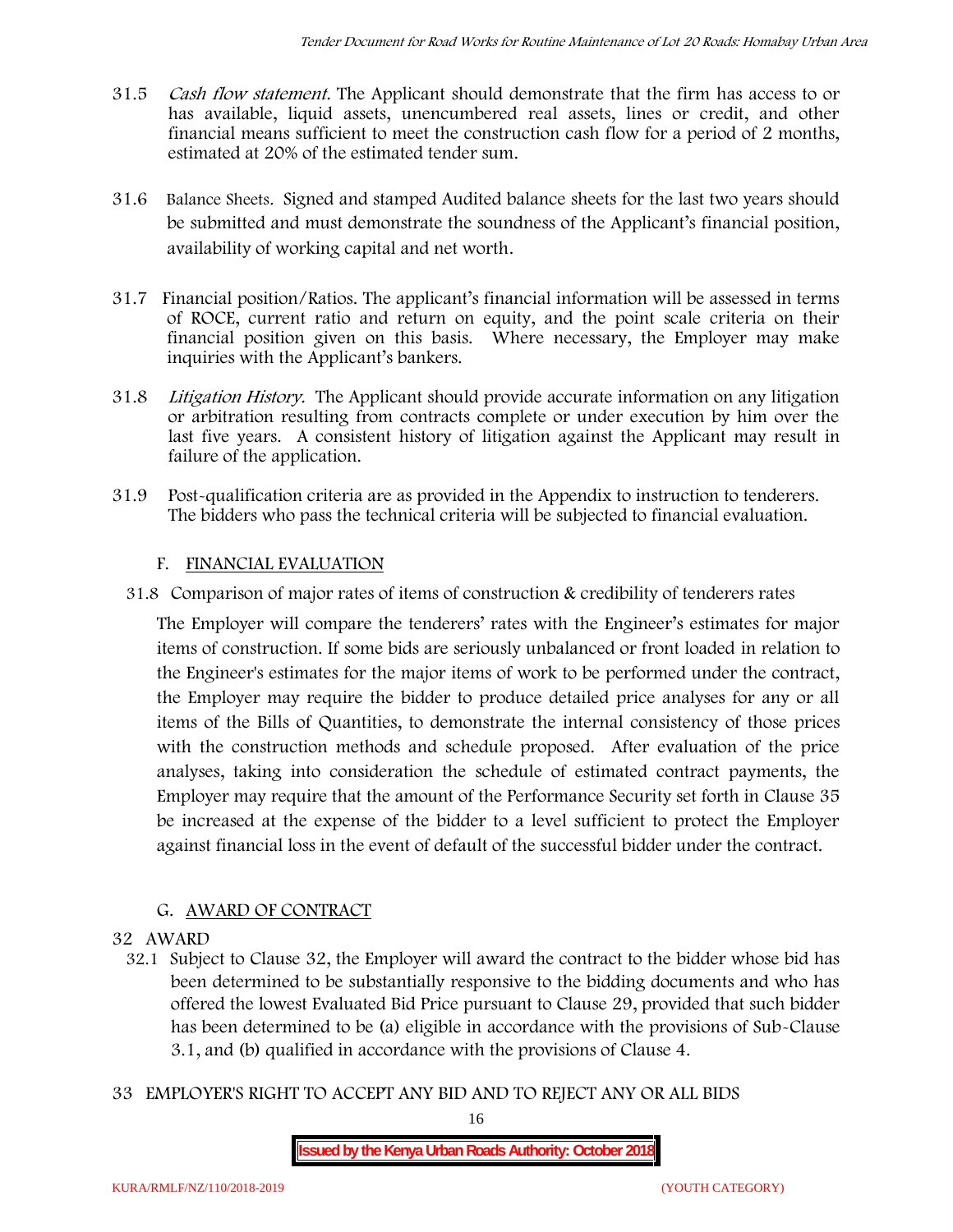33.1 The Employer reserves the right to accept or reject any bid, and to annul the bidding process and reject all bids, at any time prior to award of contract, without thereby incurring any liability to the affected bidder or bidders or any obligation to inform the affected bidder or bidders of the grounds for the Employer's action.

# **34 NOTIFICATION OF AWARD**

- 34.1 Prior to expiration of the period of bid validity prescribed by the Employer, the Employer will notify the successful bidder in writing or by cable confirmed by registered letter that its bid has been accepted. This letter (hereinafter and in the Conditions of Contract called "Letter of Acceptance") shall specify the sum, which the Employer will pay the Contractor in consideration of the execution and completion of the works and the remedying of any defects therein by the Contractor as prescribed by the contract (hereinafter and in the Conditions of Contract called "the Contract Price").
- 34.2 At the same time that the Employer notifies the successful bidder that his bid has been accepted, the Employer shall notify the other bidders that their bids have been unsuccessful and that their bid security will be returned as promptly as possible, in accordance with sub clause 17.4.

# **35 SIGNING OF AGREEMENT**

35.1 Within 21 days of receipt of the Notification of Award, the successful bidder shall sign the Form of Agreement and return it to the Employer, together with the required performance security.

# **36 PERFORMANCE SECURITY**

- 36.1 Within 21 days of receipt of the Letter of Acceptance from the Employer, the successful bidder shall furnish to the Employer a performance security in the form stipulated in the Conditions of contract. The form of performance security provided in Section 9 of the bidding documents shall be used.
- 36.2 The successful bidder shall provide a performance security in the form of an Unconditional Bank Guarantee from a reputable bank located in Kenya.
- 36.3 Failure by successful bidder to lodge the required performance Guarantee within 21 days of the receipt of the letter of Acceptance shall constitute sufficient grounds for annulment of the award and forfeiture of the bid surety; in which event the Employer may make the award to another bidder or call for new bids.

# **37 CONTRACT EFFECTIVENESS**

37.1 The Contract will be effective only upon signature of the Agreement between the Contractor and the Employer.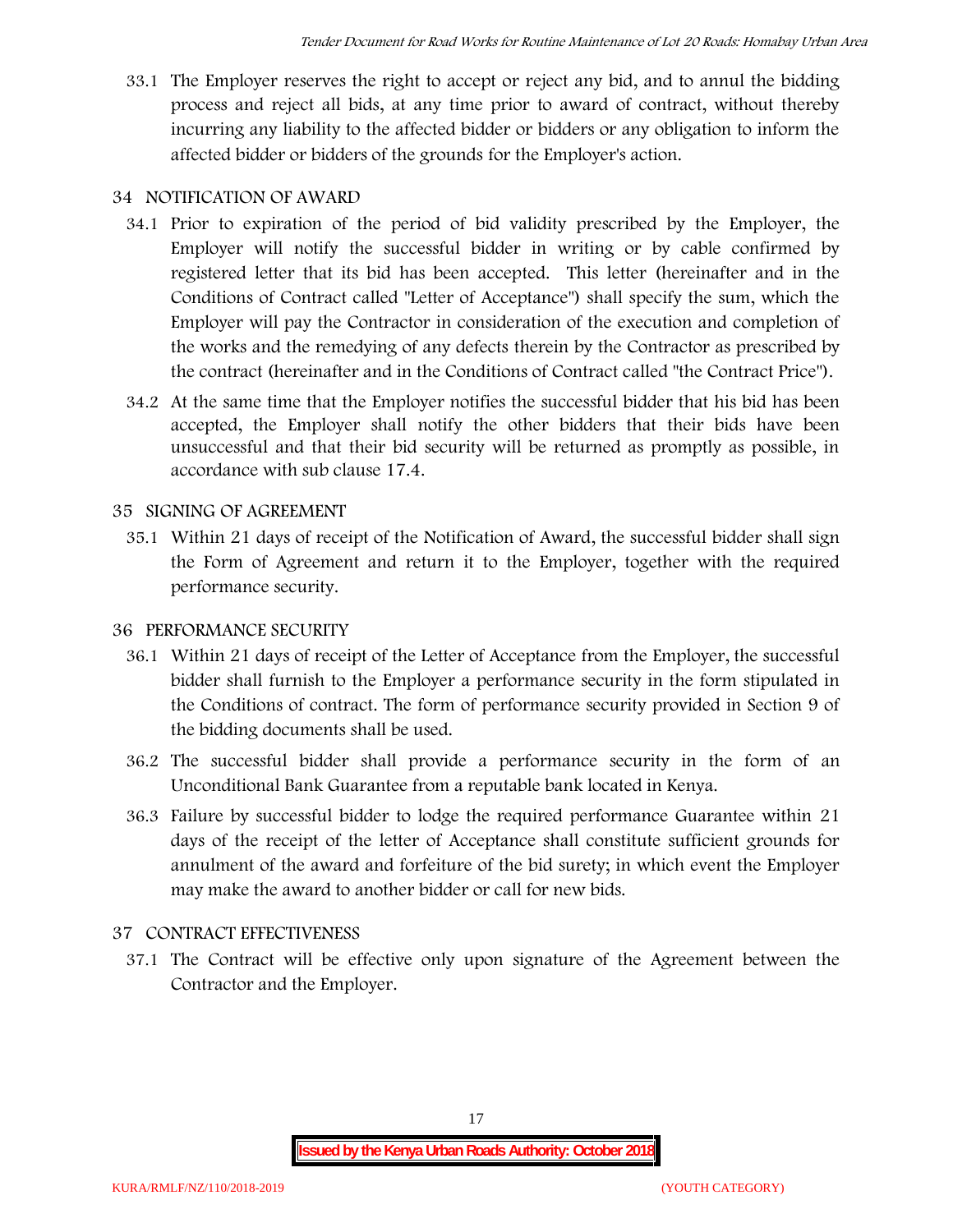# **QUALIFICATION CRITERIA**

This Section contains all the factors, methods and criteria that the Employer shall use to evaluate applications. The information to be provided in relation to each factor and the definitions of the corresponding terms are included in the respective Application Forms.

#### **Contents**

| 7. Schedule of the Major Items of Plant/Equipment Available for Proposed Contract. Error! |  |
|-------------------------------------------------------------------------------------------|--|
| Bookmark not defined.                                                                     |  |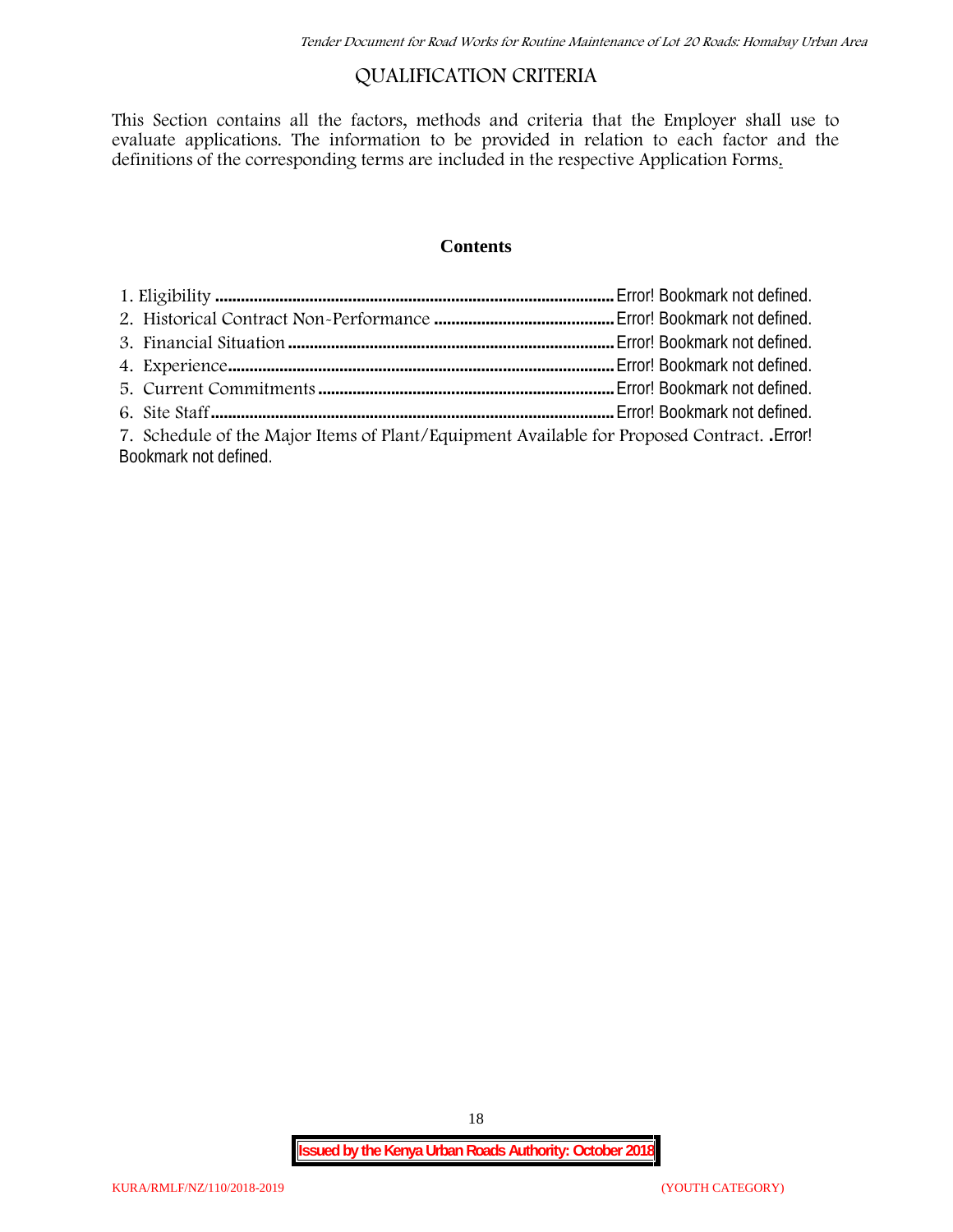| No. | Subject                                                                              | Requirement                                                                                                                                                                                                                                                                                                                                                                                                                                                                                                                                                           | Bidder                | Submission<br>Requirements |
|-----|--------------------------------------------------------------------------------------|-----------------------------------------------------------------------------------------------------------------------------------------------------------------------------------------------------------------------------------------------------------------------------------------------------------------------------------------------------------------------------------------------------------------------------------------------------------------------------------------------------------------------------------------------------------------------|-----------------------|----------------------------|
|     | 1. Eligibility                                                                       |                                                                                                                                                                                                                                                                                                                                                                                                                                                                                                                                                                       |                       |                            |
| 1.1 | Eligibility                                                                          | Nationality in accordance with<br>Sub-Clause 4.1.                                                                                                                                                                                                                                                                                                                                                                                                                                                                                                                     | Must meet requirement | Section 2, Schedule 1      |
| 1.2 | Conflict of Interest                                                                 | No conflicts of interest in Sub-<br>Clause 4.2.                                                                                                                                                                                                                                                                                                                                                                                                                                                                                                                       | Must meet requirement | Section 2, Schedule 1      |
| 1.3 | Debarment                                                                            | Not having been declared<br>ineligible by the Employer, as<br>described in Sub-Clause 4.3.                                                                                                                                                                                                                                                                                                                                                                                                                                                                            | Must meet requirement | Section 2, Schedule 11     |
| 1.4 | Incorporation &<br>Registration                                                      | Pursuant to sub-clause 4.1 the<br>following shall be provided;<br>- Copy of Certificate of<br>incorporation certified by a<br>Commissioner of Oaths or<br>issuing authority to show that<br>the applicant is a registered<br>company and legally authorised<br>to do business in Kenya<br>- Proof of registration with the<br>National Construction Authority<br>(NCA) in the categories<br>indicated in the tender notice.<br>-Proof of registration with a<br>Certified copy of a valid<br>certificate from National or<br>County Treasury for relevant<br>category | Must meet requirement | Section 2, Schedule 1      |
| 2.1 | 2. Historical Contract Non-Performance<br>History of Non-<br>Performing<br>Contracts | Non-performance of a contract<br>did not occur within the last<br>five (5) years prior to the<br>deadline for application<br>submission based on all<br>information on fully settled<br>disputes or litigation. A fully<br>settled dispute or litigation is<br>one that has been resolved in<br>accordance with the Dispute<br>Resolution Mechanism under<br>the respective contract, and<br>where all appeal instances<br>available to the applicant have<br>been exhausted.                                                                                         | Must meet requirement | Section 2, Schedule 5      |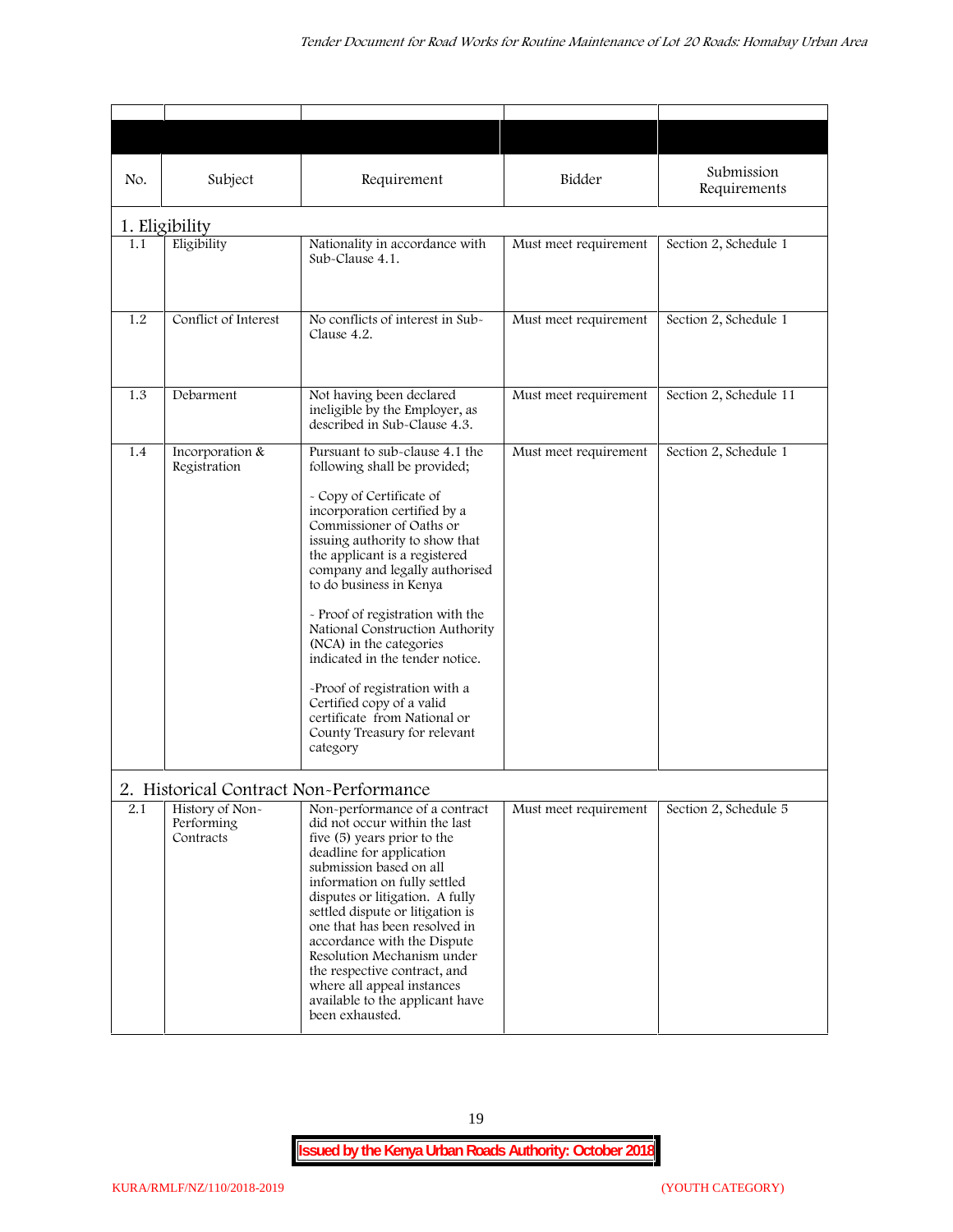| No.    | Subject                                    | Requirement                                                                                                                                                                                                                                                                                                                                                                                                                            | Bidder                                                                                                                              | Submission<br>Requirements                                                                                                                                                                                                                                                                                                                                                                                                                                                              |
|--------|--------------------------------------------|----------------------------------------------------------------------------------------------------------------------------------------------------------------------------------------------------------------------------------------------------------------------------------------------------------------------------------------------------------------------------------------------------------------------------------------|-------------------------------------------------------------------------------------------------------------------------------------|-----------------------------------------------------------------------------------------------------------------------------------------------------------------------------------------------------------------------------------------------------------------------------------------------------------------------------------------------------------------------------------------------------------------------------------------------------------------------------------------|
| 2.2    | Pending Litigation                         | All pending litigation shall in<br>total not represent more than<br>fifty percent (50%)] of the<br>Applicant's net worth and shall<br>be treated as resolved against<br>the Applicant.                                                                                                                                                                                                                                                 | Must meet requirement                                                                                                               | Section 2, Schedule 10                                                                                                                                                                                                                                                                                                                                                                                                                                                                  |
|        | 3. Financial Situation                     |                                                                                                                                                                                                                                                                                                                                                                                                                                        |                                                                                                                                     |                                                                                                                                                                                                                                                                                                                                                                                                                                                                                         |
| 3.1    | Financial<br>Performance                   | (a) Submission of audited<br>balance sheets or other financial<br>statements acceptable to the<br>Employer, for the last two [2]<br>years and authenticated bank<br>statement for the last six (6)<br>months to demonstrate:<br>(b) the current soundness of the<br>applicants financial position<br>and its prospective long term<br>profitability, and<br>(c) capacity to have a cash flow<br>equivalent to 20% of the tender<br>sum | Must submit as<br>required and bidders<br>who meet the<br>requirement are<br>marked YES, those<br>that do not meet are<br>marked NO | Attach evidence on<br>the requirement of<br>Section 2, Schedule 8<br>a) All pages must be<br>initialized and<br>stamped by both a<br>practicing Auditor<br>registered with<br>ICPAK and one of the<br>Directors. Auditor's<br>practicing<br>membership number<br>from ICPAC must be<br>indicated. Non-<br>adherence to this to<br>part a, b and c leads<br>to disqualification.<br>(b) All pages in the<br>bank statement must<br>be initialized and<br>stamped by the<br>issuing bank. |
| 3.2    | Average Annual<br>Construction<br>Turnover | (d) Average annual<br>construction turnover of<br>KShs.10 Million [Ten Million],<br>calculated as total certified<br>payments received for contracts<br>in progress or completed,<br>within the last two $[(2)]$ years                                                                                                                                                                                                                 | Must submit as<br>required and bidders<br>who meet the<br>requirement are<br>marked YES, those<br>that do not meet are<br>marked NO | Section 2, Schedule 8                                                                                                                                                                                                                                                                                                                                                                                                                                                                   |
|        | 4. Experience                              |                                                                                                                                                                                                                                                                                                                                                                                                                                        |                                                                                                                                     |                                                                                                                                                                                                                                                                                                                                                                                                                                                                                         |
| 4.1(a) | General<br>Construction<br>Experience      | Experience under construction<br>contracts in the role as a main<br>contractor or subcontractor for<br>at least the last five [5] years<br>prior to the applications<br>submission deadline                                                                                                                                                                                                                                            | Must submit as<br>required and bidders<br>who meet the<br>requirement are<br>marked YES, those<br>that do not meet are<br>marked NO | Section 2, Schedule 6A                                                                                                                                                                                                                                                                                                                                                                                                                                                                  |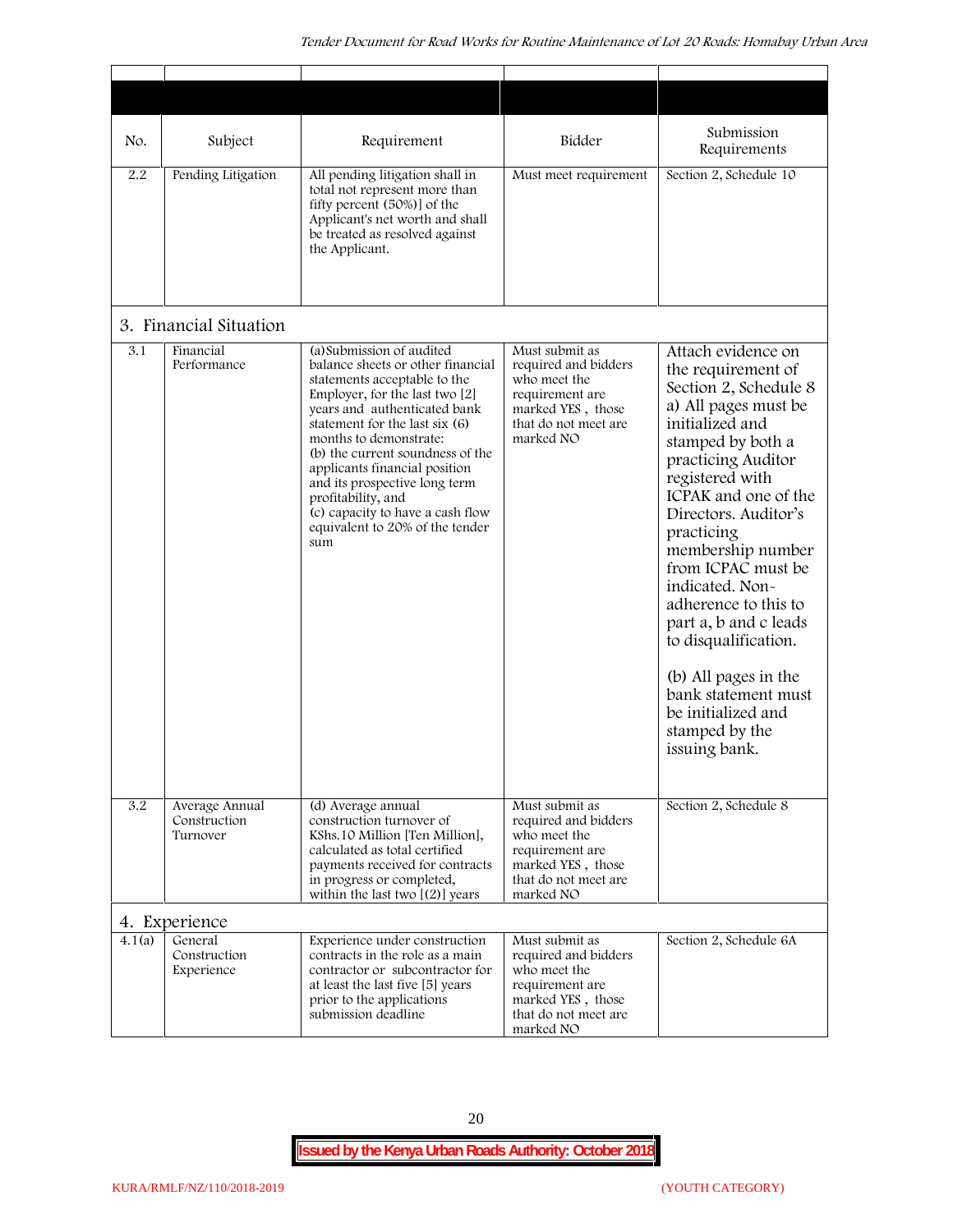| No.    | Subject                                | Requirement                                                                                                                                                                                                                                                                                                                                                                                                                                                                              | Bidder                                                                                                                              | Submission<br>Requirements |
|--------|----------------------------------------|------------------------------------------------------------------------------------------------------------------------------------------------------------------------------------------------------------------------------------------------------------------------------------------------------------------------------------------------------------------------------------------------------------------------------------------------------------------------------------------|-------------------------------------------------------------------------------------------------------------------------------------|----------------------------|
| 4.2(b) | Specific<br>Construction<br>Experience | Participation as a roads<br>contractor, management<br>contractor or subcontractor, in<br>at least three (3) each with a<br>value of at least<br>KShs. 3 Million (three million),<br>successfully and substantially<br>completed. One (1) of the<br>contracts should be in a City<br>and that are similar to the<br>proposed works. The similarity<br>shall be based on the physical<br>size, complexity,<br>methods/technology or other<br>characteristics as described in<br>Section 2. | Must submit as<br>required and bidders<br>who meet the<br>requirement are<br>marked YES, those<br>that do not meet are<br>marked NO | Section 2, Schedule6A      |
|        | 5. Current Commitments                 |                                                                                                                                                                                                                                                                                                                                                                                                                                                                                          |                                                                                                                                     |                            |
| 5.1    | On-going contracts                     | The total value of outstanding<br>works on the on-going<br>contracts should not exceed the<br>average annual turnover for the<br>last two years.                                                                                                                                                                                                                                                                                                                                         | Must submit as<br>required and bidders<br>who meet the<br>requirement are<br>marked YES, those<br>that do not meet are<br>marked NO | Section 2, Schedule 6B     |
|        | 6. Site Staff                          |                                                                                                                                                                                                                                                                                                                                                                                                                                                                                          |                                                                                                                                     |                            |
|        |                                        | The site staff shall posses<br>minimum levels of<br>qualifications set below;                                                                                                                                                                                                                                                                                                                                                                                                            |                                                                                                                                     | Section 2, Schedule 5      |
|        | HQ Staff                               | Qualification $=$<br>Diploma in Civil<br>Engineering/Building<br>construction                                                                                                                                                                                                                                                                                                                                                                                                            | Must submit as<br>required and bidders<br>who meet the<br>requirement are<br>marked YES, those                                      |                            |
|        | Site Agent                             | Qualification $=$<br>Degree in Civil Engineering                                                                                                                                                                                                                                                                                                                                                                                                                                         | that do not meet are<br>marked NO                                                                                                   |                            |
|        |                                        | General Experience<br>Specific Experience                                                                                                                                                                                                                                                                                                                                                                                                                                                |                                                                                                                                     |                            |
|        | Foreman                                | Qualification = $Dip$ . Civil<br>Engineering<br>General Experience $=$ 5 yrs<br>Specific Experience $= 3$ Yrs                                                                                                                                                                                                                                                                                                                                                                            | Must submit as<br>required and bidders<br>who meet the<br>requirement are                                                           |                            |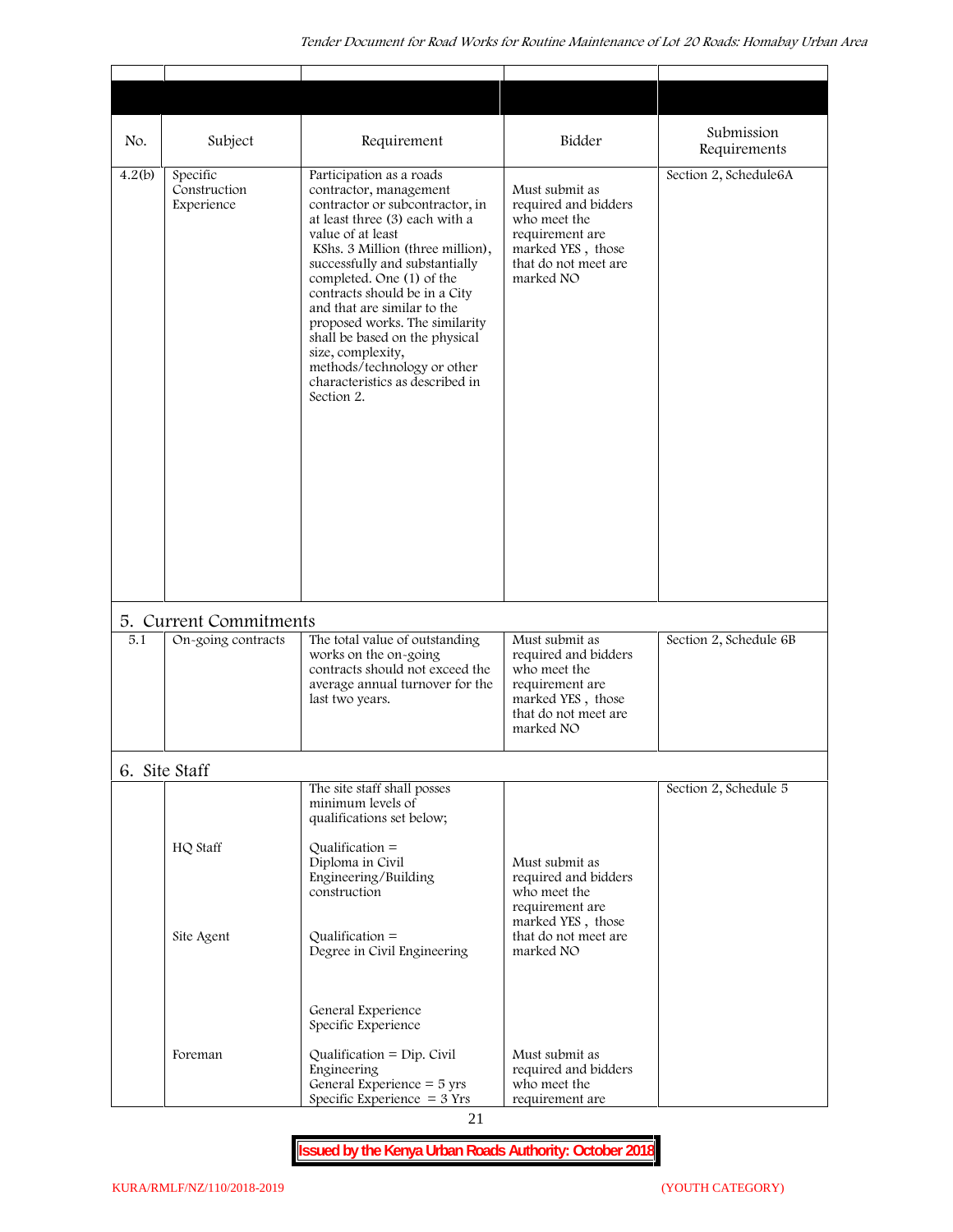| No. | Subject                                | Requirement                                                                                                   | Bidder                                                                                                                              | Submission<br>Requirements |
|-----|----------------------------------------|---------------------------------------------------------------------------------------------------------------|-------------------------------------------------------------------------------------------------------------------------------------|----------------------------|
|     | Site Surveyor                          | Qualification = Diploma in<br>Survey<br>General Experience = $3 \text{ yrs}$<br>Specific Experience $= 2$ Yrs | marked YES, those<br>that do not meet are<br>marked NO                                                                              |                            |
| 5.  | PLANT AND EQUIPMENT                    |                                                                                                               |                                                                                                                                     |                            |
|     | See description                        |                                                                                                               |                                                                                                                                     |                            |
|     | below in Schedule 7                    |                                                                                                               |                                                                                                                                     |                            |
| 6.  | Work Methodology                       | Submission of a brief work<br>methodology in accordance with<br>sub-clause 5.3                                | Must submit as<br>required and bidders<br>who meet the<br>requirement are<br>marked YES, those<br>that do not meet are<br>marked NO | Section 2                  |
| 7.  | Business permit and<br>office location | Should have a physical address<br>and Current business Permit                                                 | Must submit as<br>required and bidders<br>who meet the<br>requirement are<br>marked YES, those<br>that do not meet are<br>marked NO | Section 2, Schedule 1      |
| 8.  | Litigation History                     | The applicant to provide a valid<br>Sworn affidavit for the tender.                                           | Must submit as<br>required and bidders<br>who meet the<br>requirement are<br>marked YES, those<br>that do not meet are<br>marked NO | Section 2, Schedule 10     |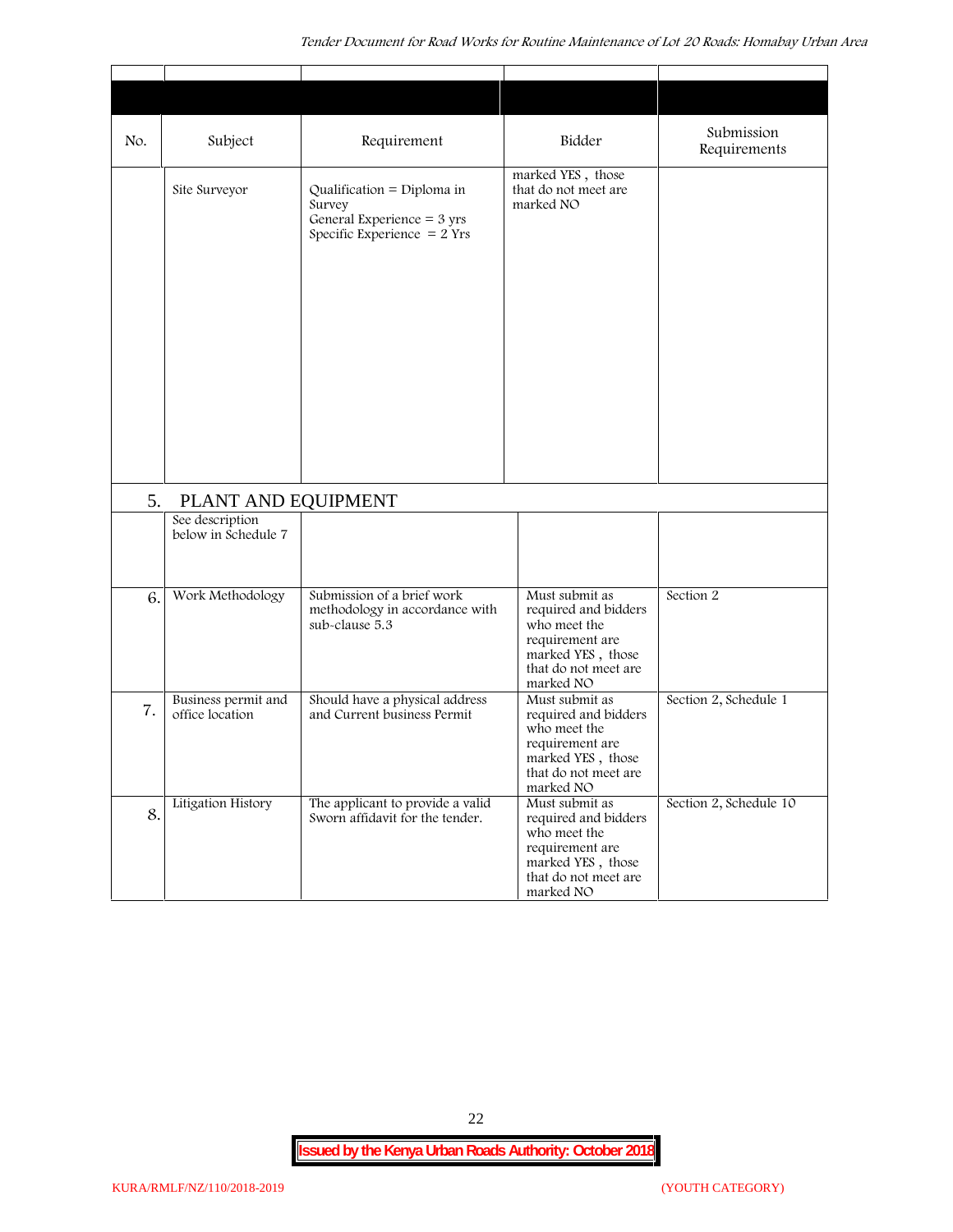**7. Schedule of the Major Items of Plant/Equipment Available for Proposed Contract.**

The Bidder must indicate the core plant and equipment considered by the company to be necessary for undertaking the project together with proof of ownership or lease of the same. The lease must be current i.e. dated from July 2018. Leases which are out dated will not be accepted. (\* Mandatory minimum number of equipment required by the Employer for the execution of the project that the bidder must make available for the Contract).

| Item<br>No.               | <b>Equipment Details</b>                  | *Minimum<br>Number<br>Required<br>for the<br>Contract<br>Execution | Compliance<br>Requirement | No of<br>Equipment<br>Owned by<br>the Bidder | No. of<br>equipment<br>to be<br>hired/<br>purchased<br>by the<br>Bidder | No. of<br>equipment<br>to be made<br>available for<br>the Contract<br>by the<br>Bidder |
|---------------------------|-------------------------------------------|--------------------------------------------------------------------|---------------------------|----------------------------------------------|-------------------------------------------------------------------------|----------------------------------------------------------------------------------------|
| $\mathbf{A}$              | General Plant                             |                                                                    |                           |                                              |                                                                         |                                                                                        |
|                           | Asphalt Concrete patching<br>plant        | optional                                                           |                           |                                              |                                                                         |                                                                                        |
| $\, {\bf B}$              | Milling Machine                           |                                                                    |                           |                                              |                                                                         |                                                                                        |
|                           | Asphalt Milling Machine                   | optional                                                           |                           |                                              |                                                                         |                                                                                        |
| $\mathcal{C}$             | Bituminous Plants                         |                                                                    |                           |                                              |                                                                         |                                                                                        |
|                           | Bitumen Pressure distributor              | optional                                                           |                           |                                              |                                                                         |                                                                                        |
|                           | Asphalt concrete paver                    | optional                                                           |                           |                                              |                                                                         |                                                                                        |
| $\mathbf D$               | Compactors                                |                                                                    |                           |                                              |                                                                         |                                                                                        |
|                           | Vibrating compaction plate<br>300 mm wide | optional                                                           |                           |                                              |                                                                         |                                                                                        |
|                           | Vibrating compaction plate<br>600 mm wide | optional                                                           |                           |                                              |                                                                         |                                                                                        |
| ${\bf E}$                 | Pot hole repair machines                  |                                                                    |                           |                                              |                                                                         |                                                                                        |
|                           | Colas Sprayer                             | $\mathcal{O}$                                                      |                           |                                              |                                                                         |                                                                                        |
|                           | Pavement Cutter Machine                   | $\mathcal{O}$                                                      |                           |                                              |                                                                         |                                                                                        |
|                           | Paver Braker Machine                      | $\mathcal{O}$                                                      |                           |                                              |                                                                         |                                                                                        |
|                           | Pedestrian Roller                         | $\mathcal{O}$                                                      |                           |                                              |                                                                         |                                                                                        |
| $\boldsymbol{\mathrm{F}}$ | Concrete Equipment                        |                                                                    |                           |                                              |                                                                         |                                                                                        |
|                           | Mobile concrete mixers                    | $\mathbf{1}$                                                       | Yes/no                    |                                              |                                                                         |                                                                                        |
|                           | Concrete vibrators                        | $\mathbf{1}$                                                       | Yes/no                    |                                              |                                                                         |                                                                                        |
|                           |                                           |                                                                    |                           |                                              |                                                                         |                                                                                        |

23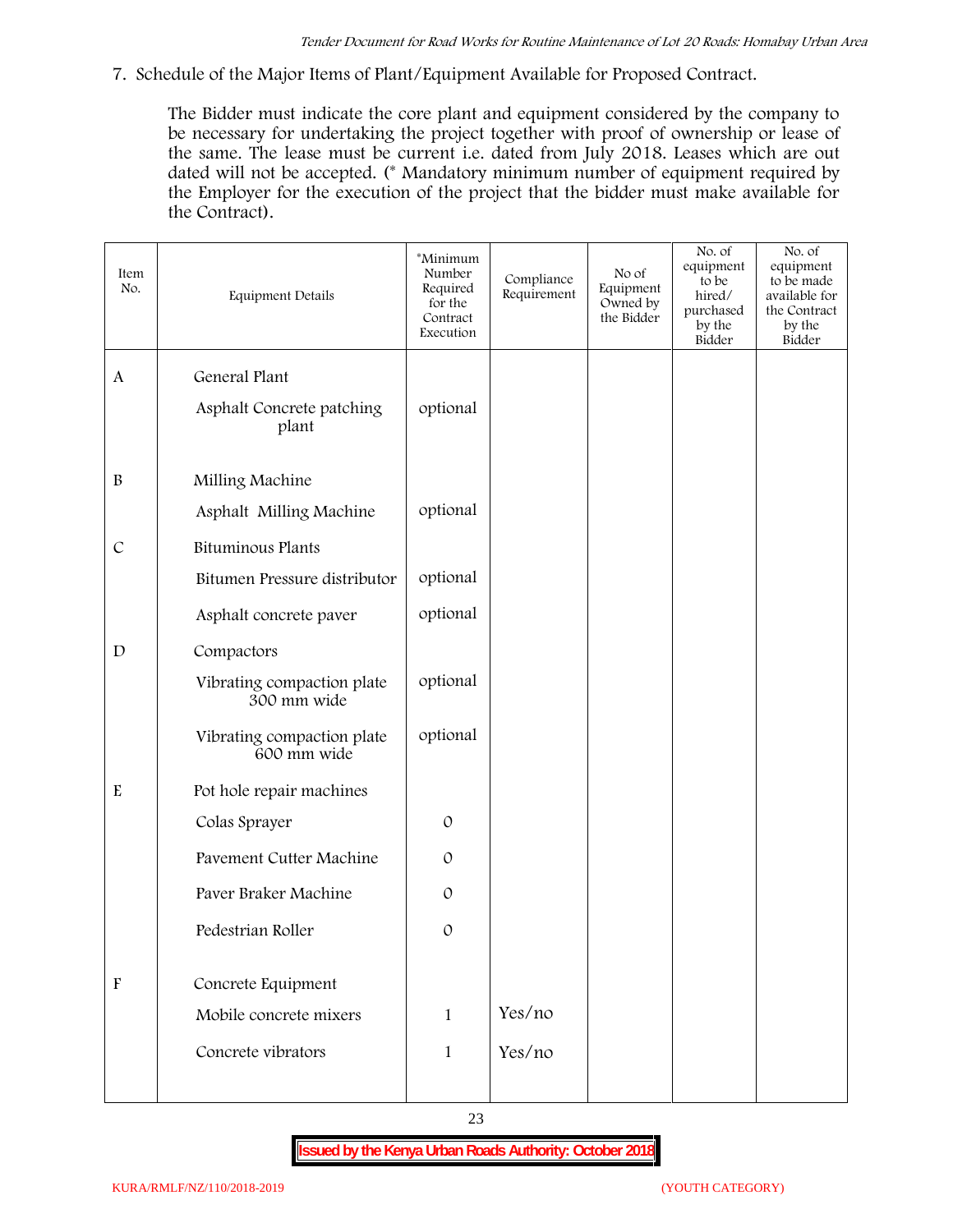| Item<br>No. | Equipment Details                                                                                   | *Minimum<br>Number<br>Required<br>for the<br>Contract<br>Execution | Compliance<br>Requirement | No of<br>Equipment<br>Owned by<br>the Bidder | No. of<br>equipment<br>to be<br>hired/<br>purchased<br>by the<br>Bidder | No. of<br>equipment<br>to be made<br>available for<br>the Contract<br>by the<br>Bidder |
|-------------|-----------------------------------------------------------------------------------------------------|--------------------------------------------------------------------|---------------------------|----------------------------------------------|-------------------------------------------------------------------------|----------------------------------------------------------------------------------------|
| $\mathsf G$ | Transport (Tippers,<br>dumpers, water tankers)                                                      |                                                                    |                           |                                              |                                                                         |                                                                                        |
|             | $4X2$ tippers payload $7 - 12$<br>tonnes                                                            |                                                                    |                           |                                              |                                                                         |                                                                                        |
|             | 6X4 tippers payload $16 - 20$<br>tonnes                                                             |                                                                    |                           |                                              |                                                                         |                                                                                        |
|             | 8X4 tippers payload $16 - 20$<br>tonnes                                                             |                                                                    |                           |                                              |                                                                         |                                                                                        |
|             | Flat bed lorries                                                                                    |                                                                    |                           |                                              |                                                                         |                                                                                        |
|             | Subtotal for $G$ – tippers &<br>dumpers                                                             | 3                                                                  | Yes/no                    |                                              |                                                                         |                                                                                        |
|             | Water tankers $(18,000 -$<br>20,000 litres<br>capacity)                                             | optional                                                           |                           |                                              |                                                                         |                                                                                        |
| H           | Earth – Moving Equipment                                                                            |                                                                    |                           |                                              |                                                                         |                                                                                        |
|             | Wheeled loaders                                                                                     |                                                                    |                           |                                              |                                                                         |                                                                                        |
|             | Motor graders (93 -<br>205kW)                                                                       |                                                                    |                           |                                              |                                                                         |                                                                                        |
|             | Trench excavator                                                                                    |                                                                    |                           |                                              |                                                                         |                                                                                        |
|             | Subtotal for $H$ – Earth<br>moving equipment                                                        | $\mathbf{1}$                                                       | Yes/no                    |                                              |                                                                         |                                                                                        |
|             |                                                                                                     |                                                                    |                           |                                              |                                                                         |                                                                                        |
|             |                                                                                                     |                                                                    |                           |                                              |                                                                         |                                                                                        |
| I           | Excavators                                                                                          |                                                                    |                           |                                              |                                                                         |                                                                                        |
|             | Hydraulic crawler mounted<br>$(7 - 10 \text{ tonnes}) - 0.25 - 0.4$<br>m <sup>3</sup> SAE bucket.   |                                                                    |                           |                                              |                                                                         |                                                                                        |
|             | Hydraulic crawler mounted<br>$(10 - 16 \text{ tonnes}) - 0.40 -$<br>0.60 m <sup>3</sup> SAE bucket. |                                                                    |                           |                                              |                                                                         |                                                                                        |
|             | Hydraulic wheel mounted<br>$(7 - 10 \text{ tonnes}) - 0.25 - 0.4$                                   |                                                                    |                           |                                              |                                                                         |                                                                                        |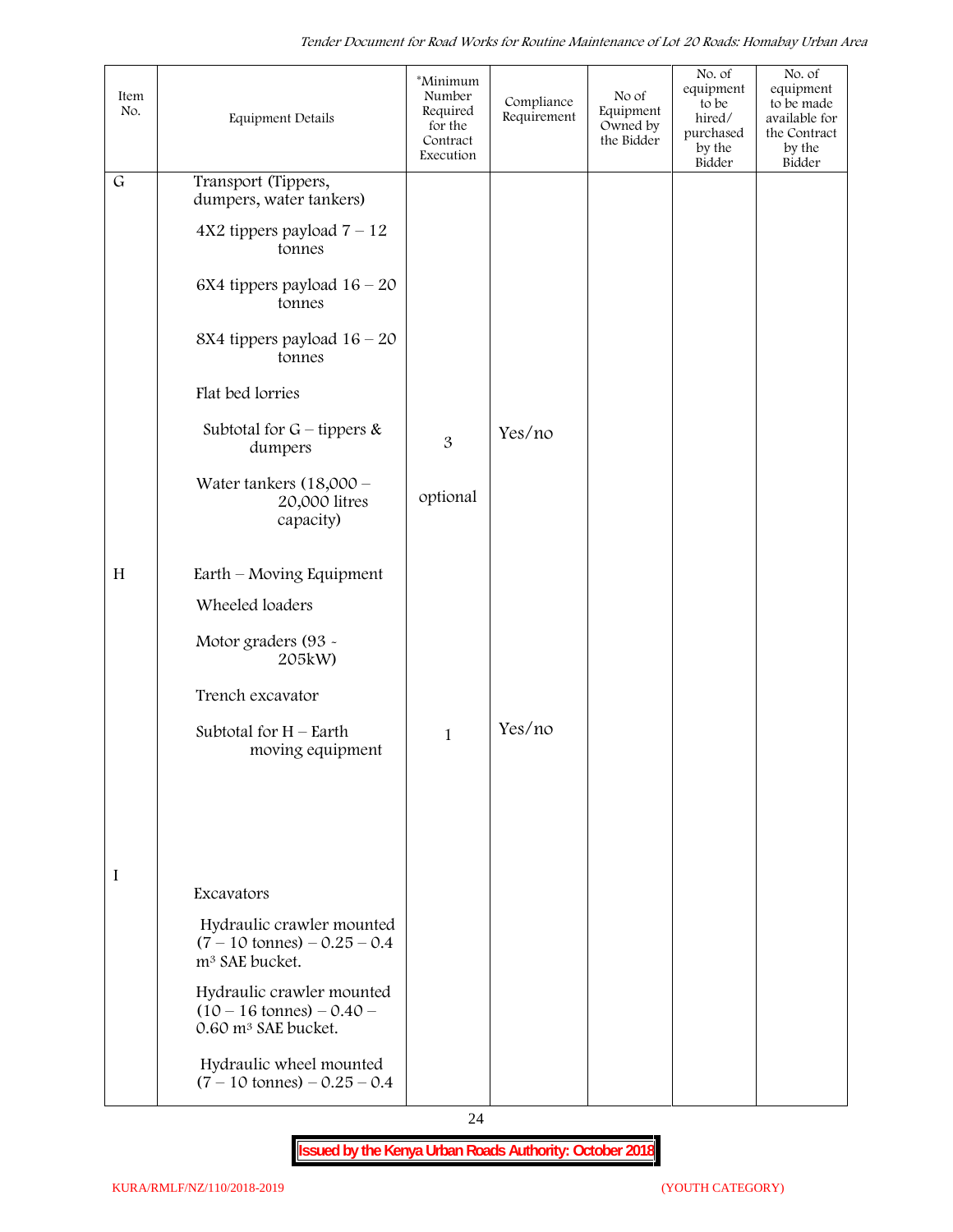*Tender Document for Road Works for Routine Maintenance of Lot 20 Roads: Homabay Urban Area*

25

 $\overline{\phantom{a}}$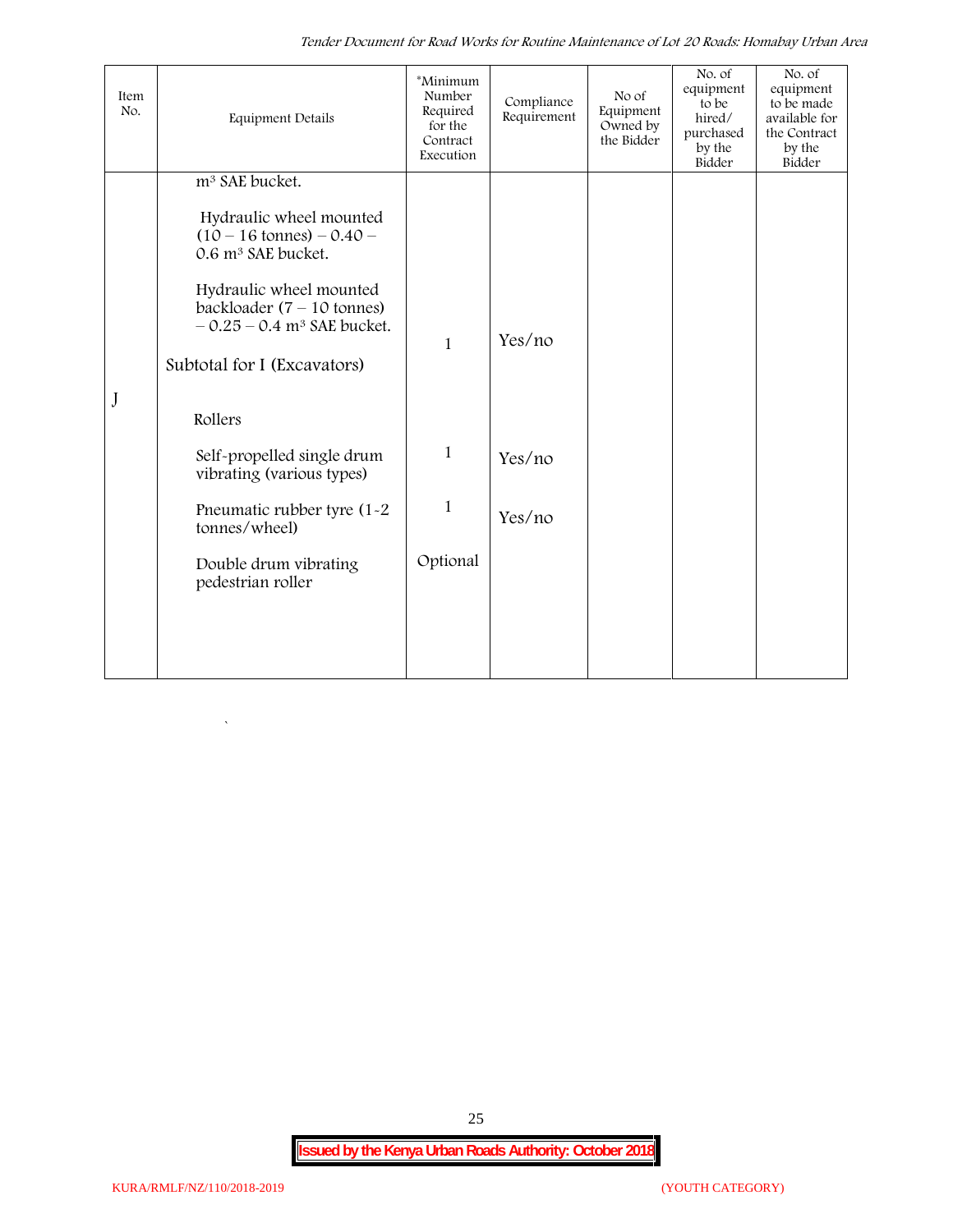# **Appendix to Instruction to Tenderers**

# **Table 1: Pre- Qualification Checklist for Completeness and Responsiveness.**

| $S/N$ o. | Completeness and<br>Responsiveness<br>Criteria                | References                                   | Requirement                                                                                                                               |
|----------|---------------------------------------------------------------|----------------------------------------------|-------------------------------------------------------------------------------------------------------------------------------------------|
| 1.       | Form of Bid                                                   | Section II<br>Clause 20.2                    | Amount must be indicated<br>Properly stamped, filled and signed<br>$\tilde{\phantom{a}}$                                                  |
| 2.       | Appendix to Form of<br>Bid                                    | Section II<br>Clause 20.2                    | Properly stamped, filled and signed<br>$\sim$                                                                                             |
| 3.       | <b>Bid Security</b>                                           | Section II<br>Clause 17                      | - The bidder must fill the Bid Securing<br>Declaration Form                                                                               |
| 4.       | <b>Confidential Business</b><br>Questionnaire                 | Section IX;<br>Schedule 1                    | Properly filled, stamped and signed<br>Provide all required information                                                                   |
| 5.       | Form of Power of<br>Attorney                                  | Section IX;<br>Schedule 2<br>Clause $5.1(a)$ | Properly filled, stamped and signed                                                                                                       |
| 6.       | Tax Compliance<br>Certificate                                 | Tender notice                                | - Provide valid tax compliance certificate                                                                                                |
| 7.       | Registration with<br>National Construction<br>Authority (NCA) | Tender notice<br>Item 1.4 of QC              | - Copy of valid certificate and practicing<br>license                                                                                     |
| 8.       | Certificate of<br>Incorporation                               | Tender notice<br>Item 1.4 of QC              | Copy of certificate Certified by<br>Commissioner for Oaths                                                                                |
| 9.       | Certificate of<br>Registration in a<br>target group           | Tender notice                                | - Certified copy of a valid certificate from<br>National or County Treasury for<br>relevant category                                      |
| 10.      | Priced Bill of<br>Quantities                                  | Clause 14.1<br>Section IX                    | Fill all rates, prices and amounts and<br>$\tilde{\phantom{a}}$<br>counter sign any alteration(s)<br>Stamp and initial all pages of BOQ's |
|          | Eligibility                                                   | Section II;<br>Schedule 1<br>Clause 4.1      | Legible copies of National ID or passport<br>for all directors<br>System generated Form CR12 (12<br>$\tilde{}$<br>months)                 |
| 11.      | Conflict of interest                                          | Section II;<br>Schedule 1<br>Clause 4.2      | - to state explicitly                                                                                                                     |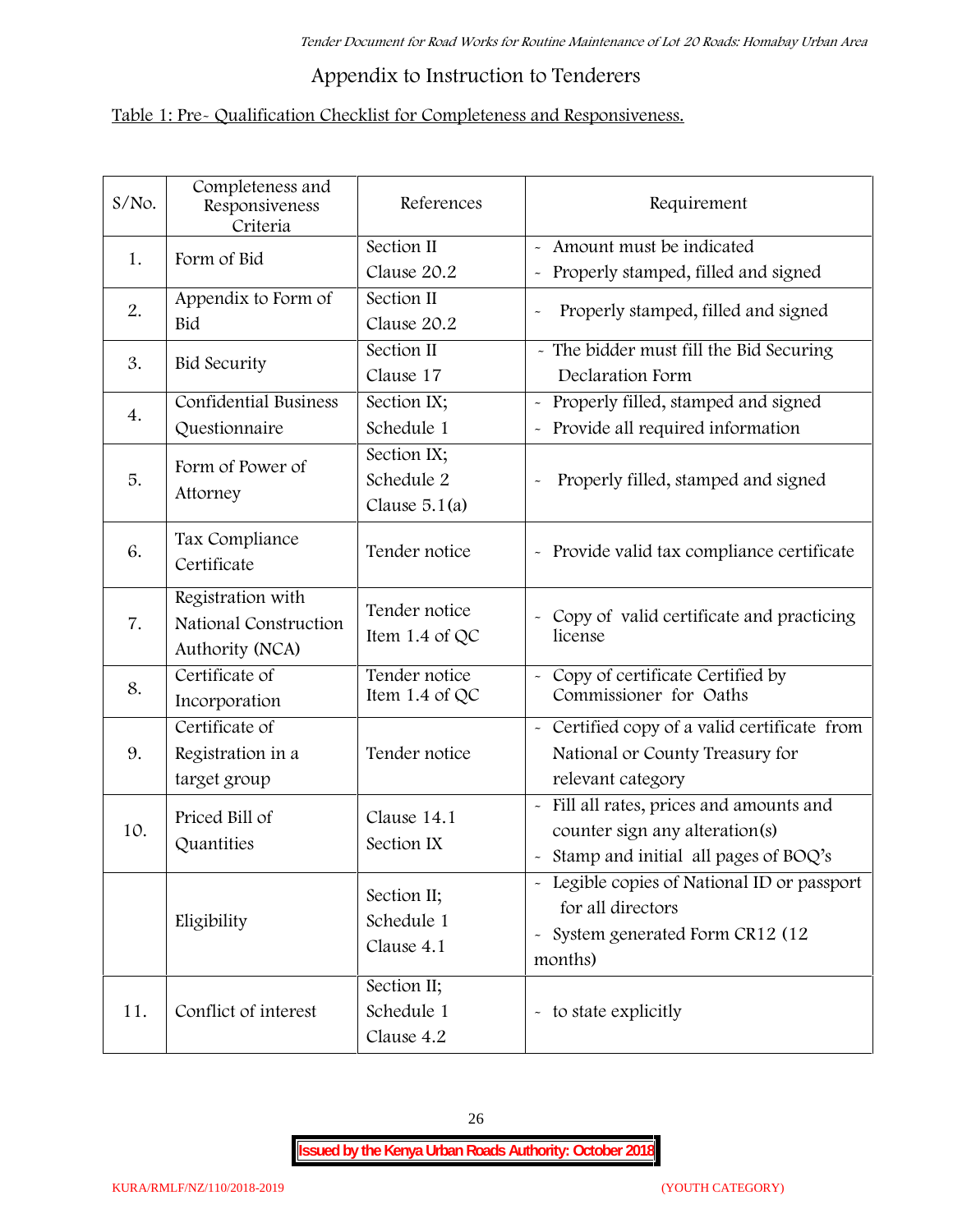| 12. | Debarment                                                                  | Section II<br>Clause 30.4;<br>Schedule 11<br>Item 1.3 of QC | Properly filled, stamped and signed                                                                                                                                                                                                                                                                                                     |  |
|-----|----------------------------------------------------------------------------|-------------------------------------------------------------|-----------------------------------------------------------------------------------------------------------------------------------------------------------------------------------------------------------------------------------------------------------------------------------------------------------------------------------------|--|
| 13. | Pending Litigation                                                         | Item 2.2 of QC                                              | Provide original sworn affidavit for the<br>specific tender                                                                                                                                                                                                                                                                             |  |
| 14. | Litigation History                                                         | Section II Clause<br>31.8; Schedule 10                      | Properly filled, stamped and signed                                                                                                                                                                                                                                                                                                     |  |
| 15. | History of Non<br>performance                                              | Schedule 6B<br>Item 2.1 of QC                               | - Fill information on non-completed<br>works                                                                                                                                                                                                                                                                                            |  |
| 16. | Certificate of<br>Tenderers Visit to Site                                  | Section II;<br>Clause 8.3                                   | Attend pre-bid meeting/visit<br>Certificate must be signed and stamped<br>$\widetilde{\phantom{m}}$<br>by the Employer's representative                                                                                                                                                                                                 |  |
| 17. | Schedule of Major<br>Items of Plant                                        | Section XI<br>Item 5 of QC;<br>Schedule 7                   | Properly filled, stamped and signed                                                                                                                                                                                                                                                                                                     |  |
| 18. | Schedule of Key<br>Personnel                                               | Section XI<br>Item 6 of QC;<br>Schedule 5                   | Properly filled, stamped and signed                                                                                                                                                                                                                                                                                                     |  |
| 19. | Roadwork Completed<br>Satisfactorily                                       | Section XI;<br>Item 4 of QC<br>Schedule 6A                  | Properly filled, stamped and signed<br>$\tilde{}$                                                                                                                                                                                                                                                                                       |  |
| 20. | Schedule of Ongoing<br>Projects                                            | Section XI;<br>Item 5.1 of QC<br>Schedule 7                 | Properly filled, stamped and signed                                                                                                                                                                                                                                                                                                     |  |
| 21  | Schedule of other<br>Supplementary<br>Information /<br>Financial Standings | Section XI;<br>Item 5.1 of QC<br>Schedule 9                 | Properly filled, stamped and signed                                                                                                                                                                                                                                                                                                     |  |
| 22  | Declaration form for<br>bankrupt or insolvent                              | Schedule 11                                                 | Properly filled, stamped and signed                                                                                                                                                                                                                                                                                                     |  |
| 23  | Anti-corruption form                                                       | Schedule 12                                                 | Properly filled, stamped and signed                                                                                                                                                                                                                                                                                                     |  |
| 24. | Copy of Bid Document                                                       | Clause 20.1                                                 | Replica of the original                                                                                                                                                                                                                                                                                                                 |  |
| 25. | Bid documents must<br>be serialized                                        | <b>PPDA 2015</b>                                            | -All pages of the tender documents must<br>be serialized. (either the bidder serializes<br>from the first page of the tender<br>documents or serializes as continuity from<br>the KURA tender documents i.e. if the<br>KURA tender documents ends at page 200<br>then the next document of the bidder<br>should continue as $201, 2012$ |  |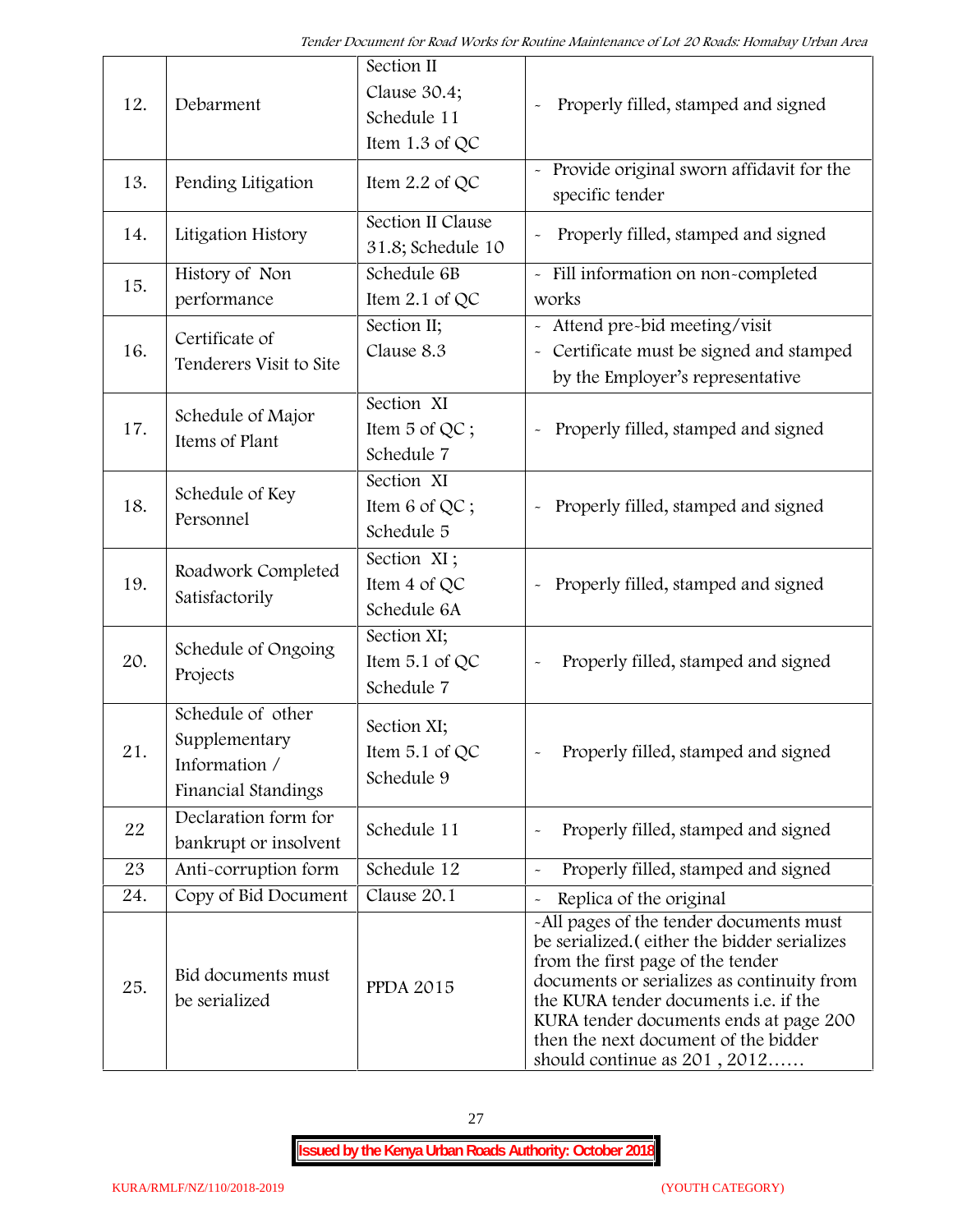| <b>REMARKS</b> | Clause 13.1/20.2 | Bid document to be complete, properly<br>filled and signed. |  |
|----------------|------------------|-------------------------------------------------------------|--|
|----------------|------------------|-------------------------------------------------------------|--|

# **Key:** QC – Qualification Criteria

#### **Table 2: Post- qualification Score**

| <b>ITEM</b>    |               | <b>DESCRIPTION</b>                   | <b>MUST</b><br><b>MEET</b> |
|----------------|---------------|--------------------------------------|----------------------------|
|                |               |                                      | <b>CRITERIA</b>            |
| 1              |               | <b>FINANCIAL CAPACITY</b>            |                            |
|                | a             | Audited Statements                   | YES/NO                     |
|                | b             | Cash flow statement (forecasts)      | YES/NO                     |
|                | $\mathcal{C}$ | Financial position/Ratios            | YES/NO                     |
|                | d             | Turnover                             | YES/NO                     |
| $\overline{2}$ |               | <b>EXPERIENCE</b>                    |                            |
|                |               | General Experience                   | YES/NO                     |
|                |               | Specific experience in related works | YES/NO                     |
| 3              |               | <b>CURRENT COMMITMENTS</b>           |                            |
|                |               | On-going works                       | YES/NO                     |
| $\overline{4}$ |               | <b>KEY PERSONNEL</b>                 |                            |
|                |               | HQ Staff                             | YES/NO                     |
|                |               | Site Agent                           | YES/NO                     |
|                |               | Surveyor                             | YES/NO                     |
|                |               | Foreman                              | YES/NO                     |
| 5              |               | PLANT AND EQUIPMENT                  |                            |
|                |               | Equipment capabilities               | YES/NO                     |
| 6              |               | WORK METHODOLOGY                     | YES/NO                     |
| $\overline{7}$ |               | LITIGATION HISTORY                   | YES/NO                     |
| 8              |               | Business permit and office location  | YES/NO                     |
|                |               | <b>REMARKS</b>                       | YES/NO                     |
|                |               |                                      |                            |

Bidders must achieve YES in all the measured parameters to qualify.

 The bidders who pass the technical criteria will be subjected to financial evaluation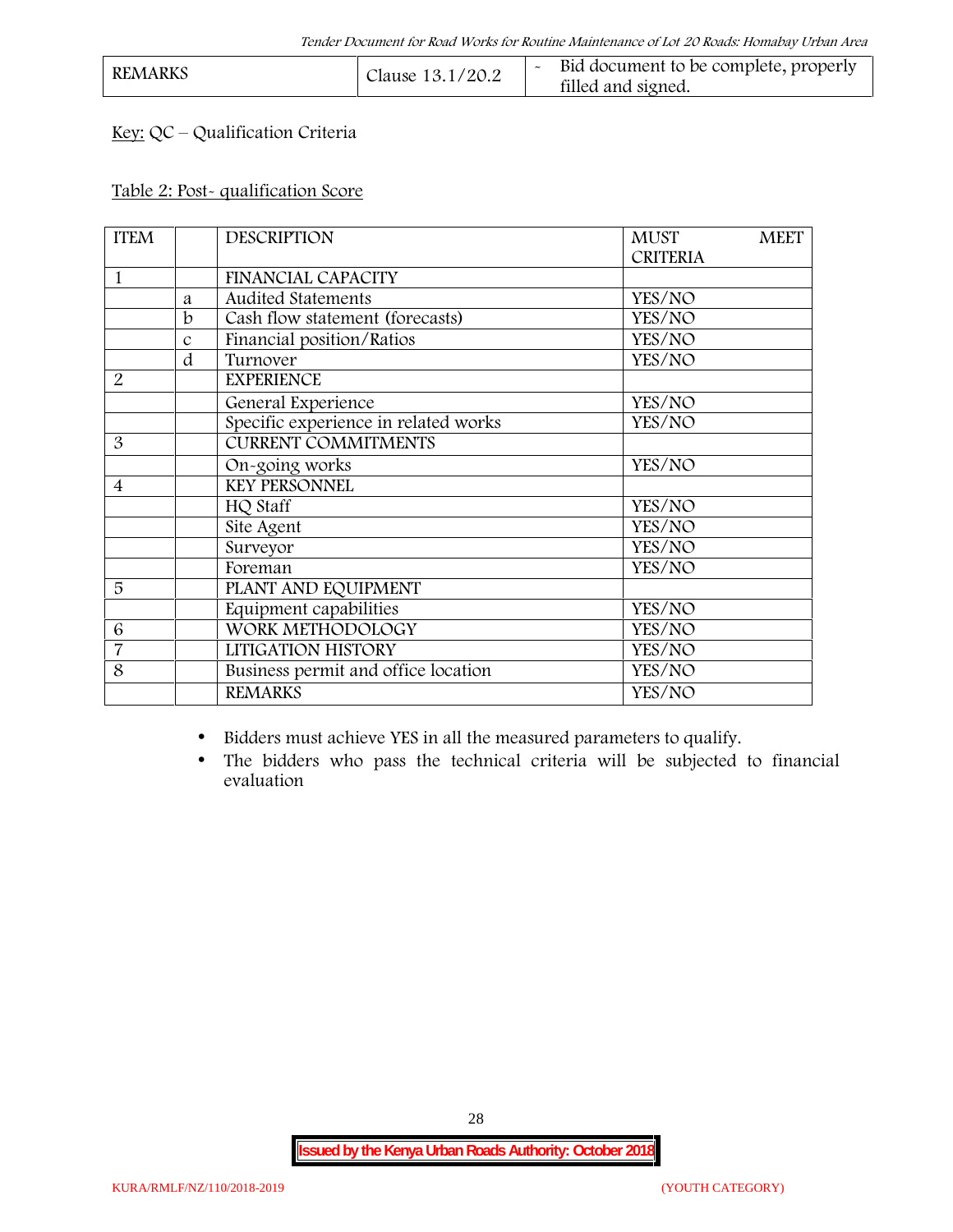# **SECTION IV: CONDITIONS OF CONTRACT**

# **PART I: GENERAL CONDITIONS OF CONTRACT**

The Conditions Of Contract Part 1 – General Conditions shall be those forming Part 1 of the Conditions Of Contract for works of Civil engineering construction Fourth Edition 1987, reprinted in 1992 with further amendments, prepared by the Federation Internationale des Ingenieurs Conseils (FIDIC)

Copies of the FIDIC Conditions of Contract can be obtained from:

FIDIC Secretariat P.O.Box 86 1000 Lausanne 12 **Switzerland** Fax: 41 21 653 5432 Telephone: 41 21 653 5003

29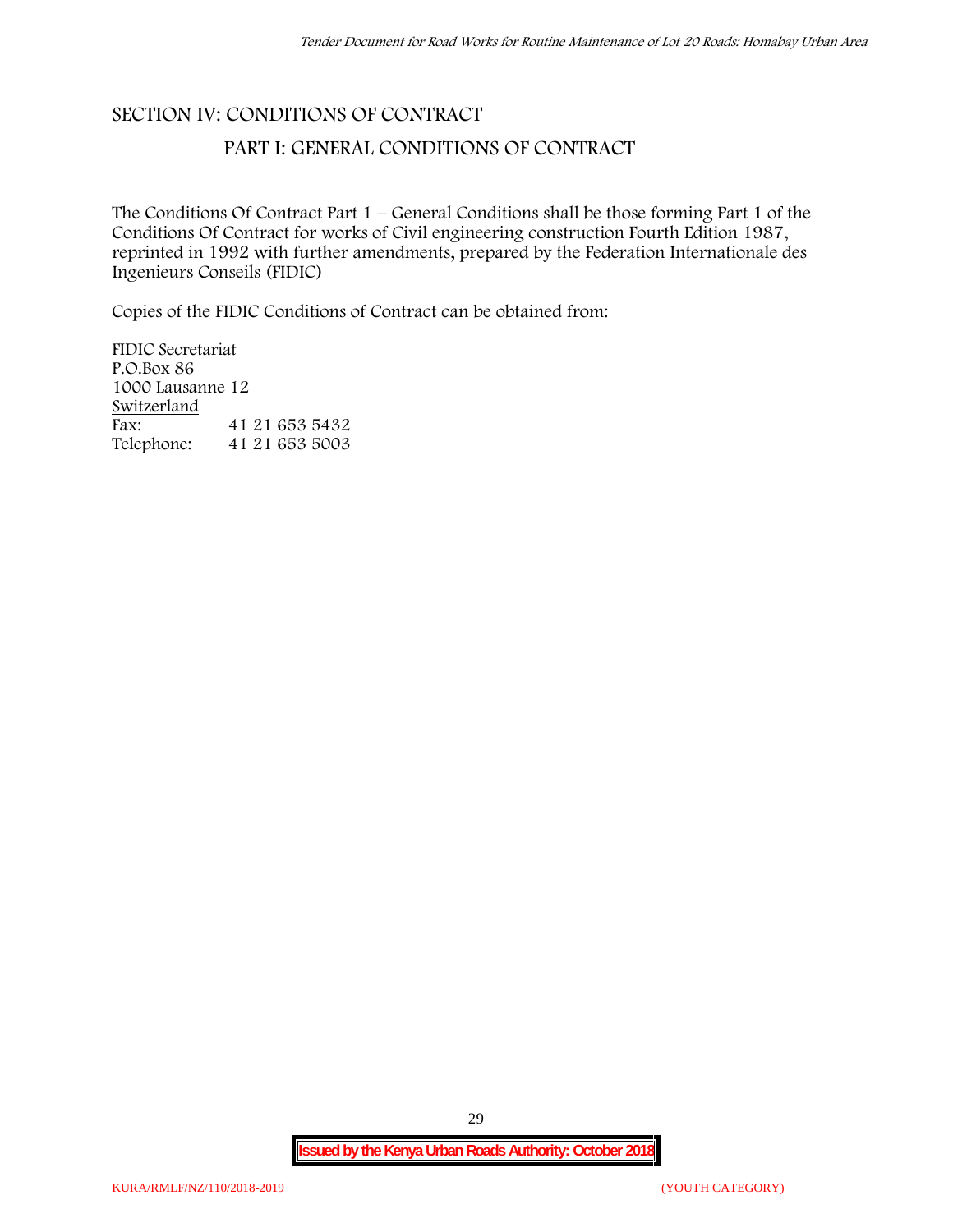# **PART II: CONDITIONS OF PARTICULAR APPLICATION**

The following Conditions of Particular Application shall supplement the General Conditions of Contract. Whenever there is a conflict, the provisions herein shall prevail over those in the General Conditions of Contract. The Particular Condition is preceded by the corresponding clause number of the General Conditions to which it relates.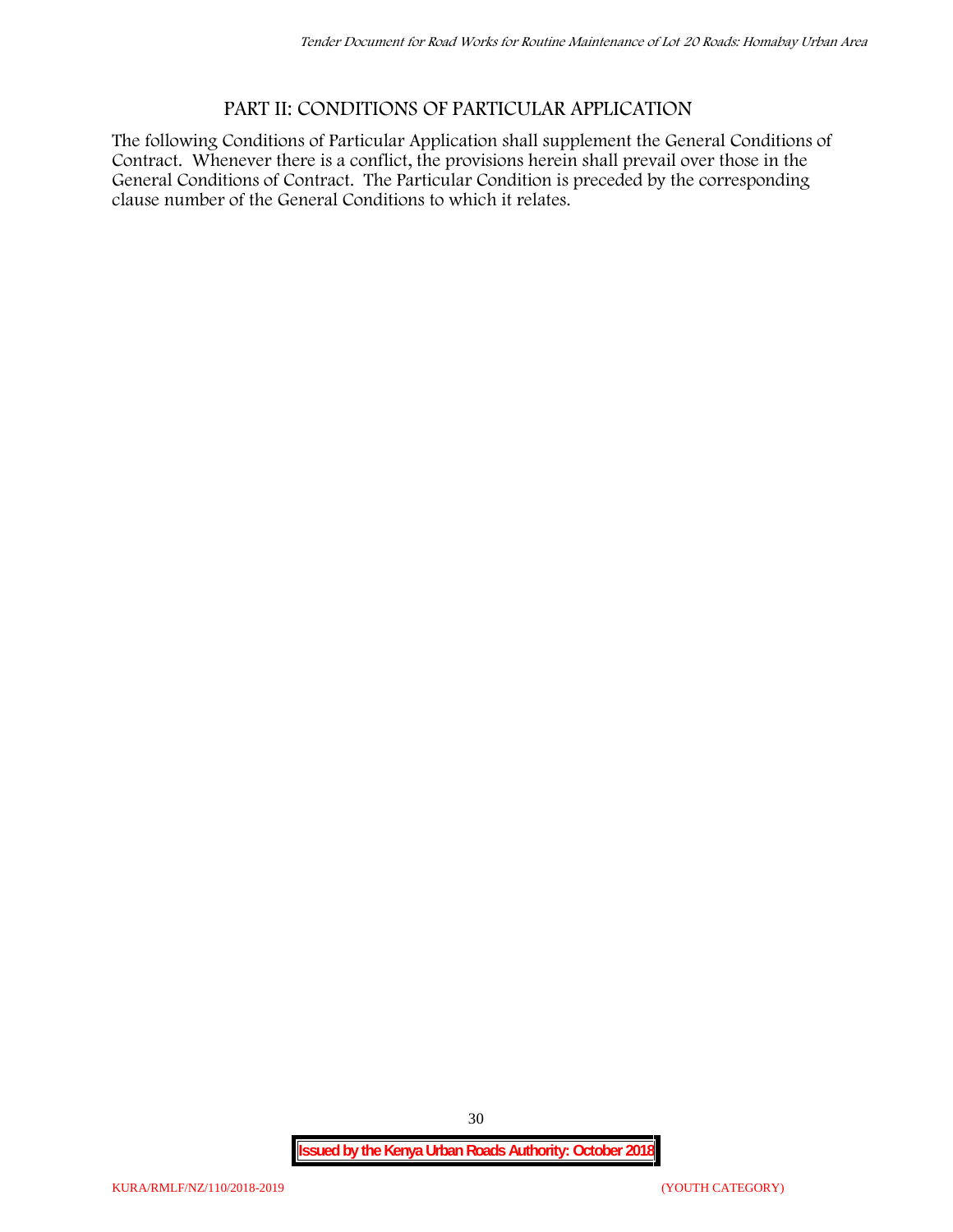#### **CONTENTS**

| SUBCLAUSE 8.2 - SITE OPERATIONS AND METHODS OF CONSTRUCTION 34             |  |
|----------------------------------------------------------------------------|--|
|                                                                            |  |
|                                                                            |  |
|                                                                            |  |
|                                                                            |  |
|                                                                            |  |
|                                                                            |  |
|                                                                            |  |
|                                                                            |  |
| SUBCLAUSE 15.2-LANGUAGE ABILITY AND QUALIFICATIONS OF CONTRACTOR'S         |  |
|                                                                            |  |
|                                                                            |  |
| SUBCLAUSE 16.3- QUALIFICATION AND LANGUAGE ABILITY OF SUPERINTENDING STAFF |  |
|                                                                            |  |
| SUBCLAUSE 19.1 - SAFETY, SECURITY AND PROTECTION OF THE ENVIRONMENT 37     |  |
|                                                                            |  |
| SUBCLAUSE 21.1 - INSURANCE OF WORKS AND CONTRACTOR 'S EQUIPMENT 38         |  |
|                                                                            |  |
|                                                                            |  |
|                                                                            |  |
|                                                                            |  |
|                                                                            |  |
|                                                                            |  |
|                                                                            |  |
|                                                                            |  |
| SUBCLAUSE 29.2 - REINSTATEMENT AND COMPENSATION FOR DAMAGES TO PERSONS     |  |
|                                                                            |  |
|                                                                            |  |
|                                                                            |  |
|                                                                            |  |
|                                                                            |  |
|                                                                            |  |
|                                                                            |  |
|                                                                            |  |
|                                                                            |  |
|                                                                            |  |
|                                                                            |  |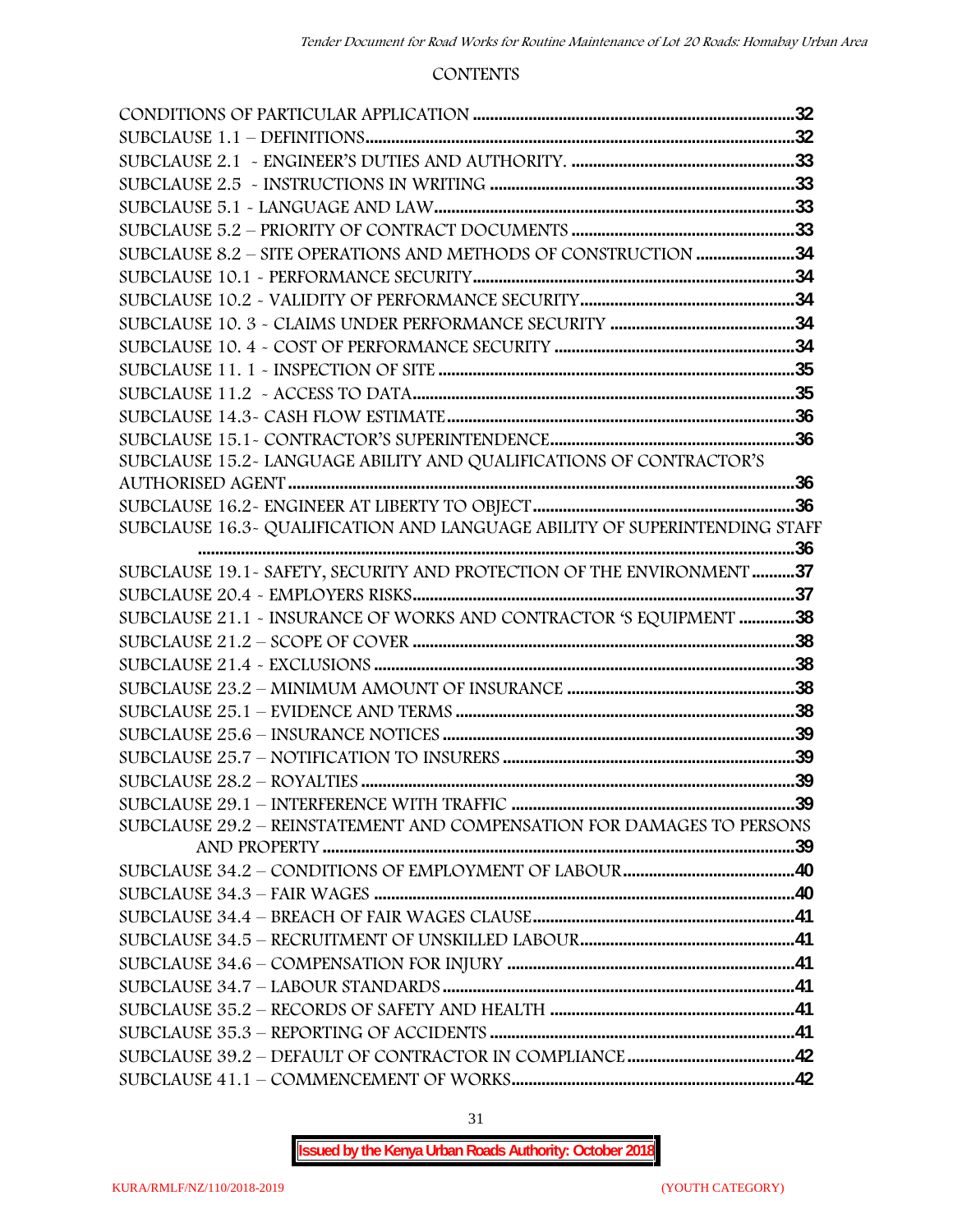| SUBCLAUSE 54.1 - CONTROCTOR'S EQUIPMENT, TEMPORARY WORKS AND MATERIALS |  |
|------------------------------------------------------------------------|--|
|                                                                        |  |
|                                                                        |  |
|                                                                        |  |
|                                                                        |  |
|                                                                        |  |
| SUBCLAUSE 60.3 - RETENTION MONEY AND PAYMENT OF RETENTION MONEY44      |  |
|                                                                        |  |
|                                                                        |  |
|                                                                        |  |
|                                                                        |  |
|                                                                        |  |
|                                                                        |  |
|                                                                        |  |
|                                                                        |  |
|                                                                        |  |
|                                                                        |  |
|                                                                        |  |
|                                                                        |  |
|                                                                        |  |
|                                                                        |  |
|                                                                        |  |
|                                                                        |  |
|                                                                        |  |
|                                                                        |  |
|                                                                        |  |
|                                                                        |  |
|                                                                        |  |
|                                                                        |  |
|                                                                        |  |
|                                                                        |  |
|                                                                        |  |
|                                                                        |  |
|                                                                        |  |
|                                                                        |  |

SUBCLAUSE 1.1 – DEFINITIONS

32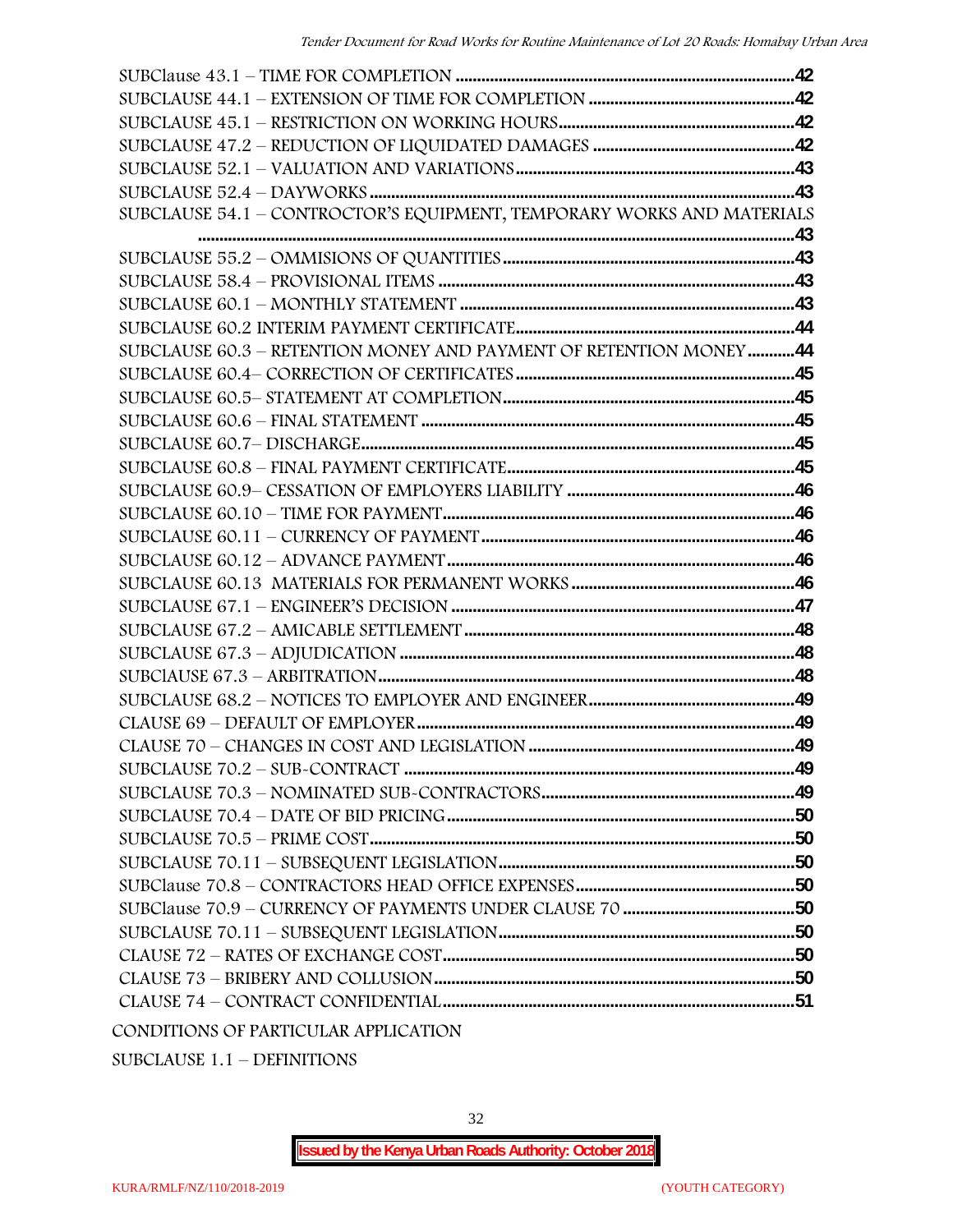Amend this sub-clause as follows:

(a) (i) The "Employer" is the Kenya Urban Roads Authority, represented by the Director General - Kenya Urban Roads Authority.

(ii) The "Engineer" is the Director (Road Asset and Corridor Management) - Kenya Urban Roads Authority.

.(b) (i) Insert in line 2 after the Bills Of Quantities", the following, "the rates entered by the Contractor (whether or not such rate be employed in computation of the Contract Price),"

Amend subparagraph (b) (v) of Sub-Clause 1.1 by adding the following words at the end: The word "BID" is synonymous with "bid" and the word "Appendix to BID" with "Appendix to Bid" and the word "BID documents" with "bidding documents".

Add the following at the end of this sub-clause:

(h) "Materials" means materials and other things intended to form or forming part of the Permanent Works.

(i) "Quantified site instructions" means Site instructions from the Engineer or his representative to the Contractor instructing him to carry out quantified works drawn from the contract to be carried out within a specified period.

SUBCLAUSE 2.1 - ENGINEER'S DUTIES AND AUTHORITY.

With reference to Sub-Clause 2.1 (b), the following shall also apply: The Engineer shall obtain the specific approval of the Employer before taking any of the following actions specified in Part 1:

(a) Consenting to the subletting of any part of the works under Clause 4;

- (b) Certifying additional cost determined under Clause 12;
- (c) Determining an extension of time under Clause 44;
- (d) Issuing a variation under Clause 51;
- (e) Fixing rates or prices under Clause 52

#### SUBCLAUSE 2.5 - INSTRUCTIONS IN WRITING

Add at the end of sub-clause 2.5 the following: "The site instructions shall be in the form of quantiffied site instructions and the contractor shall commence execution of the site instructions within three (3) days and complete within the completion period as stipulated in the instructions.

#### SUBCLAUSE 5.1 - LANGUAGE AND LAW

The Contract document shall be drawn up in the ENGLISH LANGUAGE. Communication between the Contractor and the Engineer's Representative shall be in this given language.

The Laws applicable to this Contract shall be the Laws of the Republic of Kenya.

#### SUBCLAUSE 5.2 – PRIORITY OF CONTRACT DOCUMENTS

Delete the documents listed 1-6 and substitute:

- (1) The Contract Agreement (if completed)
- (2) The Letter Of Acceptance;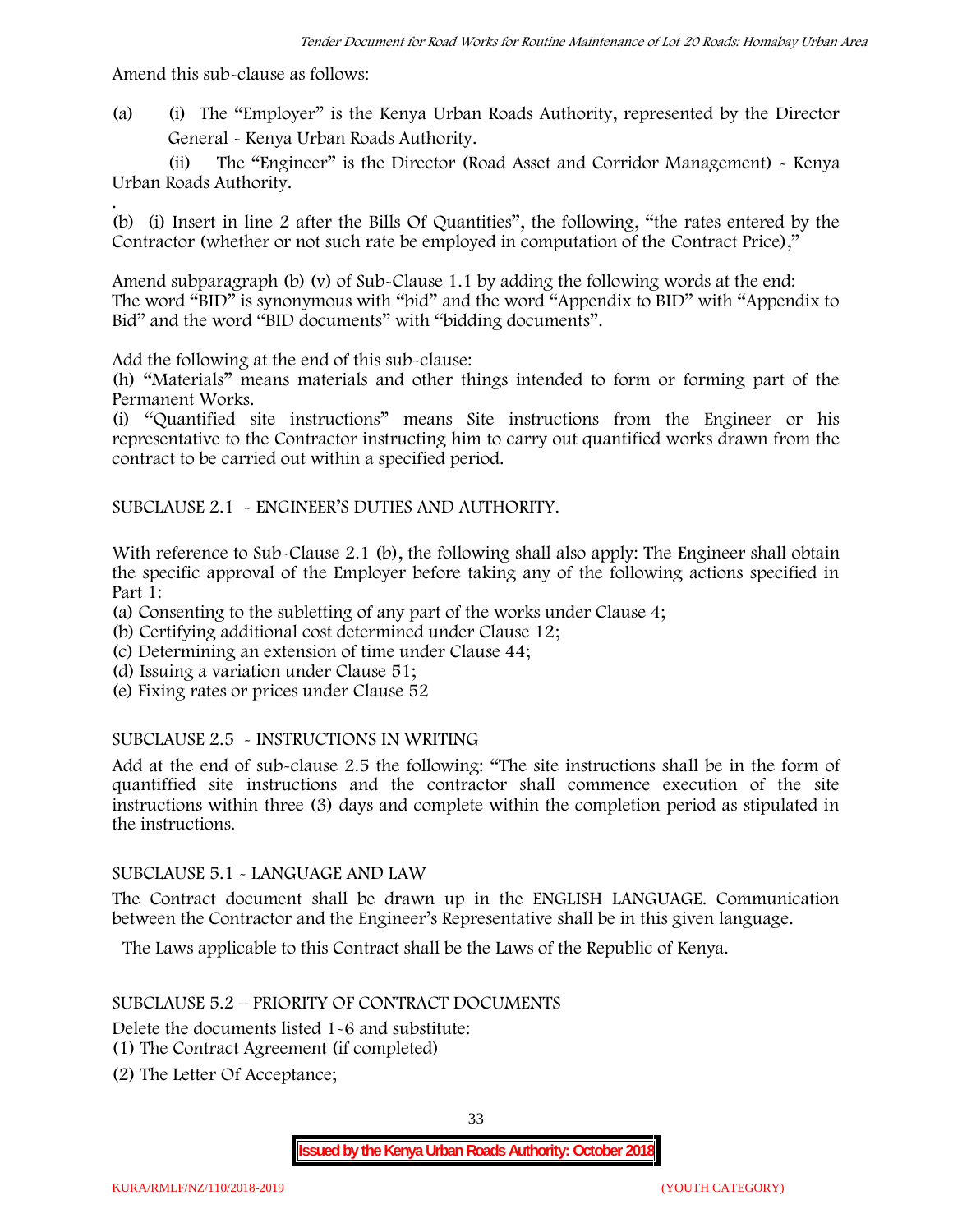- (3) The Bid and Appendix to Bid;
- (4) The Conditions of Contract Part II;
- (5) The Conditions of Contract Part I;
- (6) The Special Specifications;
- (7) The Standard Specification for Road and Bridge Construction, 1986;
- (8) The Drawings;
- (9) The priced Bills of Quantities

(10) Other documents as listed in the Appendix to form of Bid

#### SUBCLAUSE 8.2 – SITE OPERATIONS AND METHODS OF CONSTRUCTION

Add sub- clause 8.2(b) at the end as follows:

"The Contractor shall submit to the Engineer Works Methodology not later than 14 days from the date of award of the contract and general description of his proposed arrangements and methods for the execution of the Works. This shall include inter-alia temporary office, buildings, access roads, construction plant and its intended production output, working shift arrangements, labour strength, skilled and unskilled, and supervision arrangements, power supply arrangements, supply of materials including a materials utilisation programme, stone crushing, aggregate production and storage, cement handling, concrete mixing and handling, methods of excavation, dealing with water, testing methods and facilities."

SUBCLAUSE 10.1 - PERFORMANCE SECURITY

Replace the text of Sub-clause 10.1 with the following:

"The Contractor shall provide security for his proper performance of the Contract within 28 days after receipt of the Letter of Acceptance. The Performance Security shall be in the form of a bank guarantee as stipulated by the Employer in the Appendix to Bid. The Performance Security shall be issued by a bank incorporated in Kenya. The Contractor shall notify the Engineer when providing the Performance Security to the Employer.

"Without limitation to the provisions of the preceding paragraph, whenever the Engineer determines an addition to the Contract Price as a result of a change in cost, the Contractor, at the Engineers written request, shall promptly increase the value of the Performance Security by an equal percentage.

SUBCLAUSE 10.2 - VALIDITY OF PERFORMANCE SECURITY

The Performance Security shall be valid until a date 28 days after the date of issue of the Defects Liability Certificate. The security shall be returned to the Contractor within 14 days of expiration.

SUBCLAUSE 10. 3 - CLAIMS UNDER PERFORMANCE SECURITY

Delete the entire sub-clause 10.3.

SUBCLAUSE 10. 4 - COST OF PERFORMANCE SECURITY

The cost of complying with the requirements of this clause shall be borne by the Contractor.

34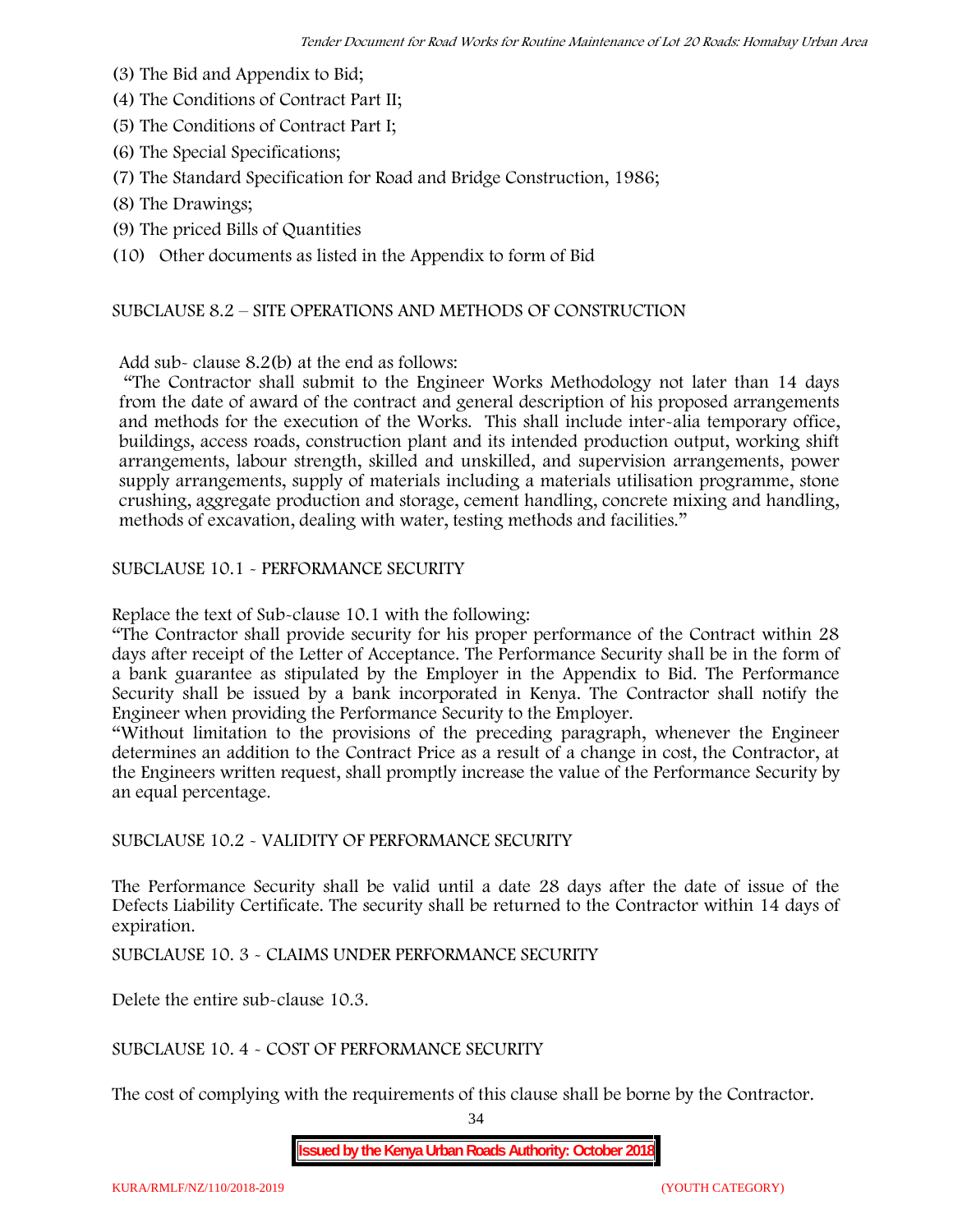#### SUBCLAUSE 11. 1 - INSPECTION OF SITE

#### In line 17 after "affect his BID" add

"and the Contractor shall be deemed to have based his BID on all the aforementioned" Delete the last paragraph completely and replace with the following:

"The Employer in no way guarantees completeness nor accuracy of the soil, materials, subsurface and hydrological information made available to the Contractor at the time of BIDing or at any other time during the period of the Contract, and the Contractor shall be responsible for ascertaining for himself all information as aforesaid for the execution of works and his BID shall be deemed to have been priced accordingly.

#### SUBCLAUSE 11.2 - ACCESS TO DATA

Data made available by the Employer in accordance with Clause 11.1 shall be deemed to include data listed elsewhere in the Contract as open for inspection at the address stipulated in the Appendix to Bid.

#### SUBCLAUSE 14.1 PROGRAM TO BE SUBMITTED

The time within which the program shall be submitted shall be fourteen (14) days from the issuance of order to commence**.**

The programme shall be in the form of a Critical Path Method Network (CPM network) showing the order of procedure and description of the construction methods and arrangements by which he proposes to carry out the works. It should also be supplemented by a time – bar chart of the same programme.

The programme shall be coordinated with climatic, groundwater and other conditions to provide for the completion of the Works in the instruction and by the time specified. The programme shall be revised on demand by the Engineer or his representative.

During the execution of the works, the Contractor shall submit to the Engineer full and detailed particulars of any proposed amendments to the arrangements and methods submitted in accordance with the foregoing. If details of the Contractor's proposals for Temporary Works are required by the Engineer for his own information the Contractor shall submit such details within seven days of being requested to do so.

The various operations pertaining to the works shall be carried out in such a progressive sequence as will achieve a continuous and consecutive output of fully completed road works inclusive of all bridge works and culverts within the time limits specified in the Contract and the instructions. Generally the Contractor shall carry out works within the sections stated in the instructions.

The Contractor shall allow in his programme for the following 10 public holidays per calendar year in Kenya.

- New Years Day (1<sup>st</sup> January)
- Good Friday
- Easter Monday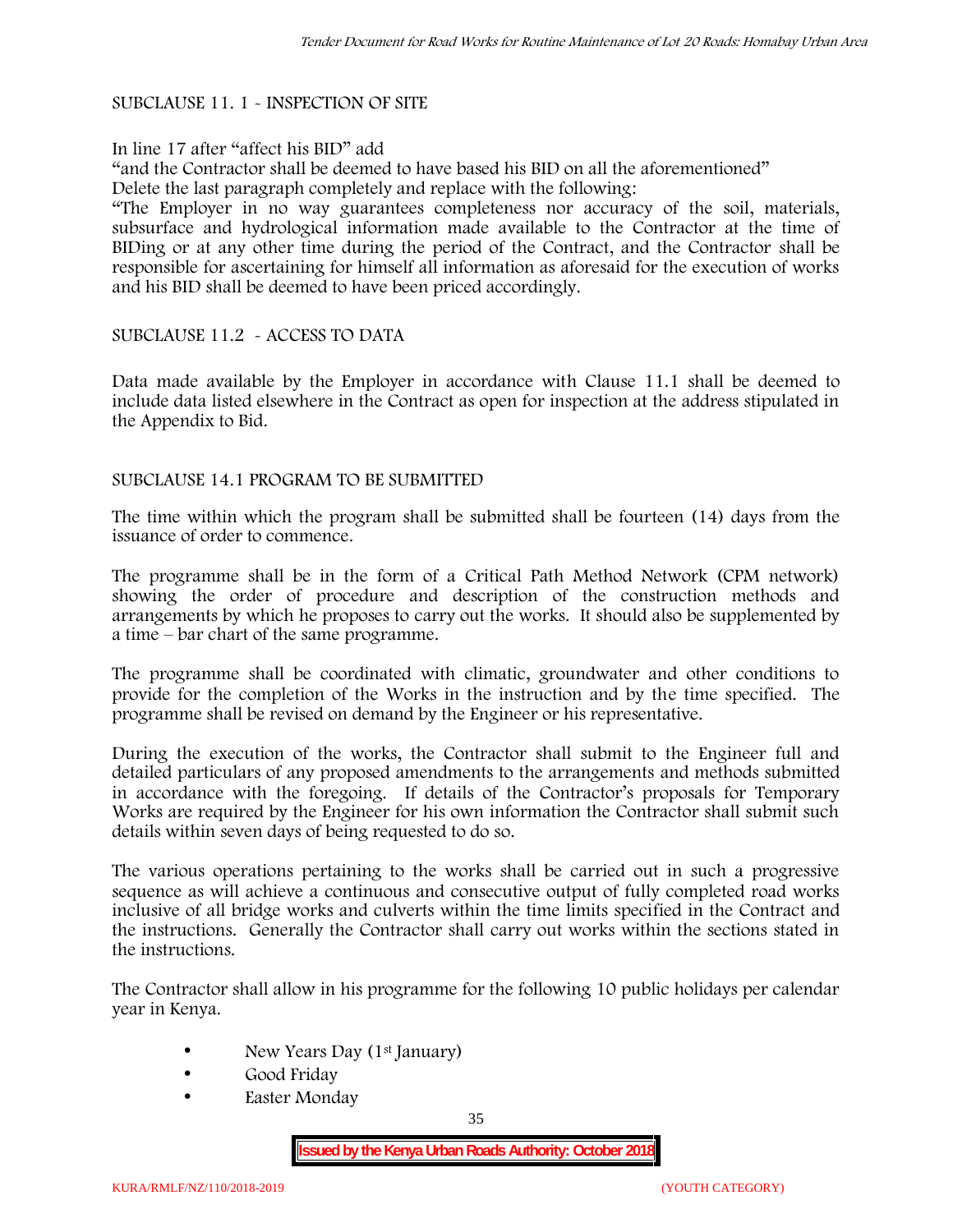- Labour day  $(1<sup>st</sup>$  May)
- Madaraka Day (1<sup>st</sup> June)
- Idd Ul Fitr
- Mashujaa Day (20<sup>th</sup> October)
- $\bullet$  Jamhuri day (12<sup>th</sup> December)
- $\bullet$  Christmas Day (25<sup>th</sup> December)
- Boxing day (26th December)

The Contractor should also allow per calendar year for a further 2 unspecified public holidays which may be announced by the Government of Kenya with no prior notification.

Add the following at the end of this sub-clause: -

The Employer shall have the right to withhold payment at any time if the contractor fails to submit the programme or revised programme due to his negligence, failure or omission.

# SUBCLAUSE 14.3- CASH FLOW ESTIMATE

The cash flow estimates shall be submitted together with the works programme.

## SUBCLAUSE 15.1- CONTRACTOR'S SUPERINTENDENCE

Add the following at the end of the first paragraph of sub-clause 15.1:

"The Contractor shall, within seven (7) days of receipt of the Engineer's order to commence the works inform the Engineer in writing the name of the Contractor's Representative and the anticipated date of his/her arrival on site."

Add the following Sub-clause 15.2

#### SUBCLAUSE 15.2- LANGUAGE ABILITY AND QUALIFICATIONS OF CONTRACTOR'S AUTHORISED AGENT

The Contractor's Agent or Representative on the site shall have as a minimum an ordinary diploma in civil Engineering or building construction or have equivalent status approved by the Engineer and shall be able to read and write English fluently.

The Contractor's Agent or Representative shall have at least 3 years related experience.

## SUBCLAUSE 16.2- ENGINEER AT LIBERTY TO OBJECT

At the end of this Clause add

"by a competent substitute approved by the Engineer and at the Contractors own expense." Add the following Sub-Clauses 16.3 and 16.4:

# SUBCLAUSE 16.3- QUALIFICATION AND LANGUAGE ABILITY OF SUPERINTENDING STAFF

The Contractor's superintending staff shall meet the following minimum qualifications: Should have a working knowledge of English or Kiswahili. Should any of the superintending staff not be able to meet this condition, the Contractor shall propose to the Engineer arrangements for provision of a sufficient number of interpreters of approved qualifications. The Engineer, at his discretion, may amend, approve or reject such arrangements or reject deployment of superintending staff not meeting the language requirements. The Engineer may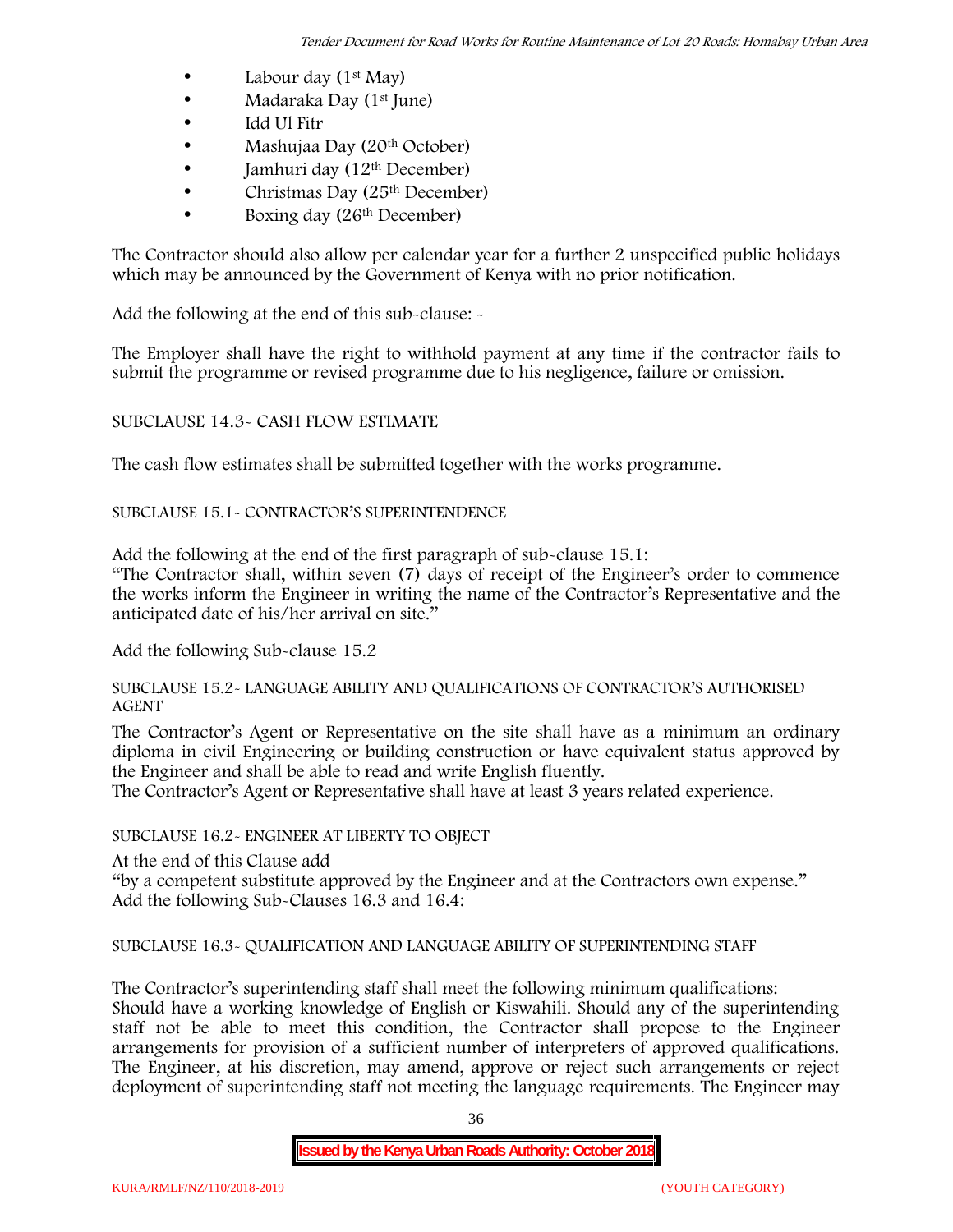at any time during the duration of the Contract amend any approved arrangements made for interpreters, which shall be implemented at the Contractors expense.

The key staff listed below must have academic qualifications from government-recognised institutions or equivalent institutions of the levels set out in Section 5, Part 6.

- Site Agent
- Site Engineer
- Site Surveyor
- Foremen

The key staff listed below must have minimum experience set out in Section 5, Part 6:

- Site Agent
- Site Engineer
- Site Surveyor
- Foremen

Qualifications as above shall be subject to verification and approval on site by the Engineer or his representative on site before commencement of the said works.

## SUBCLAUSE 19.1- SAFETY, SECURITY AND PROTECTION OF THE ENVIRONMENT

Add Sub-Clause-paragraph (d) of Sub-Clause 19 as follows:

Notwithstanding the Contractor's obligation under Sub-Clause-paragraph (a), (b) and 9(c) of Sub-Clause 19.1 of the Conditions Of Contract, the Contractor shall observe the following measures with a view to reducing or elimination adverse environmental effects by the site works:

- (i) All quarries and borrow pits shall be filled and landscaped to their original state after extraction of construction material
- (ii) Soil erosion due to surface runoff or water from culverts or other drainage structures should be avoided by putting in place proper erosion control measures that shall include, but are not limited to grassing and planting if trees
- (iii) Long traffic diversion roads shall be avoided so as to minimize the effect of dust on the surrounding environment. In any case all diversions shall be kept damp and dust free
- (iv) Spillage of oils, fuels and lubricants shall be avoided and if spilt, shall be collected and disposed off in such a way as not to adversely affect the environment
- (v) Rock blasting near settlement areas shall be properly coordinated with the relevant officers of the Government so as to minimize noise pollution and community interference.

SUBCLAUSE 20.4 - EMPLOYERS RISKS

Delete Sub-Clause (h) and substitute with;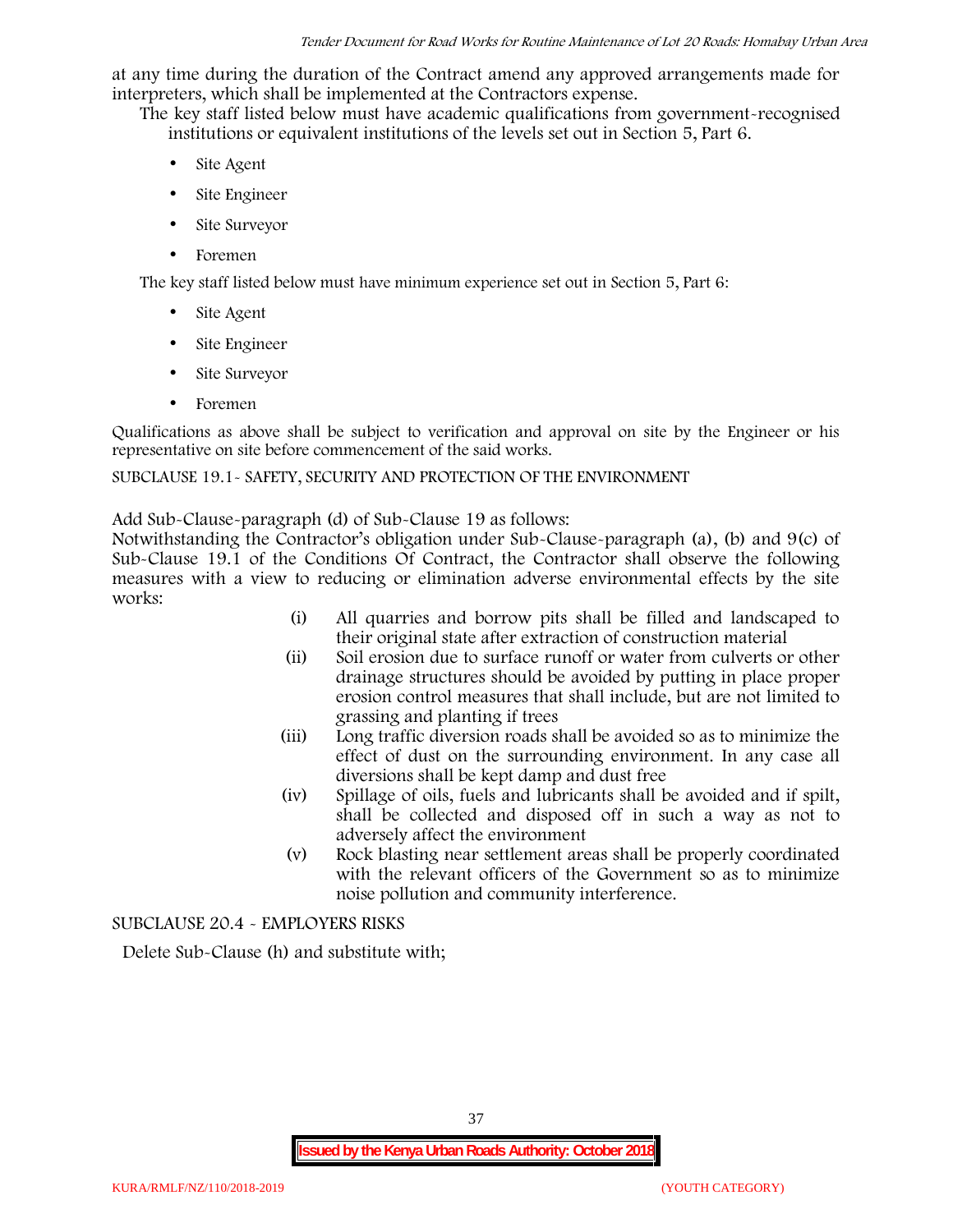- (h) any operation of the forces of nature (insofar as it occurs on site) which an experienced contractor:
	- (i) could not have reasonably foreseen, or
	- (ii) could reasonably have foreseen, but against which he could not reasonably have taken at least one of the following measures:
		- (A) prevent loss or damage to physical property from occurring by taking appropriate measures or
		- (B) insure against such loss or damage

SUBCLAUSE 21.1 - INSURANCE OF WORKS AND CONTRACTOR 'S EQUIPMENT

Add the following words at the end of Sub-paragraph (a) and immediately before the last word of Sub-paragraph (b) of Sub-Clause 21.1:

"It being understood that such insurance shall provide for compensation to be payable in the types and proportions of currencies required to rectify the loss or damage incurred"

Delete the first sentence of this Clause and replace with he following:

"prior to commencement of the Works the Contractor shall, without limiting his or the Employer's obligations and responsibilities under Clause 20, insure to the satisfaction of the Employer:"

SUBCLAUSE 21.2 – SCOPE OF COVER

Amend sub-paragraph (a) of Sub-Clause 21.2 as follows:

Delete words "from the start of work at the site" and substitute the words "from the first working day after the Commencement Date"

Add the following as Sub-Clause (c) under Sub-Clause-Clause 21.2

(c ) It shall be the responsibility of the Contractor to notify the insurance company of any change in the nature and extent of the Works and to ensure the adequacy of the insurance coverage at all times during the period of the Contract.

SUBCLAUSE 21.4 - EXCLUSIONS

Amend Sub-Clause 21.4 to read as follows:

"There shall be no obligation for the insurances in Sub-Clause 21.1 to include loss or damage caused by the risks listed under Sub-Clause 20.4 sub-paragraph (a) (i) to(iv) of the Conditions of Particular Application."

SUBCLAUSE 23.2 – MINIMUM AMOUNT OF INSURANCE

Add the following at the end of this Clause: "... with no limits to the number of occurrences".

SUBCLAUSE 25.1 – EVIDENCE AND TERMS

Amend Sub-Claus OF INSURANCE 25.1 as follows:

Insert the words "as soon as practicable after the respective insurances have been taken out but in any case" before the words "prior to the start of work at the site"

38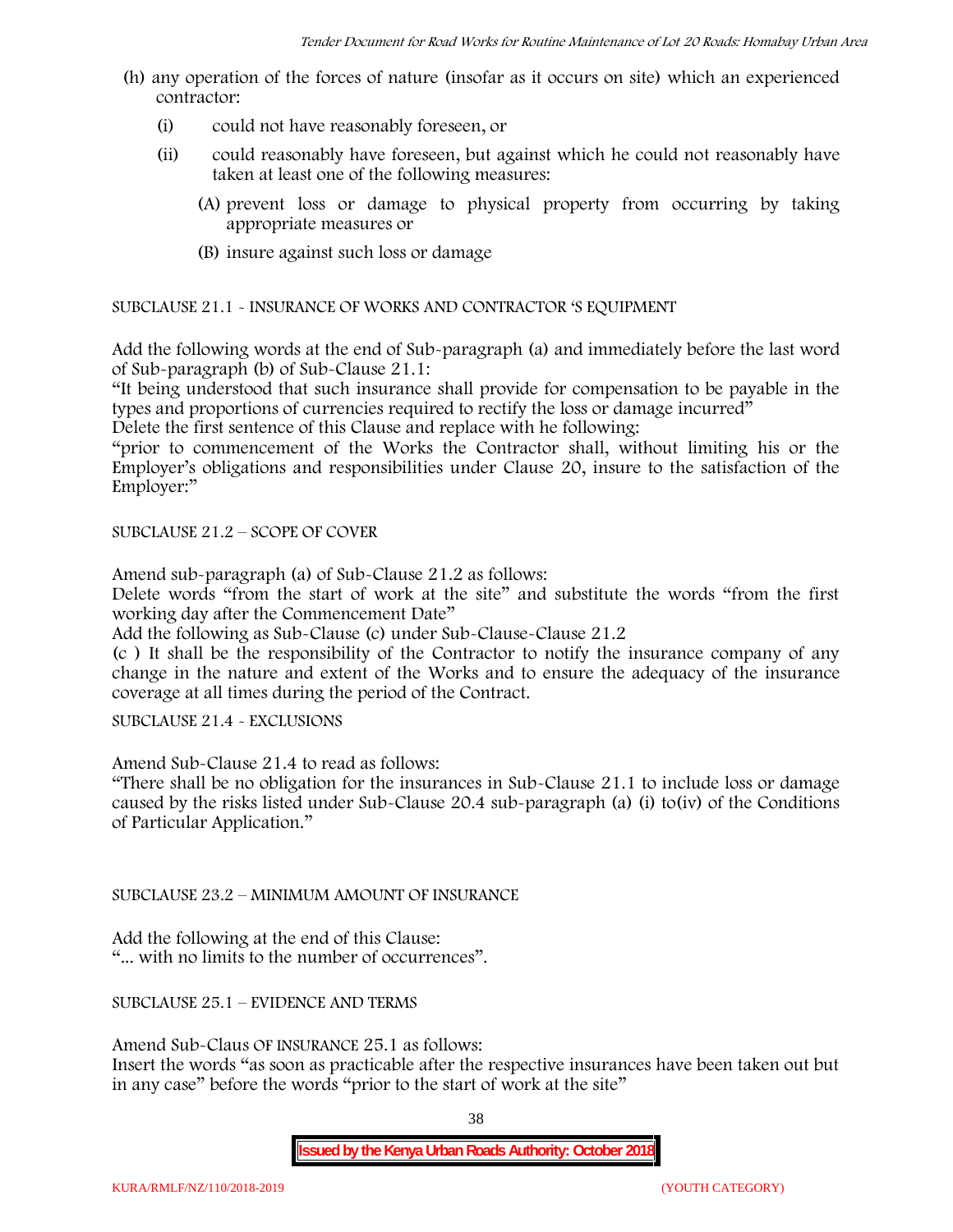Add the following Sub-Clauses 25.6, 25.7

#### SUBCLAUSE 25.6 – INSURANCE NOTICES

Each policy of insurance effected by the Contractor for purposes of the Contract shall include a provision to the effect that the Insurer shall have a duty to give notice in writing to the Contractor and Employer of the date when a premium becomes payable. This shall not be more than thirty (30) days before that date and the policy shall remain in force until thirty (30) days after the giving of such notice.

## SUBCLAUSE 25.7 – NOTIFICATION TO INSURERS

It shall be the responsibility of the Contractor to notify insurers under any of the insurance referred to in the preceding clauses 21, 23 and 24 on any matter or event, which by the terms of such insurance are required to be so notified. The Contractor shall indemnify and keep indemnified the Employer against all losses, claims, demands, proceedings, costs, charges and expenses whatsoever arising out of or in consequence of any default by the Contractor in complying with the requirements of this Sub-Clause whether as a result of avoidance of such insurance or otherwise.

#### SUBCLAUSE 28.2 – ROYALTIES

Add at the end of this Sub-Clause the following sentence:

"The Contractor shall also be liable for all payments or compensation if any that are levied in connection with the dumping of part or all of any such material."

## SUBCLAUSE 29.1 – INTERFERENCE WITH TRAFFIC

Supplement Sub-Clause 29.1 by adding the following sentence at the end:

"The Contractor will be permitted to use existing public roads for access to the site. The Contractor shall pay vehicle license tax and road maintenance duty in accordance with relevant regulations and shall obtain any necessary permits or licenses from relevant authorities for transporting his equipment."

Add the following sub clause 29.2:

#### SUBCLAUSE 29.2 – REINSTATEMENT AND COMPENSATION FOR DAMAGES TO PERSONS AND PROPERTY

The Contractor shall reinstate all properties whether public or private which are damaged in consequence of the construction and, maintenance of the works to a condition as specified and at least equal to that prevailing before his first entry on them.

If in the opinion of the Engineer the Contractor shall have failed to take reasonable and prompt action to discharge his obligations in the matter of reinstatement, the Engineer will inform the Contractor in writing of his opinion, in which circumstances the Employer reserves the right to employ others to do the necessary work of reinstatement and to deduct the cost thereof from any money due or which shall become due to the Contractor.

The Contractor shall refer to the Employer without delay all claims which may be considered to fall within the provisions of Clause 22.1.

Add the following Sub-Clause 34.2 to 34.8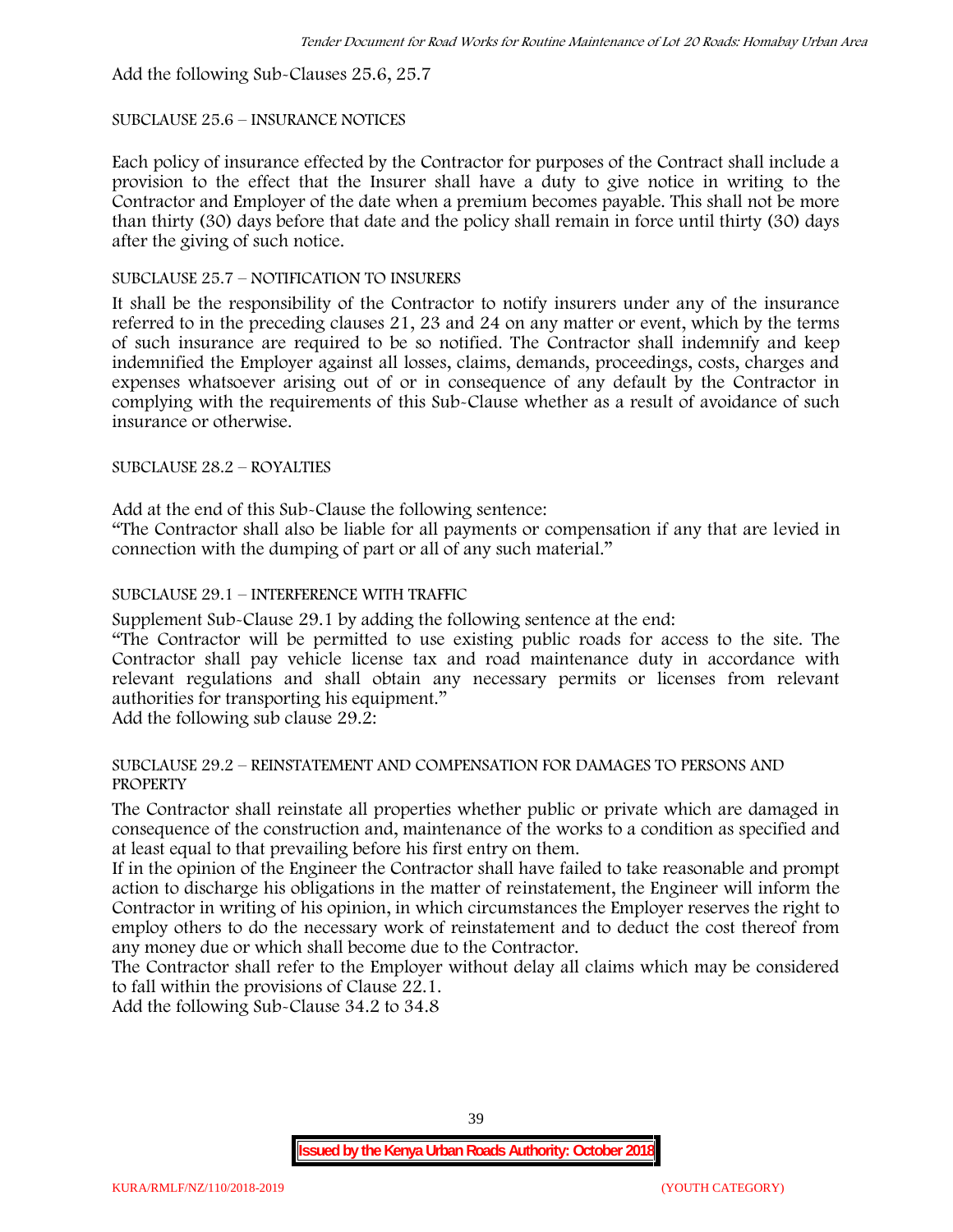## SUBCLAUSE 34.2 – CONDITIONS OF EMPLOYMENT OF LABOUR

The Contractor shall be responsible for making all arrangements for and shall bear all costs relating to recruitment, obtaining of all necessary visas, permits or other official permission for movements of staff and labour.

#### SUBCLAUSE 34.3 – FAIR WAGES

The Contractor shall, in respect of all persons employed anywhere by him in the execution of the Contract, and further in respect of all persons employed by him otherwise than in the execution of the Contract in every factory, Workshop or place occupied or used by him for the execution of the Contract, observe and fulfil the following conditions:

- (a) The Contractor shall pay rates of wages, observe hours of labour and provide conditions of labour, housing, amenities and facilities not less favourable than those required by the latest Regulation of Wages (Building and Construction Industry) Order as of the time of bid submission, and subsequent amendments thereto, or in any wage scales, hours of work or conditions agreed by the Ministry of Labour or other Government Department in consultation with the appropriate wage fixing authority and generally recognized by other employees in the district whose general circumstances in the trade or industry in which the Contractor is engaged are similar.
- (b) In the absence of any rates of wages, hours or conditions of labour so established the Contractor shall pay rates of wages and observe hours and conditions of labour which are not less favourable than the general level of wages, hours and conditions observed by other Employers whose general circumstances in the trade or industry in which the Contractor is engaged are similar.
- (c) Where the absence of established rates of wages, hours and conditions of labour or the dissimilarity of the general circumstances in the trade of industry in which the Contractor is engaged prevent the Contractor from observing rates of wages, hours and conditions of labour ascertained under sub-paragraph (a) and (b) above the Contractor in fixing the rates of wages, hours and conditions of labour of his employees shall be guided by the advice of the Labour Department.
- (d) The Contractor shall recognize the freedom of his employees to be members of trade unions.
- (e) The Contractor shall maintain records in English of the time worked by, and the wages paid to, his employees. The Contractor shall furnish to the Engineer or Employer, if called upon to do so, such particulars of the rates, wages and conditions of labour as the Employer or Engineer may direct.
- (f) The Contractor shall at all times during the continuance of the contract display, for the information of his employees in every factory, workshop or place occupied or used by him for the execution of the Contract, a copy of this clause together with a notice setting out the general rates of wages, hours and conditions of labour of his employees.
- (g) The Contractor shall be responsible for the observance of this clause by sub-Contractors employed in the execution of the works.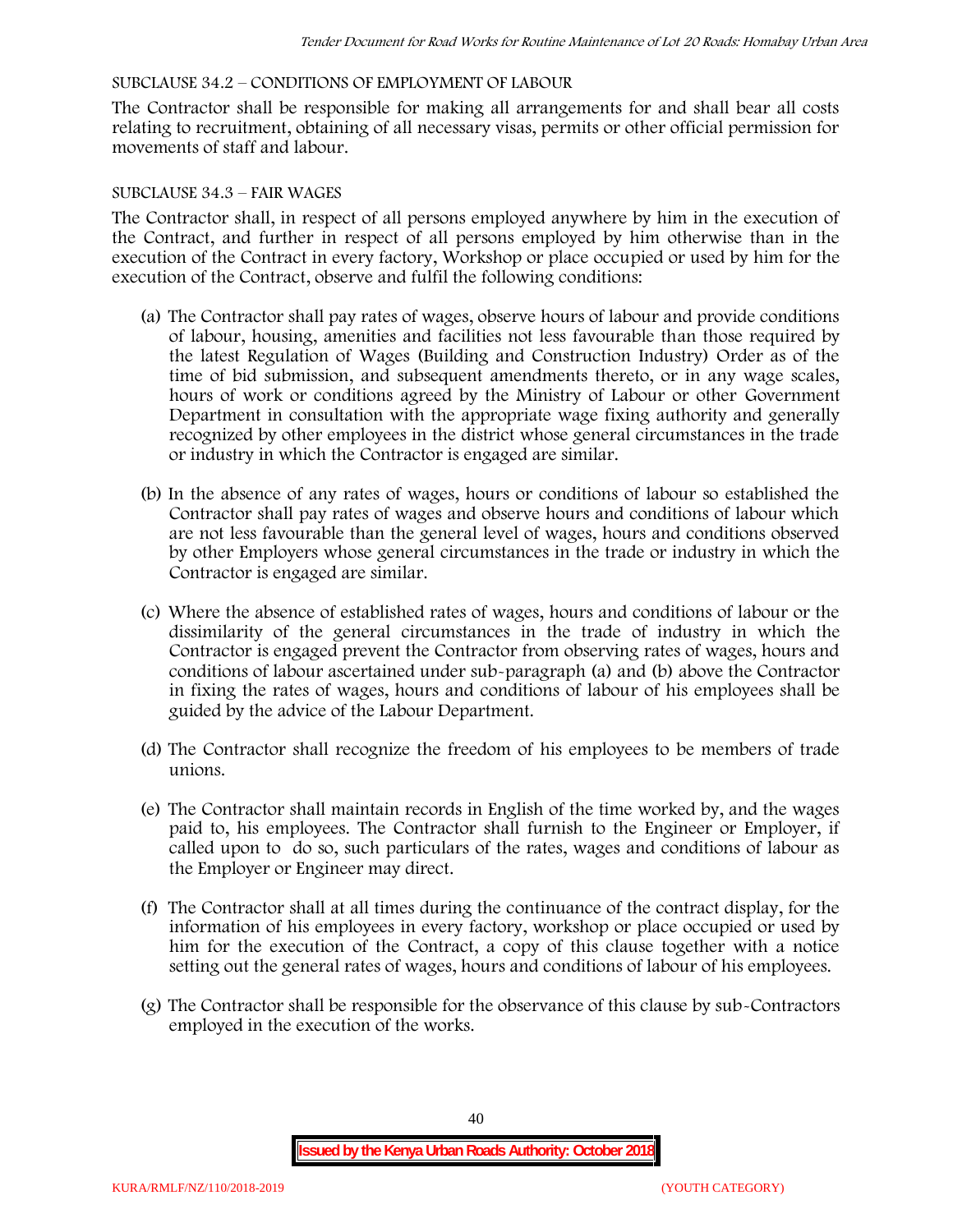#### SUBCLAUSE 34.4 – BREACH OF FAIR WAGES CLAUSE

Any Contractor or Sub-Contractor who is found to be in breach of Fair Wages Clause shall cease to be approved as a Contractor or Sub-Contractor for such period as the Permanent Secretary for the Ministry of Roads may determine.

Should a claim be made to the Employer alleging the Contractor's default in payment of Fair Wages of any workman employed on the Contract and if proof thereof satisfactory to the Employer is furnished by the Labour Authority, the Employer may, failing payment by the Contractor, pay the claims out of any monies due or which may become due to the Contractor under the Contract.

#### SUBCLAUSE 34.5 – RECRUITMENT OF UNSKILLED LABOUR

Any additional unskilled labour which is required by the Contractor for the works and which is not in his employment at the time of the acceptance of the BID shall be recruited by the Contractor from the Labour Exchange or Exchange or Exchanges nearest to the site or sites of the work.

#### SUBCLAUSE 34.6 – COMPENSATION FOR INJURY

The Contractor shall in accordance with the Workmen's Compensation Act of the Laws of Kenya and any other regulations in force from time to time pay compensation for loss or damage suffered in consequence of any accident or injury or disease resulting from his work to any workman or other person in the employment of the Contractor or any Subcontractor.

#### SUBCLAUSE 34.7 – LABOUR STANDARDS

(a) the Contractor shall comply with the existing local labour laws, regulations and labour standards

(b) the Contractor shall formulate and enforce an adequate safety program with respect to all work under his contract, whether performed by the Contractor or subcontractor. The Contractor has assurance from the Employer of cooperation where the implementation of these safety measures requires joint cooperation.

(c) Upon written request of the Employer the Contractor shall remove or replace any of his employees employed under this Contract.

Add the following Sub-Clause 35.2 and 35.3.

# SUBCLAUSE 35.2 – RECORDS OF SAFETY AND HEALTH

The Contractor shall maintain such records and make such reports concerning safety, health and welfare of persons and damage to property as the Engineer may from time to time prescribe.

## SUBCLAUSE 35.3 – REPORTING OF ACCIDENTS

The Contractor shall report to the Engineer details of any accident as soon as possible after its occurrence. In the case of any fatality or serious accident, the Contractor shall, in addition, notify the Engineer immediately by the quickest available means. The Contractor shall also notify the relevant authority whenever the Laws of Kenya require such a report.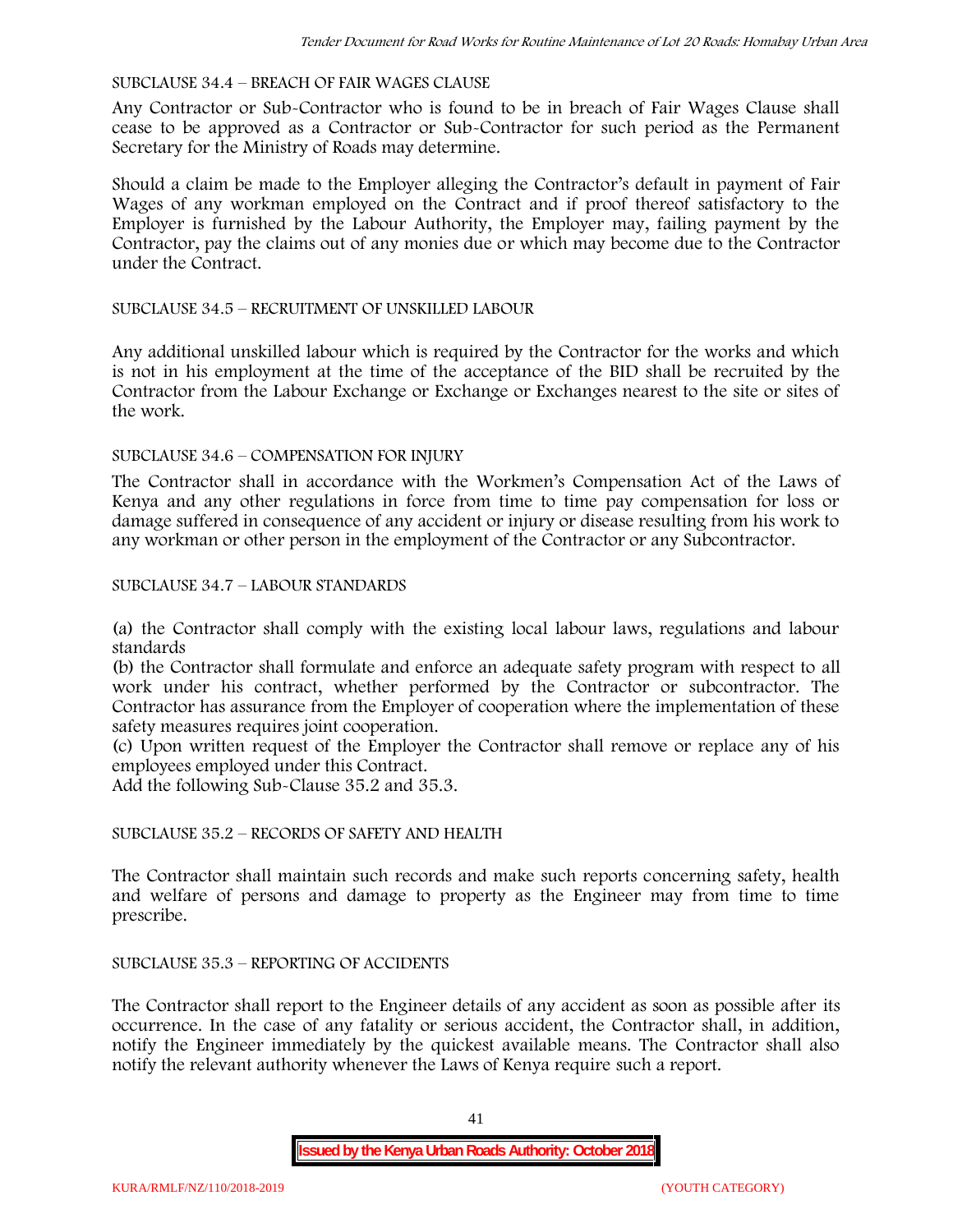SUBCLAUSE 39.2 – DEFAULT OF CONTRACTOR IN COMPLIANCE

Add at the end of Sub-Clause 39.2 the following: "Where the contractor has no pending payments with the employer and the retention funds are less than the value of works to be carried out by the employer, the employer shall apply funds as per clause 10.3". The contract shall then stand determined clause 63 not withstanding.

## SUBCLAUSE 41.1 – COMMENCEMENT OF WORKS

Amend Sub-Clause 41.1 as follows:

Delete the words "as soon as is reasonably possible" in the first sentence and replace with "within the period stated in the Appendix to Bid".

For the purposes of this clause the quantified site instructions shall be treated as the works and delay in commencement in the instructed works shall constitute breach of contract that will lead to institution of remedies under clause 63 of these conditions.

## SUBCLAUSE 43.1 – TIME FOR COMPLETION

Amend Sub-Clause 43.1 as follows:

Delete the words "within the time" to "such extended time" and substitute "by the date or dates stated or implied in Clause 14 of these Conditions of Particular Application.

SUBCLAUSE 44.1 – EXTENSION OF TIME FOR COMPLETION

Add at the end of Sub-Clause 44.1 the following:

"Neither rains falling within the rainy seasons as occurs in Kenya nor floods caused by such rains shall be deemed exceptional weather conditions such as may fairly entitle the Contractor to an extension of time for the completion of the work."

#### SUBCLAUSE 45.1 – RESTRICTION ON WORKING HOURS

Add at the end of Sub-Clause 45.1 the following:

"If the Contractor requests permission to work by night as well as by day, then if the Engineer shall grant such permission the Contractor shall not be entitled to any additional payments for so doing. All such work at night shall be carried out without unreasonable noise or other disturbance and the Contractor shall indemnify the Employer from and against any liability for damages on account of noise or other disturbance created while or in carrying out night work and from and against all claims, demands, proceedings, costs, charges and expenses whatsoever in regard or in relation to such liability.

"In addition the Contractor will be required to provide, for any work carried out at night or recognized days of rest, adequate lighting and other facilities so that the work is carried out safely and properly.

"In the event of the Engineer granting permission to the Contractor to work double or rotary shifts or on Sundays, the Contractor shall be required to meet any additional costs to the Employer in the administration and supervision of the Contract arising from the granting of this permission."

SUBCLAUSE 47.2 – REDUCTION OF LIQUIDATED DAMAGES

Add the following paragraphs at the end of this Sub-Clause: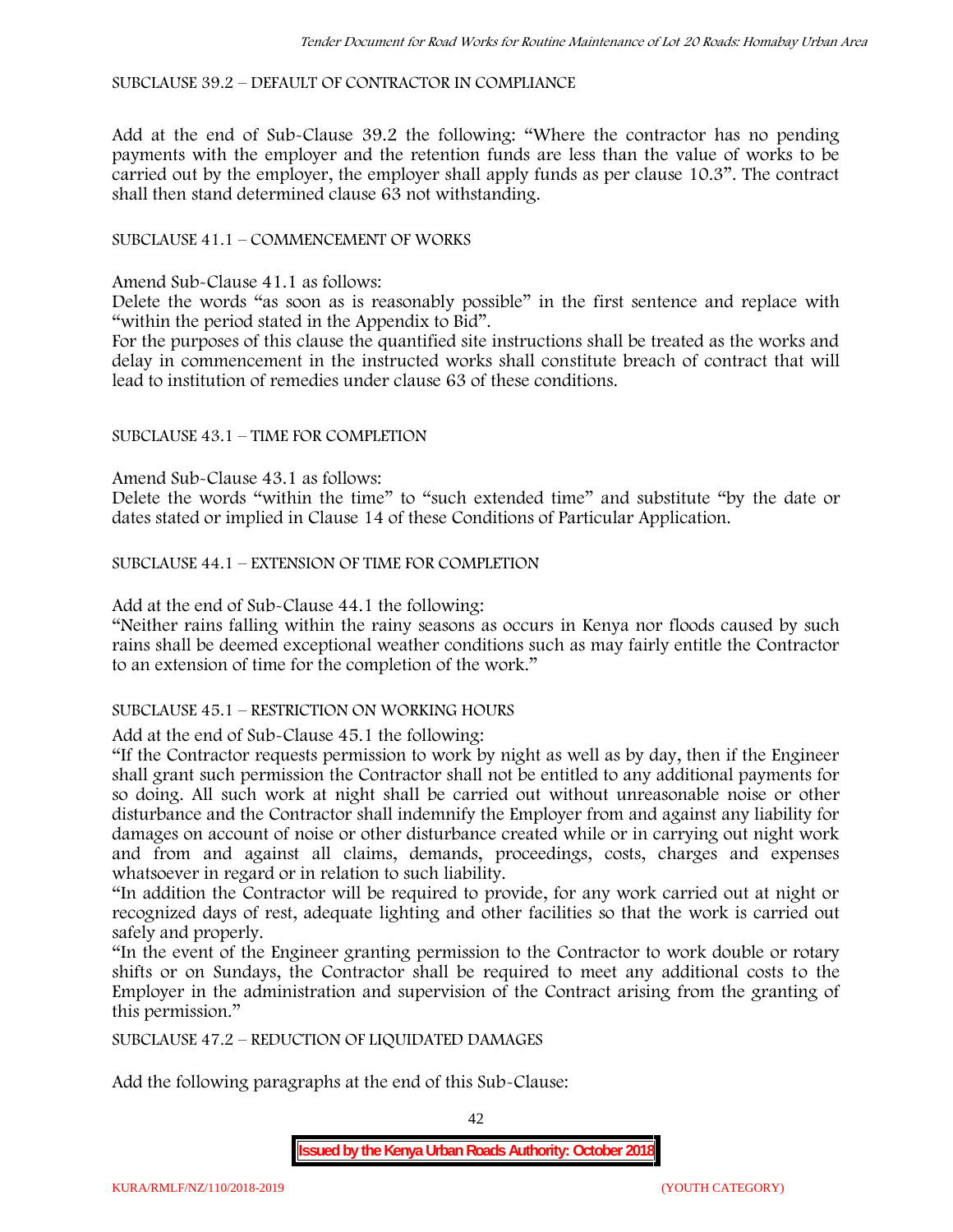"There shall be no reduction in the amount of liquidated damages in the event that a part or a section of the Works within the Contract is certified as completed before the whole of the Works comprising that Contract.

The Employer shall pay no bonus for early completion of the Works to the Contractor.

SUBCLAUSE 52.1 – VALUATION AND VARIATIONS

Add new Clause 52.2(c )

No change in the unit rates or prices quoted shall be considered for items included in the schedule of Dayworks rates, or Provisional Sums and items, or for any item in the BOQ.

SUBCLAUSE 52.4 – DAYWORKS

Add the following at the end of Sub-Clause 52.4:

The work so ordered shall immediately become part of the works under the contract. The Contractor shall, as soon as practicable after receiving the Dayworks order from the Engineer undertake the necessary steps for due execution such work. Prior to commencement of any work to be done on a Dayworks basis, the Contractor shall give an advance notice to the Engineer stating the exact time of such commencement.

# SUBCLAUSE 54.1 – CONTROCTOR'S EQUIPMENT, TEMPORARY WORKS AND MATERIALS

: Exclusive use for the works

Amend Sub-Clause 54.1 as follows: Line 5: add "written" between "the" and "consent". Delete Sub-Clauses 54.2 and 54.5.

SUBCLAUSE 55.2 – OMMISIONS OF QUANTITIES

Items of Works described in the Bills of Quantities for which no rate or price has been entered in the Contract shall be considered as included in other rates and prices in the Contract and will not be paid for separately by the Employer.

Add the following Sub-Clause 58:

Add the words "or Engineer's representative" where the word "Engineer" appears in clause 58.

SUBCLAUSE 58.4 – PROVISIONAL ITEMS

Provisional items shall be read as Provisional Sums and shall be operated as such in accordance with Sub-Clauses 58.1 to 58.3.

Clause 60 of the General Conditions is deleted and substituted with the following:-

#### SUBCLAUSE 60.1 – MONTHLY STATEMENT

The Contractor shall submit a statement to the Engineer at the end of each month, in a tabulated form approved by the Engineer, showing the amounts to which the Contractor considers himself to be entitled. The statement shall include the following items, as applicable;

- the value of the Permanent Work executed up to the end of previous month

43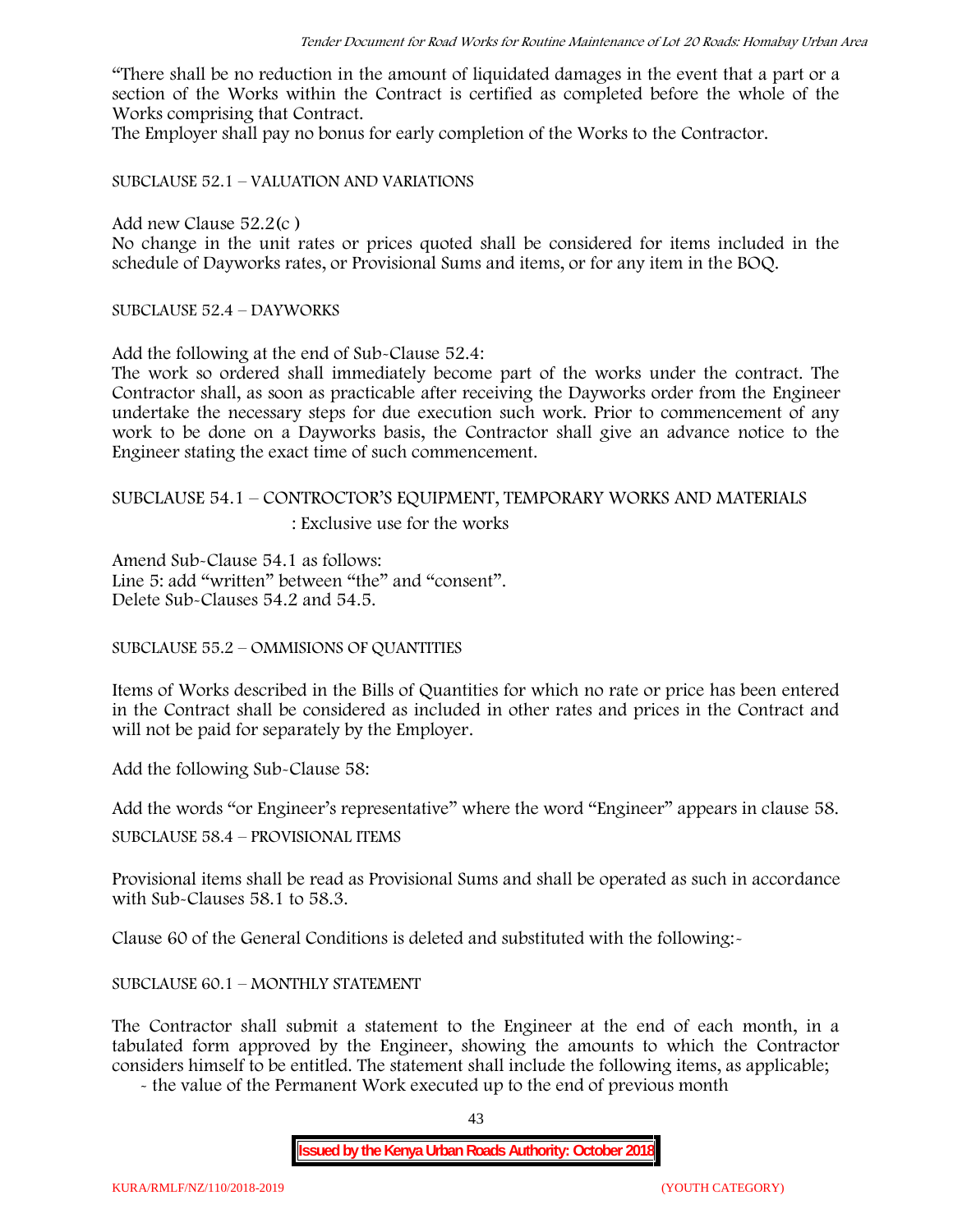- such amount as the Engineer may consider fair and reasonable for any Temporary Works for which separate amounts are provided in the Bill of Quantities

- any amount to be withheld under retention provisions of Sub-clause 60.3
- any other sum to which the Contractor may be entitled under the Contract

If the Engineer disagrees with or cannot verify any part of the statement, the Contractor shall submit such further information as the Engineer may reasonably require and shall make such changes and corrections in the statement as may be directed by the Engineer. In cases where there is difference in opinion as to the value of any item, the Engineer's view shall prevail.

#### SUBCLAUSE 60.2 INTERIM PAYMENT CERTIFICATE

The Contractor shall forward to the Engineer an Interim Payment Certificate based on the statement as corrected above and, should it be necessary in the Engineers opinion, shall promptly make any further amendments and corrections to the Interim Payment Certificate.

The Engineer shall not unreasonably withhold certifying an Interim Payment Certificate and in case of likely delay in establishing the value of an item, such item may be set aside and the remainder certified for payment.

Within 14 days after receipt of the Interim Payment Certificate and subject to the Contractor having made such further amendments and corrections as the Engineer may require, the Engineer will forward to the Employer the certified Interim Payment Certificate.

Provided that the Engineer shall not be bound to certify any payment under this Clause if the net amount thereof, after all retentions and deductions, would be less than the minimum amount of Interim Payment Certificate's stated in the Appendix to Form of Bid. However in such a case, the uncertified amount will be added to the next interim payment, and the cumulative unpaid certified amount will be compared to the minimum amount of interim payment.

SUBCLAUSE 60.3 – RETENTION MONEY AND PAYMENT OF RETENTION MONEY

A retention amounting to the percentage stipulated in the Appendix to Bid shall be made by the Engineer in the first and following Interim Payment Certificates until the amount retained shall reach the "Limit of Retention Money" named in the Appendix to Form of BID.

Upon the issue of the Taking-Over Certificate, with respect to the whole of the works one half of the retention money shall become due and shall be paid to the Contractor when the Engineer shall certify in writing that the last section of the whole works has been substantially completed.

Upon expiration of the Defects Liability Period for the works, the other half of the Retention Money shall be certified by the Engineer for payment to the Contractor.

Provided that in the event of different Defects Liability Periods being applicable to different Sections of the Permanent Works pursuant to Clause 48, the expression "expiration of the Defects Liability Period " shall, for the purpose of this sub-clause, be deemed to mean the expiration of the latest of such periods.

Provided also that if at such time, there remain to be executed by the Contractor any work instructed, pursuant to Clause 49 and 50, in respect of the works, the Engineer shall be entitled to withhold certification until completion of any such work or so much of the balance of the Retention money as shall in the opinion of the Engineer, represents the cost of the remaining work to be executed.

44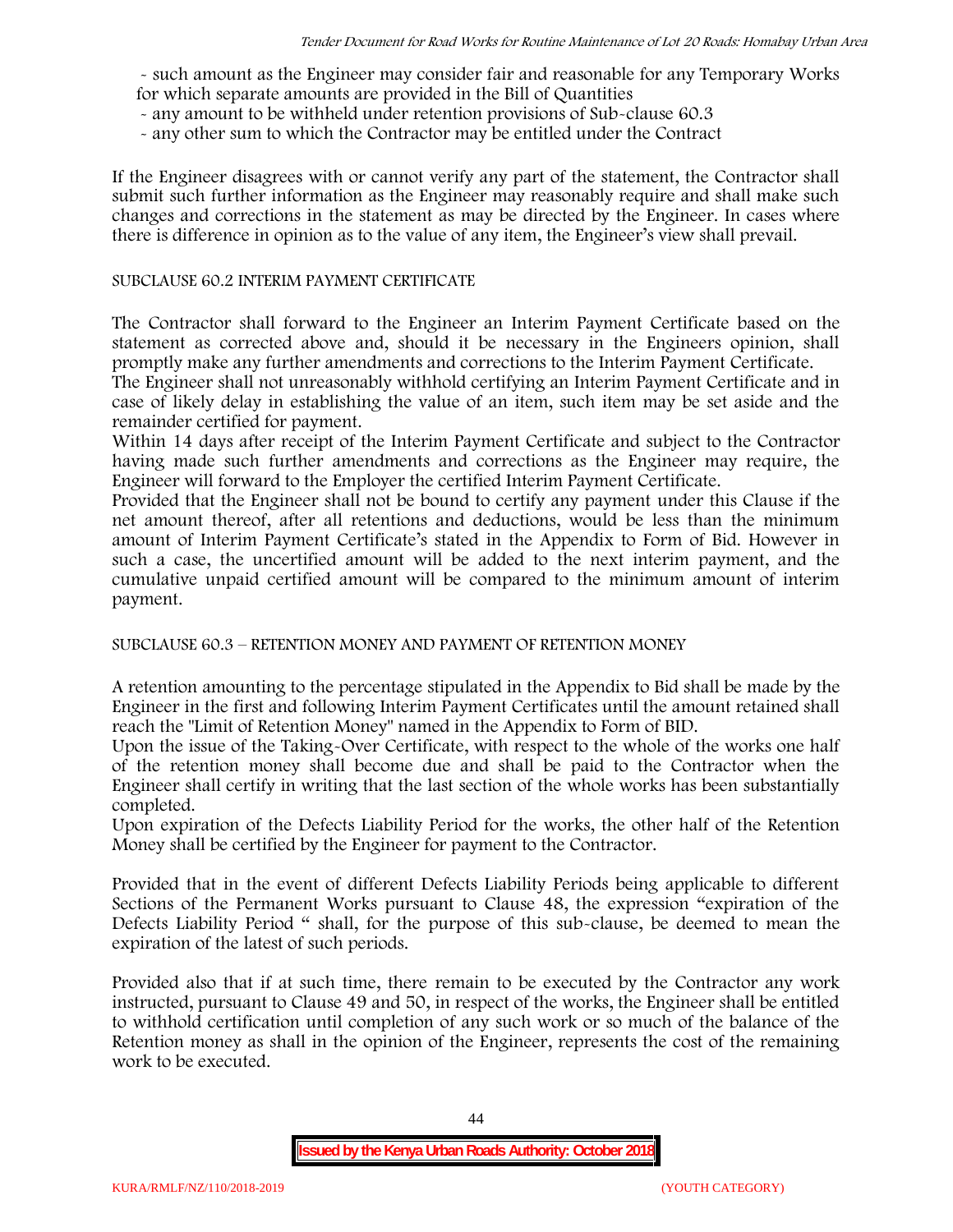#### SUBCLAUSE 60.4– CORRECTION OF CERTIFICATES

The Engineer may in any Interim Payment Certificate make any correction or modification to any previous Interim Payment Certificate signed by him and shall have authority, if any work is not being carried out to his satisfaction to omit or reduce the value of such work in any Interim Payment Certificate.

## SUBCLAUSE 60.5– STATEMENT AT COMPLETION

Not later than 84 days after the issue of the Taking-Over Certificate in respect of the whole of the works, the Contractor shall submit to the Engineer a statement at completion showing in detail, in a form approved by the Engineer;

The final value of all work done in accordance with the Contract up to the date stated in such Taking-Over Certificate.

Any further sums which the Contractor considers to be due; and

An estimate of amounts that the Contractor considers will become due to him under the Contract.

Estimate amounts shall be shown separately in the Statement at Completion. The Contractor shall amend and correct the Statement as directed by the Engineer and submit a Certificate at Completion to be processed as in Sub-Clause 60.2.

## SUBCLAUSE 60.6 – FINAL STATEMENT

Not later than 56 days after the issue of the Defects Liability Certificate pursuant to Sub-Clause 62.1, the Contractor shall submit to the Engineer for consideration a draft final statement with supporting documents showing in detail, in the form approved by the Engineer; The final value of all work done in accordance with the Contract;

Any further sums which the Contractor considers to be due to him.

If the Engineer disagrees with or cannot verify any part of the draft final statement, the Contractor shall submit such further information as the Engineer may reasonable require and shall make such changes in the draft as may be required.

SUBCLAUSE 60.7– DISCHARGE

Upon submission of the Final Statement, the Contractor shall give to the Employer, with a copy to the Engineer, a written discharge confirming that the total of the Final statement represents full and final settlement of all monies due to the Contractor arising out of or in respect of the Contract. Provided that such discharge shall become effective only after payment under the Final Payment Certificate issued pursuant to Sub-Clause 60.8 has been made and the Performance Security referred to in Sub-Clause 10.1 has been returned to the Contractor.

## SUBCLAUSE 60.8 – FINAL PAYMENT CERTIFICATE

Upon acceptance of the Final Statement as given in Sub-Clause 60.6, the Engineer shall prepare a Final Payment Certificate which shall be delivered to the Contractor's authorized agent or representative for his signature. The Final Payment Certificate shall state:

The final value of all work done in accordance with the Contract;

45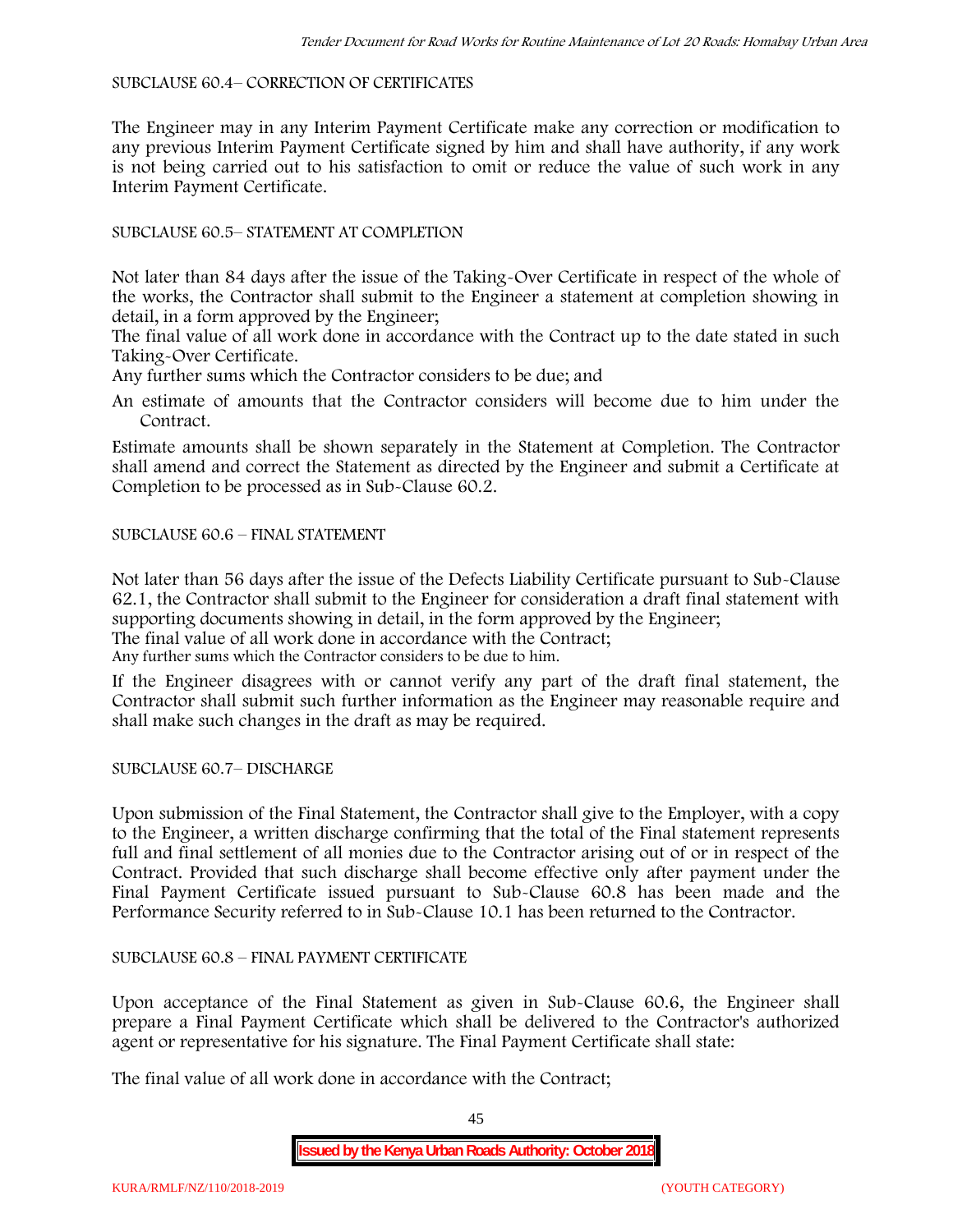After giving credit to the Employer for all amounts previously paid by the Employer, the balance, if any, due from the Employer to the Contractor or the Contractor to the Employer.

Final Certificate shall be issued for any sum due to the Contractor even if such is less than the sum named in the Appendix to the Form of BID.

#### SUBCLAUSE 60.9– CESSATION OF EMPLOYERS LIABILITY

unless the Contractor notifies the Engineer of his objection to the Final Certificate within fourteen days of delivery thereof he shall be deemed to have agreed that he accepts the total Contract Price as set out in the Final Certificate as full settlement for all Work Done under the Contract including any variations and omissions thereof but excluding any variations and claims previously made in writing.

#### SUBCLAUSE 60.10 – TIME FOR PAYMENT

The amount due to the Contractor under any Interim Payment Certificate or Final Payment Certificate issued pursuant to this Clause or to any other term of the Contract, shall, subject to Clause 47, be paid by the Employer to the Contractor as follows:

- (i) In the case of Interim Payment Certificate, within the time stated in the Appendix to Form of Bid, after the Engineer has signed the Interim Payment Certificate.
- (i) In the case of the Final Payment Certificate pursuant to Sub clause 60.8, within the time stated in the Appendix to Form Of Bid, after the Engineer has signed the Final Payment Certificate.
- (ii) In the event of the failure of the Employer to make payment within the times stated, the Employer shall make payment to the Contractor of simple interest at a rate equal to two percentage points above the averaged Base Lending Rate of three leading banks namely Kenya Commercial Bank, Standard Chartered Bank and Barclays Bank for the time being or as shall be the case from the time to time obtained from the Central Bank of Kenya. The provisions of this Sub clause are without prejudice to the Contractor's entitlements under Clause 69 or otherwise.

SUBCLAUSE 60.11 – CURRENCY OF PAYMENT

The Contract Price shall be designated in Kenyan Currency.

All work performed by the Contractor under the Contract shall be valued in Kenya Shillings using the rates and prices entered in the Bills of Quantities together with such other increases to the Contract Price, except for variation of price payments in accordance with Clause 70.1.

SUBCLAUSE 60.12 – ADVANCE PAYMENT

Advance payment shall not be offered in this Contract.

SUBCLAUSE 60.13 MATERIALS FOR PERMANENT WORKS

With respect to materials brought by the Contractor to the site for incorporation into the permanent works, the Contractor shall,

-Receive a credit in the month in which these materials are brought to site,

-Be charged a debit in the month in which these materials are incorporated in the permanent works.

46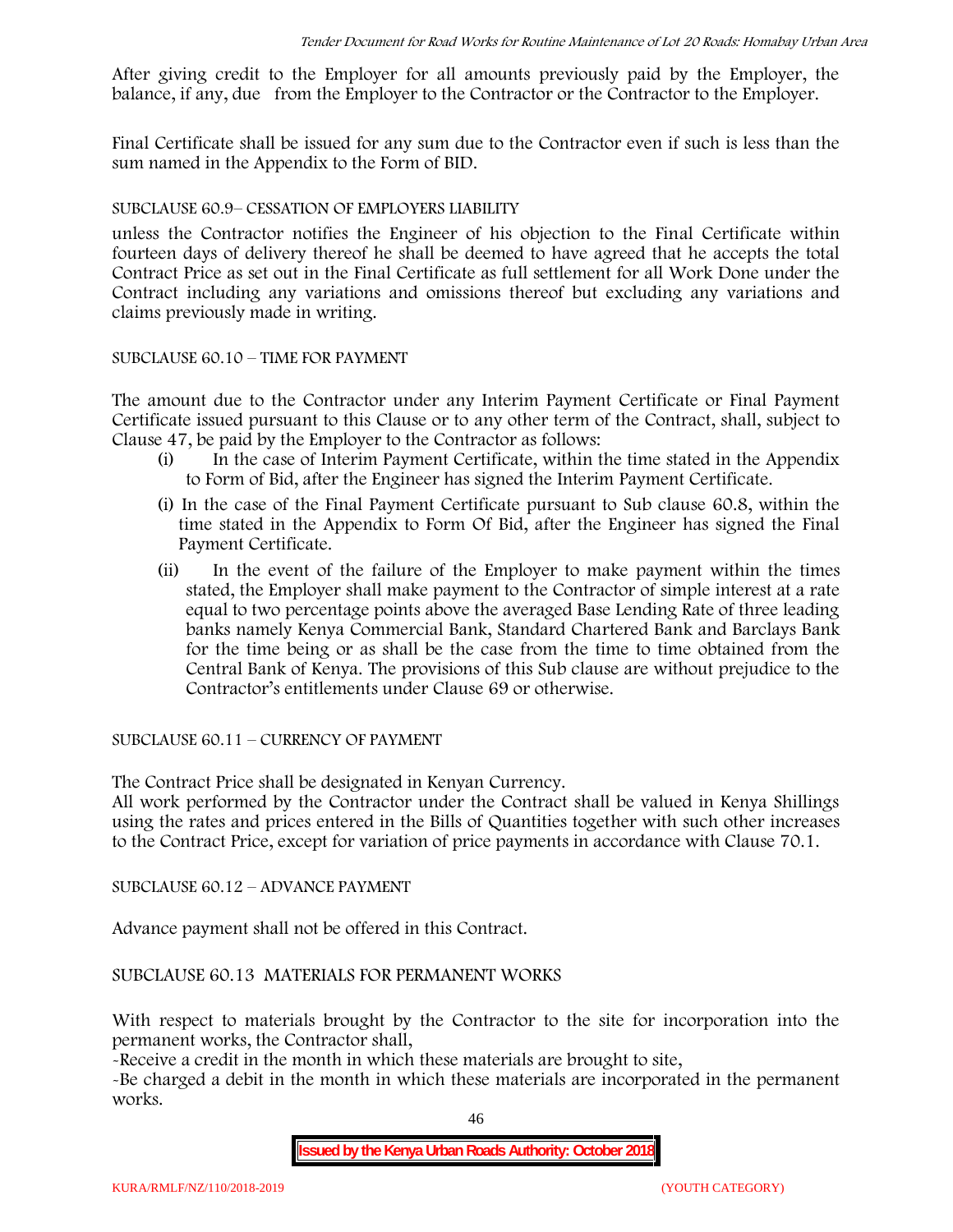Both such credit and debit to be determined by the Engineer in accordance with the following provisions.

No credit shall be given unless the following conditions shall have been met to the Engineers satisfaction

- The materials are in accordance with the specifications for the works;
- The materials have been delivered to site and are properly stored and protected against loss, damage or deterioration;
- The Contractors record of the requirements, orders receipts and use of materials are kept in a form approved by the Engineer, and such records are available for inspection by the Engineer;
- The Contractor has submitted a statement of his cost of acquiring and delivering the materials and plant to the Site, together with such documents as may be required for the purpose of evidencing such cost;
- The materials are to be used within a reasonable time.
- The amount to be credited to the Contractor shall not be more than 75% of the Contractor's reasonable cost of the materials delivered to site, as determined by the Engineer after review of the documents listed in subparagraphs (a) (iv) above;
- The amount to be debited to the Contractor for any materials incorporated into the works shall be equivalent to the credit previously granted to the Contractor for such materials pursuant to Clause (b) above as determined by the Engineer.

SUBCLAUSE 63.1 – DEFAULT OF THE CONTRACTOR

# SUBCLAUSE 67.1 – ENGINEER'S DECISION

Delete the entire Sub clause 67.1 and add the following;

"If a dispute of any kind whatsoever arises between the Employer and the Contractor in any connection with, or arising out of, the Contract or the execution of the works, whether during the execution of the works or after their completion and whether before or after repudiation or other termination of the Contract including any dispute as to any opinion, instruction, determination, certificate or valuation of the Engineer, the matter in dispute shall, in the first place, be referred in writing to the Engineer, with a copy to the other party. Such reference shall state it is made pursuant to this clause. No later than 28 (twenty eight) day after the day on which he received such reference the Engineer shall give notice of his decision to the Employer and the Contractor. Such decision shall state it is made pursuant to this clause.

Unless the Contract has already been repudiated or terminated, the Contractor shall, in every case, continue to proceed with the works with all due diligence and the Contractor and the Employer shall give effect forthwith to every such decision of the Engineer unless and until the same shall be revised, as hereinafter provided, in an Amicable Settlement, Adjudicator's or Arbitrator's award.

If either the Employer or the Contractor be dissatisfied with the any decision of the Engineer, or if the Engineer fails to give notice of his decision on or before the 28th (twenty eighth) after the day on which he received the reference, then either the Employer or the Contractor may, on or before the 28th (twenty eighth) day after the day the day on which he received notice of such decision, or on or before the 28th (twenty eighth) day after the day the day on which the

**Issued by the Kenya Urban Roads Authority: October 2018**

47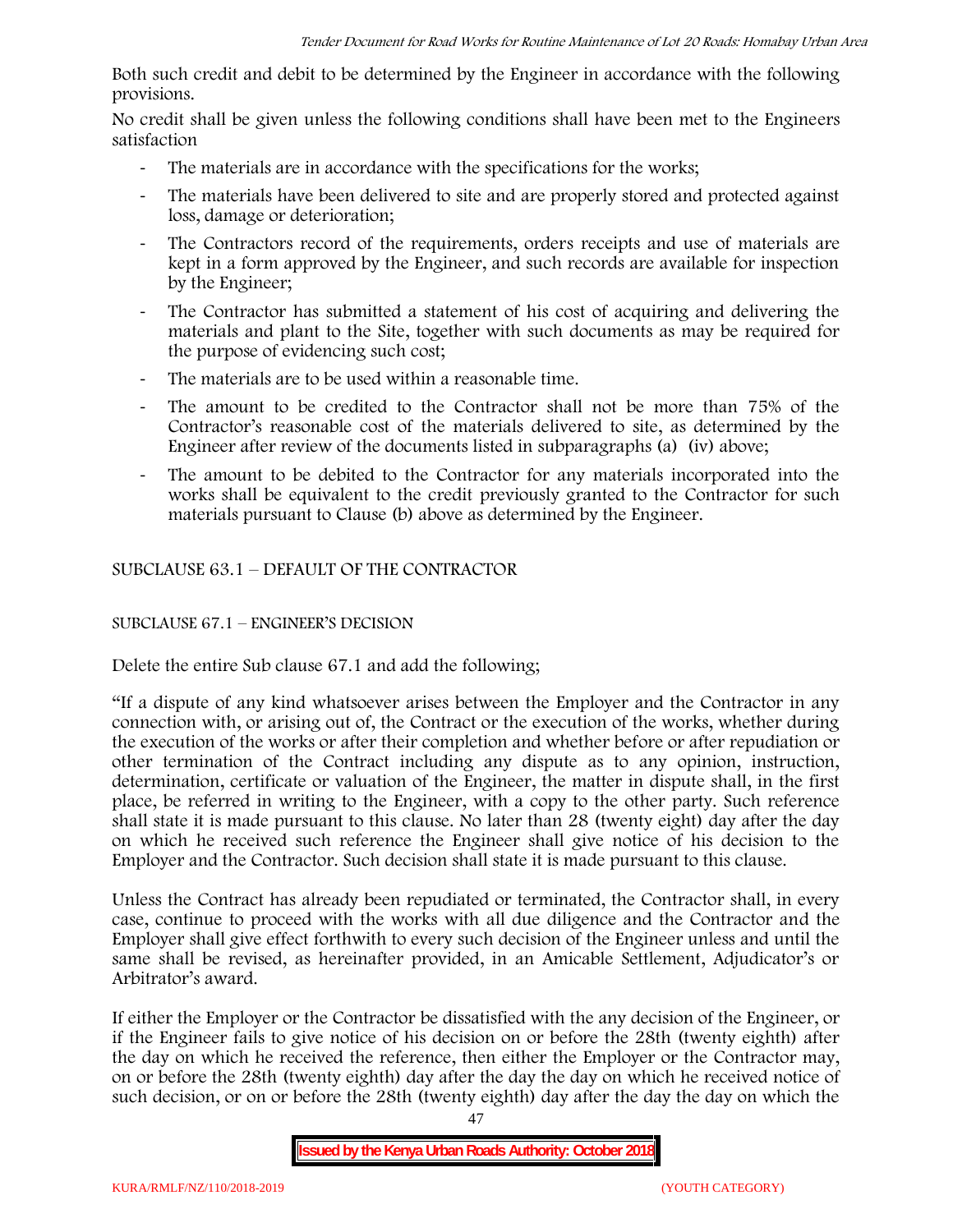said period of 28 days expired, as the case may be, give notice to the other party, with a copy for information to the Engineer, of his intention to commence Adjudication, as hereinafter provided, as to the matter in dispute. Such notice shall establish the entitlement of the party giving the same to commence Adjudication, as hereinafter provided, as to such dispute; no adjudication in respect thereof may be commenced unless such notice is given.

If the Engineer has given notice of his decision as to a matter in dispute to the Employer and the Contractor and no notice of intention to commence adjudication as to such dispute has been given by either the Employer or the Contractor on or before the twenty eighth day after the day on which the parties received notice as to such decision from the Engineer, the said decision shall become final and binding upon the Employer and the Contractor. "

SUBCLAUSE 67.2 – AMICABLE SETTLEMENT

Delete the entire subclause 67.2 and add the following;

"Where notice to of intention to commence adjudication as to a dispute has been in accordance with subclause 67.1, the parties shall attempt to settle such dispute in amicably before the commencement of Adjudication; provided that, unless the parties otherwise agree, Adjudication may be commenced on or after the 14th (fourteenth) day after the day on which notice of intention to commence adjudication of such dispute was given, even if an attempt at amicable settlement thereto has been made."

SUBCLAUSE 67.3 – ADJUDICATION

Delete the entire subclause 67.3 and add the following;

"The Adjudicator shall be appointed by the Chartered Institute of Arbitrators (Kenya) unless the appointment is agreed by the parties within 7 (seven) days of the notice to adjudication.

The adjudication process shall be conducted according to the Laws of Kenya and the Rules of the Chartered Institute of Arbitrators (Kenya)."

SUBCLAUSE 67.3 – ARBITRATION

Delete the entire subclause 67.3 and add the following;

"Any dispute in respect of which:

The decision, if any, of the Adjudicator has not become final and binding pursuant to subclause 67.1, and Amicable settlement has not been reached within the period stated in subclause 67.2,

shall be finally settled, under the Laws of Kenya and the Arbitration Rules of the Chartered Institute of Arbitrators (Kenya Branch) by one or more arbitrators appointed by the Chartered Institute of Arbitrators (Kenya Branch).

Neither party shall be limited in the in the proceedings before such arbitrator/s to the evidence or arguments put before the Adjudicator for the purpose of obtaining his said decision pursuant to subclause 67.1.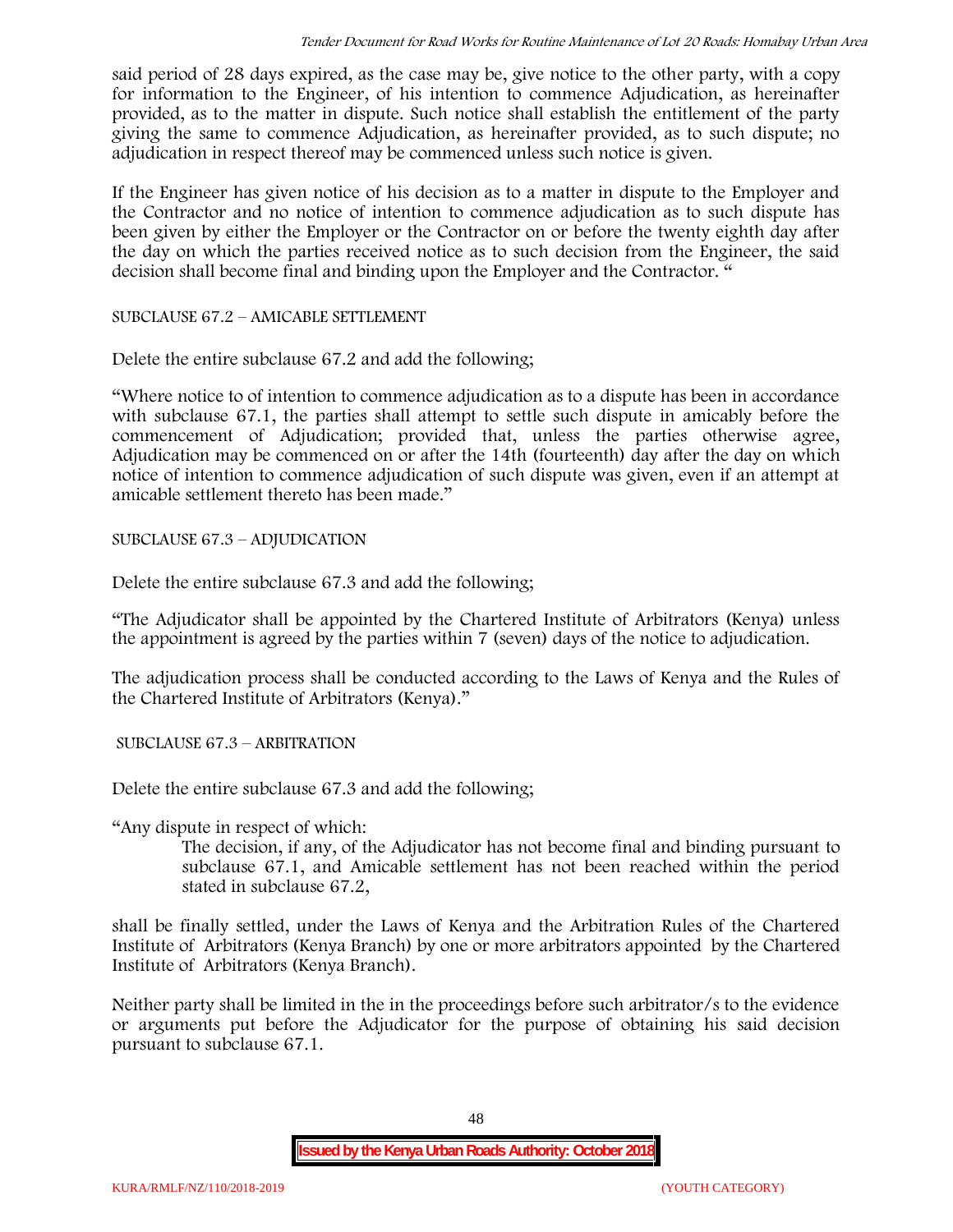Arbitration may be commenced prior to or after completion of the works, provided that the obligations of the Employer, the Engineer and the Contractor shall not be altered by reason of the arbitration being conducted during the progress of the works.

SUBCLAUSE 68.2 – NOTICES TO EMPLOYER AND ENGINEER

Delete in Sub-Clause 68.2 the words "nominated for that purpose in Part II of these conditions".

- a. The Employer's address is: The Director General, Kenya Urban Roads Authority (KURA), P.O. Box 41727 - 00100 **NAIROBI**
- b. The Engineer's address is: Director (Road Asset and Corridor Management), Kenya Urban Roads Authority (KURA), P.O. Box 41727 - 00100 **NAIROBI**

SUBCLAUSE 68.4 – All letters and notices from the Contractor to the Employer and/Engineer must be signed by the Managing Director or the person given written power of Attorney.

CLAUSE 69 – DEFAULT OF EMPLOYER

Delete Sub-Clause 69.1 (c)

In Sub-Clause 69.4 add at the end of first paragraph the following "the period of such suspension shall be as agreed upon by both parties and in any case not more than six (6) months".

In Subclause 69.4 of General Conditions of Contract Part I, insert at the end -----"The amounts of such costs which shall be added to the Contrct Price shall exclude any cost due to idle time for equipment, plant and labour."

CLAUSE 70 – CHANGES IN COST AND LEGISLATION

There shall be no claims of payments for Variation of Prices (VOP) or changes in cost for legislation.

SUBCLAUSE 70.2 – SUB-CONTRACT

(a) If the Contractor shall decide subject to Clause 4 thereof to sub-let any portion of the work he shall incorporate in the sub-contract provisions to the like effect as those contained in sub clause (1) of this Clause;

(b) If the price payable under a sub-contract as aforesaid is increased above or decreased below the price in such sub-contract by reason of the operation of the incorporated provisions of sub- clause (1) of this clause then the net amount of such increase or decrease shall as the case may be, be paid to or allowed by the Contractor under this contract.

SUBCLAUSE 70.3 – NOMINATED SUB-CONTRACTORS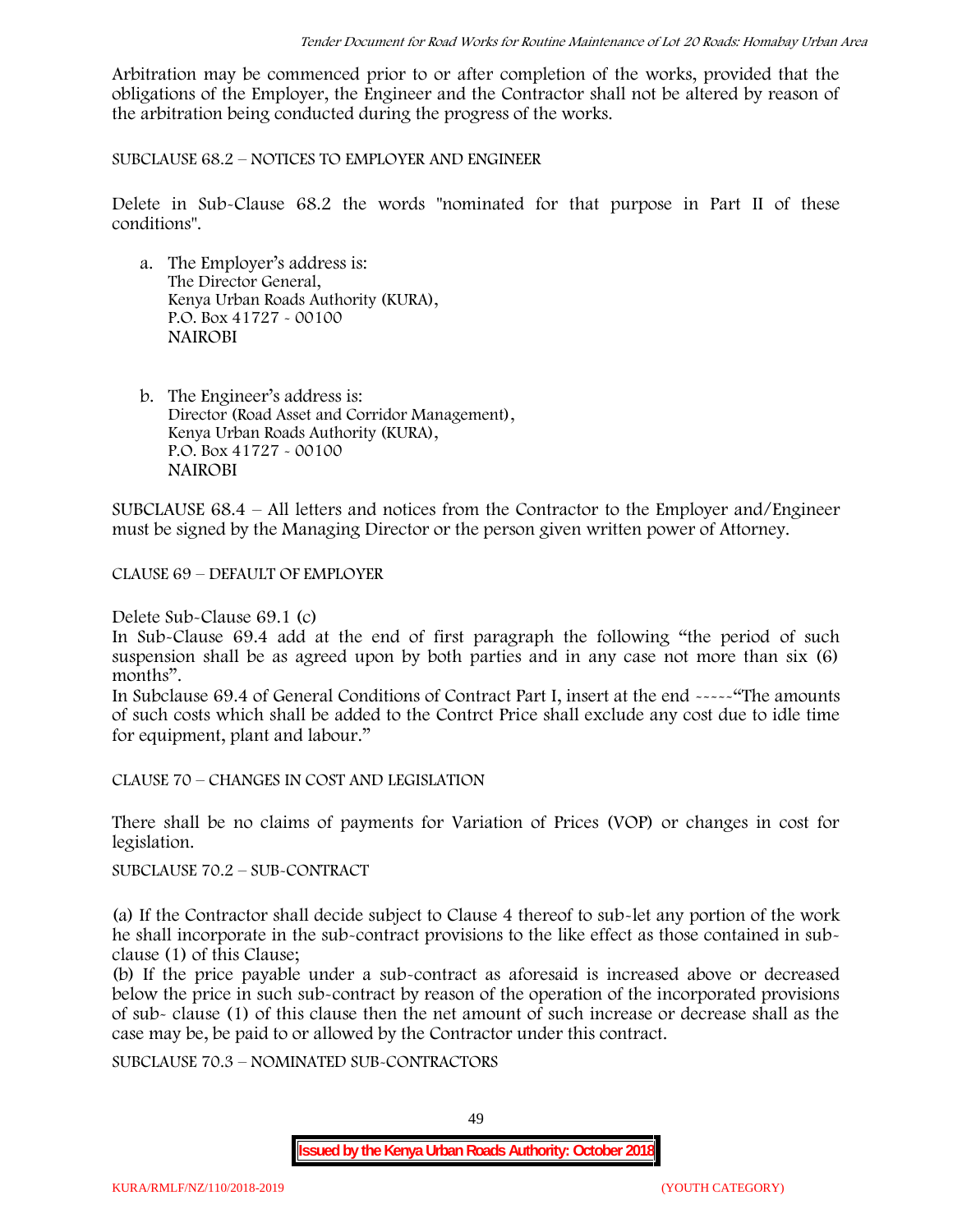This clause shall not apply in respect of work executed by any nominated sub-Contractor (fluctuation in relation to nominated sub-Contractors shall be dealt with under provisions in relation thereto which may be included in the appropriate sub-contract or contract of sale).

SUBCLAUSE 70.4 – DATE OF BID PRICING

The expression "the date of BID pricing" as used in this Clause means the date 30 days prior to the final date for submission of BIDs as determined by the Employer in the BID documents

SUBCLAUSE 70.5 – PRIME COST

For imported materials, the supplier's/ manufacturer's Prime costs shall be C.I.F. cost at point of entry by the same means of transport as determined by the Contractor's Basic Rate. For locally produced materials, the supplier's or manufacturer's prime costs shall be at their nearest depot or the nearest railway station relevant to the works.

For materials that are subject to Government Price Control, payments for price variations will be determined from the difference between the control price in force at a date 30 days prior to the final date for submission of BIDs and the price in force on the date of purchase.

SUBCLAUSE 70.11 – SUBSEQUENT LEGISLATION

No payment shall be paid for changes in the prices of the materials and labour.

SUBCLAUSE 70.8 – CONTRACTORS HEAD OFFICE EXPENSES

No payments will be made for price variation related to expenses incurred by the Contractor in his Head Office in Kenya, or overseas.

SUBCLAUSE 70.9 – CURRENCY OF PAYMENTS UNDER CLAUSE 70

All payments made pursuant to Clause 70 shall be in Kenya Shillings.

SUBCLAUSE 70.11 – SUBSEQUENT LEGISLATION

Renumber sub-clause 70(2) of part I as sub-clause 70.11 and add the following:

"Notwithstanding the foregoing, such additional or reduced cost shall not be separately paid or credited as aforesaid if the same shall already have been taken into account in accordance with the provisions of sub-clause 70.1 through 70.10 of this clause.

CLAUSE 72 – RATES OF EXCHANGE COST

Delete clause 72 in its entirety and substitute the following: The currency of BID and payment is Kenya Shillings and rates of exchange requirements are not applicable.

CLAUSE 73 – BRIBERY AND COLLUSION

Add new Clause 73.1: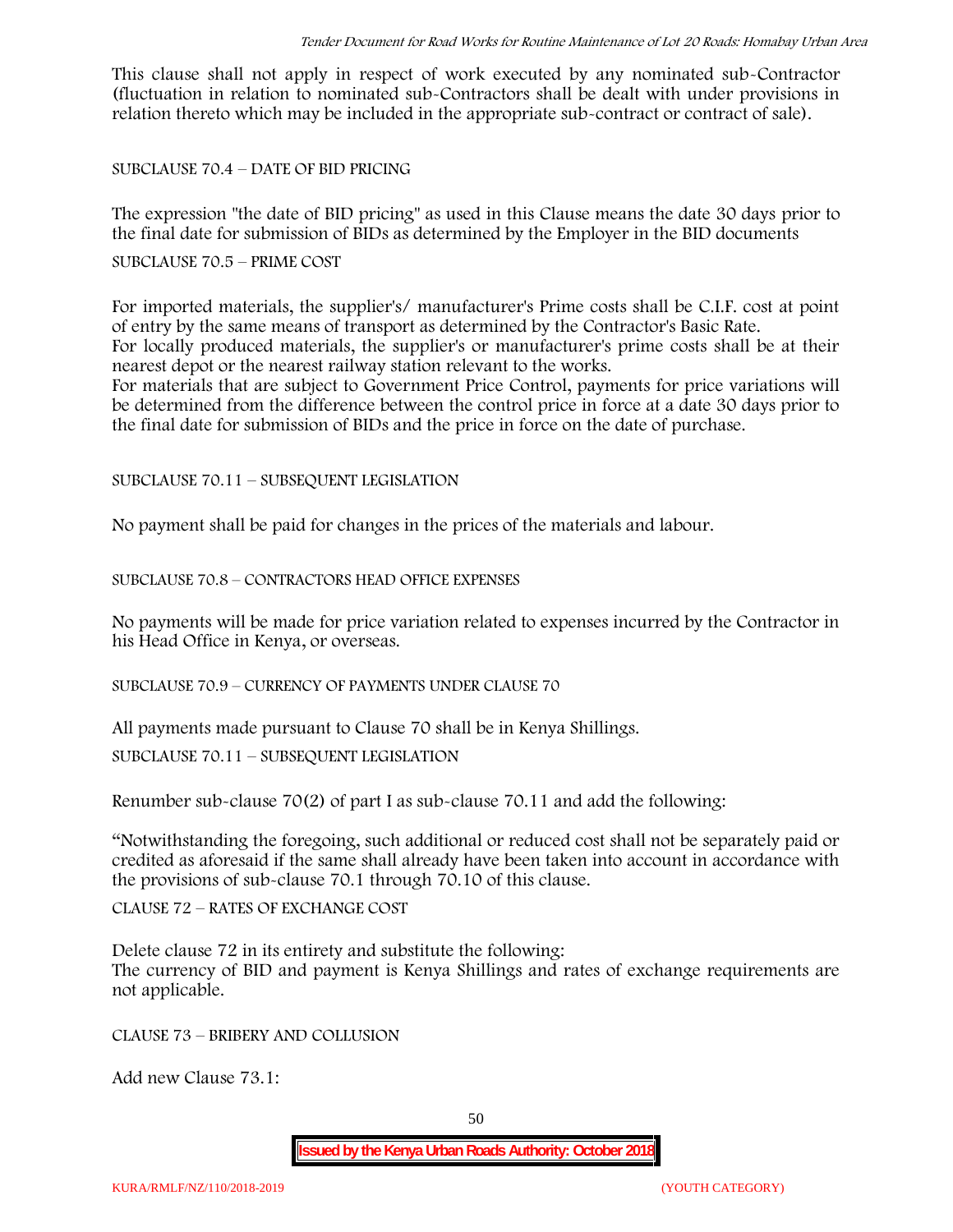"The Contractor shall not:

(a) Offer or give or agree to give to any person in the service of the Government of Kenya any gift or consideration or any kind as an inducement or reward for doing or forbearing to do or for having done or forborne to do any act in relation to the obtaining or execution of this or any other contract to which the Government of Kenya is a party or for showing or forbearing to show favour or disfavour to any person in relation to this or any other contract for the Government of Kenya.

(b) Enter into this or any other contract with the Government of Kenya in connection with which commission has been paid or agreed to be paid by or on his behalf or to his knowledge, unless before the contract is made particulars of any such commission and of the terms and conditions of any agreement for the payment thereof have been disclosed in writing to the Employer.

Any breach of this condition by the Contractor or by anyone employed by him or acting on his behalf (whether with or without the knowledge of the Contractor) or the commission of any offence by the Contractor or by anyone employed by him or acting on his behalf in relation to this or any other contract to which the Government of Kenya is a party shall entitle the Employer to determine the Contract (See Condition 63 hereof) and/ or to recover from the Contractor the amount or value of any such gift, consideration or commission.

Any dispute or difference of opinion arising in respect of either the interpretation, effect or application of this condition or of the amount recoverable hereunder by the Employer from the Contractor shall be decided by the Employer, whose decision shall be final and conclusive.

CLAUSE 74 – CONTRACT CONFIDENTIAL

Add new Clause 74.1:

The Contractor shall treat the details of this Contract as Private and Confidential and shall not publish or disclose the same or any particulars thereof in any trade or technical paper or elsewhere (save in so far as may be necessary for the purpose thereof) without the previous consent in writing of the Government. If any dispute arises as to the necessity of any publication or disclosures for the purposes of this Contract the same shall be referred to the decision of the Engineer mentioned in the said Conditions of Contract whose award shall be final.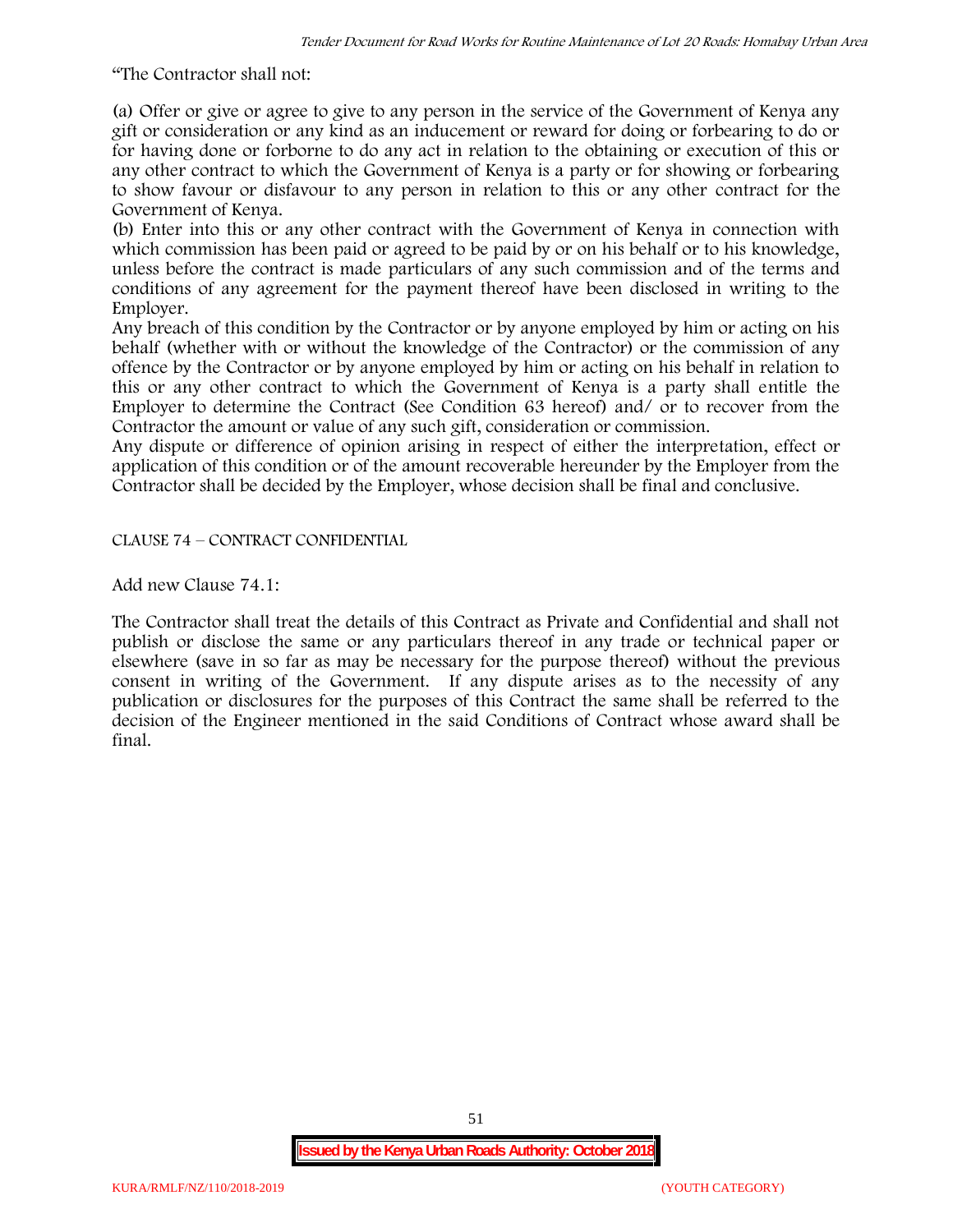# **SECTION V: SPECIFICATIONS**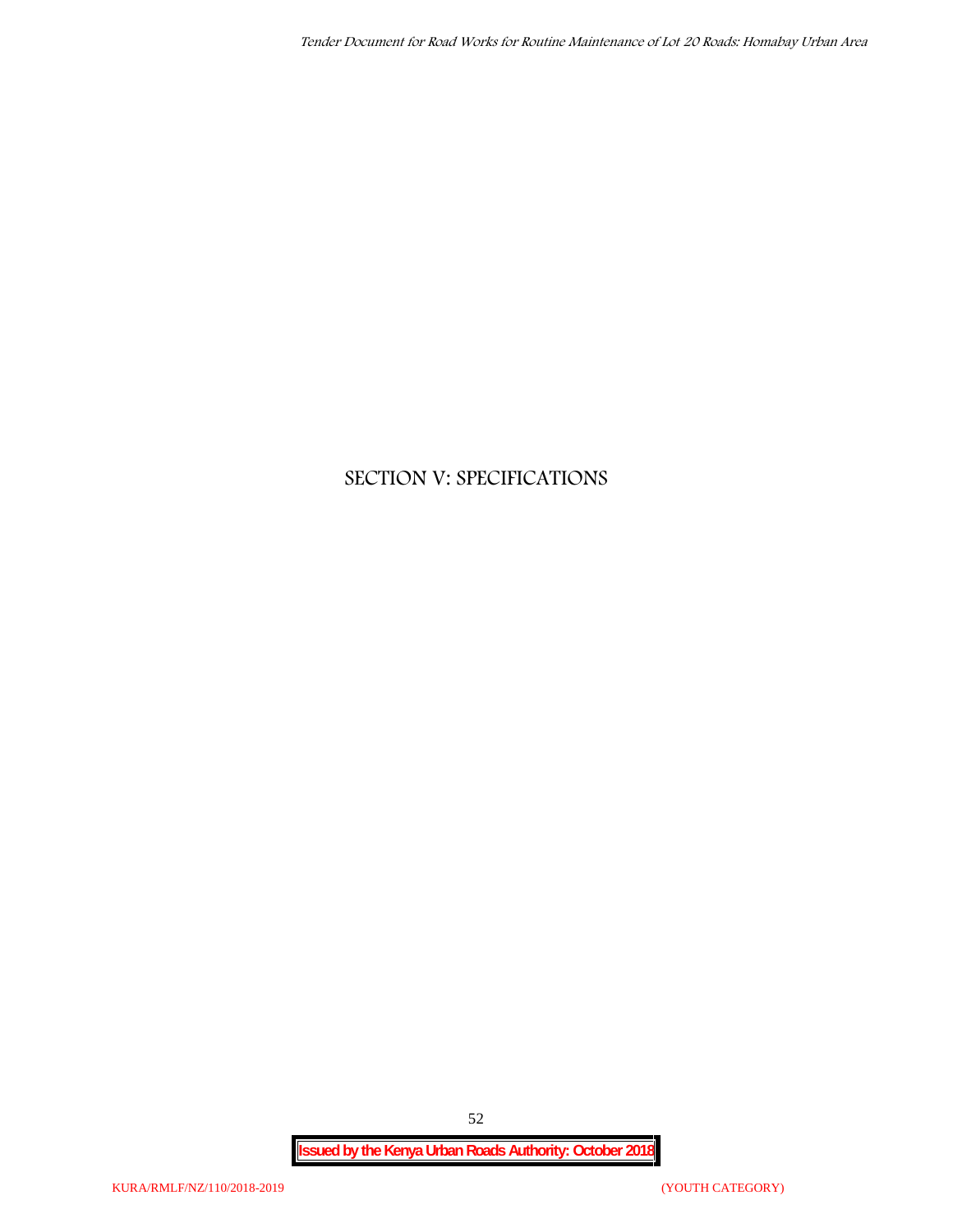#### **PART I: STANDARD SPECIFICATIONS**

Standard Specifications refers to the Standard Specifications for Road and Bridge Construction, 1986 Edition.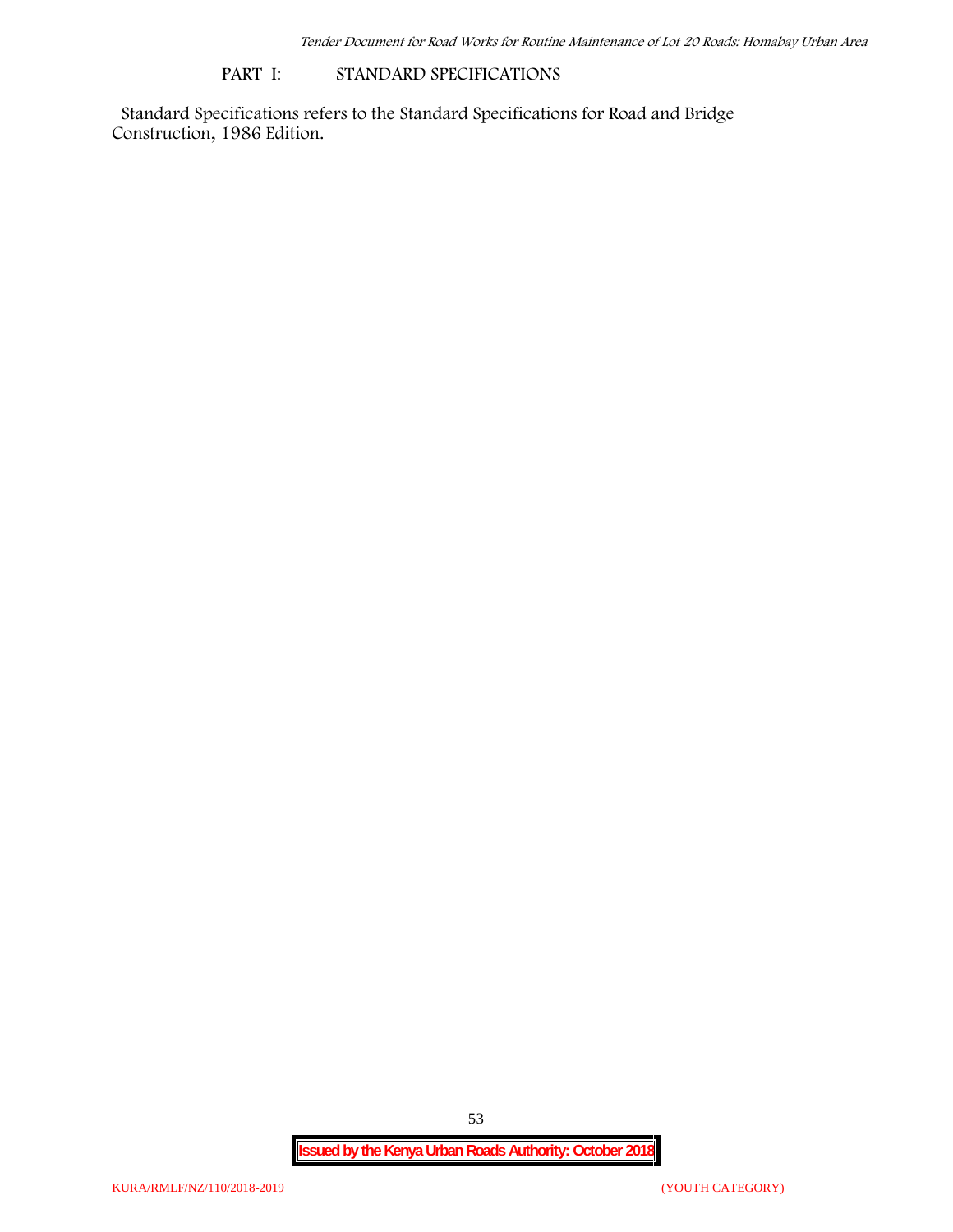**PART II: SPECIAL SPECIFICATIONS**

**SECTION 1 – GENERAL**

**101 SPECIAL SPECIFICATIONS**

Special specification is supplementary to the Standard Specifications and the two must be read in conjunction. In any case where there appears to be conflict between the two then the Special Specifications will take precedence.

**102 LOCATION OF CONTRACT.**

The works are located in Nyanza Region within Homabay Municipality.

The roads contained in Lot 20 are as detailed below:

| S/N <sub>O</sub> | Road                        | Length (Km) |
|------------------|-----------------------------|-------------|
|                  | Lala ECD - Ongen G          | 10.80       |
| 2                | Nyagedha - Lala Sec. School | 2.80        |
| 3                | Nyagedha - Lala Sec. School | 1.40        |
| 4                | Kipasi - Nyagedha           | 3.30        |
| 5                | Homa Bay Town - Nyagedha    | 8.80        |
|                  | Total                       | 27.10       |

## **103 EXTENT OF CONTRACT**

The works to be executed under the Contract comprise mainly of but not limited to the following: -

- **1. Road Works**
- Light bush clearing
- Light grading
- Providing, placing, spreading, watering and compaction of gravel wearing course – spot gravelling
- **2. Drainage Works**
- Installation of 600mm pipe culverts
- Drain cleaning
- Culvert cleaning
- Ditch excavation
- **3. Maintenance of passage of traffic through and around the works.**
- **4. Relocation of services.**
- **5. Maintenance of works during Contract Period – Defect Liability Period shall be 1 month.**

Any other activity not listed above in either category but deemed to be necessary by the Engineer, shall be subject to the Engineer's formal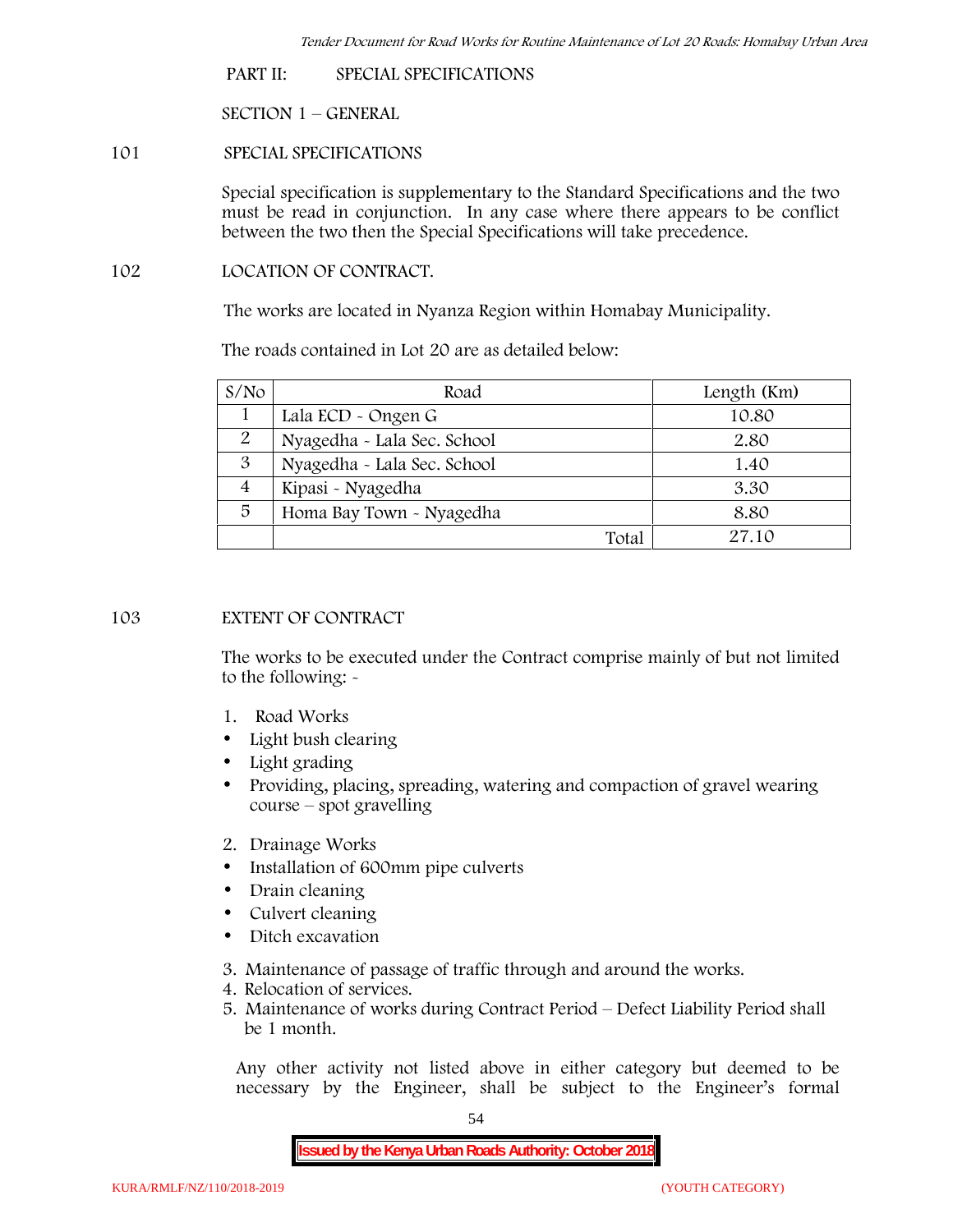instructions within the mode of payment stipulated either by day works or on a measured basis.

#### **105 ORDER OF EXECUTION OF WORKS**

In addition to Clause 105 of the Standard Specification the Contractor shall carry out the Works such that a continuous and consecutive output of fully completed work is achieved.

#### **107 TAKING OVER CERTIFICATE**

The minimum length of the road for which a certificate will be issued under clause 48 of the conditions of Contract shall be the whole length of each section of the road substantially completed.

#### **109 NOTICE OF OPERATIONS**

Add the following sub- Clause.

#### Notification Terms

It shall be the Contractor's responsibility to notify the Engineer when any item of works scheduled are completed and ready for approval, and the contractor shall give sufficient notice to allow control tests to be performed.

#### Explosive and Blasting

- (a) The requirements of the Laws of Kenya governing explosives and other requirements and regulations of Government of Kenya and other authorities shall be complied with.
- (b) No explosives of any kind shall be used without prior written consent of the Engineer.

The Contractor shall be solely responsible for the provision, handling, storage and transporting of all explosives, ancillary materials and all other items of related kind whatsoever required for blasting.

## **117 HEALTH, SAFETY AND ACCIDENTS**

## Add the following:

In addition to providing, equipping and maintaining adequate first aid stations throughout the works in accordance with the laws of Kenya, the contractor shall provide and maintain on site during the duration of the Contract, a fully equipped dispensary. This shall be with a qualified Clinical Officer / Nurse who shall offer the necessary medical advice on HIV and related diseases to the Engineer's and Contractor's Site staff. The Contractor shall allow for this in the rates and be responsible for all site welfare arrangements at his own cost.

#### **120 PROTECTION OF EXISTING WORKS AND SERVICES**

The Contractor shall acquaint himself with the position of all existing services such as sewers, water drains, cables for electricity and telephone, lighting and telephone poles, water mains, etc., before commencing any excavation or other work likely to affect the existing services.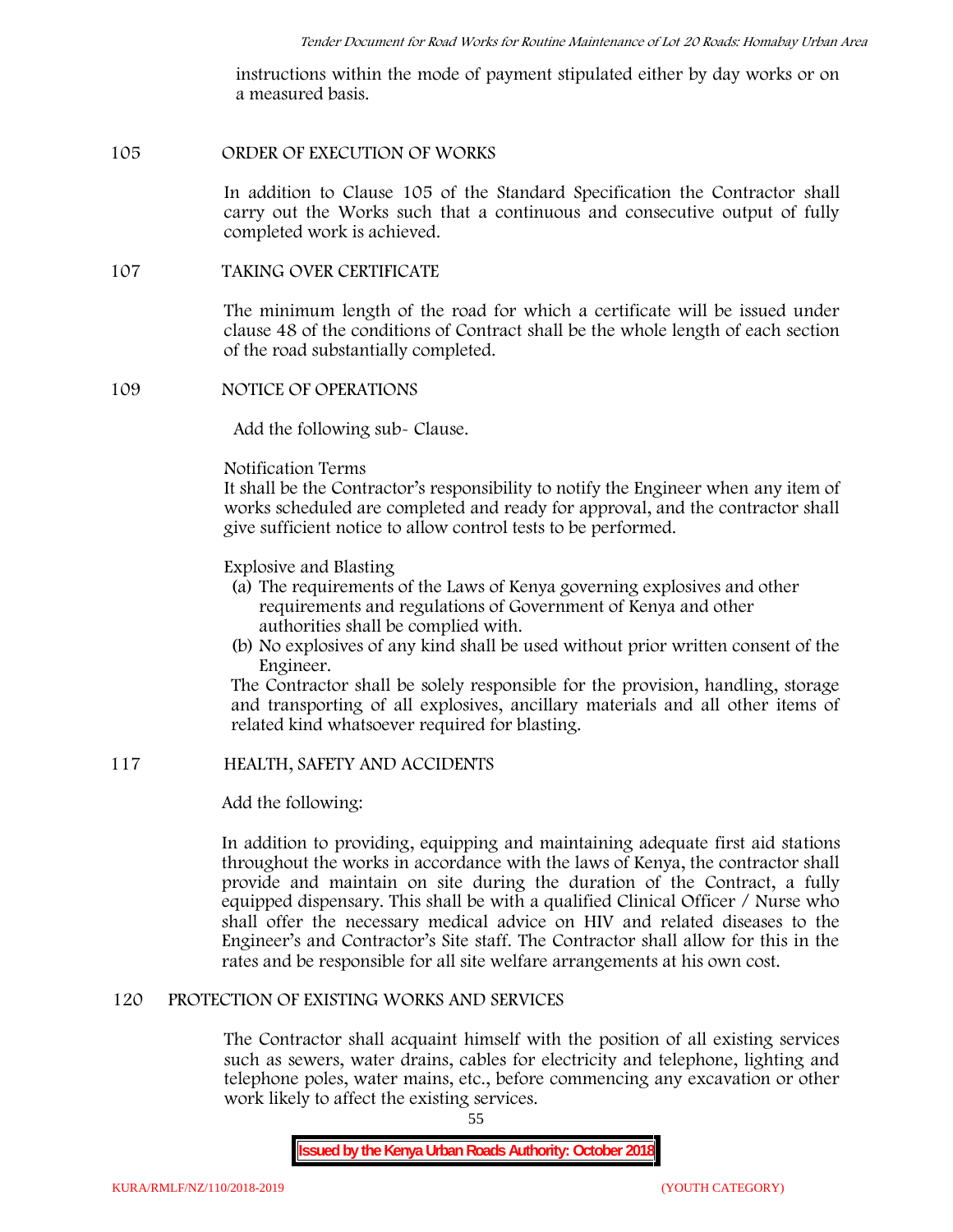The cost of all plant, equipment and materials, labour, technical and professional staff, transport and the like necessary for determining the locations of existing services, including the making good of any damage caused to such services all to the satisfaction of the Engineer, shall be deemed to be included in the tender rates. No other payment shall be made for the costs of such operations, nor for the making good of damage caused thereby to the existing services.

The Contractor shall be held responsible for injury to existing structures, works or services and shall indemnify and keep indemnified the Employer against any claims in this respect (including consequential damages).

## **121 DIVERSION OF SERVICES**

- (a) The Contractor shall acquaint himself with the location of all existing services such as telephone lines, electricity cables, water pipes, sewers etc., before execution of any works that may affect the services. The cost of determining the location of the existing services together with making good or repairing of any damage caused all to the satisfaction of the Engineer shall be included in the BID rates.
- (b) Subject to the agreement with the Engineer, the Contractor shall be responsible for removal of alteration and relocation of existing services.
- (c) The Contractor shall indemnify the Employer against claims originating from damage to existing services or works.

## **123 LIAISON WITH GOVERNMENT AND POLICE OFFICIALS**

The Contractor shall keep in close touch with the Police and the other Government officials of the area regarding their requirements in the control of traffic or other matters, and shall provide all assistance or facilities, which may be required by such officials in the execution of their duties.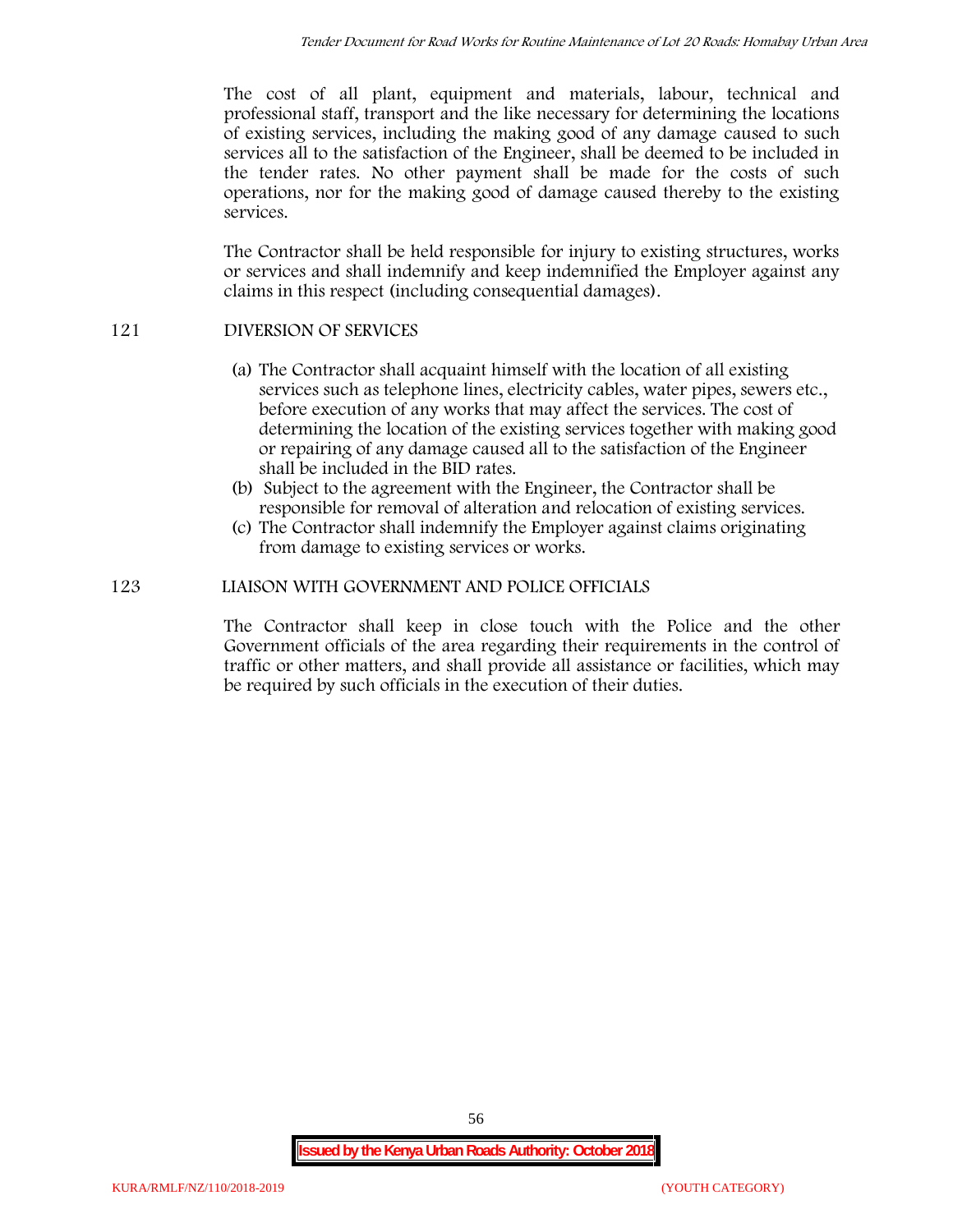#### **124 LAND FOR ALL CAMPS SITES AND FOR THE CONTRACTOR'S OWN PURPOSES, INCLUDING TEMPORARY WORKS.**

Notwithstanding Clause 124 of the Standard Specification all requirements of land for temporary works and construction purposes shall be to the approval of the Engineer but the Contractor will make all necessary arrangements with the property owners concerned and pay all charges arising therefrom. On or before completion of the Contract, the Contractor shall remove all temporary works and shall restore all such land to the condition in which it was immediately prior to the occupation thereof as far as is reasonable and practicable. No separate payment will be made to the Contractor on account of these items and the Contractor must make due allowance for them in his rates.

Notwithstanding Clause 120 of the Standard Specifications, the Contractor shall be required to appoint competent surveyors who will liaise with the Engineer on matters related to the demarcation of the existing road reserve, site measurements, removal and reinstatement of existing services.

#### **128 STORAGE OF MATERIALS**

All materials shall be stored on Site in a manner approved by the Engineer and the Contractor shall carefully protect from the weather all work and materials which may be affected thereby.

#### **129 TEST CERTIFICATES**

When instructed by the Engineer the Contractor shall submit certificates of test from the suppliers of materials and goods required in connection with the works as the Engineer may require.

Such certificates shall certify that the materials or goods concerned have been tested in accordance with the requirements of the specifications and shall give the results of all the tests carried out. The Contractor shall provide adequate means of identifying the materials and goods delivered to the site with the corresponding certificates.

## **131 SIGNBOARDS**

The Contractor shall provide and erect two (2) publicity signs on the site as directed. The Engineer shall, as shown in the Drawings, direct the minimum dimensions and thickness of the steel framework and sheet. The framework and sheet shall be prepared and painted black, while the ring at the top of the supporting frames shall be painted white. The wordings and KURA's logo shall be printed on backlit sticker paper resistant to the effects of weather using reflectorised paint or material approved by the Engineer. The sticker shall be placed on both sides of the board. The colours, fonts and heights of the letters shall be as indicated on the typical drawings and as directed by the Engineer.

## **132 OFFICE FOR THE RESIDENT ENGINEER, SURVEY EQUIPMENT AND FURNITURE**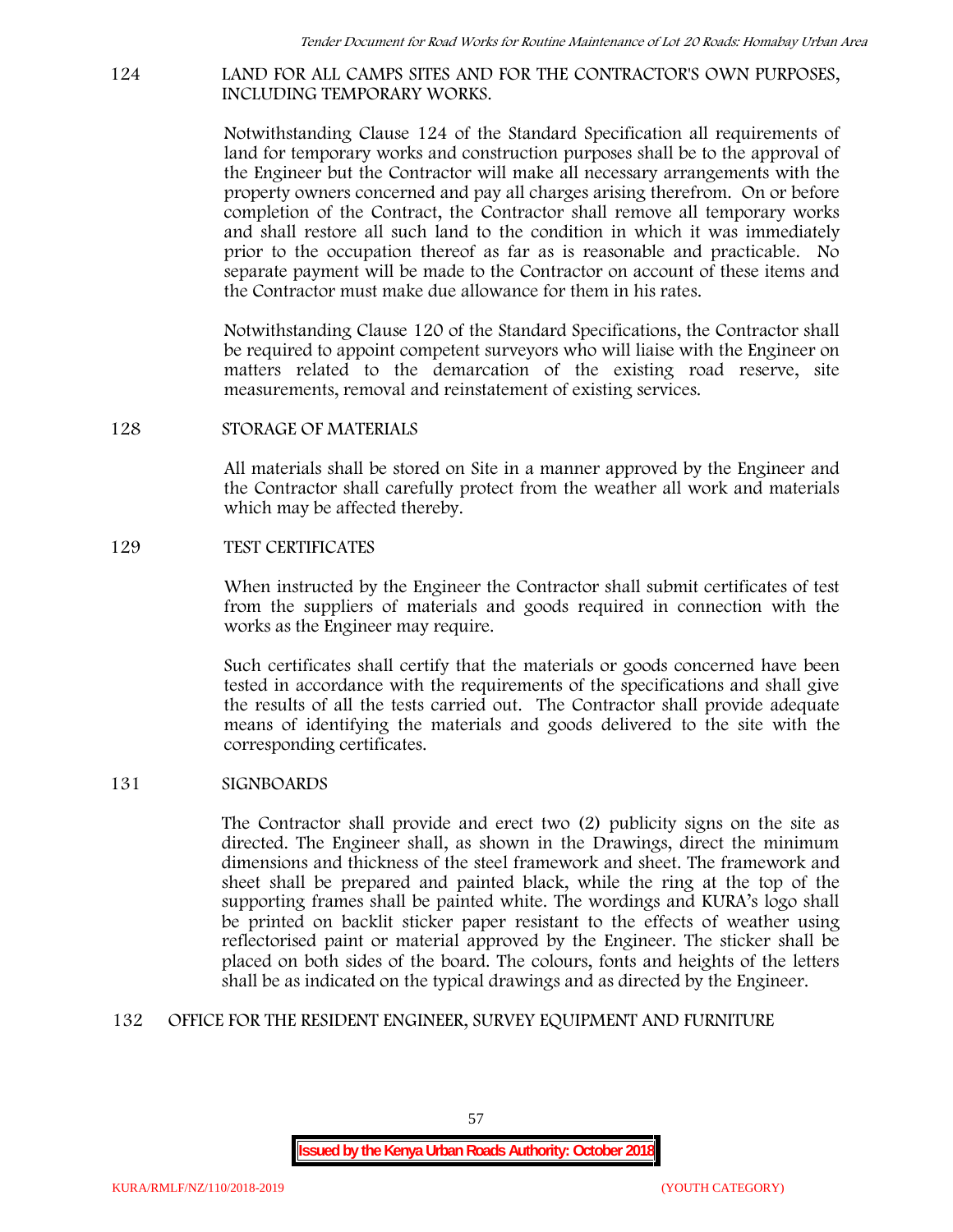## **132.1 ENGINEER'S REPRESENTATIVE OFFICE**

The contractor, when instructed, shall for the duration of the Contract, furnish and equip Resident engineer's office located at the KURA's Regional offices. The room to be occupied by the Engineer's Representative and its front office shall be provided with a floor carpet to be approved by the Engineer. The windows shall be fitted with curtains and blinders.

A telephone shall also be provided for the Resident Engineer's office for his exclusive use. All the charges and fees related to the installation and maintenance of the telephone shall be deemed to have been included in the rates for providing and maintaining the Office. The Contractor will be reimbursed, separately, the cost of operating the telephone under appropriate bill item in the BoQ.

The offices shall be provided with day and night watchmen and security lights, the cost of which shall be deemed to have been included in the rates for the offices.

The Contractor may be instructed by the Engineer under clause 58 of the General Conditions of Contract to make payments of general receipted accounts for such items as stationery, stores, furniture and equipment, claims and allowances for supervision personnel and any miscellaneous claims or the Engineer may direct the Contractor to purchase or pay for the above. The Contractor will, on provision of receipts, be paid under appropriate bill items in the BoQ.

**The survey equipment to be provided would include:**

| 1. Engineer's automatic level Wild NAK 2 or similar                                                      | 2N <sub>O</sub> |
|----------------------------------------------------------------------------------------------------------|-----------------|
| 2. Total station reading 1" with tripod and setting on                                                   |                 |
| pole with datalogger and survey software to match                                                        |                 |
| Total Station Datalogger. Include data transfer program,<br>and plotting modes, setting out calculations |                 |
| and Cogo facilities                                                                                      | 1No             |
| 3. Levelling staff 5m. with levelling bubble Wild GNLE                                                   |                 |
| or similar                                                                                               | 4No             |
| 4. 50 m. steel band measuring tape                                                                       | 2N <sub>O</sub> |
| 5. 30 m. linen measuring tape                                                                            | 2No.            |
| 6. 3m. aluminium straight edge                                                                           | 2N <sub>O</sub> |
| 7. 1m. stainless steel straight edge                                                                     | 1No             |
| 8. 100m. steel band tape                                                                                 | 2No.            |
| 9. Draughtsman's stool                                                                                   | 3No.            |
| 10. Complete set of highway curves                                                                       | 1No             |
| 11. Programmable scientific calculators FX 880P or                                                       |                 |
| equivalent                                                                                               | 4No             |
| 12. Survey umbrella                                                                                      | 2No.            |
| 13. Roll of tracing paper                                                                                | 10No            |
| 14. Protractor 360                                                                                       | 2No             |
| 15. Graph paper A3 size                                                                                  | 100No           |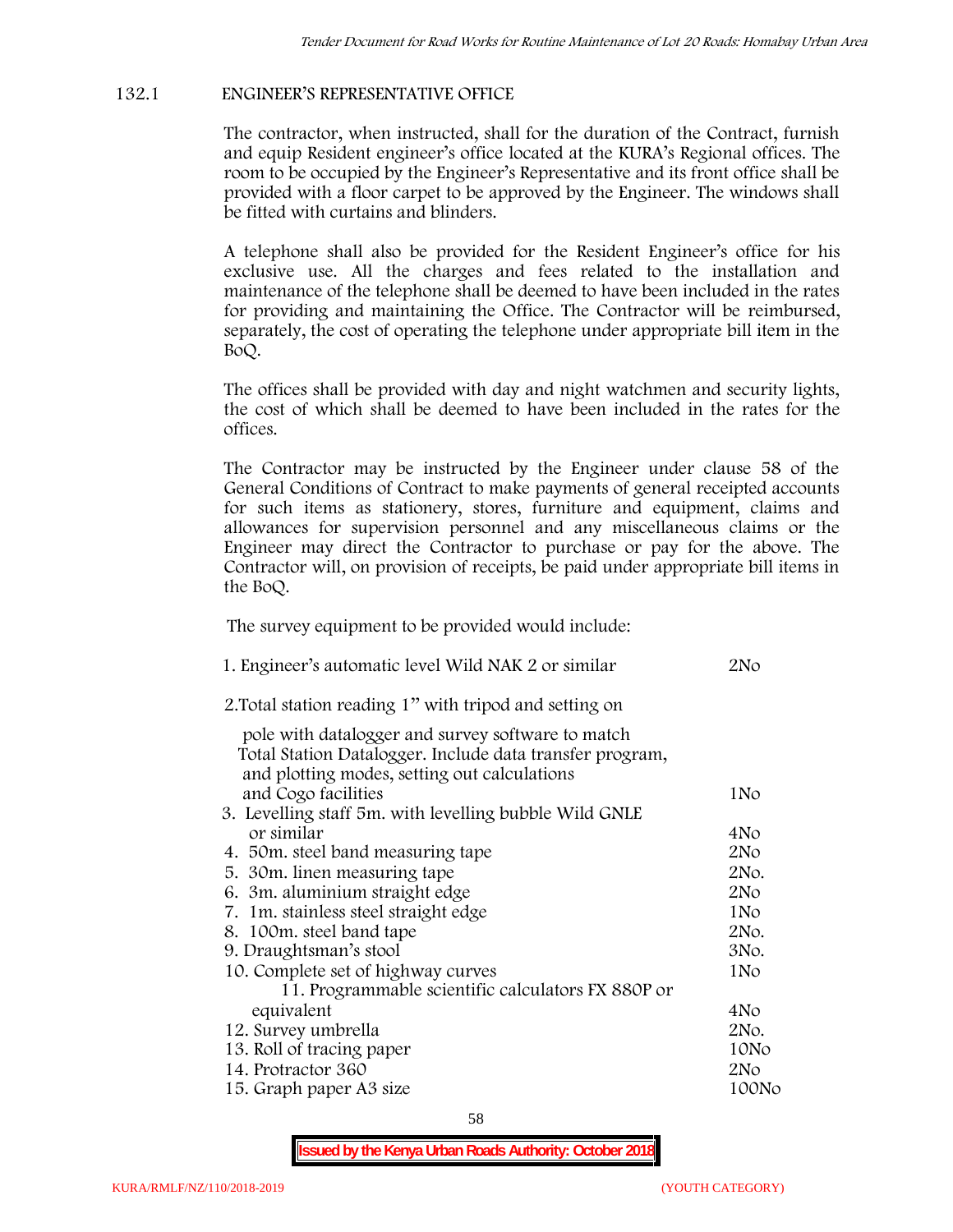| 16. Drawing table    | 2No.            |
|----------------------|-----------------|
| 17. Erasing shield   | 4No.            |
| 18. 3m. ranging rods | 9N <sub>O</sub> |
| 19. Marker pens      | 30No.           |

The contractor may be directed to pay for stationery, equipment or reagents that are foresaid and also pay for servicing and repair of the laboratory equipment being used on the project.

The Contractor shall provide, install and maintain in a good state of repair, such survey and other equipment as listed for the duration of the contract.

Such equipment shall be of approved manufacture, and shall be made available to the Engineer for the Engineer's exclusive use throughout the Contract, not later than three (3) weeks after the Engineer's order to supply. All equipment shall be ready to use and complete to perform the tests. The equipment shall revert to the Employer on completion of the Contract.

Any delays to the Contractor or the Contractor's activities caused by the Engineer being unable to perform survey work, field or laboratory tests due to the contractor's failure to supply and/or maintain the said equipment shall be deemed to have been caused entirely by the Contractors own actions, and any consequences of such delays shall be interpreted as such.

The payment to comply with this requirement is provided in the Bill of Quantities and ownership of all equipment paid for as instructed above shall revert to the Employer after the completion of the Works.

Failure by the Contractor to provide or maintain the equipment shall make him responsible to bear all costs that may be incurred as a result of the Engineer's staff using alternative means of communication, including delays in supervision and approval of Works by the Engineer.

## **132.3 COMMUNICATION FOR THE ENGINEEER**

## **(a) Mobile phones**

The Contractor shall provide, connect and maintain mobile phones for the exclusive use by the Engineer for the duration of the contract. The Contractor shall include for the cost of providing the mobile units complete with charger unit, "hands free" headset for each unit, connection to the network and all service charges applicable all as directed by the Engineer. The Contractor shall provide air-time with each mobile phone which shall be paid for under prime cost sum allowed for in the bills of quantities. The mobile telephones shall be WAP enabled with e-mail capabilities and integrated camera of a minimum of 3.0 mega pixels. Payment for these mobiles and associated costs is included in the Bill of Quantities, and ownership of mobile phones will revert to the Employer after completion of the Works.

## **(b) Internet and e-mail services**

Where directed, the contractor shall provide 24 hours terrestrial or wireless internet connectivity with minimum throughput speed of 128kilobytes per second for the exclusive use by the Engineer, including all accessories and Terminal Equipment and pay for all associated installation, maintenance and usage charges throughout the duration of the contract.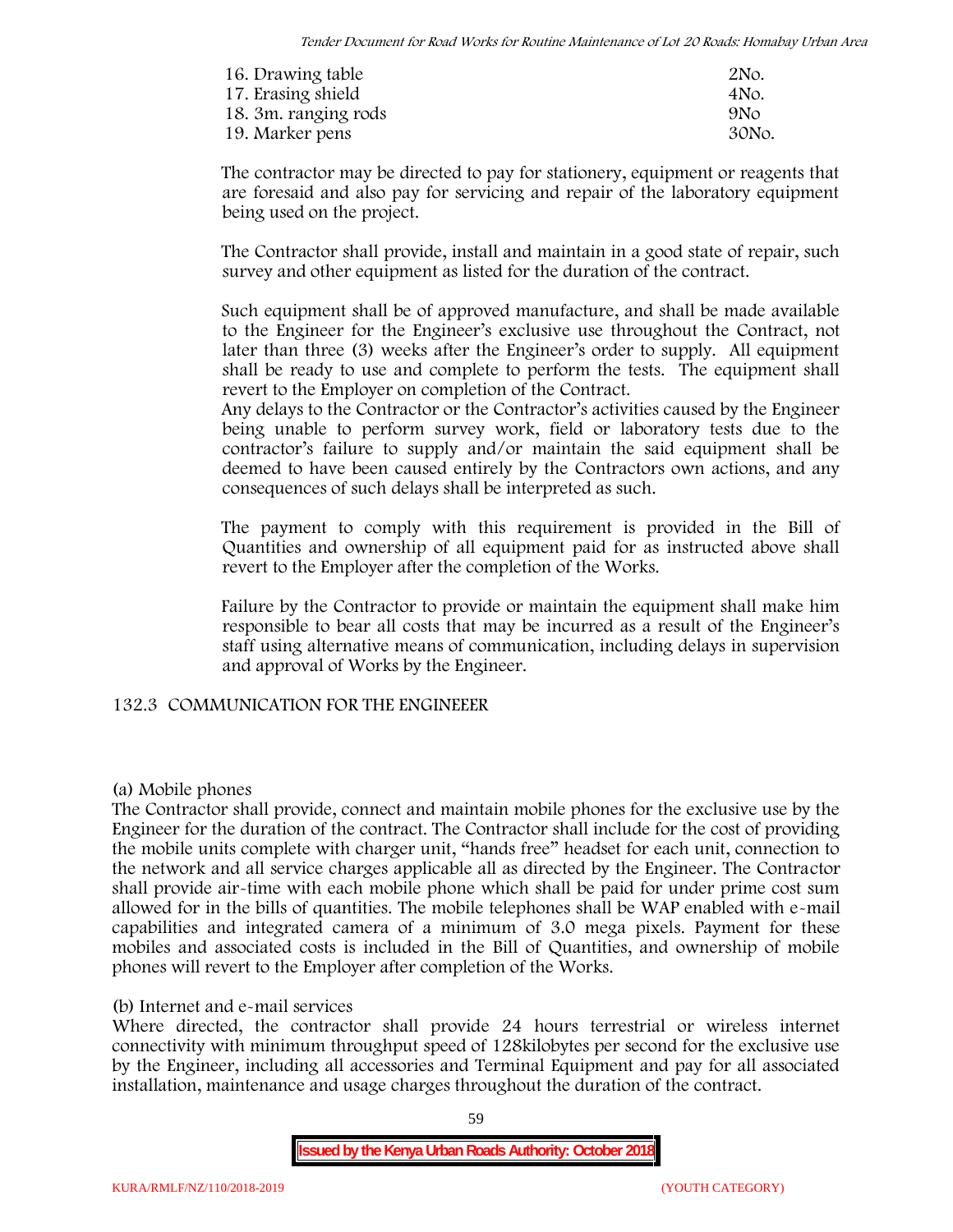The contractor shall allow for the provision and maintenance of internet connectivity and associated costs as per Appendix to item 1.17 of the Bills of Quantities.

## **137 ATTENDANCE UPON THE ENGINEER AND HIS STAFF**

In addition to the staff stated in Clause 135, the following staff will be provided for the supervision of work: 1No. Artisans, 2No. Labourers, 1No. Office assistants, 2No. Lab attendants. Additional attendant staff, as required by the Engineer, shall be paid for under Item 01-80-030 of the Bill of Quantities.

## **138 VEHICLES AND DRIVERS FOR THE ENGINEER AND HIS STAFF AND METHOD OF PAYMENT**

In addition to provisions of the Clause 138 of the Standard Specification, the Contractor shall when instructed, provide and maintain in good working condition for the exclusive use of the Engineer and his staff throughout the Contract, the following types and numbers of brand new vehicles or as specified. The Engineer shall approve the type of vehicles and confirm the number of each type to be provided. The Contractor shall insure the vehicles comprehensively for any licensed drivers and shall provide competent drivers during normal working hours and whenever required by the Engineer. The cost of provision of the vehicle shall be inclusive of the first 4,000 kilometers travelled in any month.

.Should any vehicle supplied not be in roadworthy condition, the Contractor shall provide an acceptable equivalent replacement vehicle until such a time as the original vehicle is repaired to the satisfaction of the Engineer and returned for use.

## **(a) Type 1 Vehicles (Double Cabin 4WD Pick up)**

Type 1 Vehicles should be four Wheel Drive (4WD), with power assisted steering, Double wishbone independent suspension at front axle and rigid axle with leaf springs at rear, diesel propelled engine maximum 2,500 cc. The starting mileage of the vehicles shall not exceed 60,000km odometer reading. The vehicles should be fitted with other accessories below:

- (a) Spare tyre and wheel jack;
- (b) FM radio and CD player;
- (c) Power Windows;
- (d) Full Air-conditioning;
- (e) Immobilizer and antitheft security system;
- (e) Driver and passenger SRS Airbags;
- (f) Canvas cover over the carrying deck at the back.

At the end of the contract, all type 1 vehicles shall revert to the Contractor.

## **(c) Type 2 Vehicles (station wagon/saloon)**

Specifications for Type 2 Vehicles shall be station wagon/saloon vehicles; petrol propelled engine maximum 1,800 cc. The starting mileage of the vehicles shall not exceed 60,000km odometer reading. shall in addition be fitted with a fibre glass body or similar and two columns of sitting benches on the carting deck at the back.

The Contractor shall insure comprehensively the vehicles for any licensed drivers and shall provide competent drivers during normal working hours and whenever required by the Engineer.

At the end of the contract, all type 2 vehicles shall revert to the Contractor.

60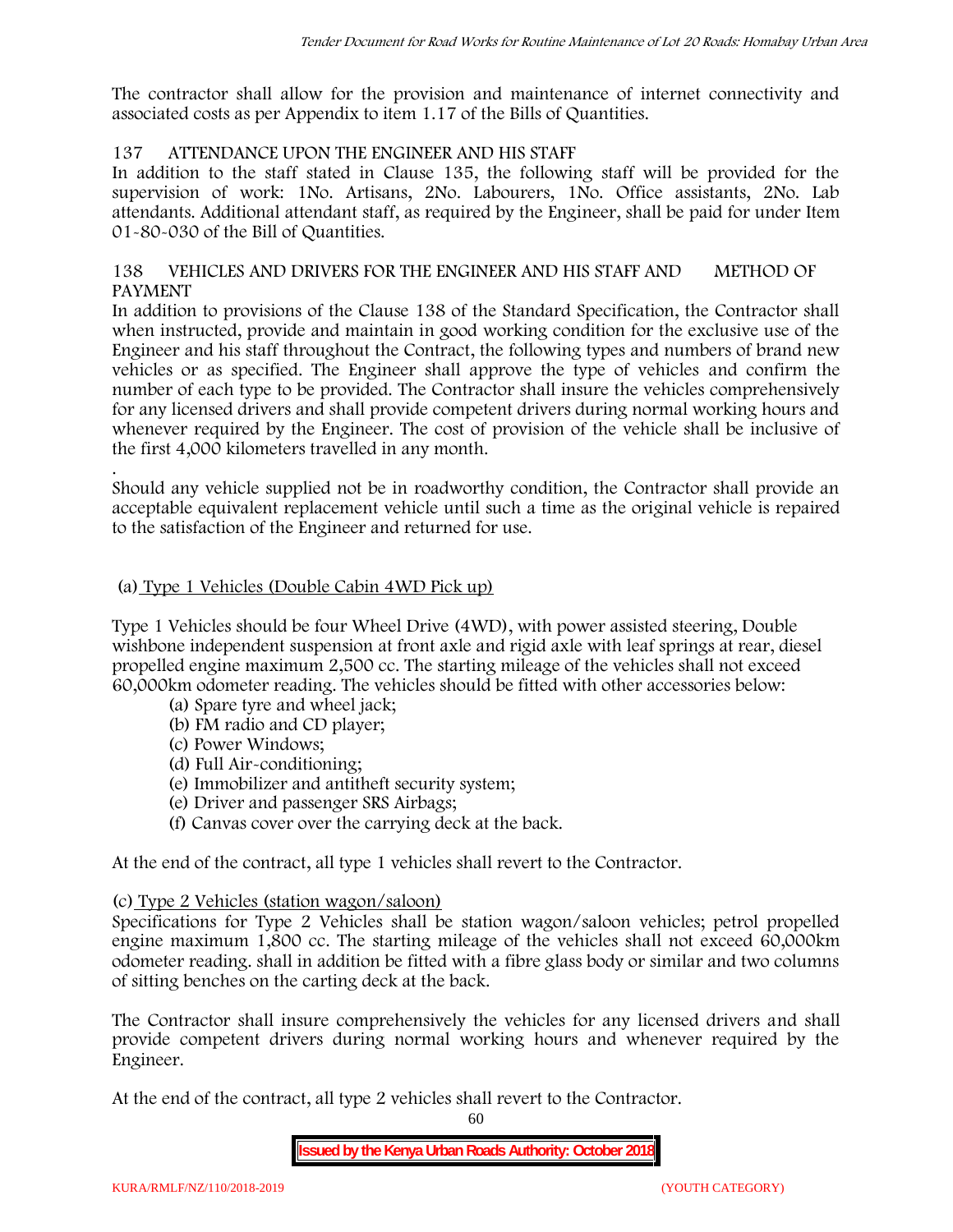Payment of vehicle shall be per vehicle month in item 01-80-017/18 of the BOQ.

## **139 MISCELLANEOUS ACCOUNTS**

The Contractor maybe instructed by the Engineer to make payments of general miscellaneous accounts for such items as stationary, stores and equipment and miscellaneous supervision personnel and claims or the Engineer may direct the Contractor to purchase or pay for the above. The Contractor will be paid on a prime cost basis plus a percentage for overheads and profits under appropriate items in the Bills of Quantities.

# **142 ENVIRONMENTAL PROTECTION**

The Contractor shall comply with the Statutory Regulations in force in Kenya regarding environmental protection and waste disposal, and shall liaise with the National Environmental Management Agency (NEMA).

The Contractor shall ensure so far as is reasonably practicable and to the satisfaction of the Engineer; that the impact of the construction on the environment shall be kept to a minimum and that appropriate measures are taken to mitigate any adverse effects during the construction.

- (a) The Contractor shall exercise care to preserve the natural landscape and shall conduct his construction operations so as to prevent any unnecessary destruction, scarring, or defacing of the natural surroundings in the vicinity of the work. Except where clearing is required for permanent works, all trees, native shrubbery, and vegetation shall be preserved and shall be protected from damage by the Contractor's construction operations and equipment. All unnecessary destruction, scarring, damage or defacing resulting from the Contractor's operations shall be repaired, replanted, reseeded or otherwise corrected as directed by the Engineer, and at the Contractor's expense.
- (b) The Contractor shall ensure that measures are in place to control soil erosion and water pollution, by use of berms, dykes, silt fences, brush barriers, dams, sediment basins, filter mats, netting, gravel, mulches, grasses, slope drains, contour banks, and other erosion control devices and methods. Temporary erosion control provisions shall be coordinated with permanent erosion control features to assure economical, effective and continuous measures throughout the period of the works. The Contractor's attention is drawn to the requirements of Clause 502, in that works need to be progressively finished so that permanent vegetation can establish quickly to mitigate soil erosion and erosion of drains.
- (c) The Contractor shall provide all the labour, equipment, materials, and means required and shall carry out proper and efficient measures wherever and as often as necessary to minimise the dust nuisance.
- (d) The Contractor shall comply with all applicable Kenyan laws, orders and regulations concerning the prevention, control and abatement of excessive noise. Blasting, use of jackhammers, pile driving, rock crushing, or any other activities producing highintensity impact noise may be performed at night only upon approval of the Engineer.
- (e) Immediately after extraction of materials, all borrows pits shall be backfilled to the satisfaction of the Engineer. In particular borrow pits near the project road shall be backfilled in such a way that no water collects in them.

61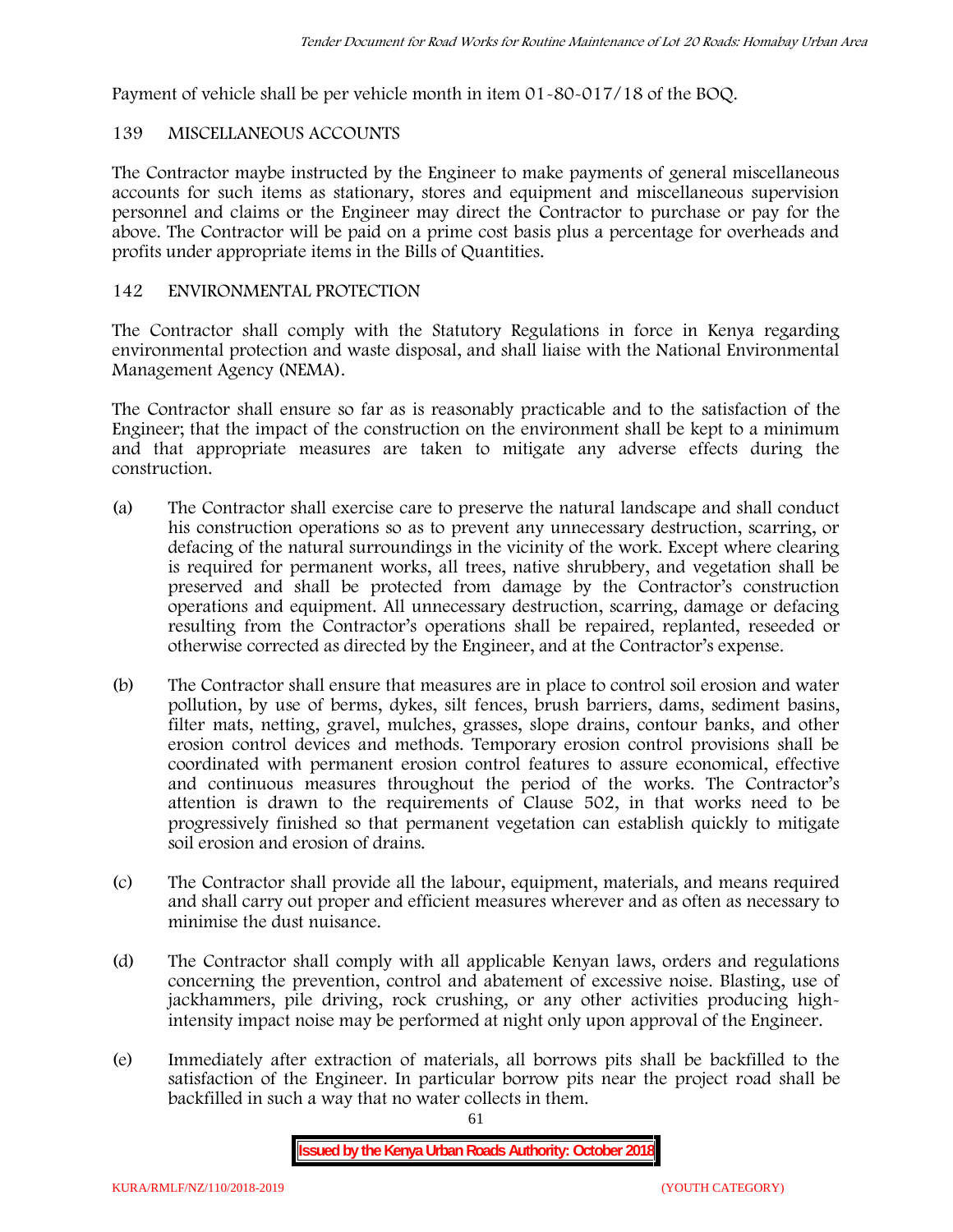- (f) Spilling of bitumen fuels Oils and other pollutants shall be cleared up.
- (g) The Contractor's attention is drawn to the requirements of the Standard Specification in regard to the environment and in particular to the following clauses: Clause 115: Construction Generally

| Clause 110. Construction dencrally                                  |
|---------------------------------------------------------------------|
| Clause 116: Protection from Water                                   |
| Clause 136: Removal of Camps                                        |
| Clause 605: Safety and Public Health Requirements Clause            |
| Clause 607: Site Clearance and Removal of Topsoil and<br>Overburden |

(h) No additional payment will be made to the Contractor to cover costs arising from the requirements for this Clause and the Contractor must include these costs in the rates inserted into the Bills of Quantities.

## **143 STAFF TRAINING**

The Contractor shall allow for training of engineers, technicians and other support staff as may be instructed by the Engineer.

The payment of the allowances of such staff shall be made as instructed by the Engineer under the relevant provisions in the Bills of Quantities.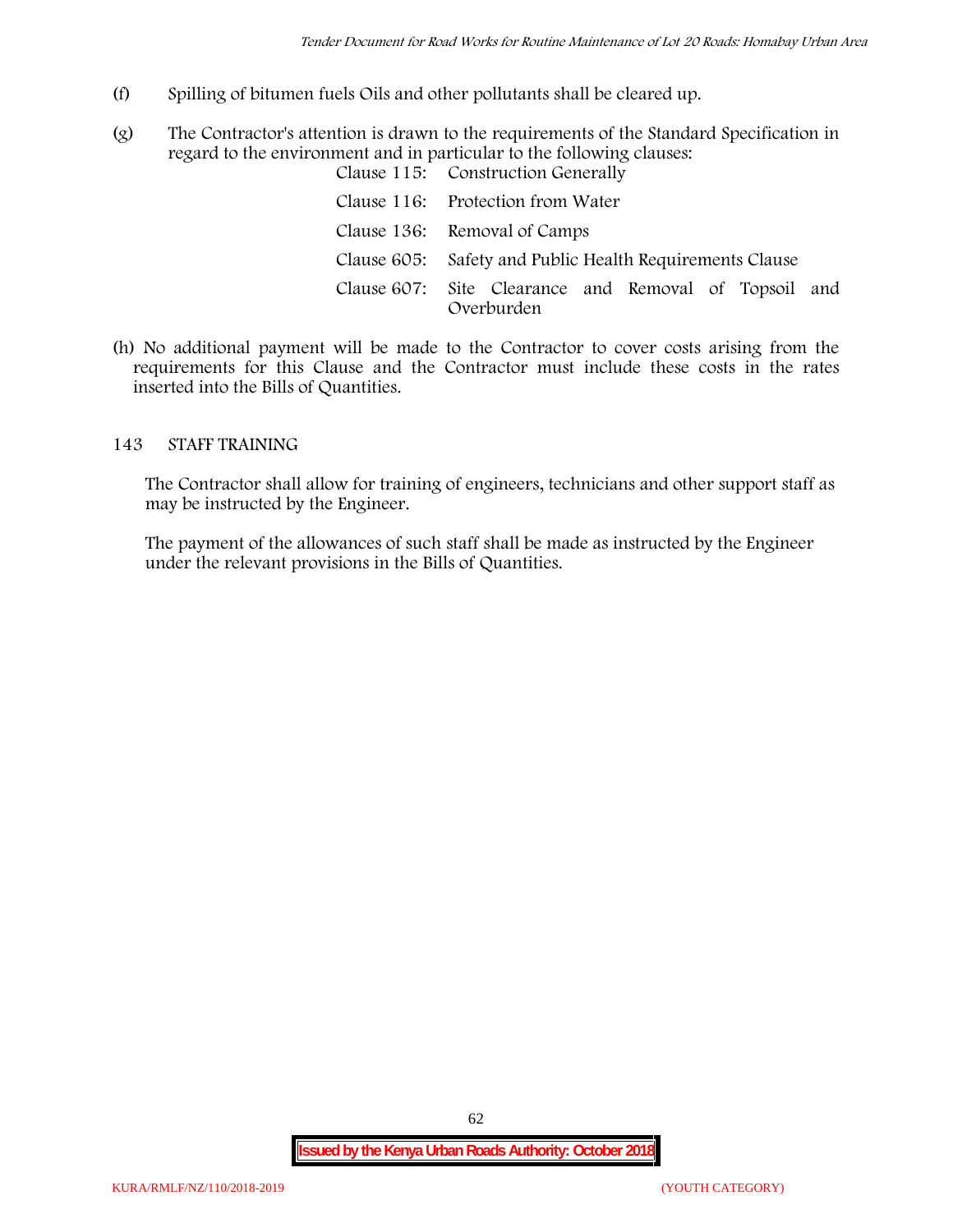## **SECTION 2 - MATERIALS AND TESTING OF MATERIALS**

All materials testing shall be in accordance with Section 2 of the Standard Specifications.

#### **SECTION 3 - SETTING OUT & TOLERANCES**

#### **301 SETTING OUT**

a) In addition to the provisions of clause 3.01(a) if the traverse points to be used for the setting out are close to the existing carriageway and interfere with construction works then the Contractor will have to relocate them to a location where they will not be disturbed. The co ordinates and heights of all traverse points so located shall be listed and provided to the Engineer for checking and/or approval. Contractor shall also monument the new centreline every 200m along straight and all salient points along curves by a pin in the concrete beacon before commencement of any works.

The road reserve boundary posts shall have 12mm diameter steel pins embedded in concrete, 200mm long with 25mm exposed to the air, sticking out form its top surface. This pin shall be co-ordinated and heighted and result of the same shall be provided to the Engineer for approval. Cost of these works shall be included in the rates as no separate item has been provided.

Commencement of the works shall not be permitted until this basic survey data has been provided and approved by the Engineer for at least 2 Kms of the road.

b) Detailed Setting Out

Reference pegs shall be 50mm by 50mm in section 600mm long driven 400mm firmly into ground and painted white above the ground. The offset from centre line shall be indicated by small nail 20mm to 25mm long with its head driven flush with the top of the peg.

Chainages, offset and reference elevation shall be clearly indicated to the sides of the peg to the satisfaction of the Engineer.

After cutting of benches and prior to commencement of earthworks or subgrade works, Contractor shall take cross-sections again and submit the copy of the same to Engineer for agreement. These cross-sections shall then be used as basis of measurement for all subsequent layers, unless otherwise stated.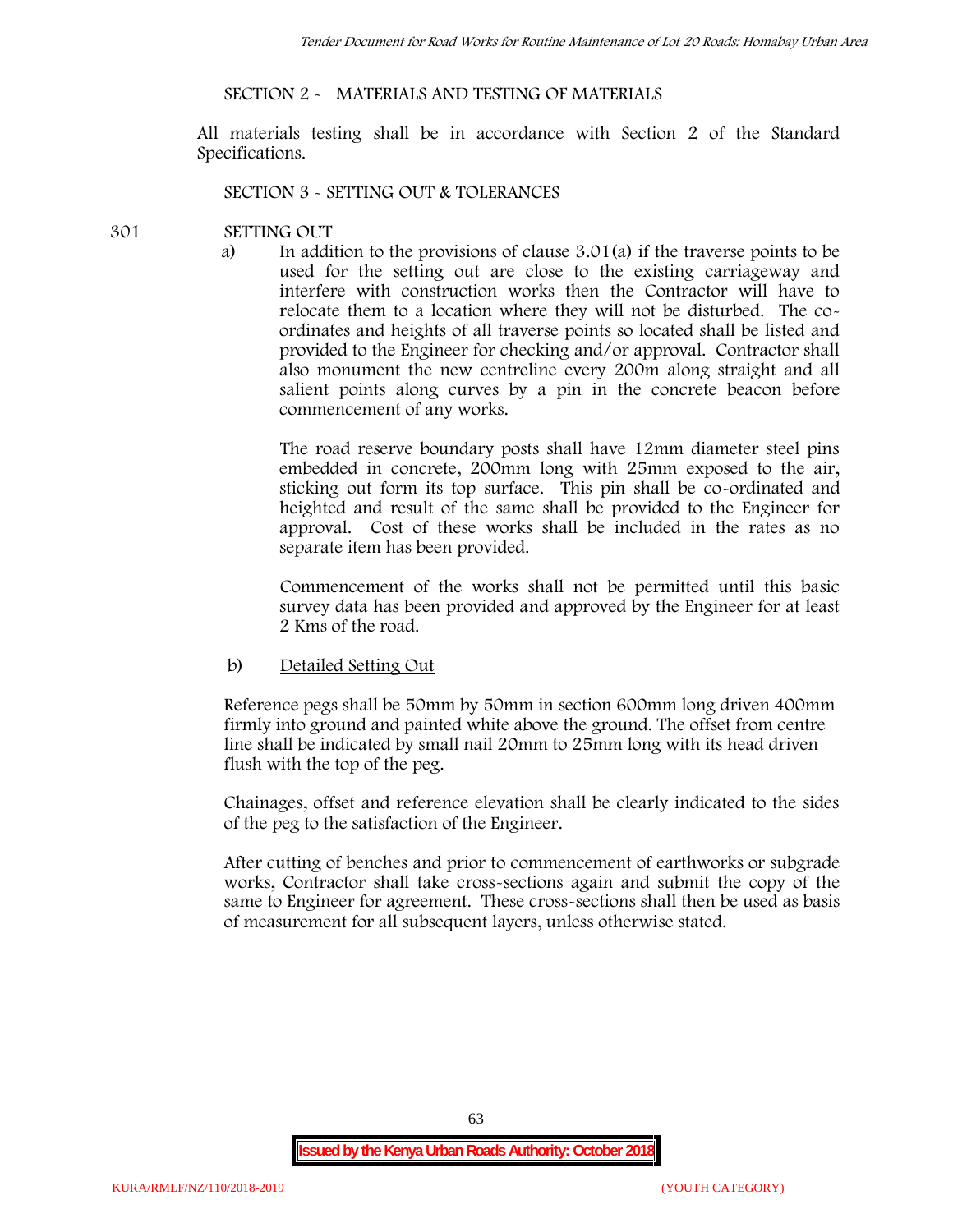**SECTION 4- SITE CLEARANCE AND TOP SOIL STRIPPING**

## **401 SITE CLEARANCE**

Site Clearance shall be carried out as directed by the Engineer.

**402 REMOVAL OF TOPSOIL**

Topsoil shall include up to 200mm depth of any unsuitable material encountered in existing or newly constructed drains, drainage channels, and accesses.

**403 REMOVAL OF STRUCTURES, FENCES AND OBSTRUCTIONS**

When instructed by the Engineer, the Contractor shall demolish or remove any structure and payment for this shall be made on day works basis.

**SECTION 5 - EARTHWORKS**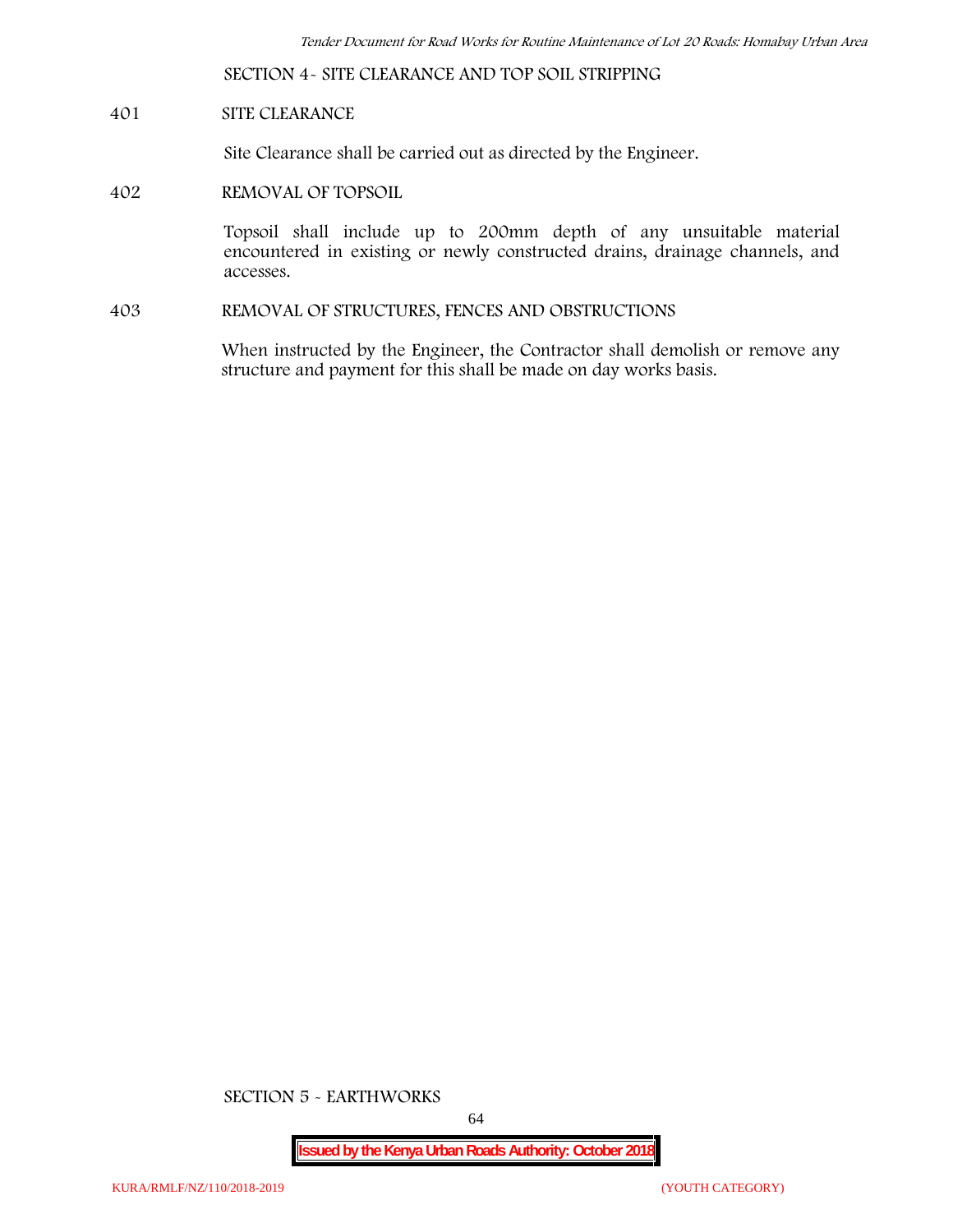## **504 PREPARATION PRIOR TO FORMING EMBANKMENT**

Where benching is required for existing pavement to accommodate earthworks subgrade or subbase for widening the road, the rate for compaction of existing ground shall be deemed to cover this activity.

Excavation in the pavement of the existing road shall be kept dry. In the event of water penetrating the underlying layer, construction of the subsequent layers shall be postponed until the underlying layers are dry enough to accommodate the construction plant without deforming or otherwise showing distress.

Step construction shall be carried out per layer at the joint where excavating both vertically and perpendicular to the direction of the travel. The step shall be 500mm perpendicular to the direction of the travel and 150mm vertical unless otherwise instructed by the Engineer.

Special care shall be taken when compacting the new material at the joint ensuring that specified density is achieved.

## **505 CONSTRUCTION OF EMBANKMENTS**

Only material approved by the Engineer shall be used for fill in embankments. Material with high swelling characteristics or high organic matter content and any other undesirable material shall not be used, unless specifically directed by the Engineer. Unsuitable material shall include:

- (i) All material containing more than 5% by weight or organic matter (such as topsoil, material from swamps, mud, logs, stumps and other perishable material)
- (ii) All material with a swell of more than 3% (such as black cotton soil)
- (iii) All clay of plasticity index exceeding 50.
- (iv) All material having moisture content greater than 105% of optimum moisture content (Standard Compaction)

Subgrade: Shall mean upper 300mm of earthworks either insitu or in fill and subgrade shall be provided for as part of earthworks operation and payment shall be made as "fill". The material for subgrade shall have a CBR of not less than 8% measured after a 4 day soak in a laboratory mix compacted to a dry density of 100% MDD (AASHTO T99) and a swell of less than 1%.

Subgrade repair: Where directed by the Engineer, any localized failure in the subgrade shall be repaired by filling in selected soft, hard or natural of minimum CBR 30% and compacted in accordance with clauses in the specifications applying to normal subgrade.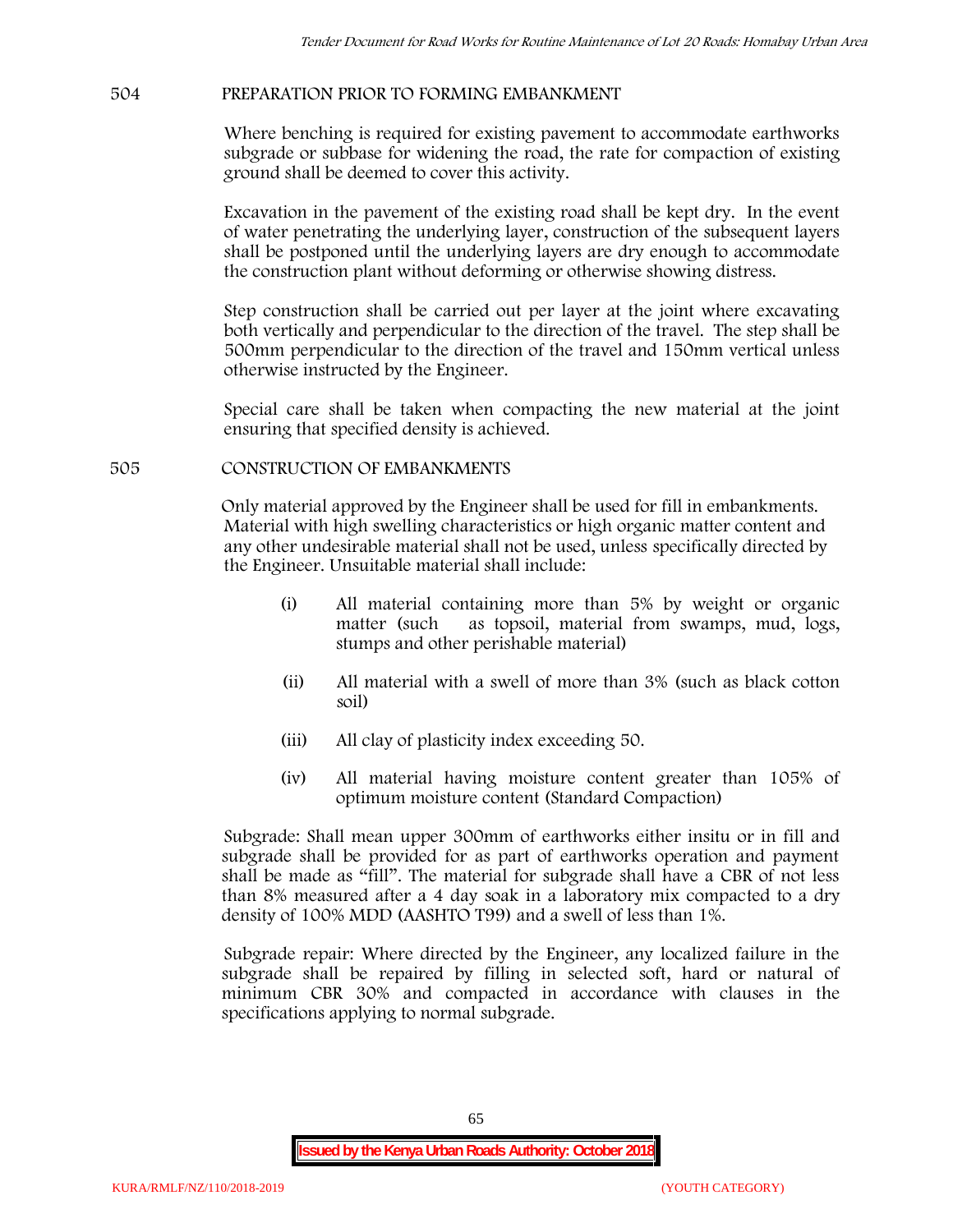Embankment repair: Where directed by the Engineer, any localized filling in soft, hard or natural; selected material requirements shall be executed in accordance with Clause 505.

#### **508 COMPACTION OF EARTHWORKS**

At pipe culverts, all fill above ground level around the culverts shall be compacted to density of 100% MDD (AASHTO T.99) up to the level of the top of the pipes or top of the surround(s), if any and for a width equal to the internal diameter of the pipe on either side of the pipe(s) or surround(s) as applicable.

At locations adjacent to structures, all fill above ground level upto the underside of the subgrade shall be compacted to density of 105% MDD (AASHTO T.99). In case of fill around box culverts this should be carried out for the full width of the fill and for a length bounded by the vertical plane passing through the ends of the wingwalls.

Notwithstanding the provision of clause 503 of the standard Specification, Compaction of subgrade material (i.e. material immediately below formation) in cut areas shall not be carried out by the contractor in areas where the formation is formed in hard material, unless specific instructions to the contrary are issued by the Engineer.

Where improved sub-grade material shall be required, this shall be compacted and finished to the same standards and tolerances as those required for normal subgrade and clauses in the specifications applying to normal subgrade shall also apply.

## **511 BORROW PITS**

The first part of the Standard Specification is amended as follows:

Fill material which is required in addition to that provided by excavation shall be obtained from borrow pits to be located and provided by the Contractor but to the approval of the Engineer contrary to what has been stated.

## **517 MEASUREMENT AND PAYMENT**

Notwithstanding the provisions of clause 517 of the standard specifications, the rate for compaction of fill in soft material shall allow for the requirements of clause 508 of the special specification and no extra payment shall be made for compaction around pipe culverts (100% MDD AASHTO T.99).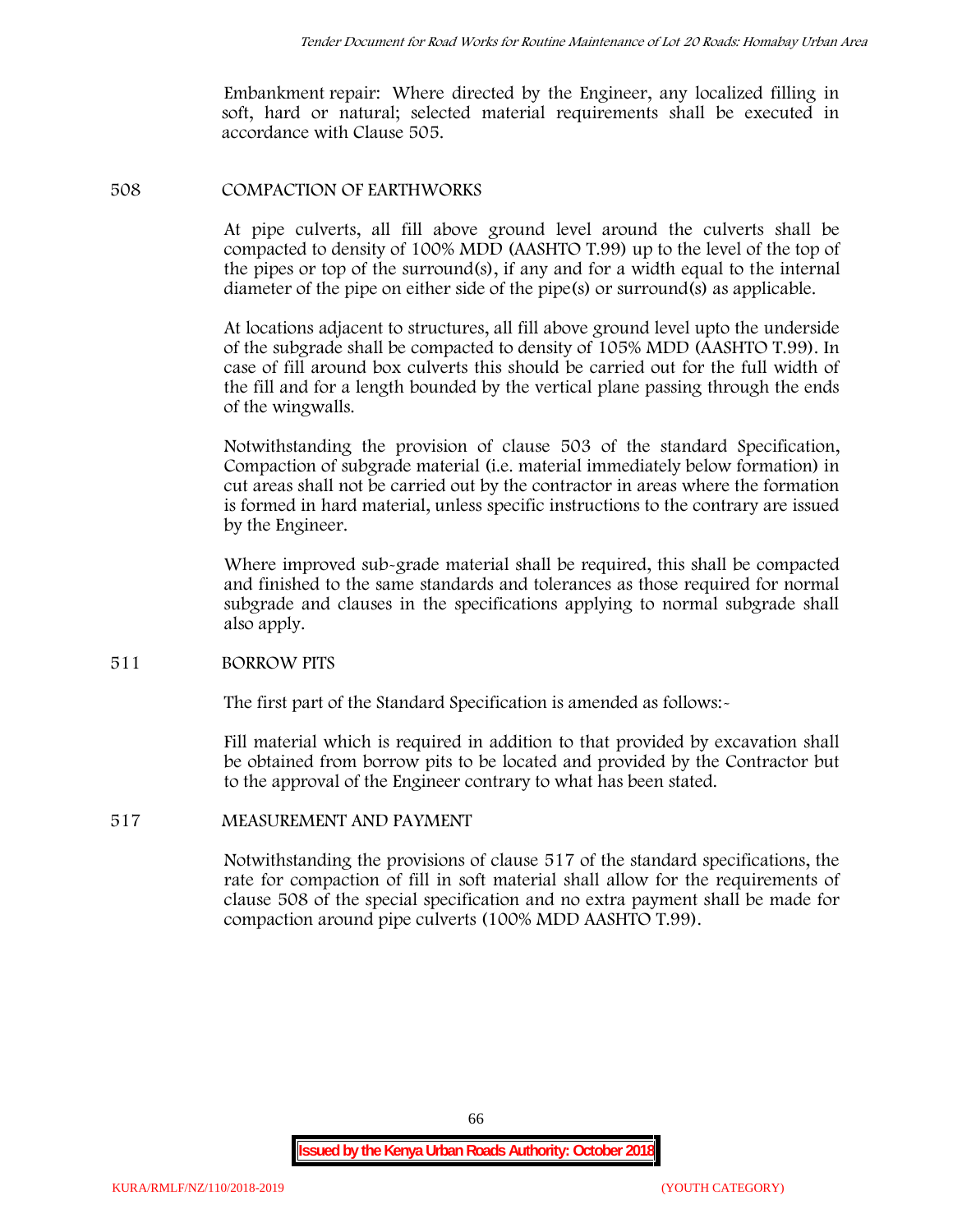**SECTION 6 - QUARRIES, BORROW PITS, STOCKPILES AND SPOIL AREAS**

#### **601 GENERAL**

Notwithstanding any indications to the contrary in the Standard specification the Engineer will not make available to the Contractor any land for quarries, borrow pits, stockpiles and spoil areas, except for those areas in road reserves specifically approved by him.

The contractor will be entirely responsible for locating suitable sources of materials complying with the Standard and Special Specifications, and for the procurement, Wining, haulage to site of these materials and all costs involved therein. Similarly the contractor will be responsible for the provision and costs involved in providing suitable areas for stockpiling materials and spoil dumps. Should there be suitable sites for spoil dumps or stockpiles within the road reserve forming the site of the works the Contractor may utilise these subject to the approval of the Engineer.

No additional payment will be made to the Contractor to cover costs arising from the requirements for this Clause and the Contractor must include these costs in the rates inserted into the Bills of Quantities.

#### **602 MATERIAL SITES**

The information on possible material sites is given for the general guidance of bidders. Bidders are however advised to conduct their own investigation as the information contained therein is neither guaranteed nor warranted

#### **603 PROVISION OF LAND**

Notwithstanding any indications to the contrary in the Standard specification the Engineer will not make available to the Contractor any land for quarries, borrow pits, stockpiles and spoil areas, except for those areas in road reserves specifically approved by him.

The contractor will be entirely responsible for locating suitable sources of materials complying with the Standard and Special Specifications, and for the procurement, Wining, haulage to site of these materials and all costs involved therein. Similarly the contractor will be responsible for the provision and costs involved in providing suitable areas for stockpiling materials and spoil dumps. Should there be suitable sites for spoil dumps or stockpiles within the road reserve forming the site of the works the Contractor may utilise these subject to the approval of the Engineer.

No additional payment will be made to the Contractor to cover costs arising from the requirements for this Clause and the Contractor must include these costs in the rates inserted into the Bills of Quantities.

## **605 SAFETY AND PUBLIC HEALTH REQUIREMENTS**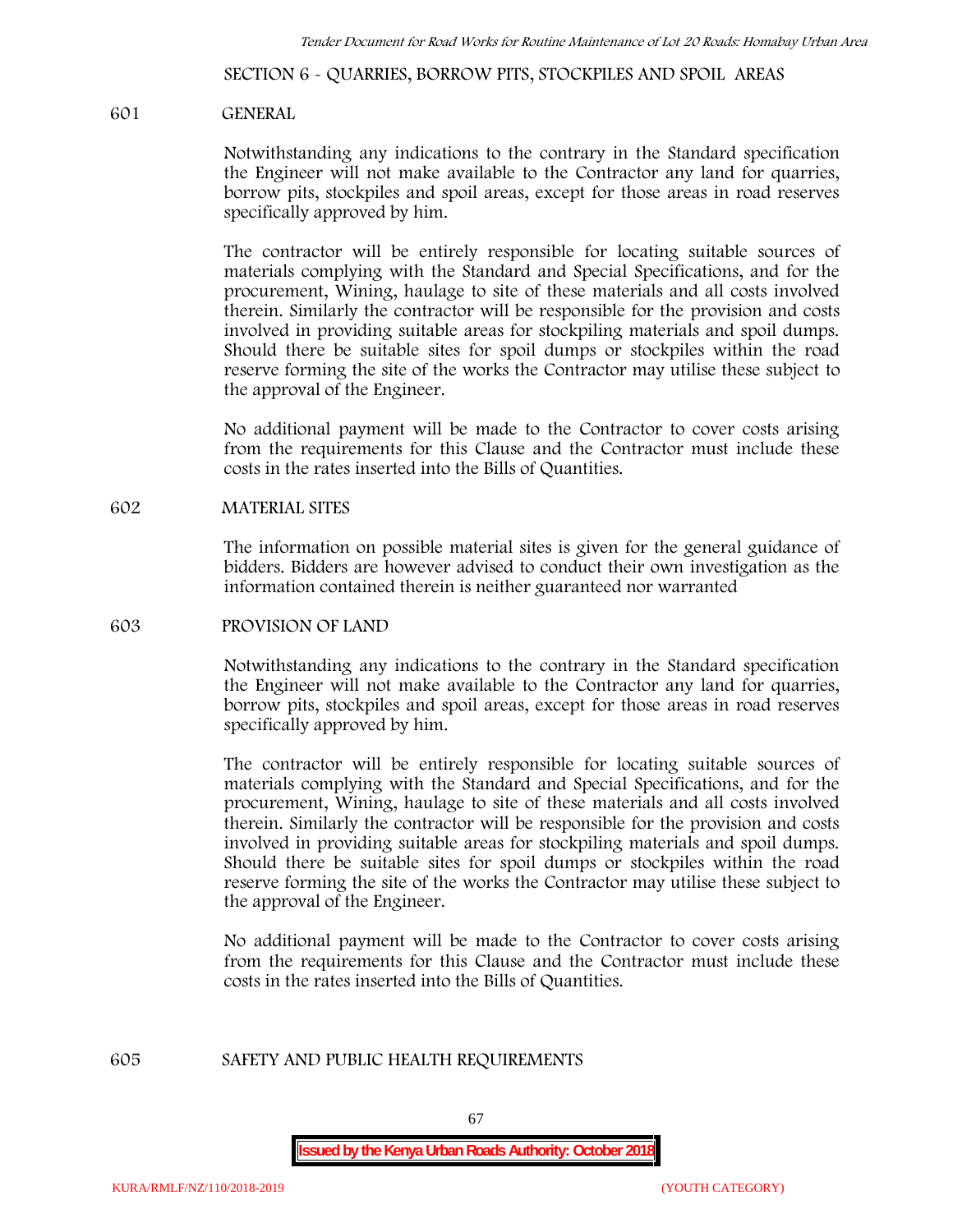In addition to clause 605, the contractor shall allow for professionals to conduct lectures to the workers regarding the spread of HIV/Aids.

**SECTION 7 - EXCAVATION AND FILLING FOR STRUCTURES**

#### **703 EXCAVATION OF FOUNDATIONS FOR STRUCTURES**

Unless otherwise instructed by the Engineer, all excavated surfaces in material other than hard material, on which foundations for structures shall be placed, shall be compacted to 100% MDD (AASHTO T.99) immediately before structures are constructed.

Paragraph 4, last line: - Replace "95%" with "100%".

#### **707 BACKFILLING FOR STRUCTURES**

Unless otherwise instructed by the Engineer, all backfilling material shall be compacted to a minimum of 100% MDD (AASHTO T.99).

## **709 EXCAVATIONS FOR RIVER TRAINING AND NEW WATER COURSES**

Payments for river training and establishment of new watercourses shall only be made where such work constitute permanent works. Works done for road deviation or other temporary works shall not qualify for payment.

#### **710 STONE PITCHING**

Stone pitching to drains, inlets and outlets of culverts to embankments and around structure shall consist of sound unweathered rock approved by the Engineer.

The stone as dressed shall be roughly cubical in shape with minimum dimensions of 150 x 150mm for normal thickness of stone pitching.

The surface to receive the pitching shall be compacted and trimmed to slope and the stone laid, interlocked and rammed into the material to give an even finished surface.

In areas where stone pitching has been damaged, the Contractor shall identify such areas and notify the Engineer for his agreement of the extent of the Works required and his approval and instructions to proceed with the Works. Stone Pitching Repair and Reconstruction shall be carried out in accordance with Clause 710 of the Standard Specifications.

The Works shall involve removal of the damaged stone pitching and reconstruction of the said areas in accordance with Clause 710 of the Standard Specifications by use of the sound salvaged material together with any necessary additional material where all such materials shall comply with Section 7 of the Standard Specifications.

Contrary to clause 713 of the standard specifications, the rates inserted for stone pitching shall allow for grouting.

68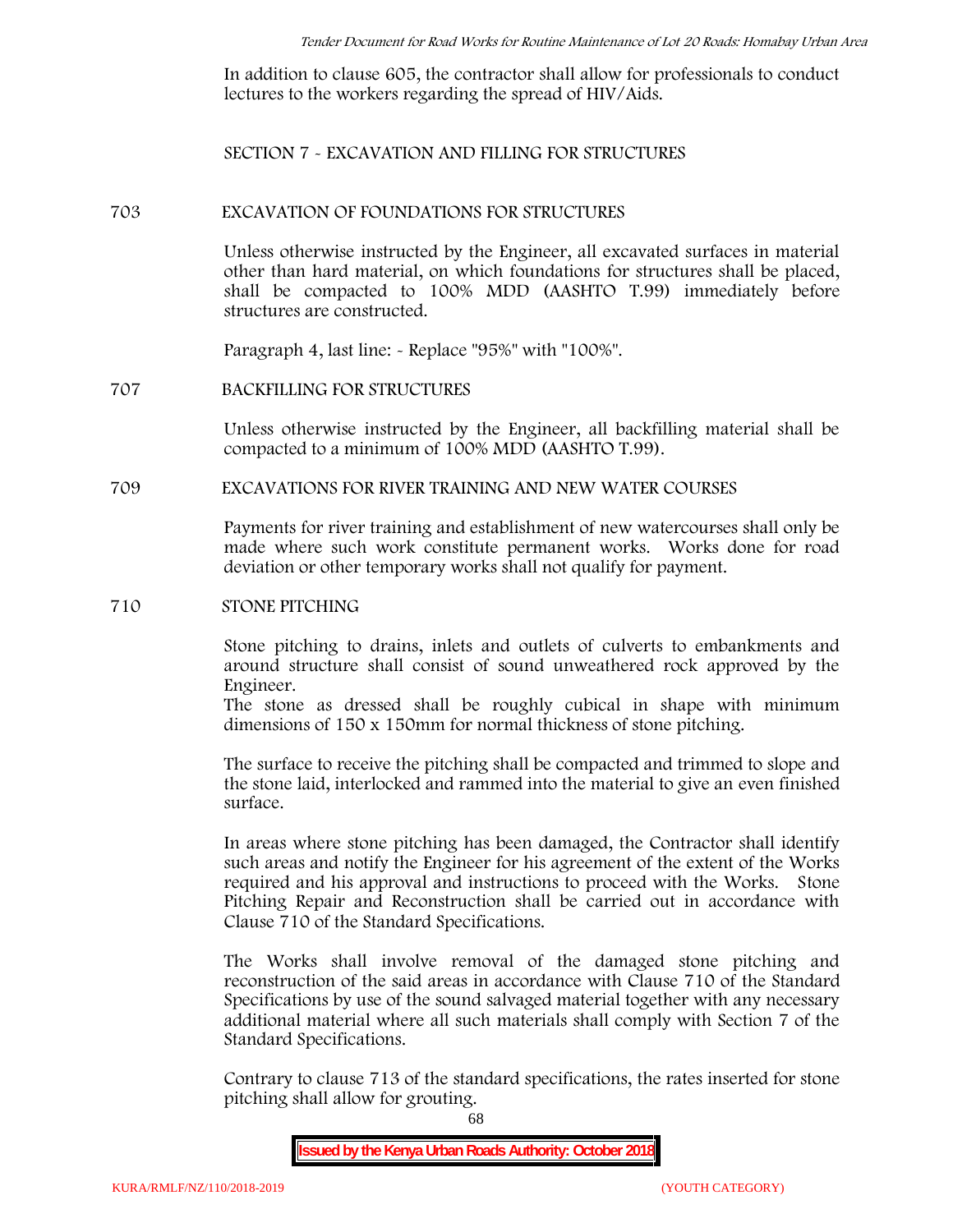## **711 GABIONS**

Where instructed by the Engineer the Contractor will install gabions as protection works to washout areas or bridge Piers and or Abutments. Gabions shall be constructed in accordance with Clause 711 of the Standard Specification.

I n cases where existing gabions have been damaged, the Contractor shall identify them and notify the Engineer for his agreement of the extent of the Work required and his approval and instructions to proceed with the Works.

The Works shall involve removal of the damaged gabions / rocks, excavation to the correct levels and grades as directed by the Engineer, and in accordance with Clause 711 of the Standard Specifications and reconstruction with new gabions and other necessary materials as necessary. The damaged gabions shall be recovered and transported to the nearest KURA'S Yard or M.O. R &P.W Department depot.

## **712 RIP-RAP PROTECTION WORK**

Quarry waste or similar approved material shall be used to backfill scoured and eroded side, outfall and cut-off drain. The material shall be compacted to form a flat or curved surface preparatory to stone [pitching of drainage channels, existing and new scour checks as directed by the Engineer.

The surface to receive the pitching shall be compacted and trimmed to slope and the stone hand laid, interlocked and rammed into the material to give an even finished surface. The interstices of the Pitching shall be rammed with insitu material. The insitu material immediately behind the pitching shall be compacted to minimum density of 100% MDD compaction (AASHTO T.99)

# **714 BACKFILL BELOW STRUCTRURES**

Where instructed this shall be carried out in compliance with the requirements of Clause 507 and 804 of the Standard Specification.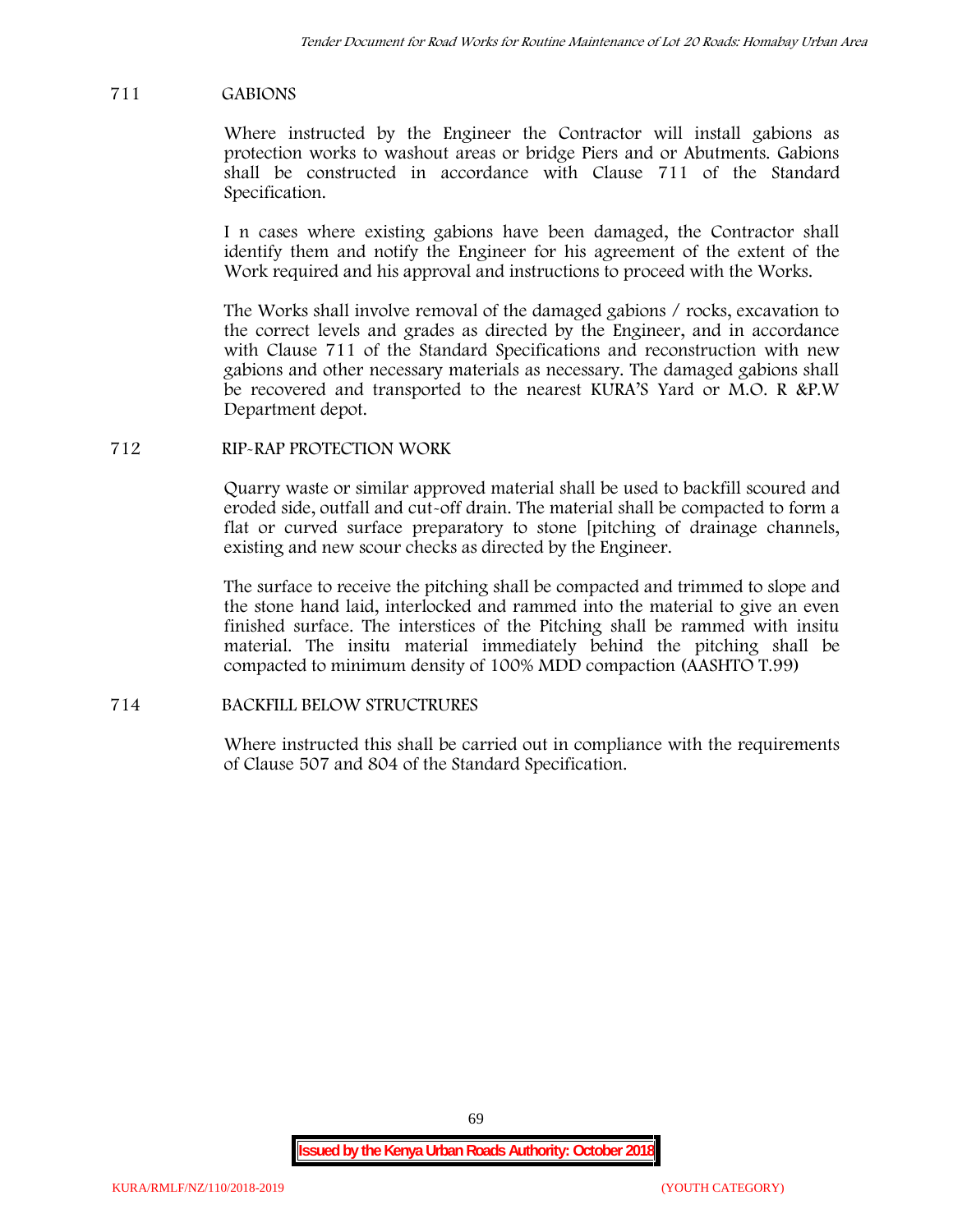**SECTION 8 - CULVERTS AND DRAINAGE WORKS**

#### **801 SCOPE OF SECTION**

The operations specified in this section apply to the installation of drainage works and reinstatement and improvement of the same.

In addition, this Section covers: -

- Extending of existing 450mm, 600mm and 900mm diameter pipes to be compatible with the increased road width or access.
- Desilting and cleaning of existing pipes and outfall drains to make them free flowing.

**804 EXCAVATION FOR CULVERTS AND DRAINAGE WORKS**

In the Standard Specifications, make the following amendments: -

- (a) In paragraph 6, line 3, and in paragraph 7, line 5 and in paragraph 11, line 6, delete "95%" and insert "100%".
- (b) Removal of Existing Pipe Culverts

Where instructed by the Engineer, the Contractor shall excavate and remove all existing blocked or collapsed culvert pipes of 450mm, 600mm and 900mm diameter including concrete surround, bedding, inlet and outlet structure.

The void left after removal of culvert pipes shall be widened as necessary to accommodate new concrete bedding, pipe and haunching. The payment of this work shall be per linear metre of pipes removed, and the volume in m<sup>3</sup> of inlet/outlet structure removed. The void left by

removal of these pipes shall be carefully preserved in order to accommodate replacement of 450mm, 600mm or 900mm diameter pipe culverts as shall be directed by the Engineer.

- (c) Removal of Other Existing Drainage Structures When instructed by the Engineer, the Contractor shall demolish or remove any other structure and payment for this shall be made on day work basis.
- (d) Excavation for Culverts and Drainage Works The Contractor shall carry out all excavations for new culverts and drainage works to the lines, levels, inclinations, and dimensions shown on the drawings or as instructed by the Engineer.

#### **805 EXCAVATION IN HARD MATERIAL**

In the Standard Specifications, Sub-clauses 805(a) and 805 (b) delete "95%" and insert "100%".

In sub-clause 809(a), paragraph 1, line 1, substitute "95%" with "100%".

70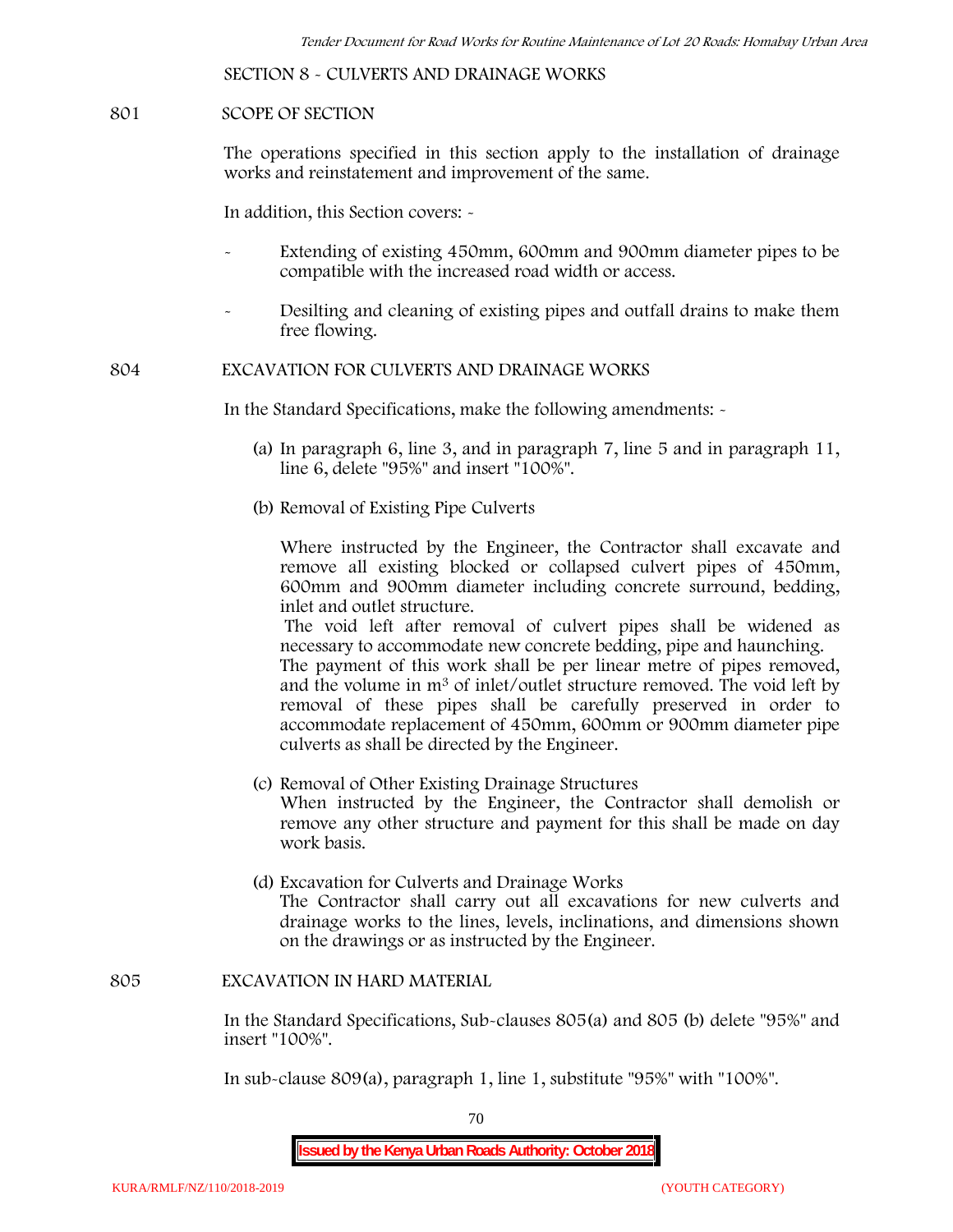In sub-clause 809(c), paragraph 2, line 4, between the words "compacted" and "and shaped" insert the words "to 100% MDD (AASHTO T.99)".

Hard material is material that can be excavated only after blasting with explosives or barring and wedging or the use of a mechanical breaker fitted with a rock point in good condition and operated correctly. Boulders of more than 0.2m<sup>3</sup> occurring in soft material shall be classified as hard material.

#### **809 BEDDING AND LAYING OF PIPE CULVERTS**

Concrete pipes shall be laid on a 150mm thick concrete bed of class 15/20 and the pipes shall be bedded on a 1:3 cement: sand mortar at least 50mm thick, 150mm wide and extending the full length of the barrel.

The rates inserted shall allow for compaction of the bottom of excavation to 100% MDD (AASHTO T.99).

#### **810 JOINTING CONCRETE PIPES**

The concrete pipes for the culverts shall have ogee joints and will be jointed by 1:2 cement: sand mortar and provided with fillets on the outside as described in clause 810 of the Standard Specification.

#### **812 BACKFILLING OVER PIPE CULVERTS**

In the Standard Specifications, clause 812

a) Wherever the expression "dry density of 95% MDD (AASHTO T. 99)" occurs delete and replace with "dry density of 100% MDD (AASHTO T.99)".

The rates entered for laying of pipe culverts shall allow for backfilling to pipe culverts and compacting to 100% MDD (AASHTO T.99) and these works shall not be measured and paid for separately.

## **814 SUBSOIL DRAINS**

In the event of excavation for repairs exposing local seepage, springs or unacceptably high water table, the Engineer may instruct the provision of counter fort or French drains.

These drains shall consist of a trench excavated to the alignment, width, depth and gradient instructed by the Engineer, and backfilled with approved compacted clean hard crushed rock material as specified in clause 815 of the standard specification. Where these drains lie within the carriageway the carriageway shall be reinstated with compacted stabilised gravel and surfaced with hot asphalt or a surface dressing as instructed by the Engineer.

#### **815 INVERT BLOCK DRAINS AND HALF ROUND CHANNELS**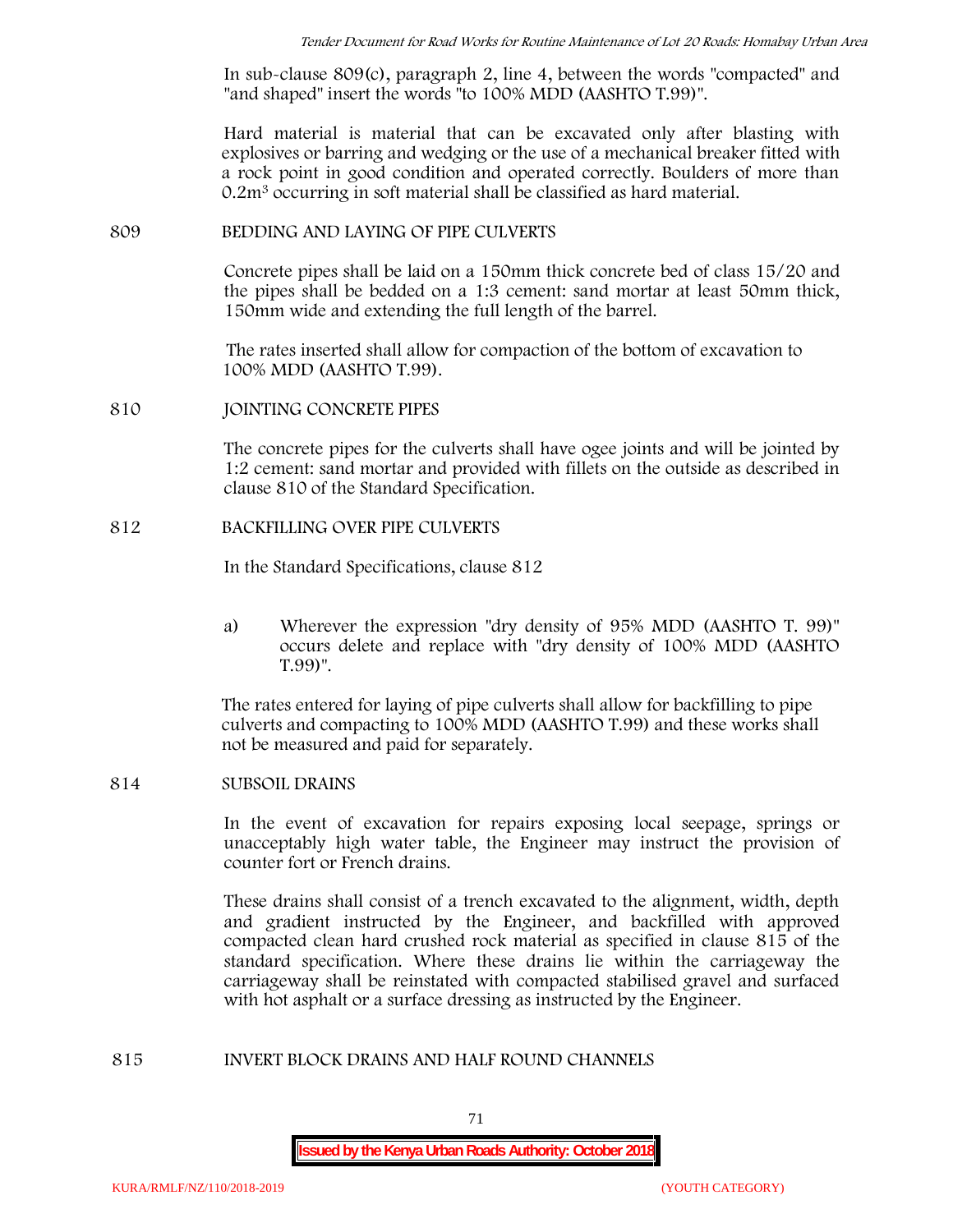Invert Block Drains and Half Round Channels shall be constructed as shown in the drawings provided in accordance with the Standard Specifications where directed by the Engineer.

- **817 REPAIRS TO DRAINS**
- **817.1 Cleaning and Repair of Existing Drains**

In areas of existing side drains, mitre or outfall drains where such are blocked, the Engineer shall instruct the Contractor to clean and clear the drains to free flowing condition.

The work shall consist of:

- (a) Stripping and removal of any extraneous material to spoil including vegetation and roots in the drains to the satisfaction of the engineer.
- (b) Spreading of any spoil to the satisfaction of the Engineer.

Shaping the drains to free flowing condition as directed by the Engineer. Removing any broken side slabs for inverted block drains and replacing with a new removing any broken inverted block drains and replacing with a new one well jointed.

Measurement and Payment for cleaning drains shall be by linear metre of drain cleaned measured as the product of plan area and vertical depth of extraneous material instructed to be removed. No extra payment will be made for removal of vegetation and roots.

**817.2 Channels**

The Engineer may instruct that the Contractor provides open channels in place of existing subdrains where the latter may be damaged or in any other place. The rates entered by the Contractor in the bills of quantities must include for removal and disposal of any subdrain material, excavation to line and level, backfilling and compaction as directed by the engineer. The channels shall be constructed of precast class 20/20 concrete of minimum 80mm thickness and lengths or widths not exceeding 1000mm. Joints shall be at least 15mm wide filled with 1:2 cement sand mortar.

**817.3 Rubble fills for protection work**

Quarry waste or similar approved material shall be used to back fill scoured and eroded side, outfall and cut-off drains. The material shall be compacted to form a flat or curved surface preparatory to stone pitching of drainage channels, existing and new scour checks as directed by the Engineer.

# **817.4 Stone Pitching**

Stone pitching shall be constructed in accordance with clause 710 of the standard Specification.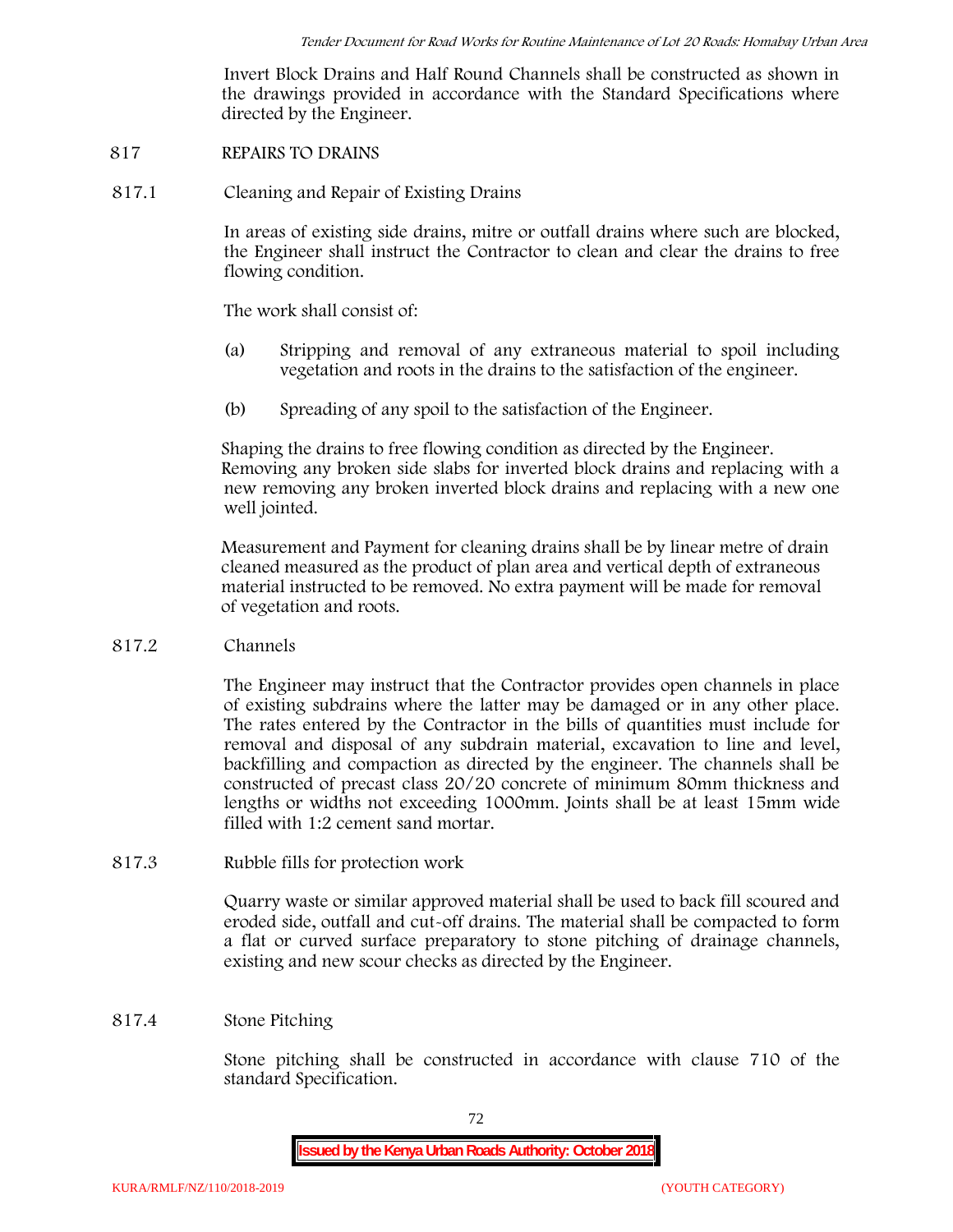**817.5 Gabions**

Gabions shall be constructed in accordance with clause 711 of the standard Specification.

**817.6 Spoil Material**

The Contractor shall be responsible for removal from site of all materials excavated in the course of undertaking works in this section of the specifications, unless suitable for re-use, and deposit of the material in a spoil dump to be approved by the Engineer.

**818 SCOUR CHECKS**

Scour checks are to be constructed in mass concrete in accordance with clause 818 of the standard Specifications and the drawings as shall be provided.

- **819 CLEANING AND MAINTENANCE**
- **819.1 Desilting of Pipe Culverts**

Where instructed, Contractor shall desilt the existing pipe culverts by removing all the material from the pipe to make them clean and free flowing.

Measurement and payment shall be by the linear metres of pipes de-silted, regardless of diameter size.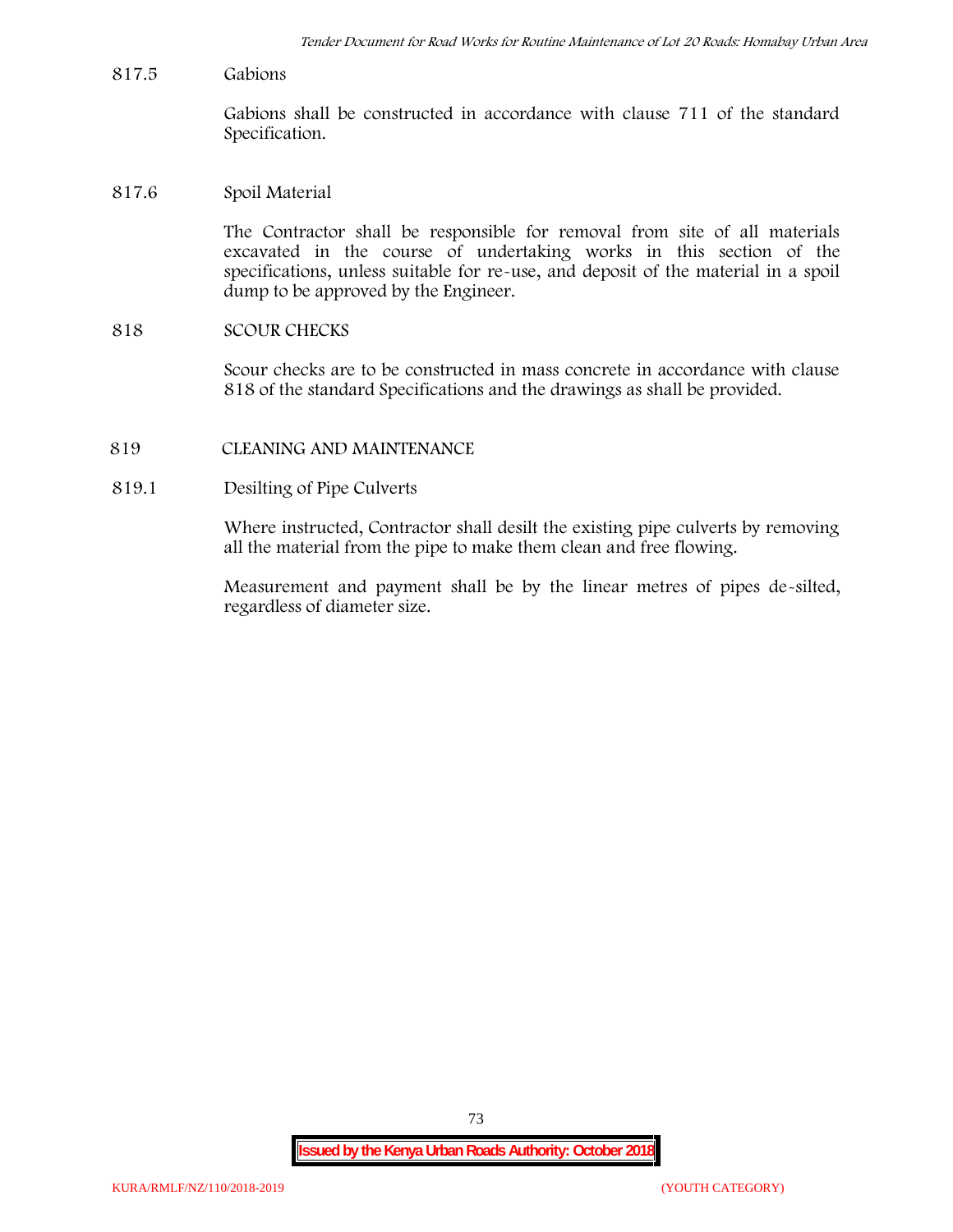**SECTION 9 - PASSAGE OF TRAFFIC**

#### **901 SCOPE OF THE SECTION**

The Contractor shall so arrange his work to ensure the safe passage of the Traffic at all times and if necessary construct and maintain an adequate diversion for traffic complete with all the necessary road traffic signs.

The contractor shall provide to the satisfaction of the Engineer adequate warning signs, temporary restriction signs, advance warning signs, barriers, temporary bumps and any other device and personnel equipped with two way radios to ensure the safe passage of traffic through the works.

When carrying out the Works the Contractor shall have full regard for the safety of all road users.

The Contractor shall also provide sign posts and maintain to the satisfaction of the Engineer all deviations necessary to complete the works. The contractor should allow for the costs of complying with the requirements of this clause in his rates.

The contractor will be deemed to have inspected the site and satisfied himself as to the adequacy of his bid for these works and no additional payments will be made to the contractor for any expenditure on traffic control or the provision of deviations. The employer shall not be liable for inadequate prior investigations of this nature by the contractor.

### **903 MAINTENANCE OF EXISTING ROADS**

The Contractor shall when instructed, maintain the existing project road ahead of works using compacted asphalt concrete type I in accordance with the provisions in clause 1601B – 1607B of the Special Specifications or gravel material depending on the nature of the wearing course surface.

### **904 CONSTRUCTION OF DEVIATIONS**

(a) **General**

In addition to requirement of this clause, the Contractor shall when instructed construct and complete deviations to the satisfaction of the Engineer before commencing any permanent work on the existing road. Also during these works the contractor is supposed to provide a detour of adequate pipe culverts for pedestrian and traffic crossing where there is bridge works.

Subject to the approval by the Employer, the Contractor may maintain and use existing roads for deviation. Payment for this, made in accordance with clause 912 (a) (i), shall be by the Kilometre used depending on the type of road used, whether bituminous or earth/gravel. The rates shall include for the provision of materials and the works involved.

b) **Geometry**

74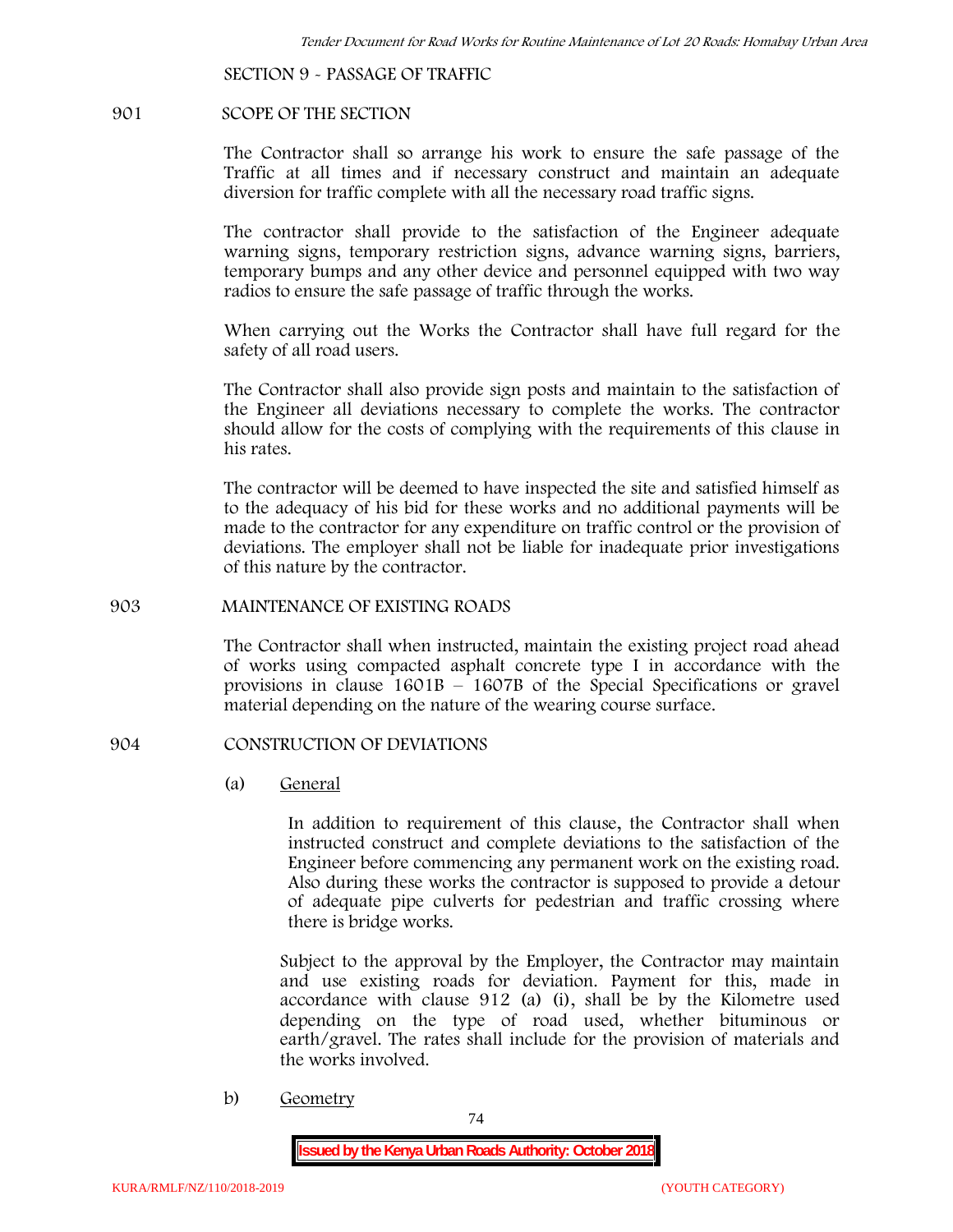The carriageway width of the deviations shall not be less than 6m wide and suitable for 2-way lorry traffic unless otherwise specified.

c) **Construction**

Unless otherwise instructed gravel wearing course for the deviation shall be 150mm compacted thickness complying with section 10 of the Standard Specification. The Contractor shall allow in his rate for removal of any unsuitable material before placing of gravel wearing course, as this will not be paid for separately.

In addition to provision of this clause, Contractor is required to sprinkle water at least 4 times a day at the rate of  $1$  to  $1.4$  litres/ $M<sup>2</sup>$  in regular interval to minimise the effects of dust. Latest sprinkling time shall be one hour before the sunset.

Where existing neighbouring roads are used as deviation, Contractor shall carry out repairs and maintenance in parent materials used for the existing base and surfacing of the road being used.

# **906 PASSAGE OF TRAFFIC THROUGH THE WORKS**

The Contractor shall arrange for passage of traffic through the works during construction whenever it is not practicable to make deviations.

Any damage caused by passing traffic through the works shall be made good at the contractor's own cost.

# **907 SIGNS, BARRIERS AND LIGHTS**

Contractor shall provide signs, barriers and lights as shown in the drawing in Book of Drawings at the locations where the traffic is being carried off the existing road to the deviation and back again to existing road. The Contractor shall provide ramps and carry out any other measures as instructed by the Engineer to safely carry traffic from the road to deviation.

Contrary to what has been specified in this clause the road signs provided shall be fully reflectorised and in conformity with clause 9.1 of the "Manual for Traffic Signs in Kenya Part II".

# **909 ASSISTANCE TO PUBLIC**

In addition to provision of clause 909, Contractor shall maintain close liaison with the relevant authorities to clear any broken down or accident vehicles from the deviations and the main road, in order to maintain smooth and safe flow of the traffic. Further, the Contractor shall provide a traffic management plan to be approved by the Engineer before the commencement of any construction works and execute the same, to the satisfaction of the Engineer, during the entire period of project implementation. A draft traffic management plan shall be submitted with Bid.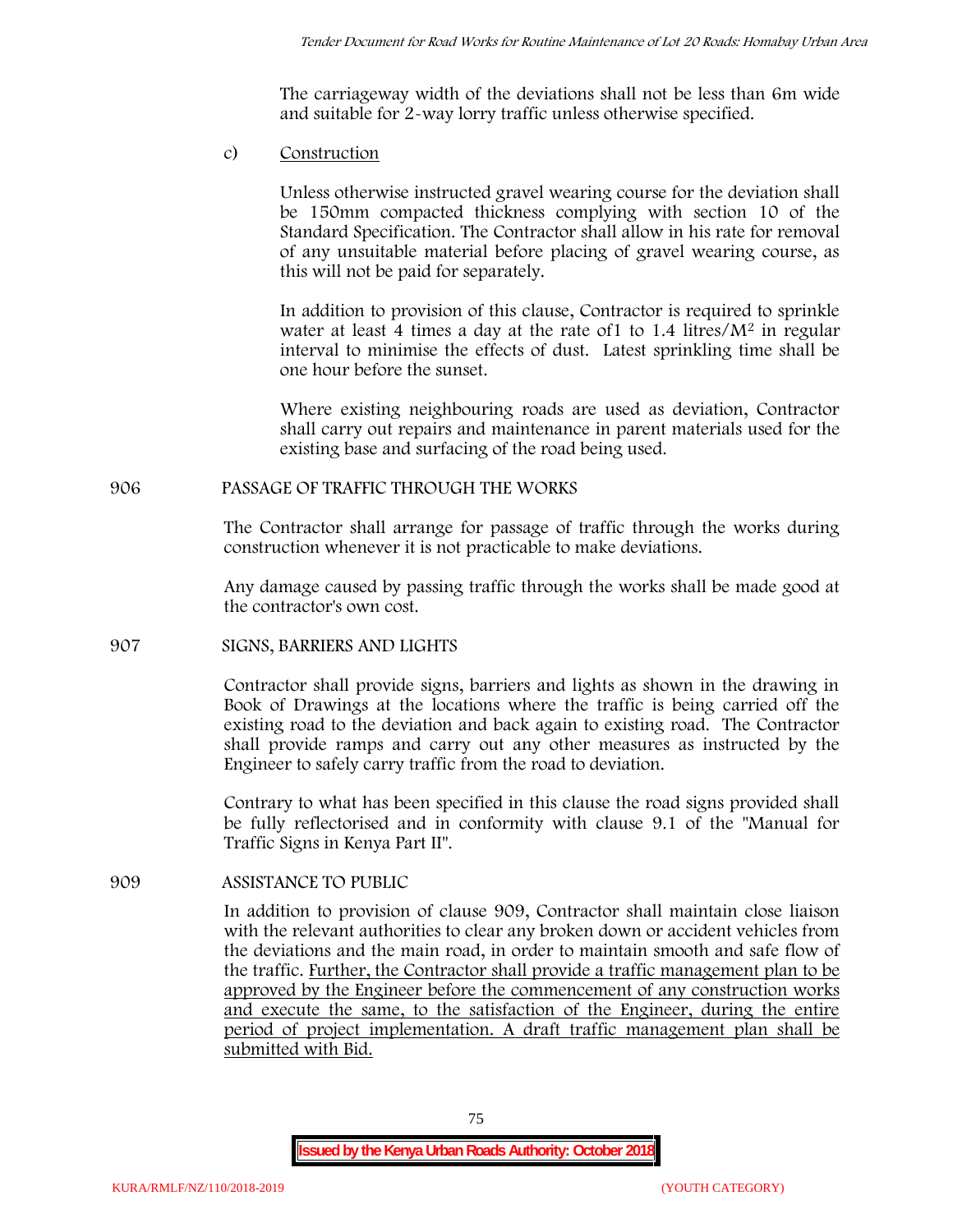# **912 MEASUREMENT AND PAYMENT**

### **Construct Deviation**

#### **Road Deviation**

The Contractor shall be paid only 50% of the rate for this when he completes deviation road to the satisfaction of the Engineer. The balance shall be paid in equal monthly instalments over the contract period, as he satisfactorily maintains the deviation (as per clause 904 and 905 above) when it is in operation.

Where existing neighbouring road has been used as deviation, payment shall be by the kilometre rate and shall include the cost of repairs and maintenance of the road carried out in parent base and subbase materials.

### **Deviation using Pipe Culverts**

The Contractor shall be paid only 50% of the rate for this when he completes deviation to the satisfaction of the Engineer. The balance shall be paid in equal monthly instalments over the contract period, as he satisfactorily maintains the deviation when it is in operation. The Contractor shall be paid full amount when the bridge under construction will be in use.

### **Maintain existing road**

Asphalt Concrete or gravel for maintaining the existing road shall be measured by the cubic metre placed and compacted upon the road

**Passage of traffic through the works**

Payment shall be made on Lump Sum basis.

#### **Assistance to Public**

The Contractor will be deemed to have included cost of this item in other items and no separate payment shall be made.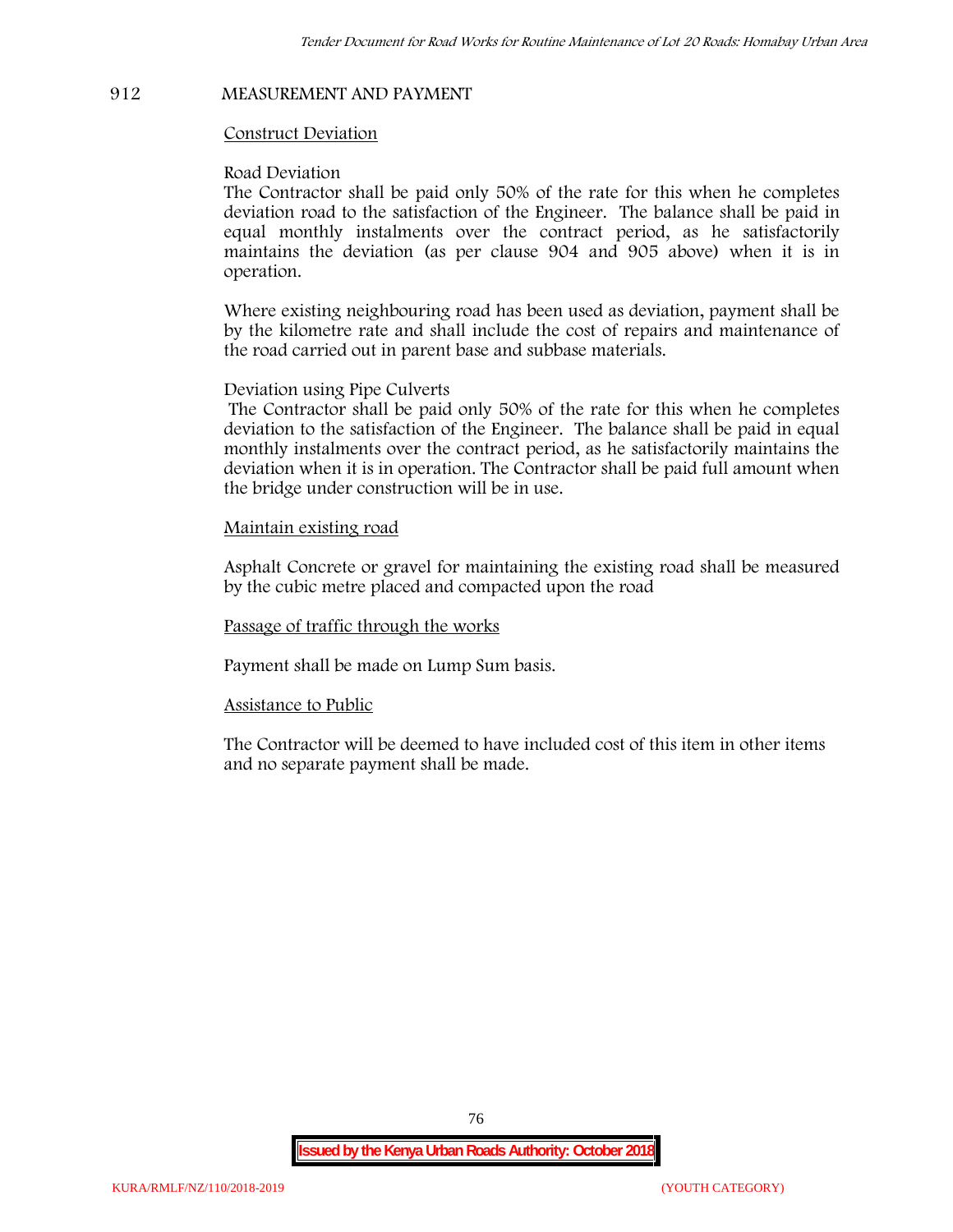# **SECTION 10 – GRADING AND GRAVELLING**

# **1001 GENERAL**

Grading covers the works involved in the reinstatement of the road carriageway to the camber by removing the high points and filling up gullies, corrugations and wheel ruts to restore smooth running surface. Gravelling consists of excavation, loading, hauling, spreading, watering and compaction of gravel or softstone wearing course material on the formation of the road carriageway.

# Ditch and Shoulder grading

The activity consists of cutting of a  $V$  – ditch and reinstating or reforming of the shoulders of road using either Towed or Motor grader.

# Carriageway grading

# **(i) Light grading**

This consists of trimming of the carriageway to control roughness and corrugations using either a towed grader or a motorized grader.

# **(ii) Heavy grading**

This consists of scarifying the existing carriageway surface, cutting high spots and moving materials to fill potholes, corrugations and wheel ruts and reshaping of the surface to the specified camber, using either a towed grader or a motorized grader. All loose rocks, roots, grasses shall be removed and disposed well clear off the drains.

Heavy grading will be considered if 70% of the road has potholes, corrugations and wheel ruts of over 200mm deep.

The material shall be bladed toward the center of the road starting from both edges until the specified camber is achieved.

# **1002 MATERIALS**

Gravel shall include lateritic gravel, quartzitic gravel, calcareous gravel, decomposed rock, softstone/quarry waste material, clayey sand and crushed rock.

# **1003 MATERIAL REQUIREMENTS**

Gravel material shall conform to the requirements given below: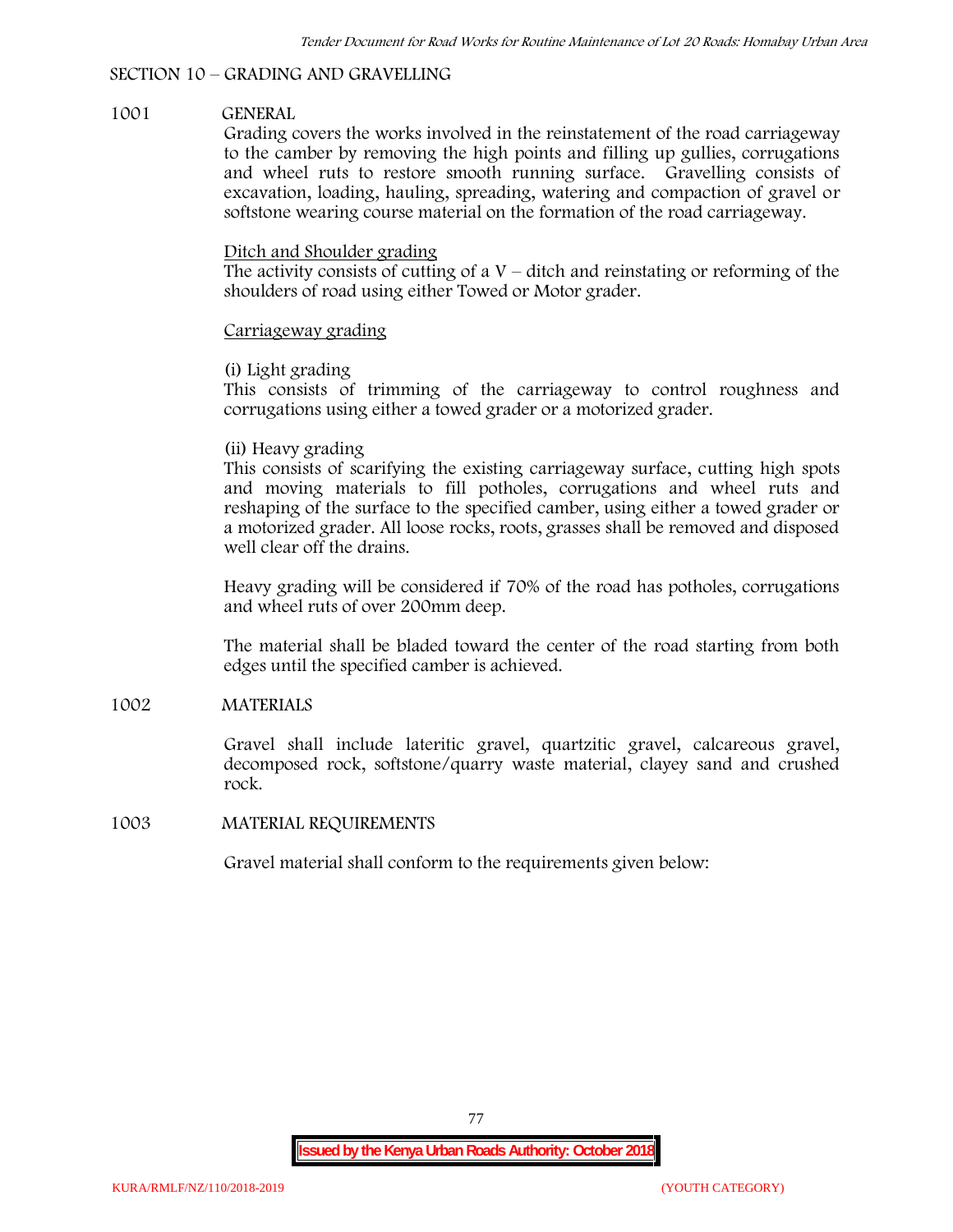| <b>GRADING REQUIREMENTS</b> |                                  |     |
|-----------------------------|----------------------------------|-----|
| <b>AFTER COMPACTION</b>     |                                  |     |
| Sieve                       | % by weight                      |     |
| (mm)                        | passing                          |     |
| 40                          | 100                              |     |
| 28                          | $95 - 100$                       |     |
| 20                          | $85 - 100$                       |     |
| 14                          | $65 - 100$                       |     |
| 10                          | $55 - 100$                       |     |
| 5                           | $35 - 92$                        |     |
| $\overline{2}$              | $23 - 77$                        |     |
| 1                           | $18 - 62$                        |     |
| 0.425                       | $14 - 50$                        |     |
| 0.075                       | $10 - 40$                        |     |
|                             | PLASTICITY INDEX REQUIREMENTS PI |     |
| Zone                        | Min                              | Max |
| WET                         | 5.                               | 15  |
| DRY                         | 10                               | 25  |

| BEARING STRENGTH REQUIREMENTS                   |            |                |  |  |
|-------------------------------------------------|------------|----------------|--|--|
| Traffic                                         | <b>CBR</b> | DCP Equivalent |  |  |
| Commercial                                      |            | mm/Blow        |  |  |
| VPD                                             |            |                |  |  |
| Greater than                                    | 20         | 11             |  |  |
| 15                                              |            |                |  |  |
| Less than 15                                    | 15         | 14             |  |  |
| CBR at 95% at MDD, Modified AASHTO and 4        |            |                |  |  |
| days soak                                       |            |                |  |  |
| Lower quality material (CBR 15) may be accepted |            |                |  |  |
| if no better material can be found              |            |                |  |  |

NB: Wet Zone – mean annual rainfall greater than 500mm Dry Zone – mean annual rainfall less than 500mm

78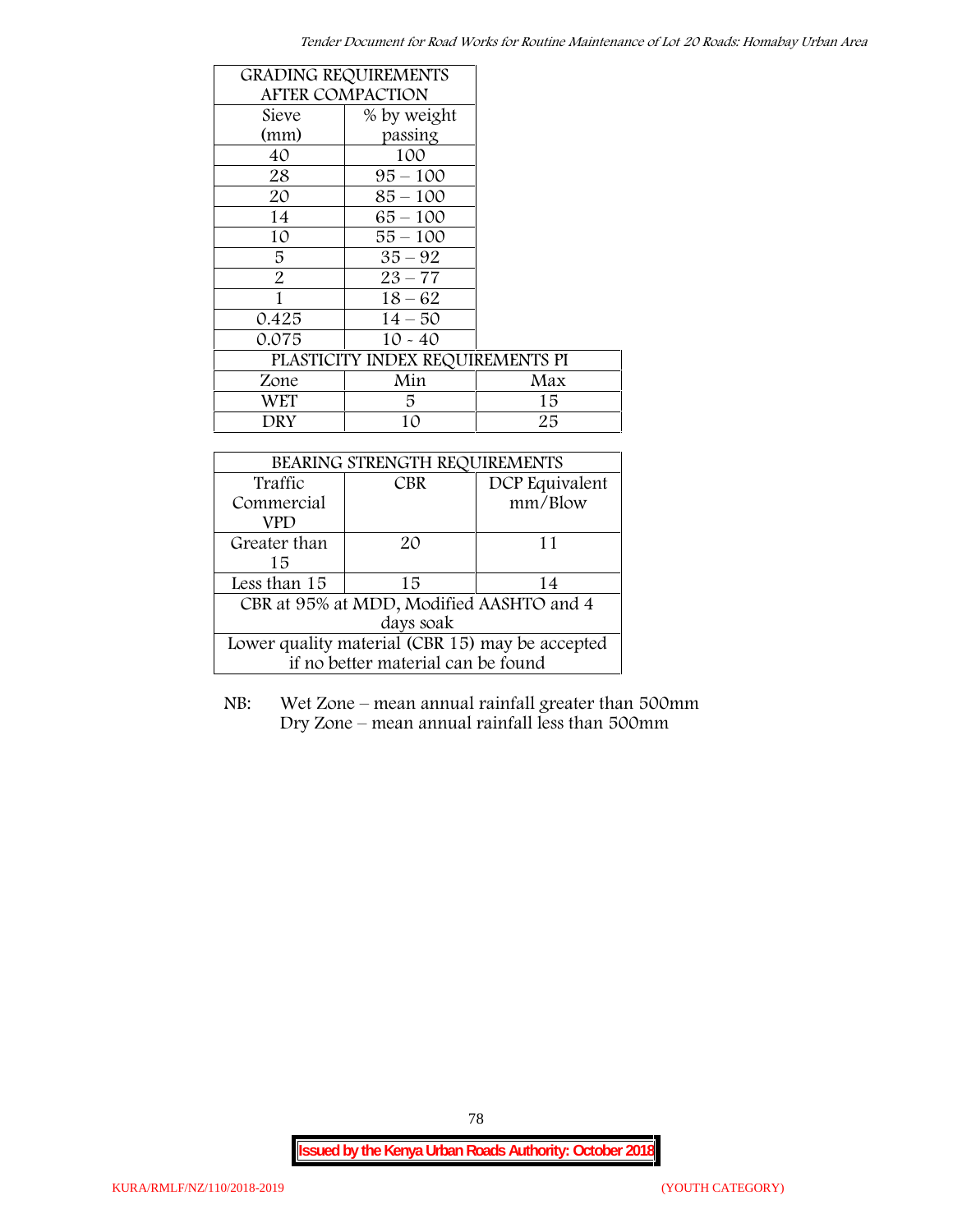### **SECTION 11 – SHOULDERS TO PAVEMENT**

#### **1101 GENERAL**

Shoulders shall be constructed in accordance with guidelines given in 1102 and as directed by the Engineer.

For sections where shoulders are extremely low and requires fill material before the shoulder is reconstructed, the construction of fill embankment shall be in accordance with Section 5 of this specification.

### **1102 MATERIAL FOR CONSTRUCTION OF SHOULDERS**

The shoulders shall be 1.0m wide both sides and shall be formed of 150mm thick well compacted soft stone material and topsoiled with red coffee soil and planted with grass.

Low shoulder shall be reconstructed by cutting benches, filling and compacting approved fill material to form the formation to the shoulders.

Shoulder reconstruction shall be same in all sections including the slip roads.

### **1105 SURFACE TREATMENT OF SHOULDERS**

The shoulders shall be planted with creeping type kikuyu grass.

#### **1106 MEASUREMENT AND PAYMENT**

Payment for shoulder construction shall be in accordance with the relevant clauses in sections 11, 12, 14, 15 and 23 of the relevant Specifications. Payment for fill material on shoulder shall be in accordance with Section 5 of this specification.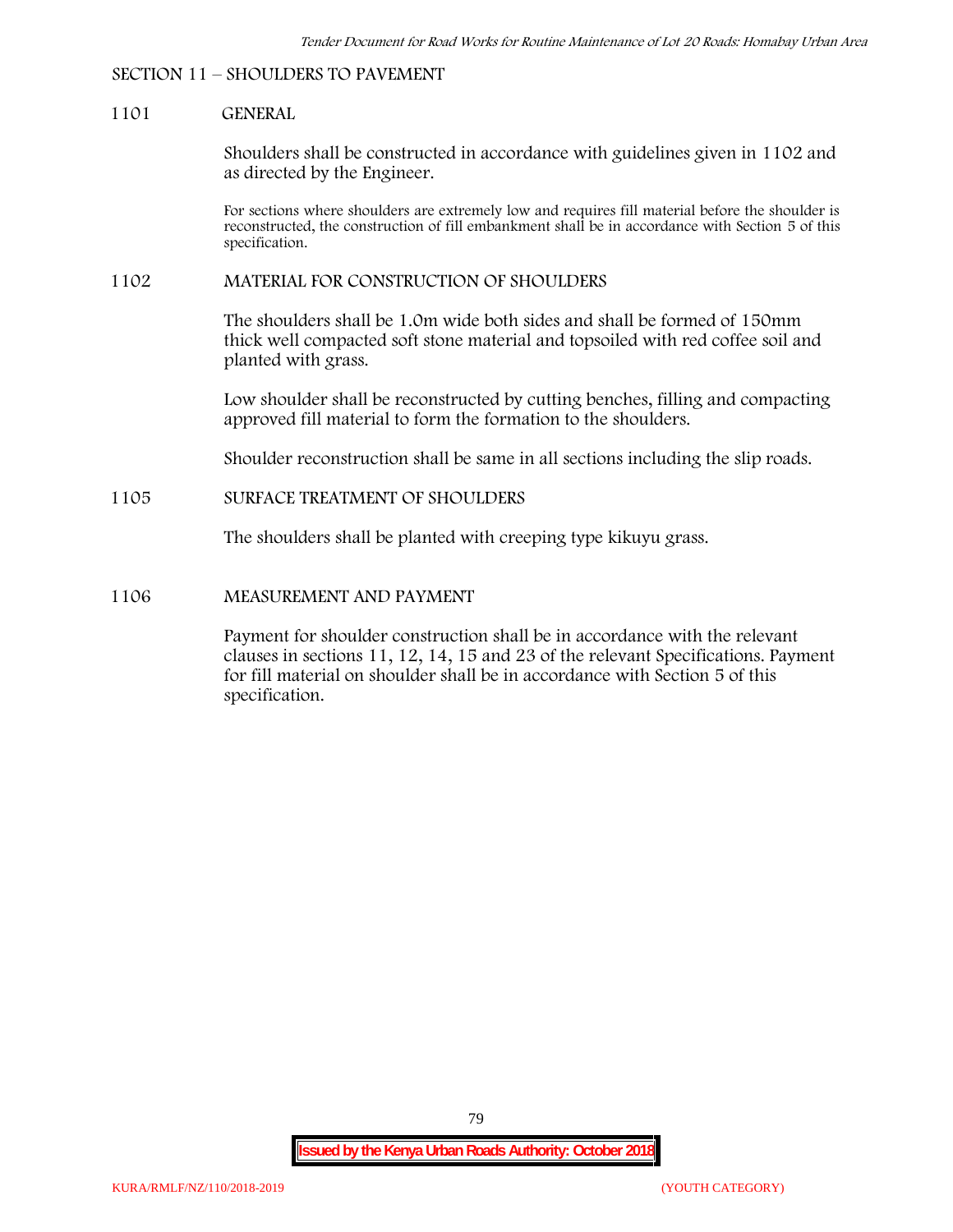#### **SECTION 12 - NATURAL MATERIAL SUBBASE AND BASE**

#### **1201 GENERAL**

Where instructed by the Engineer, the Contractor shall undertake repairs, widening and reprocessing to the existing carriageway and shoulders in accordance with sections 12 and 14 of the Special Specifications.

**a) Areas to be scarified and reprocessed**

The contractor will scarify, add new material and reprocess sections as determined by the Engineer.

**b) Pavement repairs**

The Contractor will carry out repairs to base and subbase as directed by the Engineer and according to Specifications given in Sections 12 and 14 of the Standard Specifications.

**c) Pavement widening**

The Contractor shall, as directed by the Engineer, bench and compact the subgrade to 100% MDD (AASHTO T99), provide lay and compact material for subbase and base as directed by the Engineer and in accordance with Sections 5 and 12 of the Standard Specifications.

#### **1203 MATERIAL REQUIREMENTS**

Natural materials for base and subbase shall conform to the specifications given in Section 12 of the Standard Specifications for Road and Bridge Construction for cement and lime improved base and subbase.

**1209 MEASUREMENT AND PAYMENT**

Natural material for subbase and base shall be measured by the cubic metre placed and compacted upon the road calculated as the product of the compacted sectional area laid and the length.

**1210 HAND PACKED STONE**

Hand packed stone base is a layer of hand laid stone of defined size and durable in nature, laid in a manner such that when proof rolled and compacted it forms a stable and dense matrix as a road base.

**a) Material for Hand Packed Stone Base**

This shall consist of durable stone with nominal base dimensions of 75 mm square and minimum height of 150 mm or when compacted to give a layer of 150 mm. The stone shall be class C with the following requirements: **LAA 45 max ACV 32 max SSS 12 max**

80

**Issued by the Kenya Urban Roads Authority: October 2018**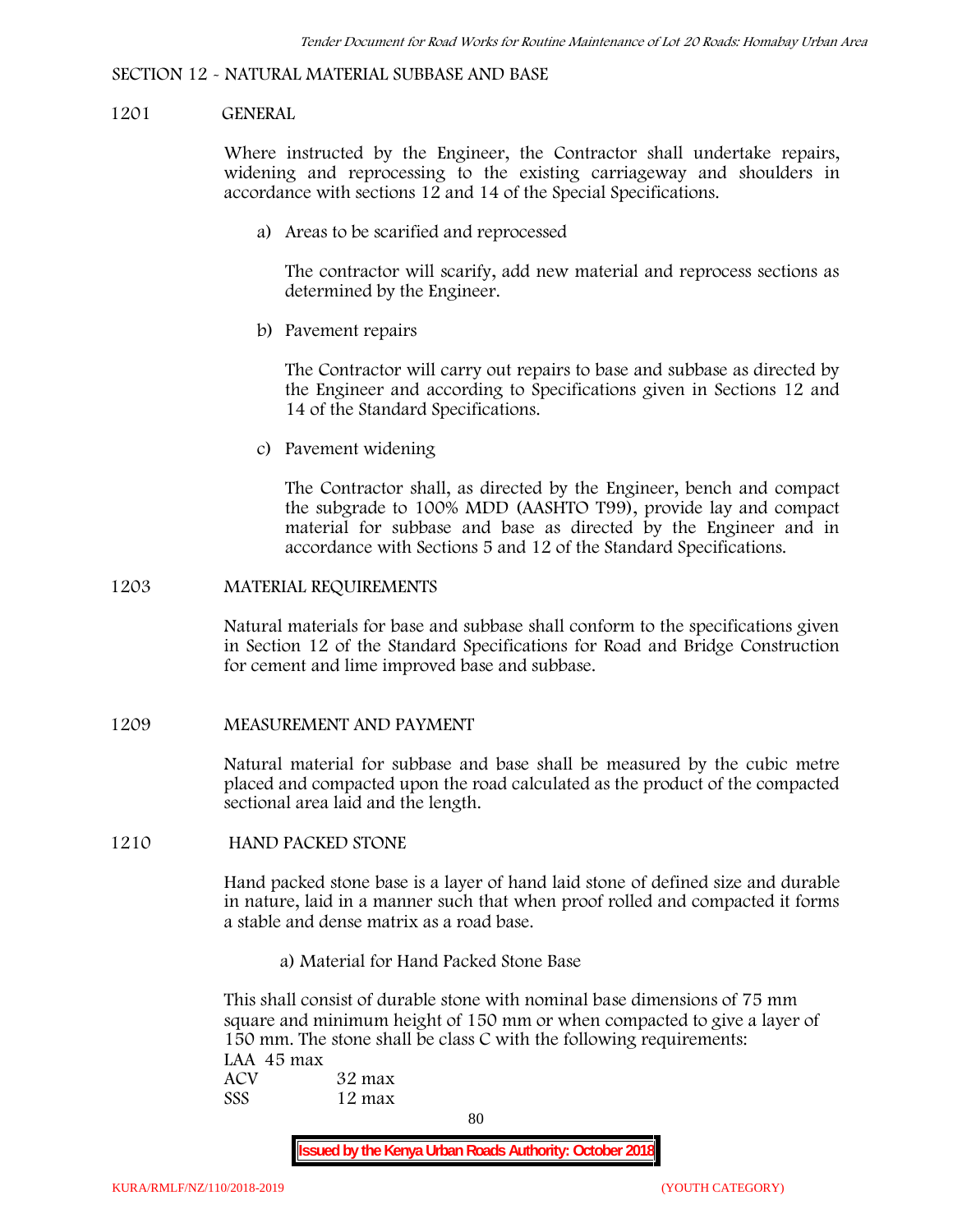| FI | 30 max  |
|----|---------|
| CR | 60 min. |

It shall be free from foreign matter. The fines passing 0.425 mm sieve shall be **NONPLASTIC**

### **b) Laying**

The stone shall be laid by hand closely together. The stone shall be carefully bedded and tightly wedged with suitable spalls. The base of the stone shall alternate with the apex in all directions or as directed by the Engineer. The layer shall be proof rolled with a loaded scrapper or truck with a minimum axle load of 8 tonnes in the presence of the Engineer who shall approve of its stability before compaction.

# **c) Compaction**

This shall be by a steel wheeled roller of at least five tonnes per metre width of roll. It shall consist of four static runs or until there is no movement under the roller. There shall follow vibratory compaction until an average dry density of 85% minimum of specific gravity of stone has been achieved. No result shall be below 82% of specific gravity. The surface of the compacted layer shall then be levelled by quarry dust (0/6 mm). The dust shall have the following specifications:

| Grading    |            |  |  |  |
|------------|------------|--|--|--|
| Sieve Size | % Passing  |  |  |  |
| 10         | 100        |  |  |  |
| 6.3        | $90 - 100$ |  |  |  |
|            | 75-95      |  |  |  |
| 2          | $50 - 70$  |  |  |  |
|            | $33 - 50$  |  |  |  |
| 0.425      | 20-33      |  |  |  |
| 0.300      | 16-28      |  |  |  |
| 0.150      | $10 - 20$  |  |  |  |
| 0.075      | $6 - 12$   |  |  |  |

The stone shall be class C

The dust shall be free from foreign matter and fines passing 0.425 mm sieve shall be **NON-PLASTIC**. The maximum layer shall be 40 mm or as directed by the Engineer

# **d) Measurement and Payment**

Payment shall be by the cubic metre laid  $(m<sup>3</sup>)$ . Measurement of volume shall be determined as the product of length and compacted thickness laid. The rate quoted for this item should include the cost for laying the levelling quarry dust layer, as no extra payment shall be made for this layer.

# **1211 REPROCESSING EXISTING PAVEMENT LAYERS**

**(b) General**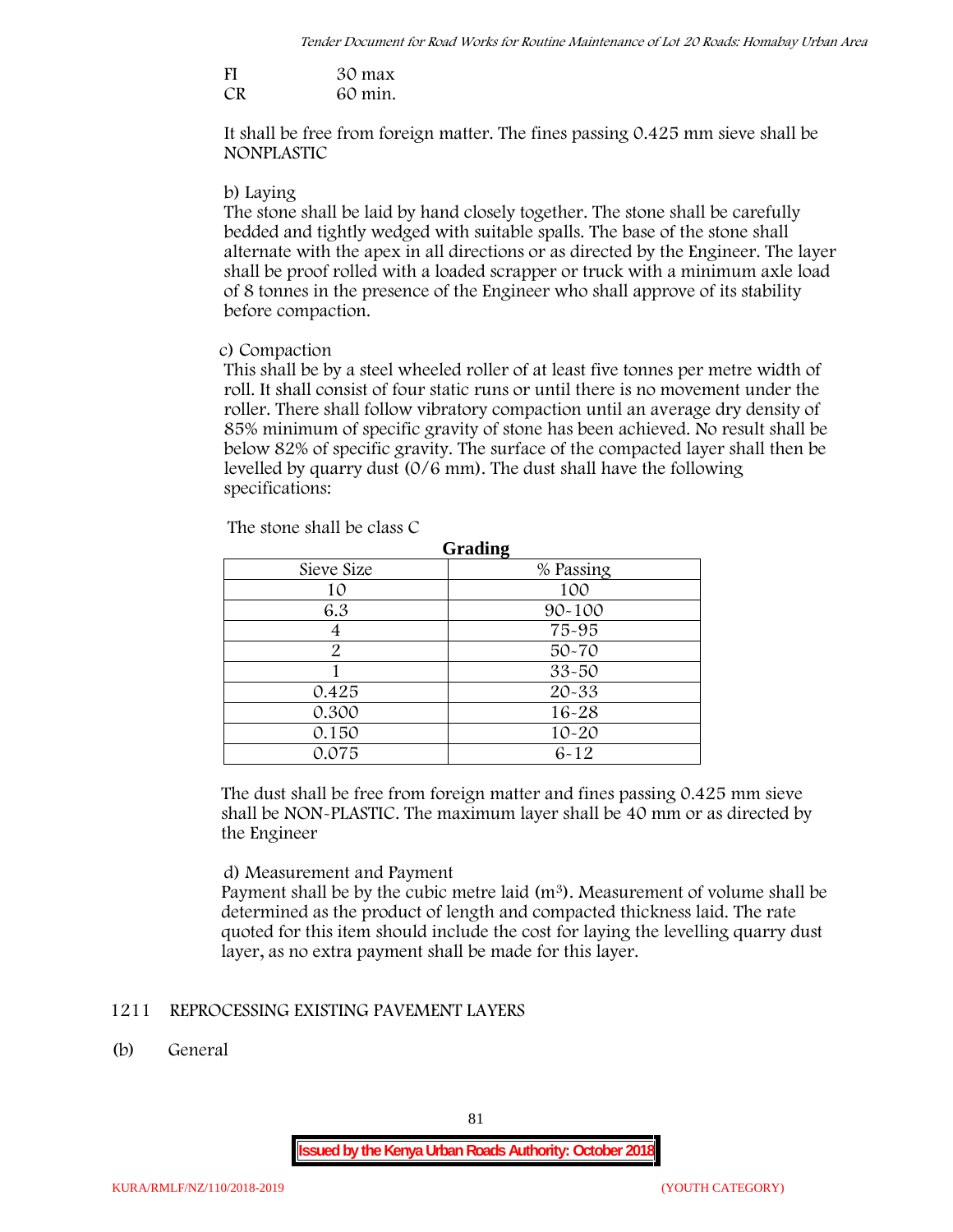The existing surfacing and the base shall be reprocessed with additional material and the composite mixture shall be compacted to form the subbase layer.

Before commencement of the work the Contractor shall propose plants and equipments he proposes to use for this activity.

The Contractor after approval of his proposal shall carry out test section in accordance with Section 3 of the Standard Specifications.

- (c) The existing surfacing and base course shall be broken up to specified depth and reprocessed in place, where required. The underlying layers shall not be damaged, and material from one layer may normally not be mixed with that of another layer. Where unauthorized mixing occurs or where the material is contaminated in any way by the actions of the Contractor, and the contaminated material does not meet the specified requirements of for the particular layer, he shall remove such material and replace it with other approved material, all at his own expense.
- (d) Any mixture composition of the new layer must not contain more than 30% of the bituminous material by volume. The mixture must not contain pieces of bound bituminous material larger than 37.5mm, and any such material shall be removed at the Contractor's cost.
- (e) The requirements for imported material used in the respective pavement layers shall comply with the limitations, norms, sizes and strengths specified in the Standard Specifications clause 1203(b) and (d) and shall be worked as per Section 14 of the Standard Specification.
- (f) Material reworked in-situ or that obtained from existing pavement is not expected to comply with the material requirements but the reworking should achieve the specified requirements.
- (g) Where the thickness of any existing pavement layer requires to be supplemented within reprocessing and the thickness of the additional material after compaction will be less than 100mm, the existing layer shall be scarified to a depth that will give a layer thickness of at least 100mm after compacting the loosened existing and the additional material.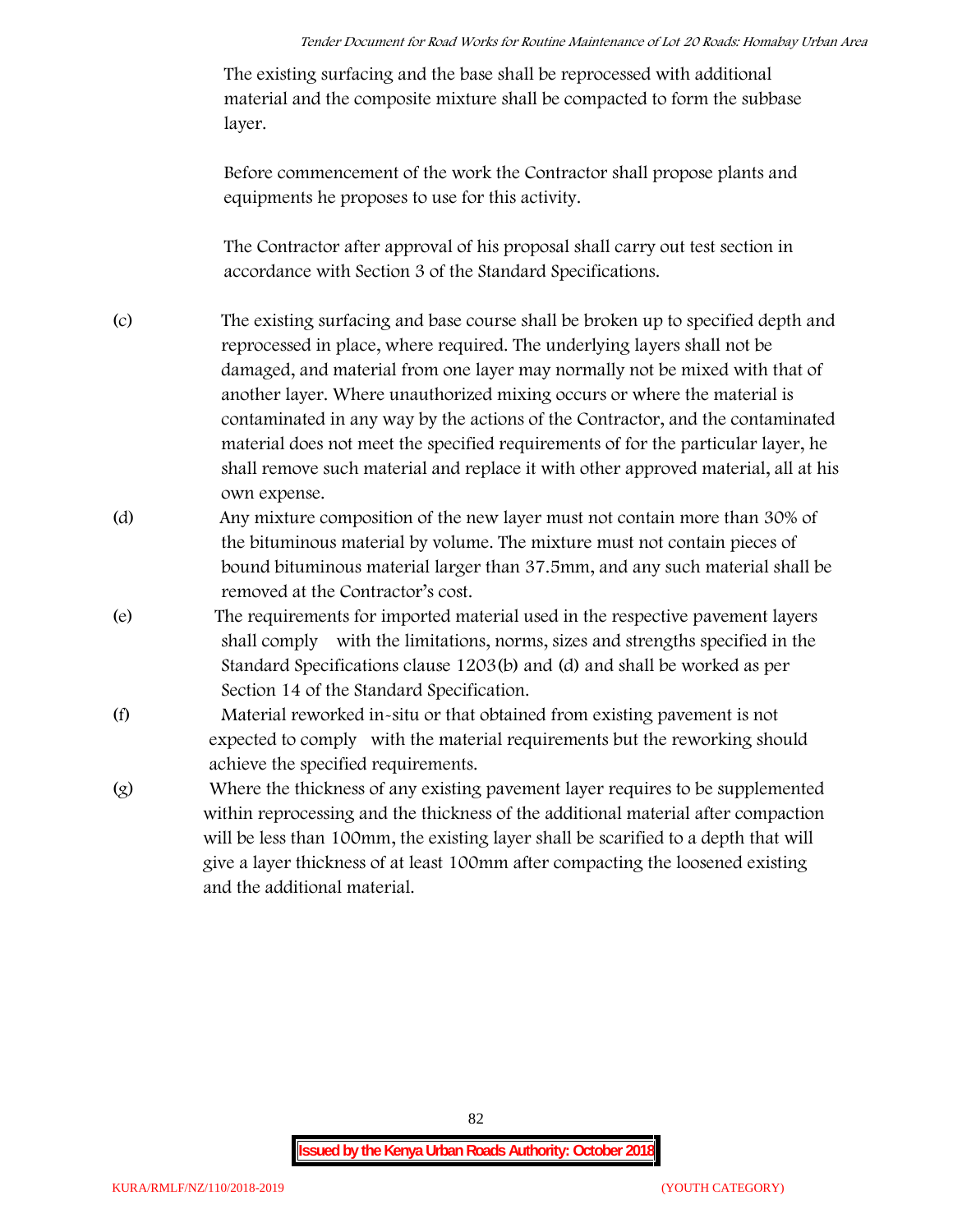# **Controlling the Reworked Depth**

The Contractor shall submit a proven method to method to control the depth of excavation, or layer to be reworked, to the Engineer for approval. The Engineer may order a trial section to be reprocessed before any major length of the road is rehabilitated.

# **Excavations**

Excavations in the pavement shall be kept dry. In the event of water penetrating the underlying layers, construction of the consecutive layers shall be postponed until the underlying layers are dry enough to accommodate the construction plant without deforming or otherwise showing distress.

Step construction shall be carried out per layer at the joint when excavating, both longitudinally (if appropriate) and perpendicular to the direction of travel. The step width shall be 500mm perpendicular to the direction of travel, and 150mm long longitudinally, unless otherwise instructed by the Engineer.

Special care shall be taken when compacting the new material at the joint, ensuring that the specified density is achieved.

# **Measurement and Payment**

(a) Item: In-situ reprocessing of existing pavement layers as subbase compacted to specified density (95% MDD AASHTO T180) and thickness.

# Unit: M<sup>3</sup>

The tendered rate shall include full compensation for breaking up the existing pavement layer to specified depth, breaking down and preparing the material and the spreading and mixing in of any additional material

(b)Item: The addition of extra gravel to subbase.

Unit: M<sup>3</sup>

The tendered rate shall include full compensation for procuring and addition of the material to the in-situ scarified layers and the transportation of the material over unlimited free-haul distance. The tendered rates will also include full compensation for prospecting for materials and any payments necessary to acquire the specified quality material.

(c) Excavation of existing bituminous pavement materials including unlimited free-haul.

Unit: M<sup>3</sup>

The tendered rates shall include full compensation for excavating the existing bituminous material from the pavement layers and for loading, transporting the material for unlimited free-haul, off-loading and disposing of the materials as specified.

(d) Excavation of the existing pavement

Unit:  $M^3$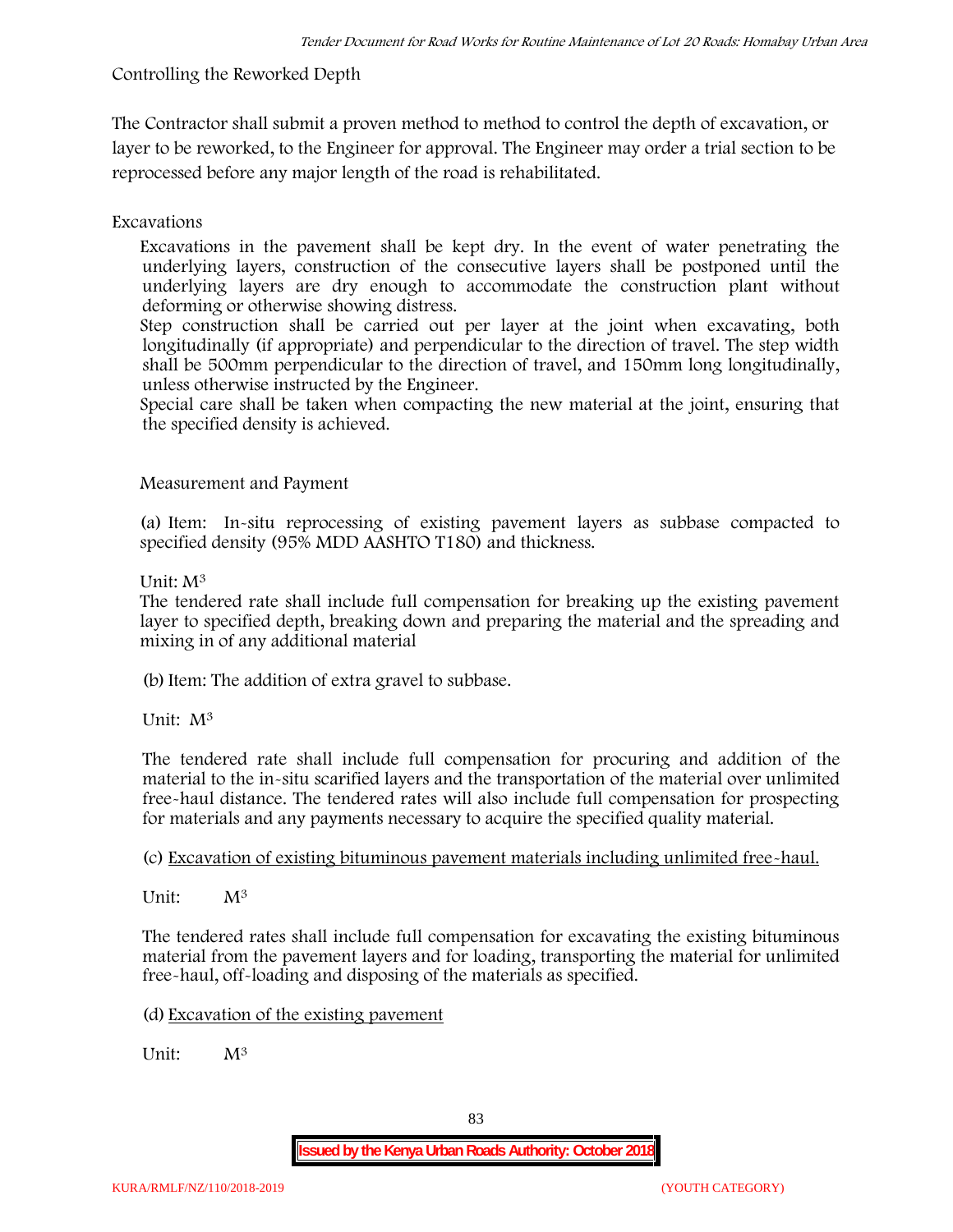The tendered rate shall include full compensation for excavating the existing material from the pavement layers and for loading, transporting the material for unlimited free-haul distance, off-loading and disposing of the material as specified.

Payment will only be made for breaking up and excavating existing pavement layers to the specified depth if the material is to be removed to spoil.

# **SECTION 15 - BITUMINOUS SURFACE TREATMENTS**

### **1501B PREPARATION OF SURFACE**

In addition to requirements of Clause 1503B of the Standard Specifications, the contractor shall prepare and Repair Cracks, Edges, Potholes and Other Failures as follows: **-**

a) **Cracks 3.0mm or less in width**

The entire crack area shall be cleaned by brushing with a wire brush and then blowing with a compressed air jet and the crack sealed with 80/100 cutback bitumen using a pouring pot or pressure lance and hand squeegee. The surface shall then de dusted with sand or crushed dust.

b) **Cracks greater than 3.0mm in width**

Before these cracks are filled a steel wire brush or router shall be used to clean them and then a compressed air jet shall be used to clean and remove any foreign or lose material in the crack until the entire crack area is clean.

When the crack and surrounding area have been thoroughly cleaned, dry sand shall be forced into the crack until it is sealed in the manner specified for cracks less than 3.0mm width.

c) **Potholes, edges and other repair areas**

Where instructed, the Contractor shall prepare areas for the repair of potholes, road edges and other repair areas by excavating off unsuitable or failed material and debris, trimming off excavated edges, cleaning and compacting the resulting surfaces and applying MC 30 or MC 70 cut-back bitumen prime coat at a rate of  $0.8-1.2$  litres/m<sup>2</sup>, all as directed by the Engineer. Measurement and payment shall be made under the relevant item of Bill No 15. Where the surface repair on potholes and edges are to be carried out, Asphalt Concrete Type I (0/14gradation) shall be used. Bituminous material for repair of failures and other repair areas shall be paid for under the relevant item of Bill No 16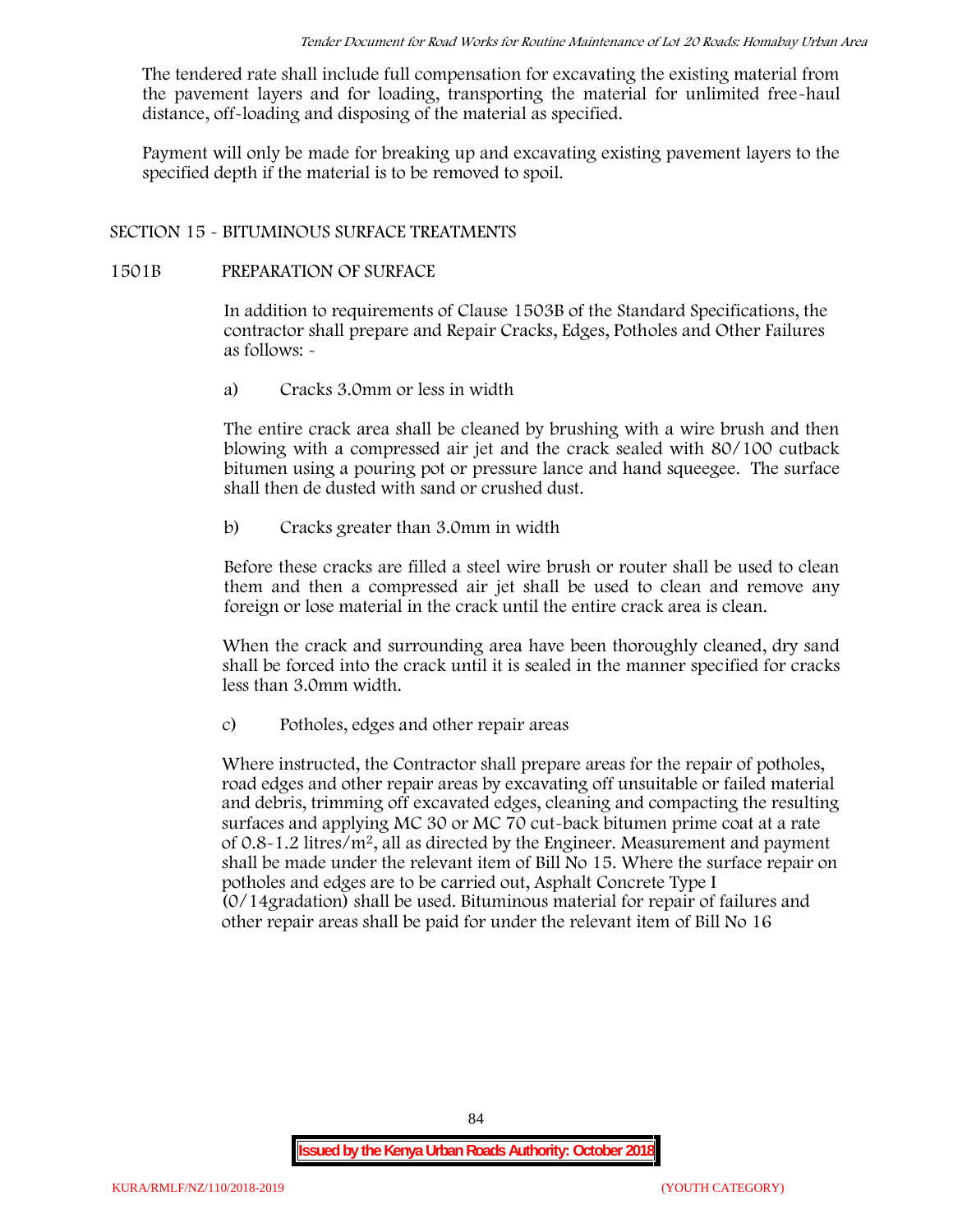#### **PART B - PRIME COAT**

### **1502B MATERIALS FOR PRIME COAT AND TACK COAT.**

For prime coat, the binder shall be a medium-curing cutback MC 70 unless otherwise directed by the Engineer.

The rate of spray of bituminous prime coat refers to the gross volume of the cutback bitumen, that is to say the volume of the bitumen plus dilatants.

Prime coat shall be applied to gravel areas that are to receive bituminous mixes as directed by the Engineer.

The tack coat shall consist of bitumen emulsion KI-60 unless otherwise directed by the Engineer.

The rates of spray of the binder shall be as instructed by the Engineer and shall generally be within the range 0.8-1.2 litres/square metre.

### **1511C MEASUREMENT AND PAYMENT**

(a) Seal coat

Seal coats shall be measured by the litre, for each type of bituminous binder for each seal coat, calculated as the product of the area in square metres sprayed and the rate of application in litres/square metres, corrected to 15.6  $\circ$  C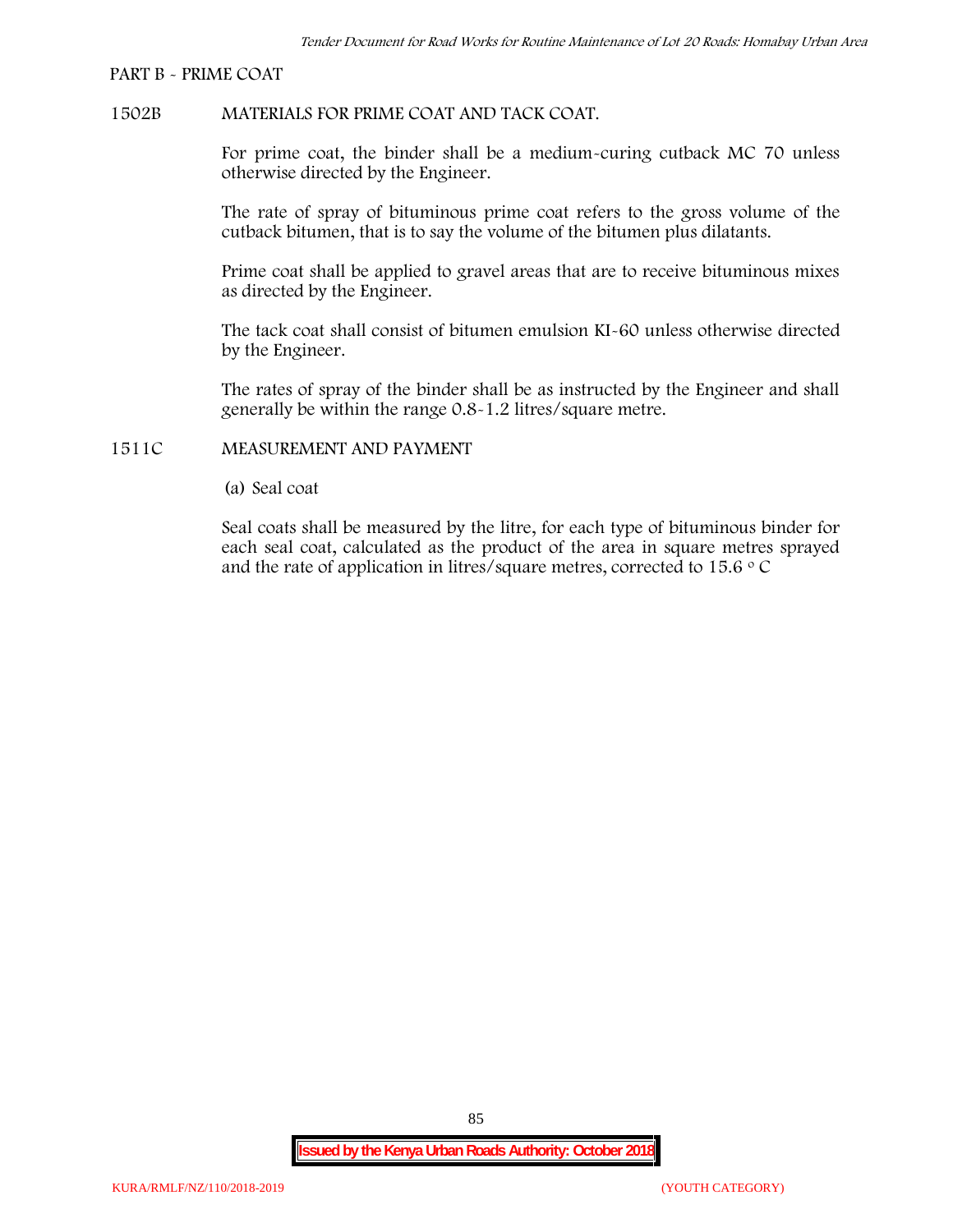**SECTION 16 - BITUMINOUS MIX BASES, BINDER COURSES AND WEARING COURSES**

This section covers different types of bituminous mixes for base and surface (wearing and binder courses) and is divided into the following parts: -

- Part A General
- Part B Asphalt Concrete for carriageway

# **PART A –GENERAL**

# **1601A SCOPE OF PART A**

Part A comprises all the general requirements for bituminous mixes, which apply to Part B as well.

### **1602A REQUIREMENTS FROM OTHER SECTIONS**

The following sections of this Specification apply to Part B of this section and shall be read in conjunction therewith:-

| Section 2  | Materials and Testing of Materials                 |
|------------|----------------------------------------------------|
| Section 3  | Setting Out and Tolerances                         |
| Section 6  | Quarries, Borrow Pits, Stockpile and Spoil Areas   |
| Section 15 | Bituminous Surface Treatments and Surface Dressing |

# **1603A CONSTRUCTION PLANT**

(a) **General**

The Contractor shall submit to the Engineer in accordance with Section 1 of its Specification, full details of the construction plant he proposes to use and the procedures he proposes to adopt for carrying out the permanent Works.

The Engineer shall have access at all times to construction plant for the purposes of inspection. The Contractor shall carry out regular calibration checks in the presence of the Engineer and shall correct forthwith any faults that are found.

All construction plant used in the mixing, laying and compacting of bituminous mixes shall be of adequate rated capacity, in good working condition, and shall be acceptable to the Engineer. Obsolete or worn-out plant will not be allowed on the work.

# (b) **Mixing Plant**

Bituminous materials shall be mixed in a plant complying with ASTM Designation D995 and shall be located on the Site unless otherwise agreed by the Engineer. It shall be equipped with at least three bins for the storage of heated aggregates and a separate bin for filler. All bins shall be covered to prevent the ingress of moisture.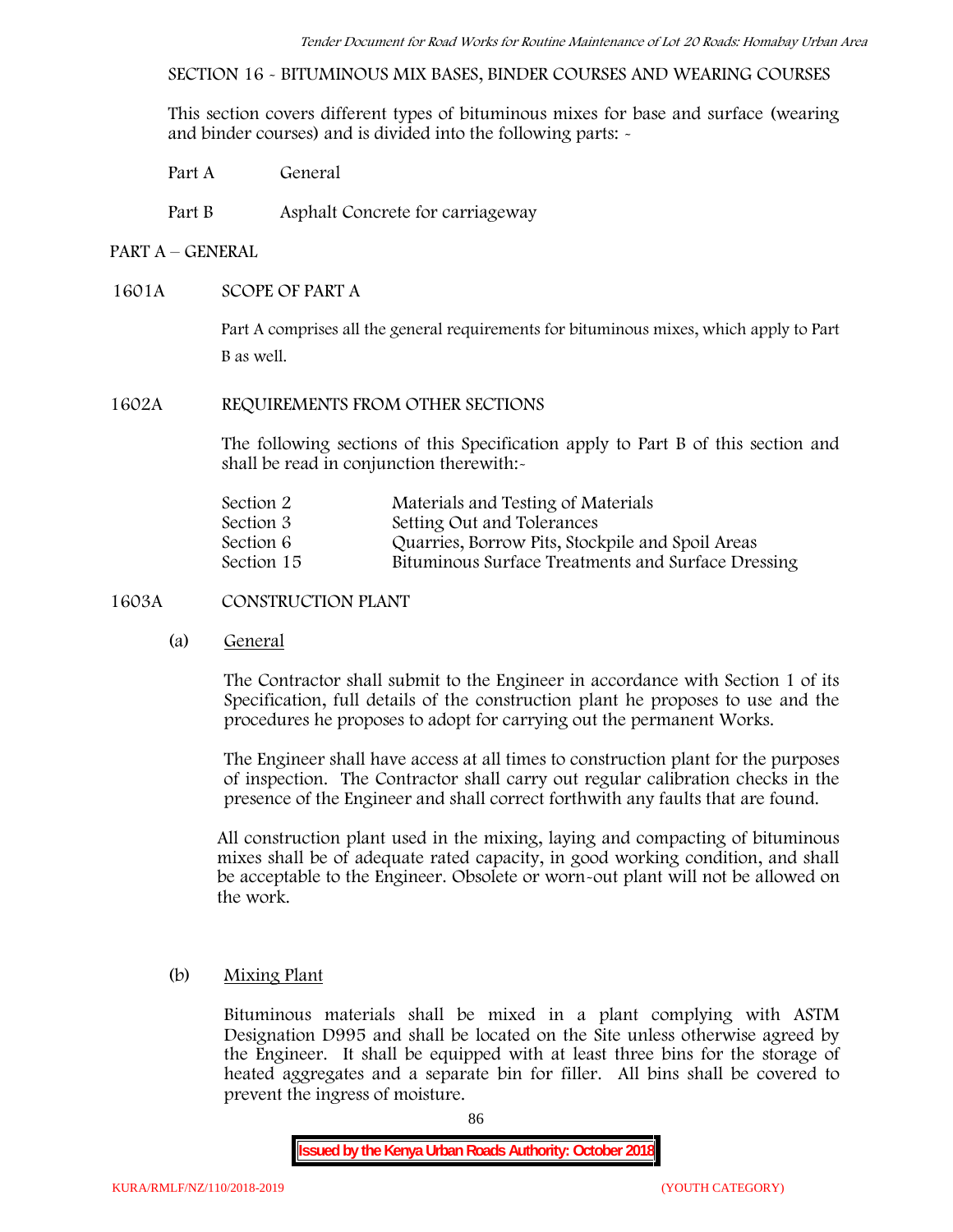The plant may be either the batch-mix type or the continuous-mix type and shall be capable of regulating the composition of the mixture to within the tolerances specified in Clause 1614A of this Specification.

The bitumen tank shall be capable of maintaining its contents at the specified temperature within a tolerance of  $5^{\circ}$ C and a fixed thermometer easily read from outside the tank. Any bitumen that has been heated above  $180^{\circ}$ C or has suffered carbonisation from prolonged heating shall be removed from the plant and disposed of.

# (c) **Laying Plant**

Bituminous materials shall be laid by a self-propelled spreader finisher equipped with a hopper, delivery augers and a heated adjustable vibrating screed. It shall be capable of laying bituminous materials with no segregation, dragging, burning or other defects and within the specified level and surface regularity tolerance. Delivery augers shall terminate not more than 200mm from the edge plates.

# (d) **Compaction Plant**

The Contractor shall provide sufficient rollers of adequate size and weight to achieve the specified compaction. Prior to commencing the laying of bituminous mixes in the permanent Works the Contractor shall carry out site trials in accordance with Section 2 of this Specification to demonstrate the adequacy of his plant and to determine the optimum method of use and sequence of operation of the rollers.

It is important to achieve as high a density as possible at the time of construction and it is expected that vibrating rollers will be required to produce the best results. However, it is essential that thorough pre-construction trials are carried out to ensure that:-

- (a) The roller is set up to have the optimum amplitude and frequency of vibration for the particular material being laid
- (b) That the roller does not cause breakdown of the aggregate particles.
- (c) That the optimum compaction temperatures are established which allow compaction without causing ripple effects or other distortions of the surfacing.

# **1604A PREPARATION OF SURFACE**

Immediately before placing the bituminous mix in the pavement, the existing surface shall be cleaned of all material and foreign matter with mechanical brooms or by other approved methods. The debris shall be deposited well clear of the surface to be covered.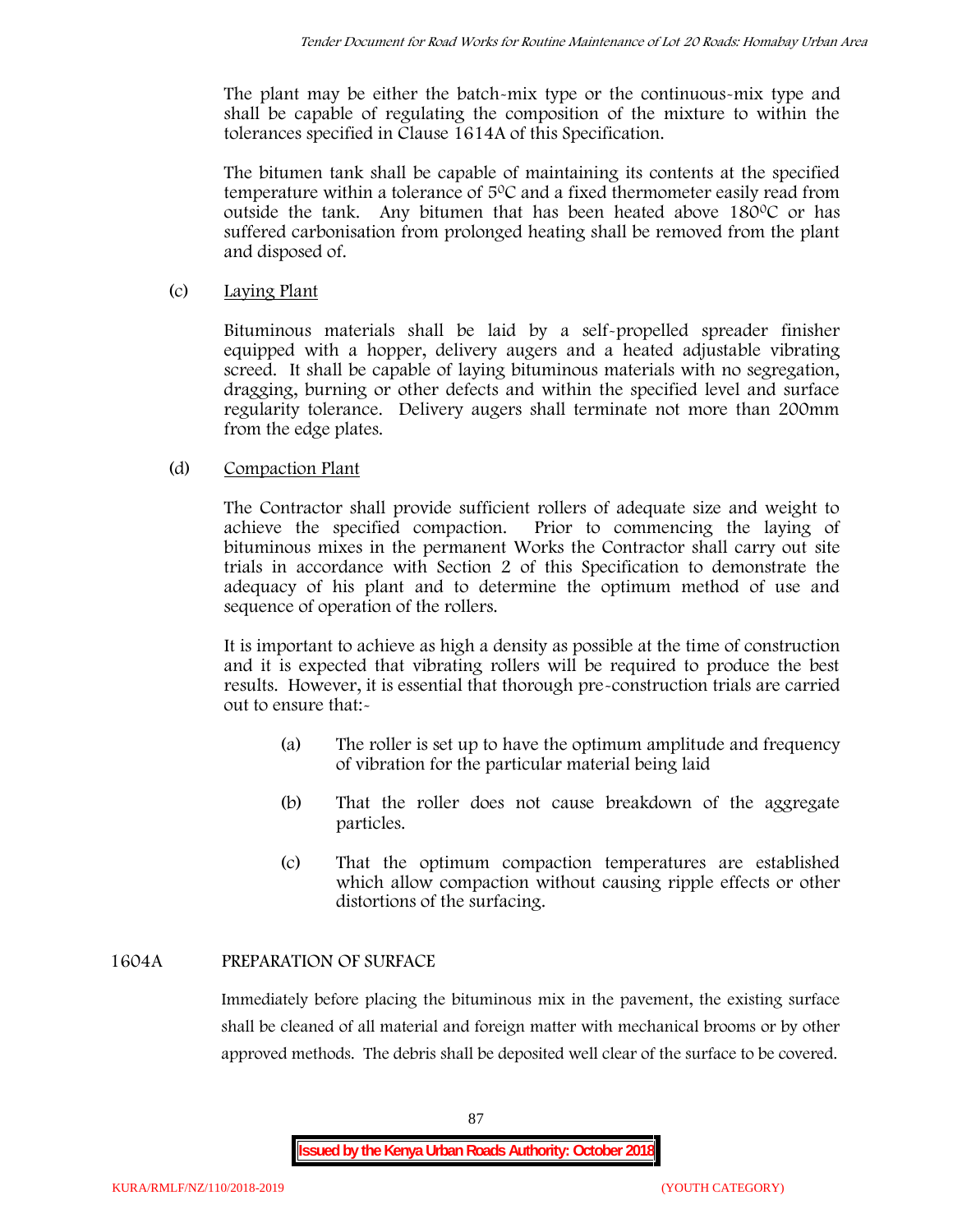Any defect of the surface shall be made good and no bituminous mix shall be laid until the Engineer has approved the surface.

A tack coat shall be applied in accordance with Section 15 of this Specification. If the Engineer considers a tack coat is required prior to laying the bituminous mix or between layers of the bituminous mix, due solely to the

Contractor's method of working, then such tack coat shall be at the Contractor's expense.

### **1605A DESIGN AND WORKING MIXES**

At least two months prior to commencing work using a bituminous mix, the Contractor shall, having demonstrated that he can produce aggregates meeting the grading requirements of the Specification, submit samples of each constituent of the mix to the Engineer. The Engineer will then carry out laboratory tests in order to decide upon the proportion of each constituent of the initial design mix or mixes to be used for site trials to be carried out in accordance with Clause 1606A of this Specification.

Should the Engineer conclude from the site trials that the mix proportion or aggregate grading are to be changed, the Contractor shall submit further samples of the constituents and carry out further site trials all as directed by the Engineer.

The Engineer may instruct the alteration of the composition of the -75 micron fraction of the aggregates by the addition or substitution of mineral filler. The Engineer may also instruct the alteration of all or part of the -6.3mm fraction of the aggregates by the addition or substitution of natural sand.

The Contractor shall make the necessary adjustments to his plant to enable the revised mix to be produced.

Following laboratory and site trials the Engineer will determine the proportions of the working mix and the Contractor shall maintain this composition within the tolerances given in Clause 1614A.

Should any changes occur in the nature or source of the constituent materials, the Contractor shall advise the Engineer accordingly. The procedure set out above shall be followed in establishing the new mix design.

# **1606A SITE TRIALS**

Full scale laying and compaction site trials shall be carried out by the Contractor on all asphalt pavement materials proposed for the Works using the construction plant and methods proposed by the Contractor for constructing the Works. The trials shall be carried out with the agreement, and in the presence of the Engineer, at a location approved by the Engineer.

The trials shall be carried out to: -

a) Test materials, designed in the laboratory, so that a workable mix that satisfies the specification requirements can be selected.

88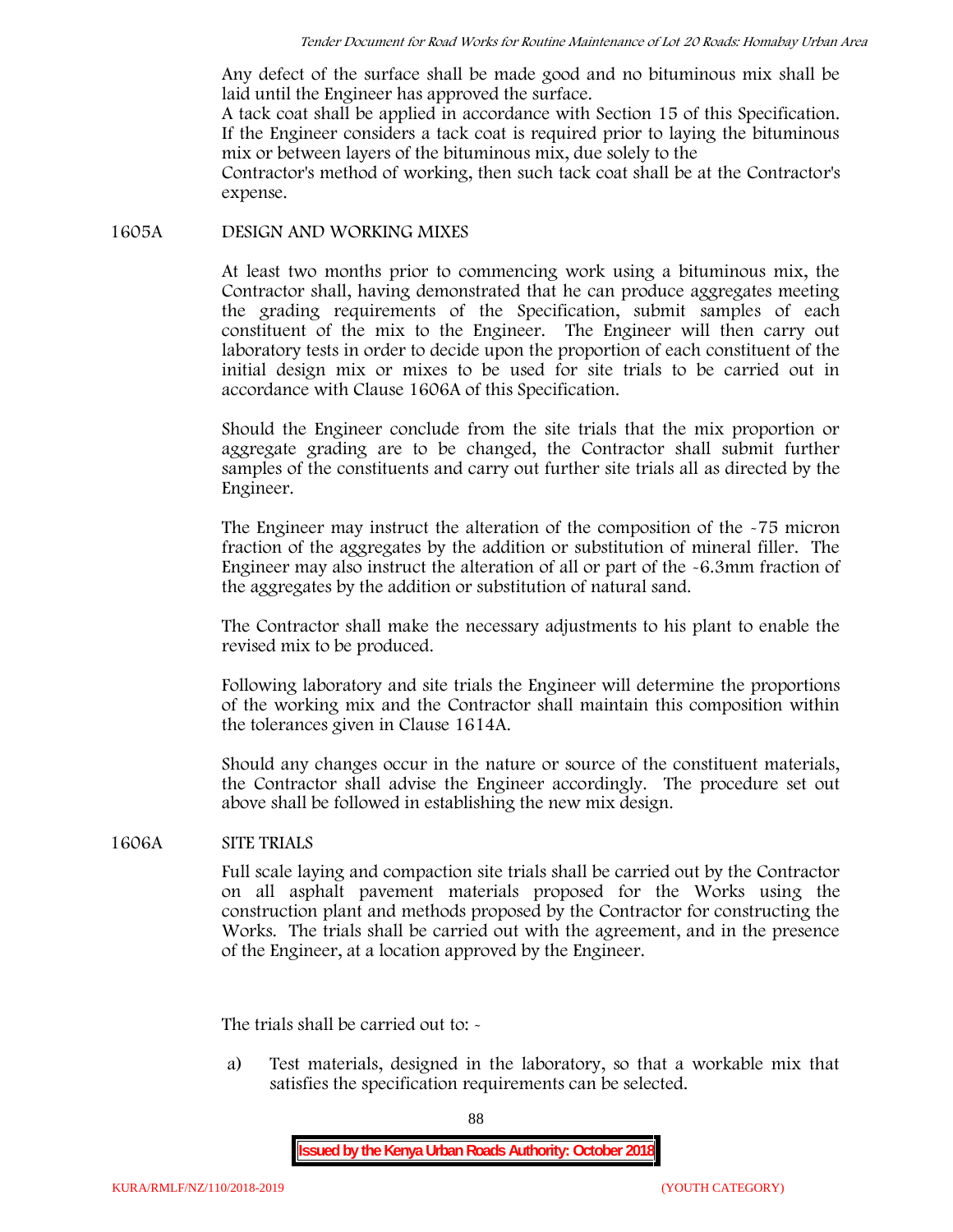b) To enable the Contractor to demonstrate the suitability of his mixing and compaction equipment to provide and compact the material to the specified density and to confirm that the other specified requirements of the completed asphalt pavement layer can be achieved.

Each trial area shall be at least 100 metres long and to the full construction width and depth for the material. It may form part of the Works provided it complies with this Specification. Any areas that do not comply with this Specification shall be removed.

The Contractor shall allow in his programme for conducting site trials and for carrying out the appropriate tests on them. The trial on any pavement layer shall be undertaken at least 21 days ahead of the Contractor proposing to commence full-scale work on that layer.

The Contractor shall compact each section of trial over the range of compactive effort the Contractor is proposing and the following data shall be recorded for each level of compactive effort at each site trial:  $\sim$ 

- i. The composition and grading of the material including the bitumen content and type and grade of bitumen used.
- ii. The moisture content of aggregate in the asphalt plant hot bins.
- iii. The temperature of the bitumen and aggregate immediately prior to entering the mixer, the temperature of the mix on discharge from the mixer and the temperature of the mix on commencement of laying, on commencement of compaction and on completion of compaction. The temperature of the mixture is to be measured in accordance with BS 598, Part 3, Appendix A.
- iv. The type, size, mass, width of roll, number of wheels, wheel load, tyre pressures, frequency of vibration and the number of passes of the compaction equipment, as appropriate for the type of roller.
- v. The target voids and other target properties of the mix together with the results of the laboratory tests on the mix.
- vi. The density and voids achieved.
- vii. The compacted thickness of the layer.
- viii. Any other relevant information as directed by the Engineer.

At least eight sets of tests shall be made by the Contractor and the Engineer on each 100 metres of trial for each level of compactive effort and provided all eight sets of results over

the range of compactive effort proposed by the Contractor meet the specified requirements for the material then the site trial shall be deemed successful. The above data recorded in the trial shall become the agreed basis on which the particular material shall be provided and processed to achieve the specified requirements.

# **1607A MIXING OF AGGREGATES AND BITUMEN**

The bitumen shall be heated so that it can be distributed uniformly and care shall be taken not to overheat it. The temperature shall never exceed 170 $\degree$ C for 80/100-penetration grade bitumen.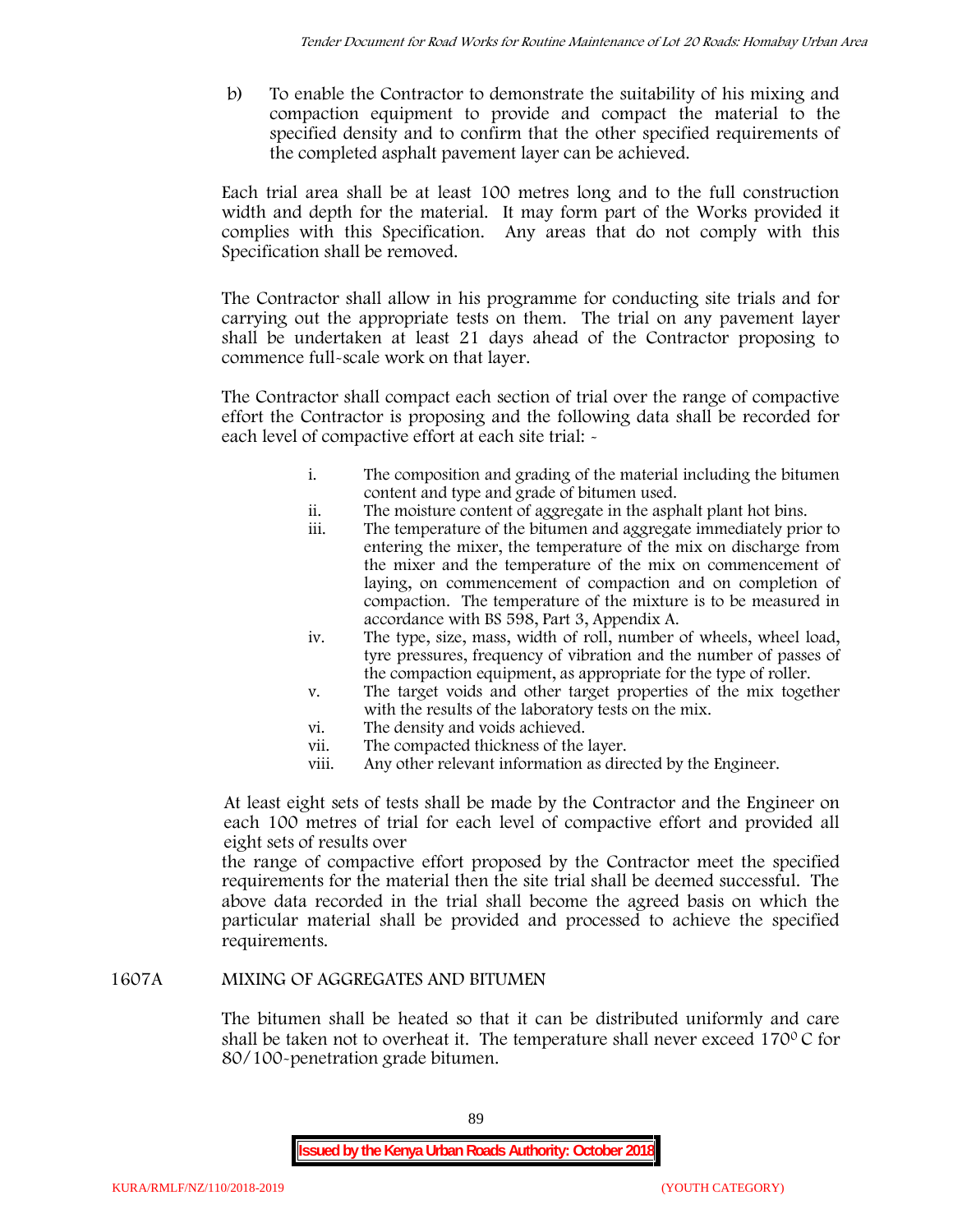The aggregates shall be dried and heated so that they are mixed at the following temperatures: -

### 125-1650C when 80/100 bitumen is used

The dried aggregates shall be combined in the mixer in the amount of each fraction instructed by the Engineer and the bitumen shall then be introduced into the mixer in the amount specified. The materials shall then be mixed until a complete and uniform coating of the aggregate is obtained.

The mixing time shall be the shortest required to obtain a uniform mix and thorough coating. The wet mixing time shall be determined by the Contractor and agreed by the Engineer for each plant and for each type of aggregate used. It shall normally not exceed 60 seconds.

### **1608A TRANSPORTING THE MIXTURE**

The bituminous mix shall be kept free of contamination and segregation during transportation. Each load shall be covered with canvas or similar covering to protect it from the weather and dust.

# **1609A LAYING THE MIXTURE**

Immediately after the surface has been prepared and approved, the mixture shall be spread to line and level by the laying plant without segregation and dragging.

The mixture shall be placed in widths of one traffic lane at a time, unless otherwise agreed by the Engineer. The compacted thickness of any layer shall be at least 2.5 times the maximum size of the aggregate for wearing course and at least 2 times for binder course. The minimum thickness shall be 25mm.

Only on areas where irregularities or unavoidable obstacles make the use of mechanical laying impracticable, may the mixture be spread and compacted by hand.

# **1610A COMPACTION**

Immediately after the bituminous mixture has been spread, it shall be thoroughly and uniformly compacted by rolling.

The layer shall be rolled when the mixture is in such a condition that rolling does not cause undue displacement or shoving.

The number, weight and type of rollers furnished shall be sufficient to obtain the required compaction while the mixture is in a workable condition. The sequence of rolling operations shall be as agreed with the Engineer and proved during site trials. Initial rolling

with steel tandem or three-wheeled roller shall follow the laying plant as closely as possible. The rollers shall be operated with the drive roll nearest the laying plant, at a slow and uniform speed (not exceeding 5 Km/Hr).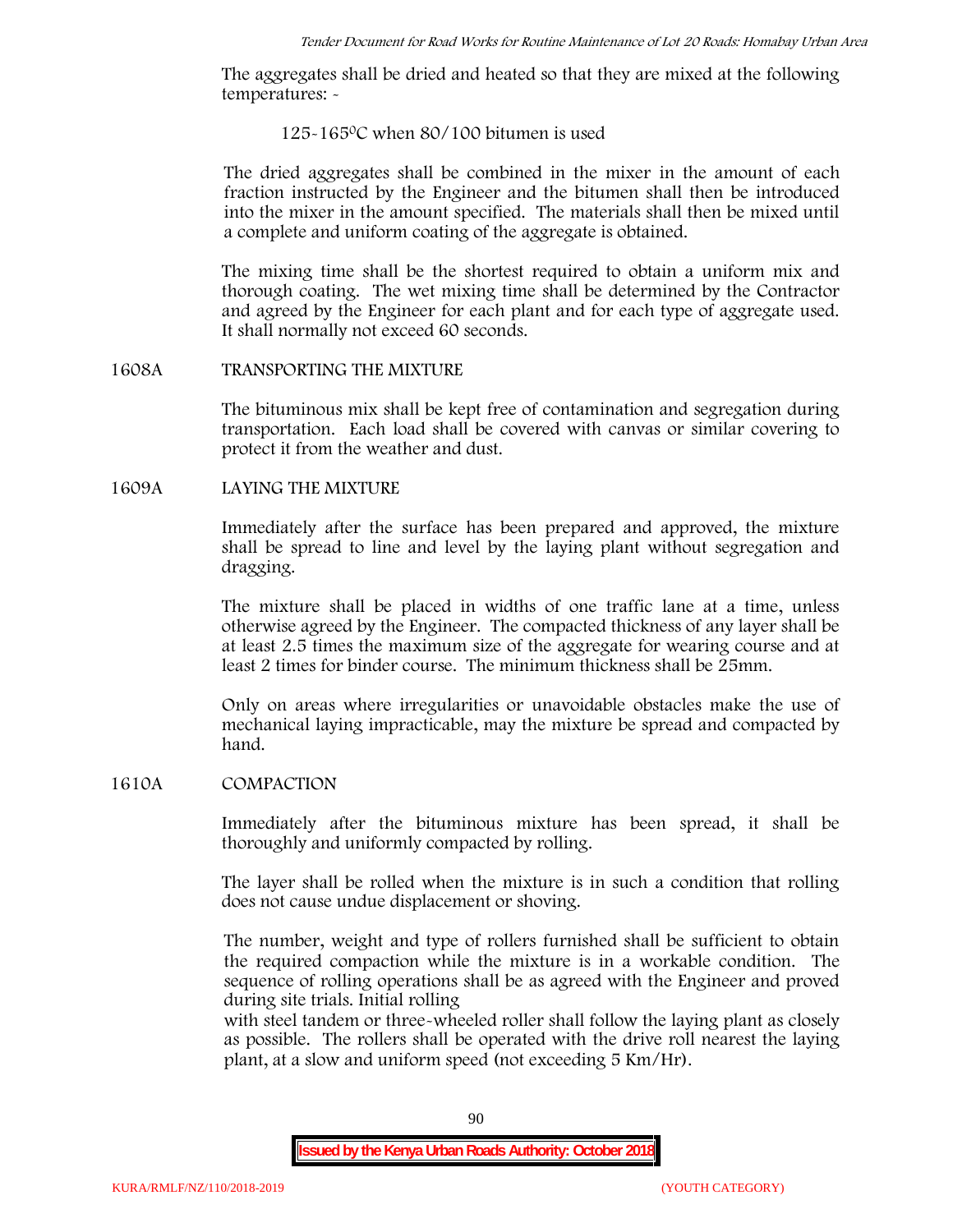Rolling shall normally commence from the outer edge and proceed longitudinally parallel to the centreline, each trip overlapping one half of the roller width. On super elevated curves, rolling shall begin at the low side and progress to the high side. Where laying is carried out in lanes care must be taken to prevent water entrapment.

Intermediate rolling with a pneumatic-tyred or vibratory roller shall follow immediately. Final rolling with a steel-wheeled roller shall be used to eliminate marks from previous rolling.

To prevent adhesion of the mixture to the rollers, the wheels shall be kept lightly moistened with water.

In areas too small for the roller, a vibrating plate compactor or a hand tamper shall be used to achieve the specified compaction.

# **1611A FINISHING, JOINTS AND EDGES**

Any mixture that becomes loose and broken, mixed with dirt or foreign matter or is in any way defective, shall be removed and replaced with fresh hot mixture, which shall be compacted to conform to the surrounding area.

Spreading of the mixture shall be as continuous as possible. Transverse joints shall be formed by cutting neatly in a straight line across the previous run to expose the full depth of the course. The vertical face so formed shall be painted lightly with hot 80/100 penetration grade bitumen just before the additional mixture is placed against it.

Longitudinal joints shall be rolled directly behind the paving operation. The first lane shall be placed true to line and level and have an approximately vertical face. The mixture placed in the abutting lane shall then be tightly crowded against the face of the previously placed lane. The paver shall be positioned to spread material overlapping the joint face by 20-30mm. Before rolling, the excess mixture shall be raked off and discarded.

When the abutting lane is not placed in the same day, or the joint is destroyed by traffic, the edge of the lane shall be cut back as necessary, trimmed to line and painted lightly with hot 80/100 penetration grade bitumen just before the abutting lane is placed.

Any fresh mixture spread accidentally on the existing work at a joint shall be carefully removed by brooming it back on to uncompacted work, so as to avoid formation of irregularities at the joint. The finish at joints shall comply with the surface requirements and shall present the same uniformity of finish, texture and density as other sections of the work.

The edges of the course shall be rolled concurrently with or immediately after the longitudinal joint. In rolling the edges, roller wheels shall extend 50 to 100mm beyond the edge.

# **1612A SAMPLING AND TESTING OF BITUMINOUS MIXTURES**

The sampling of bituminous mixtures shall be carried out in accordance with AASHTO T168 (ASTM Designation D979).

91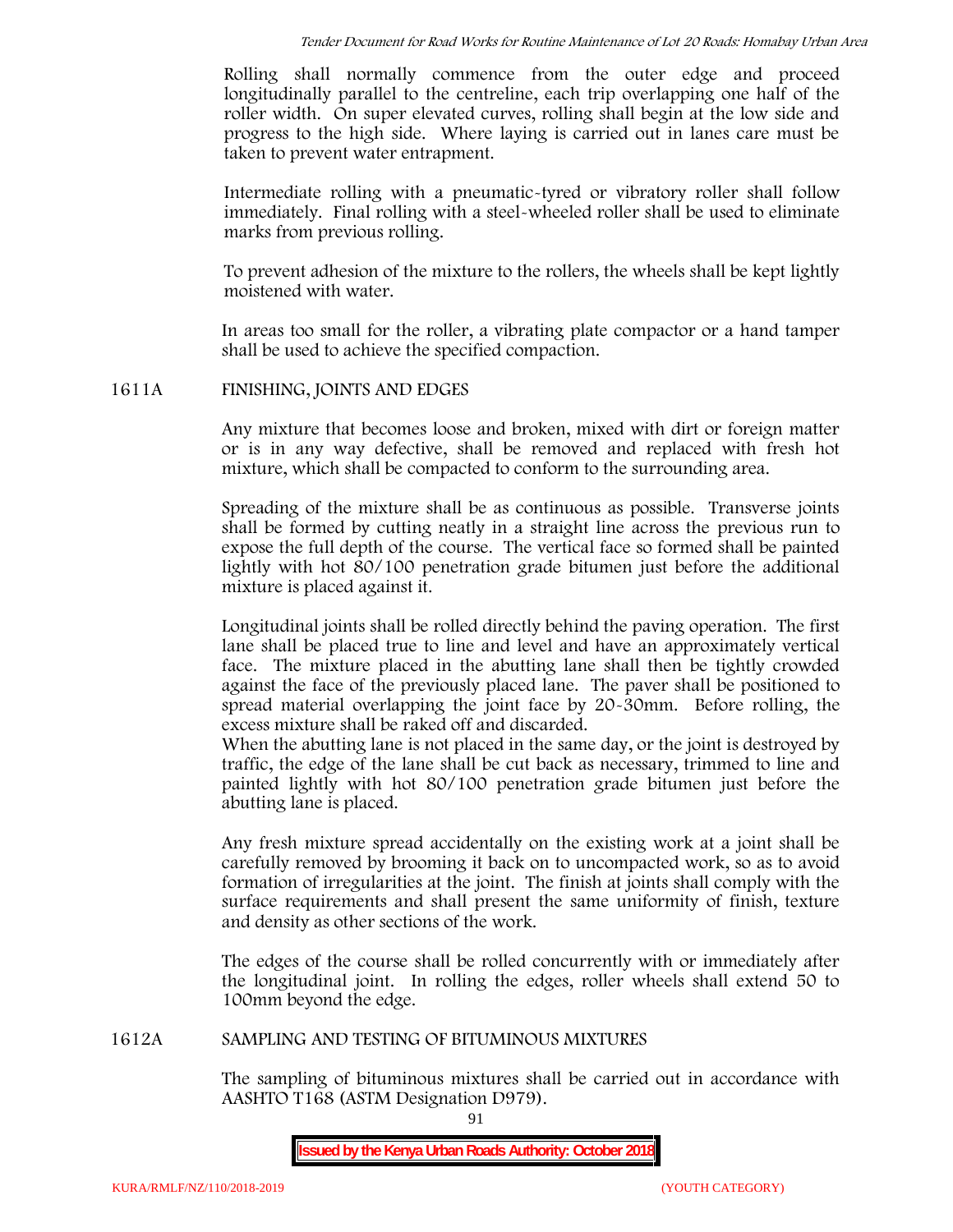# **1613A QUALITY CONTROL TESTING**

During mixing and laying of bituminous mixtures, control tests on the constituents and on the mixed material shall be carried out in accordance with Clause 1612A and Section 2 of this Specification.

If the results of any tests show that any of the constituent materials fail to comply with this Specification, the Contractor shall carry out whatever changes may be necessary to the materials or the source of supply to ensure compliance.

If the results of more than one test in ten on the mixed material show that the material fails to comply with this Specification, laying shall forthwith cease until the reason for the failure has been found and corrected. The Contractor shall remove any faulty material laid and replace it with material complying with this Specification all at his own expense.

# **1614A TOLERANCES**

Surfacing courses and base shall be constructed within the geometric tolerances specified in Section 3 of this Specification.

The Contractor shall maintain the composition of the mixture as determined from the laboratory and site trials within the following tolerances, per single test: -

| Bitumen Content         | 0.3% (by total weight of total mix)                               |
|-------------------------|-------------------------------------------------------------------|
| Passing 10mm sieve      | 6% (by total weight of dry aggregate                              |
| and larger sieves       | including mineral filler)                                         |
| Passing sieves between  | 4% (by total weight of dry aggregate                              |
| 10mm and 1.0mm sieves   | including mineral filler)                                         |
| Passing sieves between  | 3% (by total weight of dry aggregate                              |
| 1.0mm and 0.075mm sieve | including mineral filler)                                         |
| Passing 0.075mm sieve   | 2% (by total weight of dry aggregate<br>including mineral filler) |

The average amount of bitumen in any length of any layer, calculated as the product of the bitumen contents obtained from single tests and the weight of mixture represented by each test, shall not be less than the amount ordered.

The average amount of bitumen for each day's production calculated from the checked weights of mixes shall not be less than the amount ordered.

The average amount of bitumen in any length of any layer, calculated as the product of the bitumen contents obtained from single tests and the weight of mixture represented by each test, shall not be less than the amount ordered.

The average amount of bitumen for each day's production calculated from the checked weights of mixes shall not be less than the amount ordered.

92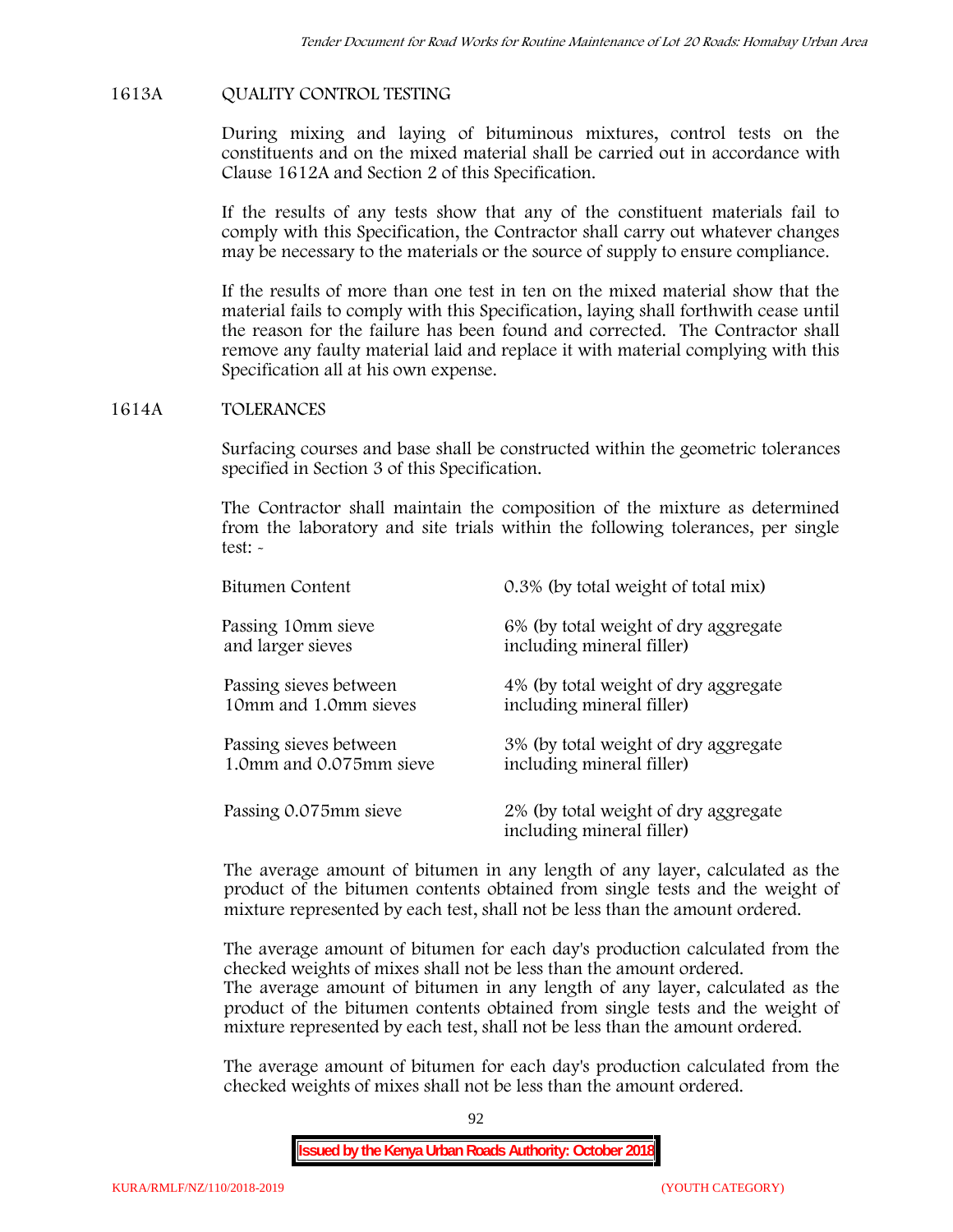The final average overall width of the upper surface of a bituminous mix layer measured at six equidistant points over a length of 100m shall be at least equal to the width specified. At no point shall the distance between the centreline of the road and the edge of the upper surface of a bituminous mix layer be narrower than that specified by more than 13mm.

# **1615A MEASUREMENT AND PAYMENT**

No separate measurement and payment shall be made for complying with the requirements of Clauses 1601A to 1614A inclusive and the Contractor shall be deemed to have allowed in his rates in Parts B and C of Section 16 of this Specification for the costs of complying with the requirements of Part A of Section 16 of this Specification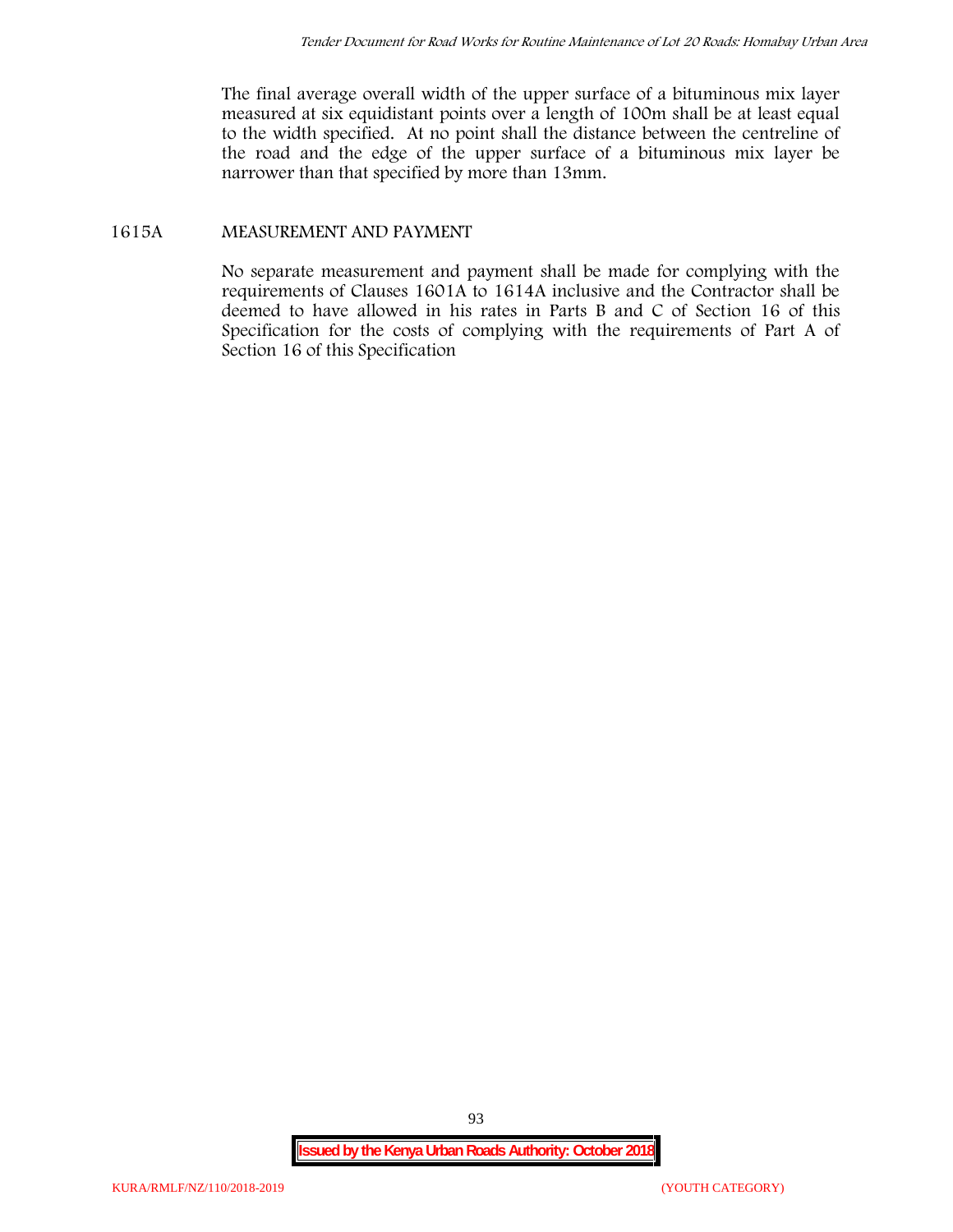# **PART B - ASPHALT CONCRETE FOR SURFACING**

### **1601B DEFINITION**

Asphalt concrete means a thoroughly controlled, hot-mixed, hot-laid, plant mixture of well-graded dried aggregate and penetration grade bitumen, which, when compacted forms a dense material.

A distinction is drawn between asphalt concrete Type I (High Stability) and asphalt concrete Type II (Flexible). The asphalt concrete type to be used will be Type I.

# **1602B MATERIALS FOR ASPHALT CONCRETE TYPE 1**

a) **Type of bituminous material**

The type of material to be used on severe sites will be of the continuously graded type similar to Asphaltic Concrete or Close Graded Macadam. It is essential that these materials are sealed with a single or double surface dressing or a Cape seal.

b) **Penetration Grade Bitumen**

Bitumen shall be 80/100 penetration grade since material is being laid at an altitude of more than 2,500m.

c) **Aggregate**

Coarse aggregate (retained on a 6.3mm sieve) shall consist of crushed stone free from clay, silt, organic matter and other deleterious substances. The aggregate class will be specified in the Special Specification and it shall comply with the requirements given in Table 16B-1(b). The grading for 0/20 mm for carriageway and 0/14mm for shoulders for binder course is as specified below:

| <b>Sieve size</b> | 0/20       | 0/14       |  |  |  |
|-------------------|------------|------------|--|--|--|
| 28                | 100        |            |  |  |  |
| 20                | $90 - 100$ | 100        |  |  |  |
| 14                | 75-95      | $90 - 100$ |  |  |  |
| 10                | 60-82      | 70-90      |  |  |  |
| 6.3               | $47 - 68$  | $52 - 75$  |  |  |  |
| 4                 | $37 - 57$  | $40 - 60$  |  |  |  |
| $\overline{2}$    | 25-43      | $30 - 45$  |  |  |  |
|                   | 18-32      | $20 - 35$  |  |  |  |
| 0.425             | $11 - 22$  | $12 - 24$  |  |  |  |
| 0.300             | $9 - 17$   | $10 - 20$  |  |  |  |
| 0.150             | $5 - 12$   | $6 - 14$   |  |  |  |
| 0.075             | $3 - 7$    | $4 - 8$    |  |  |  |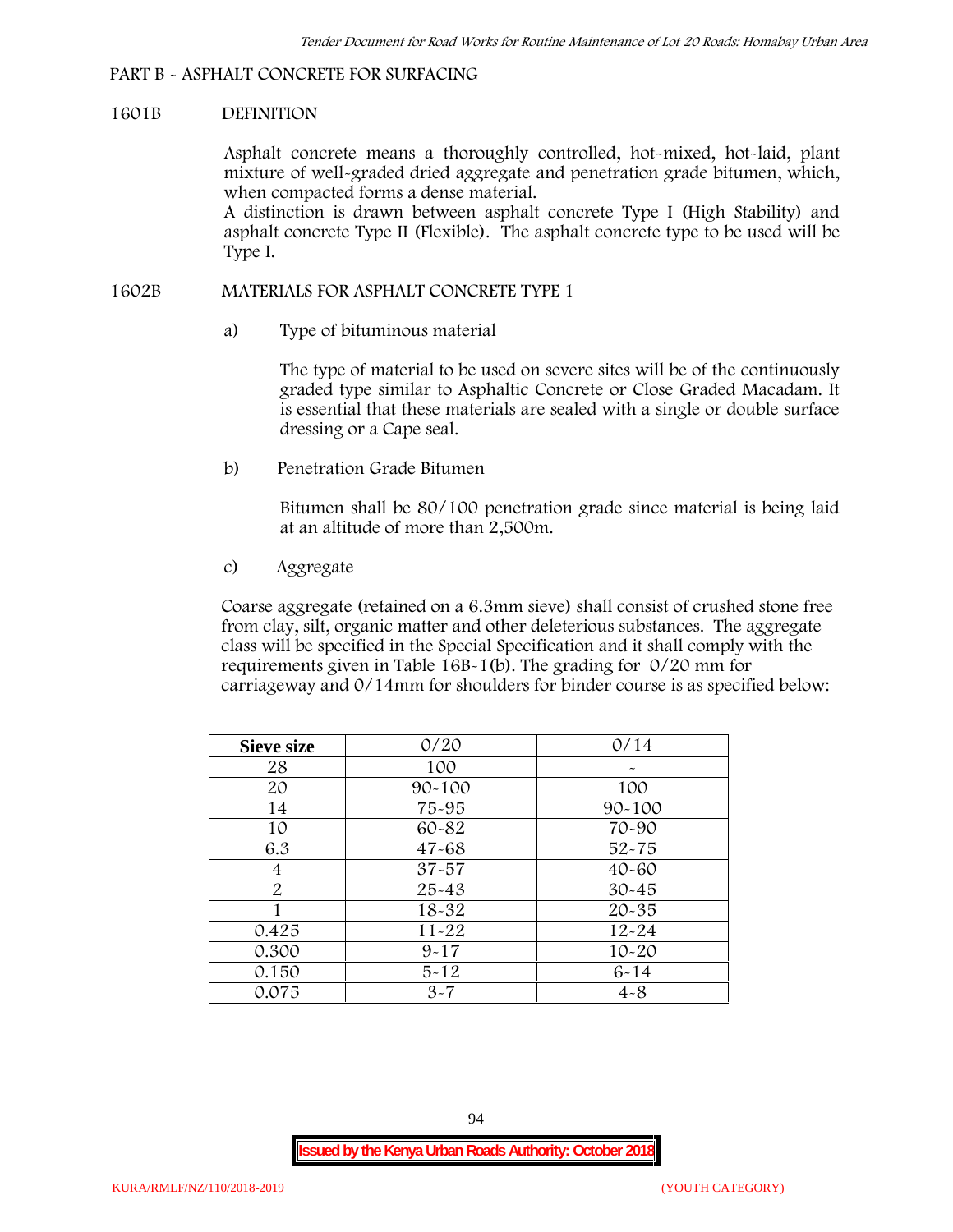### **TABLE 16B-1(b) - REQUIREMENTS FOR COARSE AGGREGATE**

| Coarse Aggregate<br>(Retained on a 6.3mm Sieve) |                      |  |  |  |
|-------------------------------------------------|----------------------|--|--|--|
| Test                                            | Maximum Value        |  |  |  |
| LAA<br><b>ACV</b><br>SSS<br>FI                  | 30<br>25<br>12<br>25 |  |  |  |

Fine aggregate (passing a 6.3mm sieve) shall be free from clay, silt, organic and other deleterious matter and shall be non-plastic. Unless otherwise specified in the Special Specification it shall consist of entirely crushed rock produced from stone having a Los Angeles Abrasion of not more than 40. The Sand Equivalent of the fine aggregate shall not be less than 40 and the SSS not more than 12.

### **b) Mineral Filler**

Mineral Filler shall consist of ordinary Portland Cement

### **1603B GRADING REQUIREMENTS**

The grading of the mixture of coarse and fine aggregate shall be within and approximately parallel to the grading envelopes given in Table 16B-1(b), for 0/14mm as specified for binder course, as described below.

# **GRADING REQUIREMENTS**

To arrive at a suitable design it is necessary to investigate a number of gradings so that a workable mix, which also retains a minimum of 3 % voids at refusal density, is identified.

The largest particle size used should not be more than 25mm so that the requirements of the Marshall test method can be complied with.

Although the complete range of nominal maximum particle sizes is shown in the Tables, the total thickness of material laid should not be more than 75mm.

#### **1604B REQUIREMENTS FOR ASPHALT CONCRETE TYPE 1**

The mixture shall comply with the requirements given in Table 16B-2 as specified in the Specification. In addition, minimum Marshall Stability for 2 x 75 blows shall be 9 kN and maximum 18 kN and at compaction to refusal shall have 3% VIM.

The proportion, by weight of total mixture, of bitumen shall be  $5.0 - 6.5 %$  for  $0/14$  mm and  $4.5 - 6.5$  % for  $0/20$ mm. This shall be termed the nominal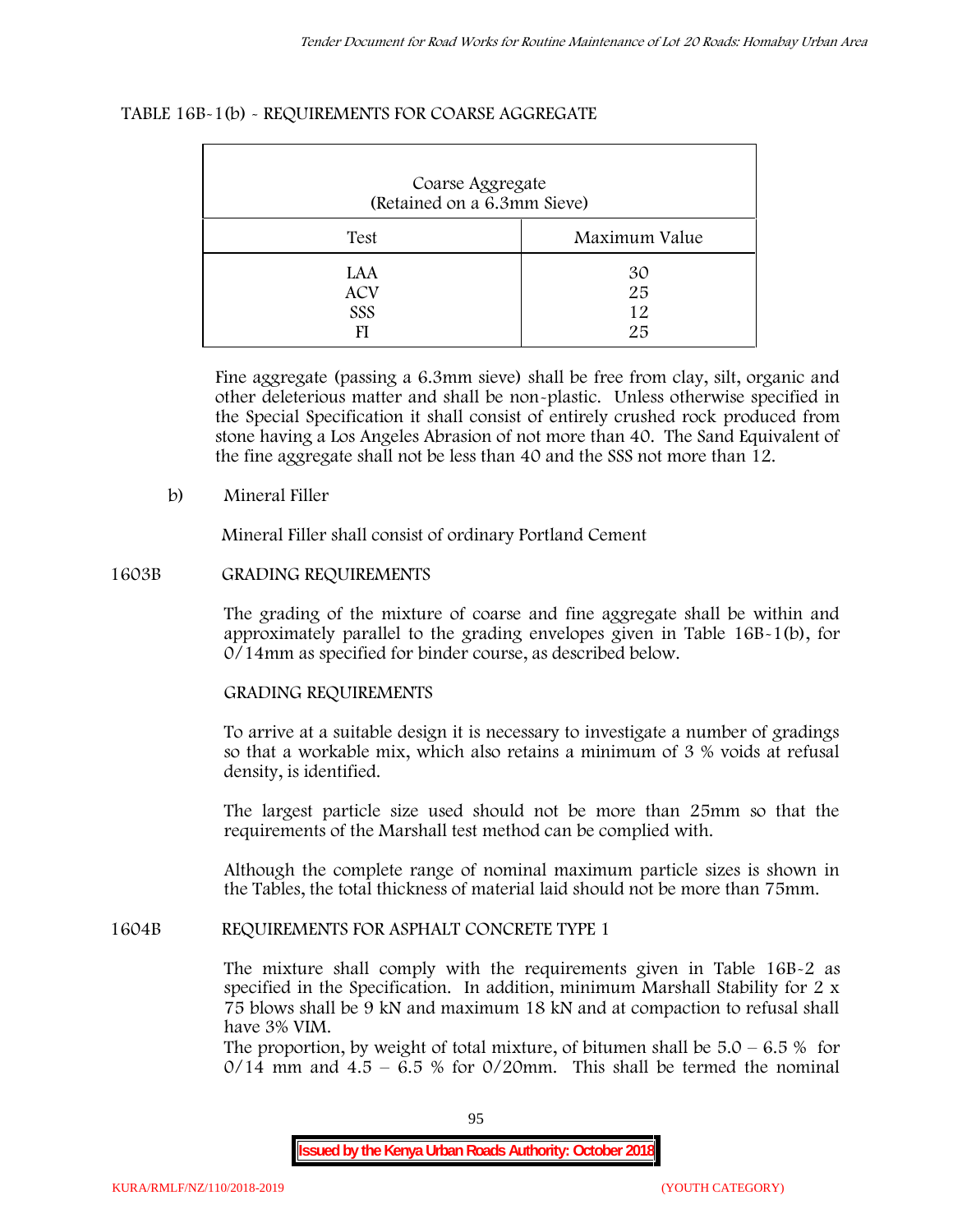binder content. The binder content of the working mix will be instructed by the Engineer following laboratory and site trials.

In order to determine the suitability of a coarse aggregate source a Marshall test programme shall be carried out. It will be advantageous to use a crushed rock which is known from past experience to give good results in this test procedure. A grading conforming to the Type I Binder Course detailed in Table 16B-1(a) 0/20 of this Specification should be tested (but with 100% passing the 25mm sieve) and it shall meet the requirements of Table 16B-2 of this Specification.

Having established the suitability of the aggregate source several grading shall be tested in the laboratory, including that used for the Marshall test, to establish relationships between bitumen content and VIM at refusal density. For each mix, samples will be made up to a range of bitumen contents and compacted to refusal using a gyratory compactor and a vibratory hammer in accordance with the procedure described in BS 598 (Part 104 : 1989), with one revision.

It should first be confirmed that compaction on one face of the sample gives the same refusal density as when the same compaction cycle is applied to both faces of the same sample. The procedure, which gives the highest density, must be used.

From the bitumen content-VIM relationship it will be possible to identify a bitumen content which corresponds to a VIM of 3 - 7%. If it is considered that the workability of the mix may be difficult then compaction trials should be undertaken. It is advisable to establish two or more gradings for compaction trials.

The mixes identified for compaction trials should be manufactured to the laboratory design bitumen content and to two other bitumen contents of +0.5% and +1% additional bitumen. Cores will be cut to determine the density of the compacted material, having completed this the core will then be reheated to  $145+/5$  C in the appropriate mould and compacted torefusal in the vibrating hammer test. To be acceptable the cores cut from the compaction trial must have a density equivalent to at least 95% of refusal density.

The compaction trials will identify a workable mix which can be made to a bitumen content which gives 3% VIM at refusal density.

# **1605B MIXING AND LAYING HEAVY DUTY ASPHALT**

The temperature of the bitumen and aggregates when mixed shall be  $110+/$ 3C above the softening point (R&B) of the bitumen.

Compaction should commence as soon as the mix can support the roller without undue displacement of material and completed before the temperature of the mix falls below 900C.

The minimum thickness of individual layers should be as follows:-

| a) | For the 37.5mm mix | 65mm |  |
|----|--------------------|------|--|
| b) | For the 25.0mm mix | 60mm |  |
| C) | For the 19.0mm mix | 50mm |  |
| d) | For the 12.5mm mix | 40mm |  |
|    |                    |      |  |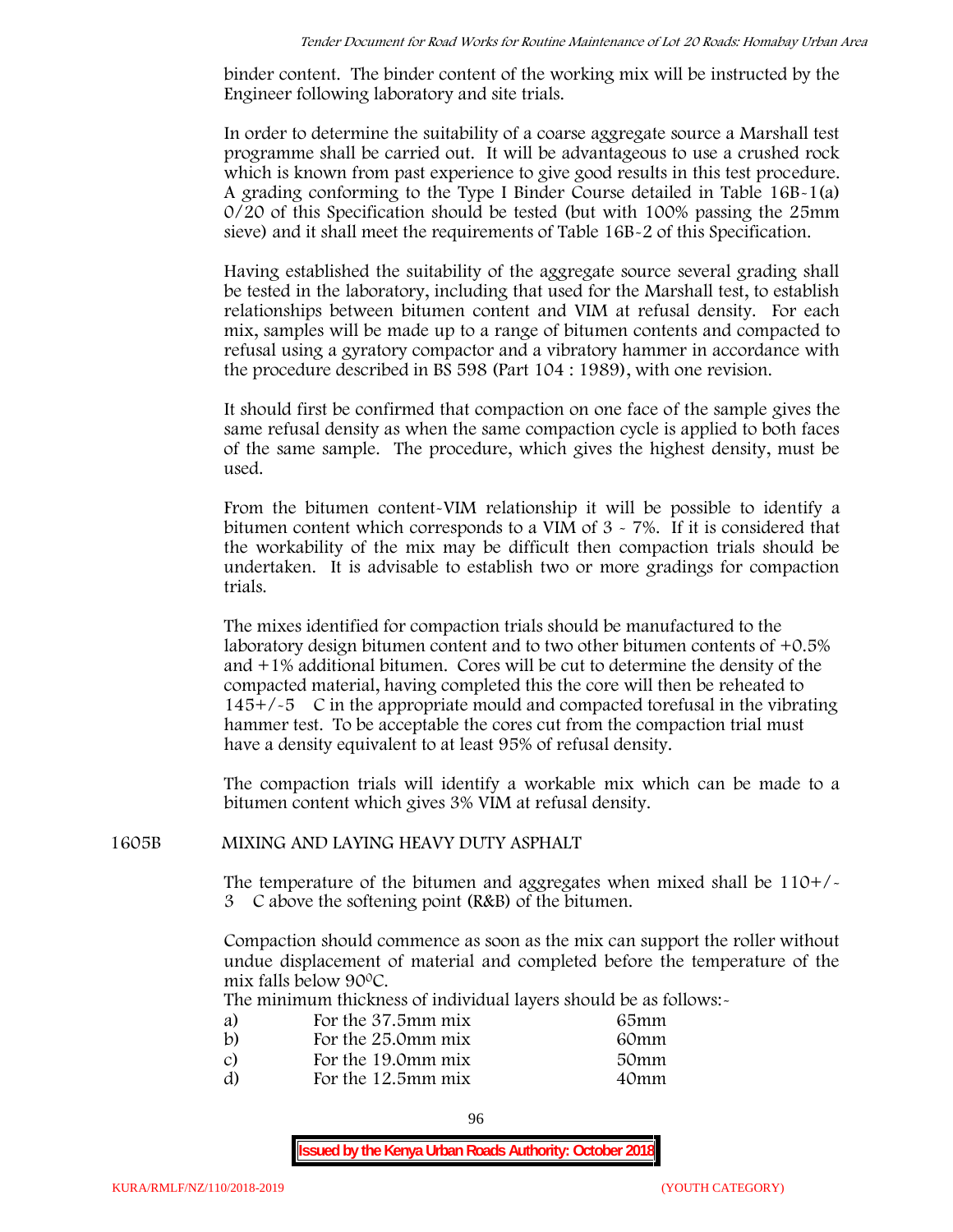### **1606B COMPACTION**

Rolling shall be continued until the voids measured in the completed layer are in accordance with the requirement for a minimum density of 98% of Marshall optimum, or, a minimum mean value of 95% of refusal density (no value less than 93%) as appropriate.

#### **1607B MEASUREMENT AND PAYMENT**

a) Item : Asphalt Concrete

Unit : m<sup>3</sup> of Asphalt Concrete Used

Asphalt concrete shall be measured by the cubic metre compacted on the road calculated as the product of the length instructed to be laid an the compacted cross-sectional area shown on the Drawings or instructed by the Engineer.

The rate for asphalt concrete shall include for the cost of providing, transporting, laying and compacting the mix with the nominal binder content and complying with the requirements of Parts A and B of Section 16 of this Specification.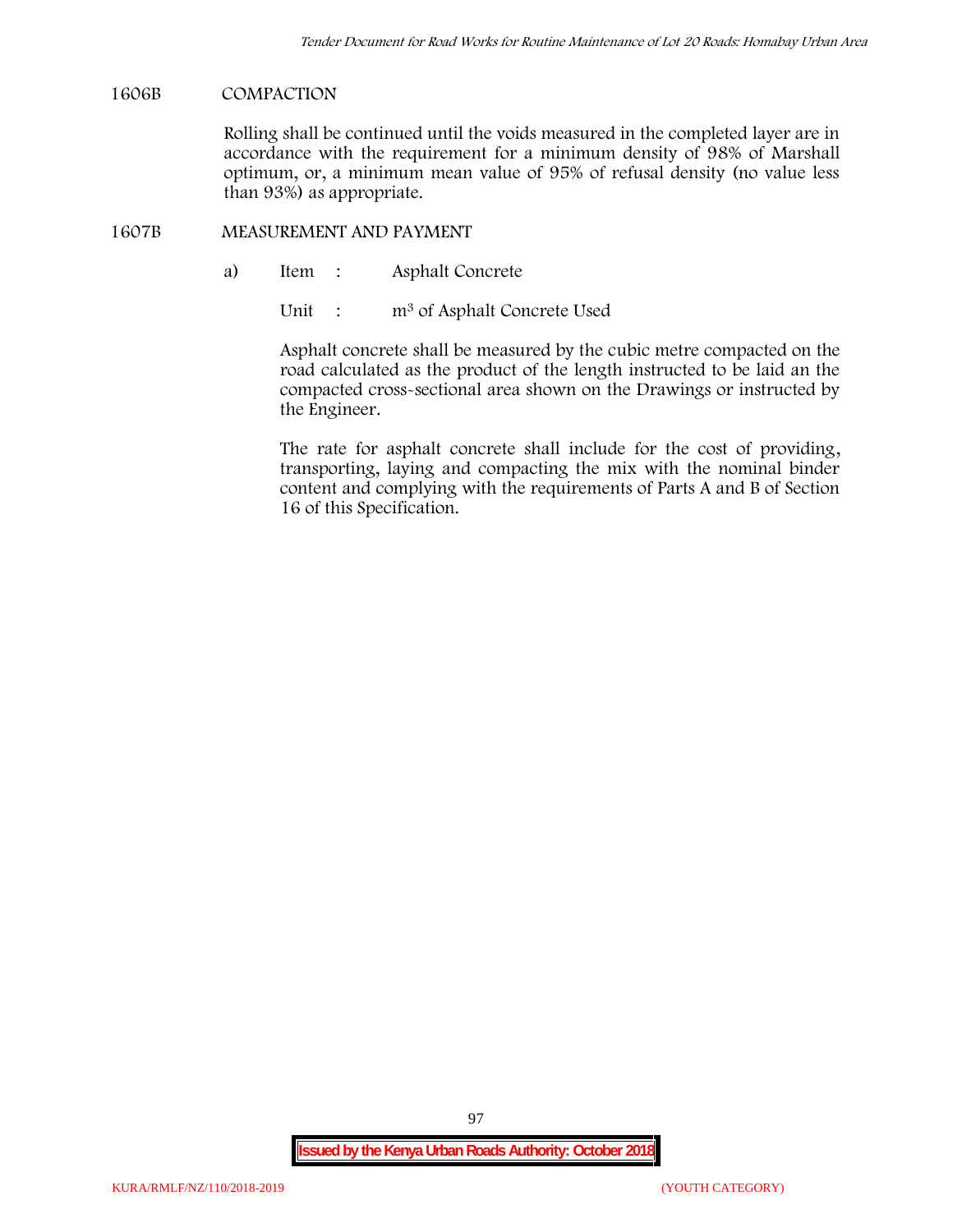### **SECTION 17 - CONCRETE WORKS**

# **1703 MATERIALS FOR CONCRETE**

This work shall consist of placing selected approved material of 250mm minimum diameter on the foundation put after excavation to receive levelling concrete in accordance with these specifications and in conformity with the lines, grades and cross sections shown on the Drawings as directed by the Engineer.

(a) **Materials**

Selected rock: The selected rock builders to be placed for this work shall be hard, sound, durable quarry stones as approved by the Engineer. Samples of the stone to be used shall be submitted to and approved by the Engineer before any stone is placed.

The maximum size of the stone boulders shall be 300mm.

(b) **Construction Method**

After completion of the structural excavation the surface of the loose soil shall be levelled and compacted. Then the stone of the above sizes shall be placed in one layer of 250mm over the compacted bed where the bottom slab will rest. Coarse sand shall be spread to fill up the voids in the stone boulders, and compaction with vibratory compactors should be performed to make this layer dense whereon a concrete of levelling course shall be placed.

(c) **Measurement and payment**

Measurement for the bedding materials shall be made in cubic metres for the completed and accepted work, measured from the dimension shown on the Drawings, unless otherwise directed by the Engineer.

Payment for the bedding Materials for Levelling Concrete Works shall be full compensation for furnishing and placing all materials, all labour equipment, tools and all other items necessary for proper completion of the work in accordance with the Drawings and specifications and as directed by the Engineer.

# **1703(A) LEVELLING CONCRETE (CLASS 15/20) FOR BOTTOM SLAB INCLUSIVE OF COST OF FORM WORKS**

This work shall consist of placing and levelling lean concrete class 15/20 over the prepared bed of stone boulders in the foundation for bottom slab and wingwalls in accordance with these specifications and which conformity with the lines, grades, thickness and typical cross-sections shown on the drawings unless otherwise directed by the Engineer.

(a) **Materials for Levelling Concrete**

Requirement for the concrete class  $15/20$  is specified as follows:-Design compressive strength (28) days : 15N/mm2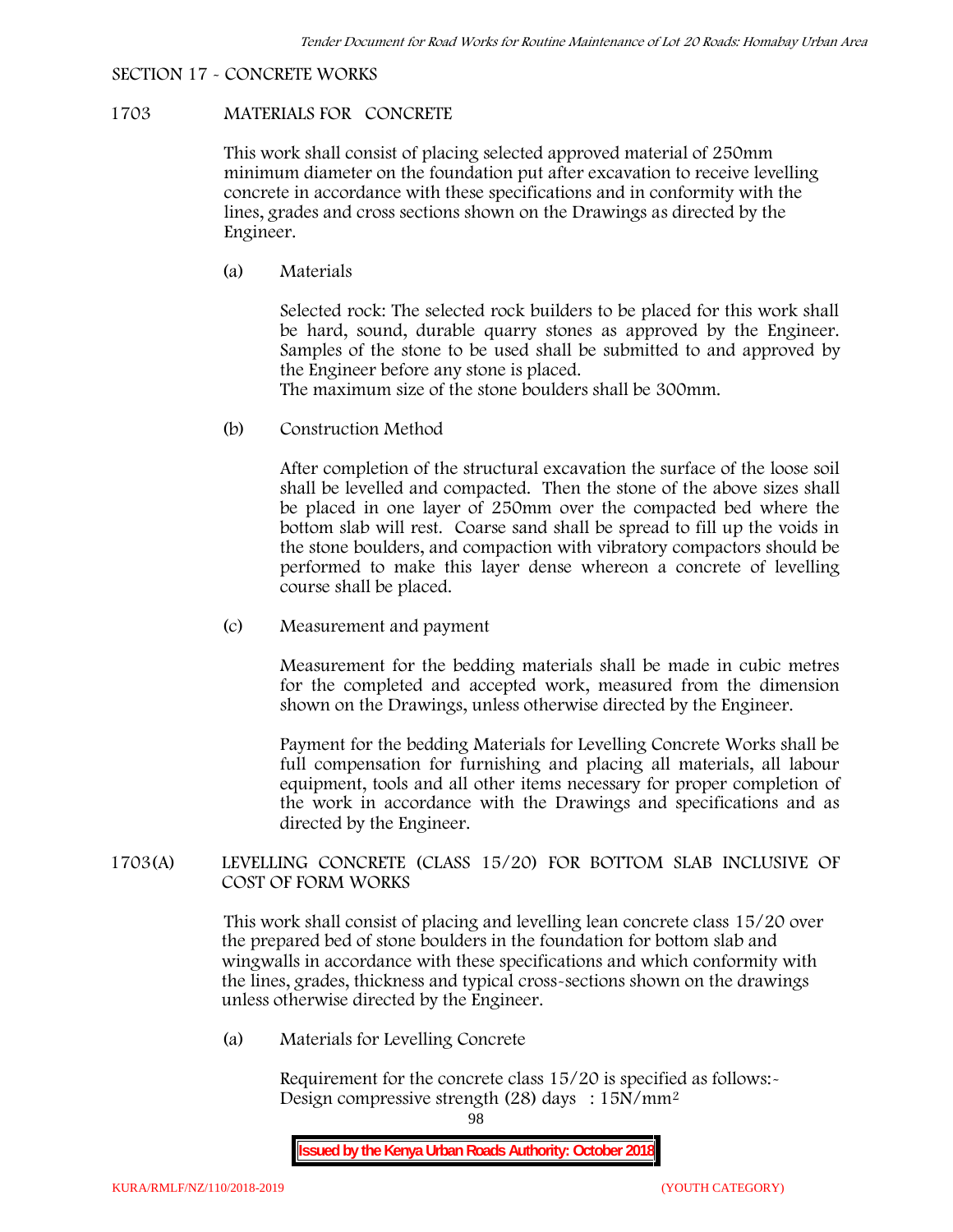Maximum size of coarse aggregate : 20mm Maximum cement content  $: 300 \text{ kg/m}^3$ . Maximum water/cement ration of 50% with slump of 80mm.

# (b) **Construction Method**

The bed of stone boulders upon which the levelling concrete will be placed shall be smooth, compacted and true to the grades and crosssection shall be set to the required lines and grades.

# **37.2** (c) **Measurement and payment**

Measurement for levelling concrete (class 15/20) shall be made in cubic metres completed and accepted levelling concrete work measured in place which is done in accordance with the Drawings and the Specifications.

Payment for this work shall be the full compensation for furnishing and placing all materials, labour, equipment and tools, and other incidentals to Specifications and as directed by the Engineer.

Pay item No. 17/02 Levelling Concrete Works (Class 15/20) for Box Culvert and wingwalls inclusive of Cost of Form works.

# **1703 (C) FORMWORK FOR CULVERT WALLS**

This work shall consist of all temporary moulds for forming the concrete for culvert walls and slabs together with all temporary construction required for their support. Unless otherwise directed by the Engineer all formworks shall be removed on completion of the walls and slabs.

(a) **Materials**

Forms shall be made of wood or metal and shall conform to the shape, lines and dimensions shown on the Drawings.

All timber shall be free from holes, loose material, knots, cracks, splits and warps or other defects affecting the strength or appearance of the finished structure.

Release Agents – Release agents shall be either neat oils containing a surface activating agent, cream emulsions, or chemical agents to be approved by the Engineer.

# (b) **Construction Method**

(i) **Formworks**

Formworks shall be designed to carry the maximum loads that may be imposed, and so be rigidly constructed as to prevent deformation due to load, drying and wetting, vibration and other causes. After forms have been set in correct location, they shall be inspected and approved by the Engineer before the concrete is placed.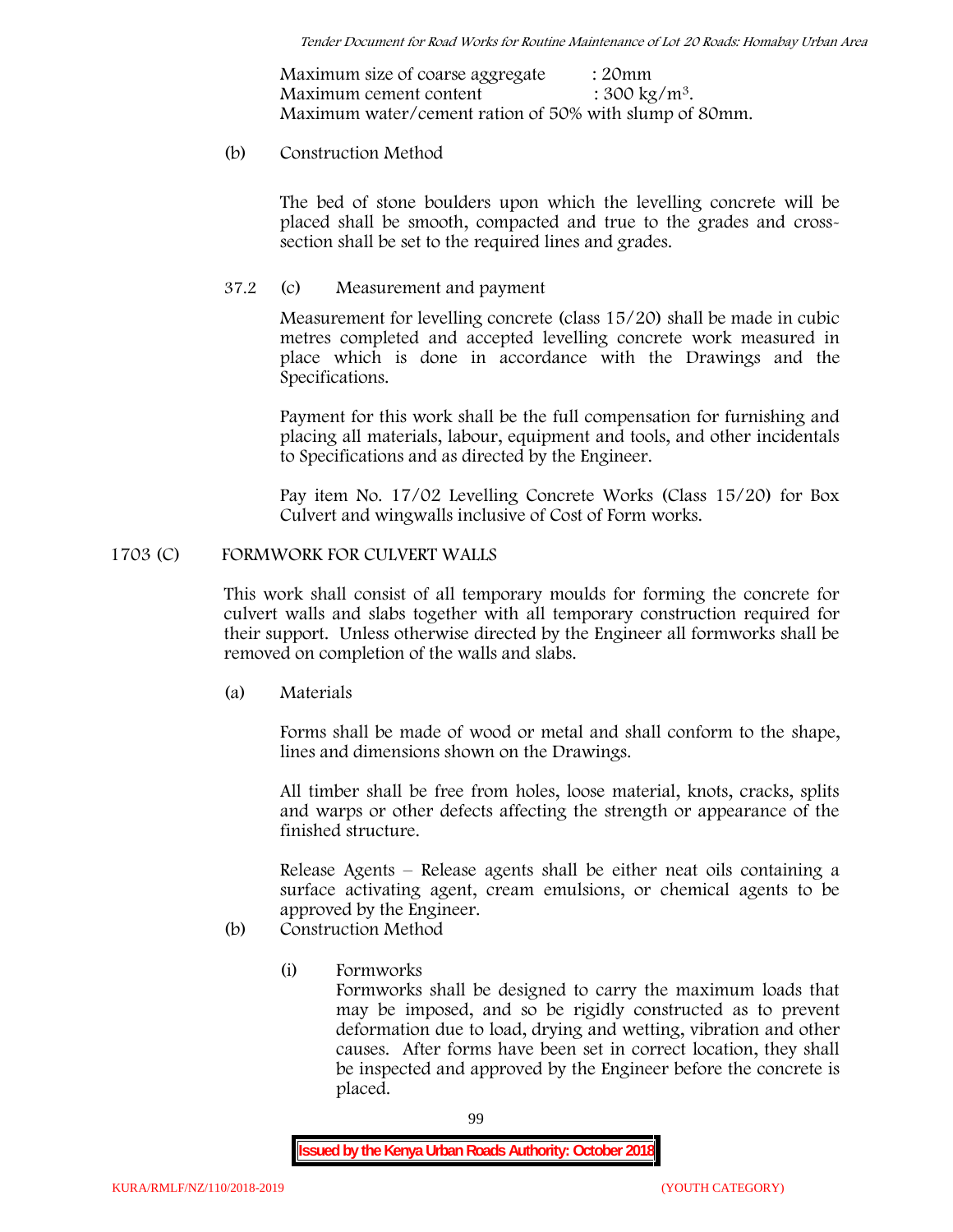If requested, the contractor shall submit to the Engineer working drawings of the forms and also, if requested, calculations to certify the rigidity of the forms.

# **1703(D) CONCRETE WORKS (CLASS 20/20) OF CULVERT WALLS AND SLABS**

This work shall consist of furnishing, mixing, delivering and placing of the concrete for the construction of culvert walls and slabs, in accordance with these Specifications and in conformity with the requirements shown on the Drawings.

Concrete class 20/20 shall be used for Culvert walls and slabs.

**(a) Concrete Materials**

(i) Cement: Cement shall be of Portland type and shall conform to the requirements of BS 12 or equivalent.

The contractor shall select only one type or brand of cement or others. Changing of type or brand of cement will not be permitted without a new mix design approved by the Engineer. All cement is subject to the Engineer's approval; however, approval of cement by the Engineer shall not relieve the Contractor of the responsibility to furnish concrete of the specified compressive strength.

Conveyance of cement by jute bags shall not be permitted. Storage in the Contractor's silo or storehouse shall not exceed more than two (2) months, and age of cement after manufacture at mill shall not exceed more than four (4) months. The Contractor shall submit to the Engineer for his approval the result of quality certificate prepared by the manufacturer.

Whenever it is found out that cement have been stored too long, moist, or caked, the cement shall be rejected and removed from the project.

# **(b) Aggregates**

Fine and coarse aggregates must be clean, hard, strong and durable, and free from absorbed chemicals, clay coating, or materials in amounts that could affect hydration, bonding, strength and durability of concrete. Grading of aggregates shall conform to the following requirements: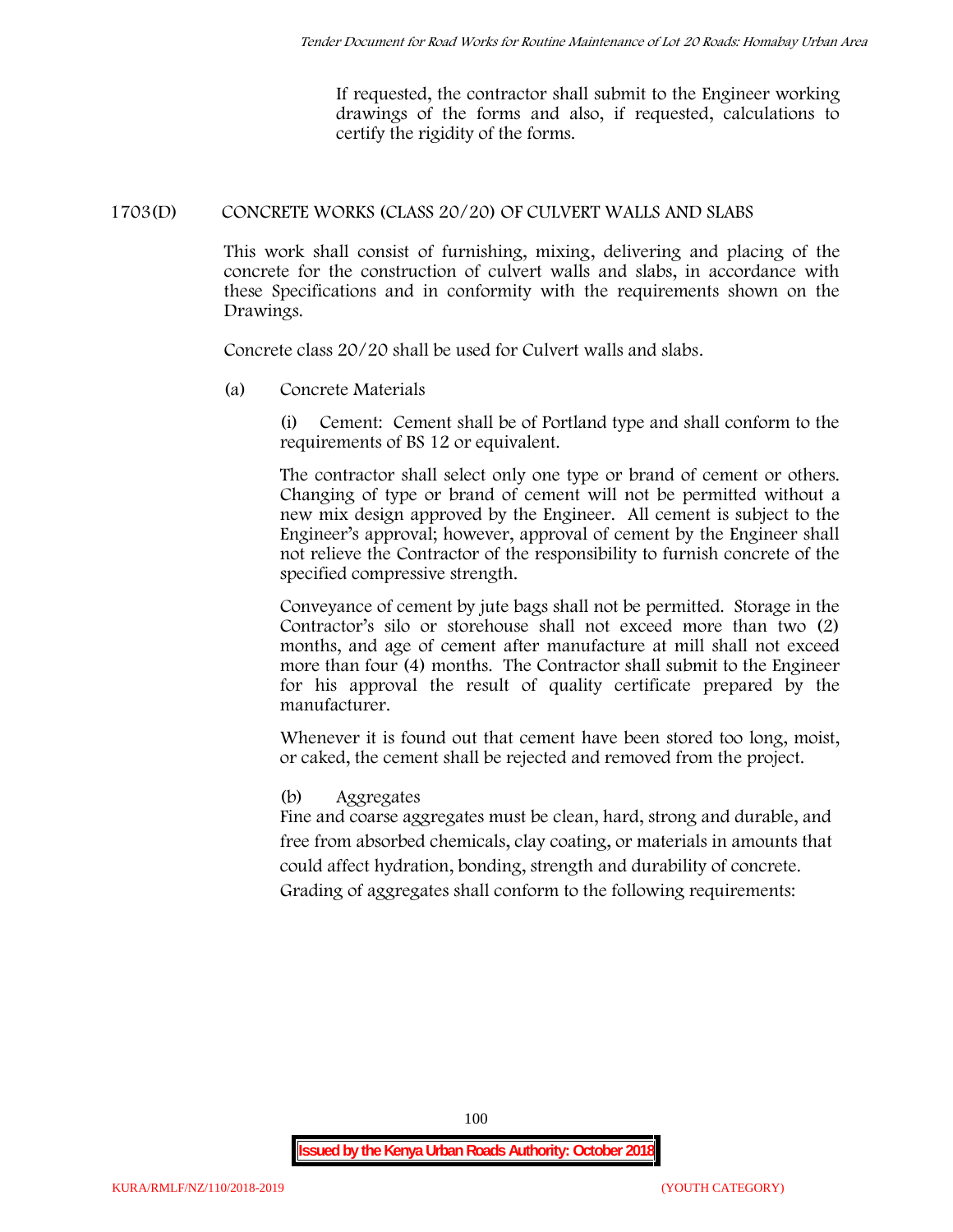# **(i) Grading of Fine Aggregates**

| <b>Sieve Size</b> | <b>Percentage by Weight Passing</b> |
|-------------------|-------------------------------------|
| 10<br>mm          | 100                                 |
| 5.<br>mm          | 89-100                              |
| $2.5$ mm          | $60 - 100$                          |
| $1.2$ mm          | $30 - 100$                          |
| $0.6$ mm          | $15 - 54$                           |
| $0.3$ mm          | $5 - 40$                            |
| $0.15 \text{ mm}$ | $0 - 15$                            |

# **(ii) Grading of Coarse Aggregates**

| Size     |                       |                           |    | of Amounts finer than each standard sieve percentage by |    |       |          |
|----------|-----------------------|---------------------------|----|---------------------------------------------------------|----|-------|----------|
| Coarse   | weight                |                           |    |                                                         |    |       |          |
| Aggregat | 40                    | 30                        | 25 | 20                                                      | 15 |       | 5        |
|          | 2.5                   |                           |    |                                                         |    |       |          |
|          | 100                   | $\widetilde{\phantom{m}}$ |    | $90 - 100$ -                                            |    | 30-69 | $0 - 10$ |
|          | $\tilde{\phantom{a}}$ |                           |    |                                                         |    |       |          |

Other requirements for aggregates are as follows:

# **(iii) Fine Aggregates**

| Fitness Modulus, AASHTO M-6                           | $: 2.3 - 3.1$         |
|-------------------------------------------------------|-----------------------|
| Sodium Sulphate Soundness, AASHTO T104: Max. 10% loss |                       |
| Content of Friable Particles AASHTO 112               | : Max $1\%$ by weight |
| Sand Equivalent, AASHTO T176                          | : Min. 75             |

**(iv) Coarse Aggregate**

| Abrasion, AASGTO T96                             | : Max. $405$ loss      |
|--------------------------------------------------|------------------------|
| Soft Fragment and shale, AASHTO M80              | : Max. $5\%$ by weight |
| Thin and elongated Pieces, AASHTO M80 : Max. 15% |                        |

**(v) Water**

All sources of water to be used with cement shall be approved by the Engineer. Water shall be free from injurious quantities of oil,

- alkali, vegetable matter and salt as determined by the Engineer.
- **(vi) Admixture**

Only admixture, which have been tested and approved in the site laboratory through trial mixing for design proportion shall be used. Before selection of admixture, the Contractor shall submit to the Engineer the specific information or guarantees prepared by the admixture supplier.

The contractor shall not exclude the admixture from concrete proportions.

**Concrete class 20/20**

101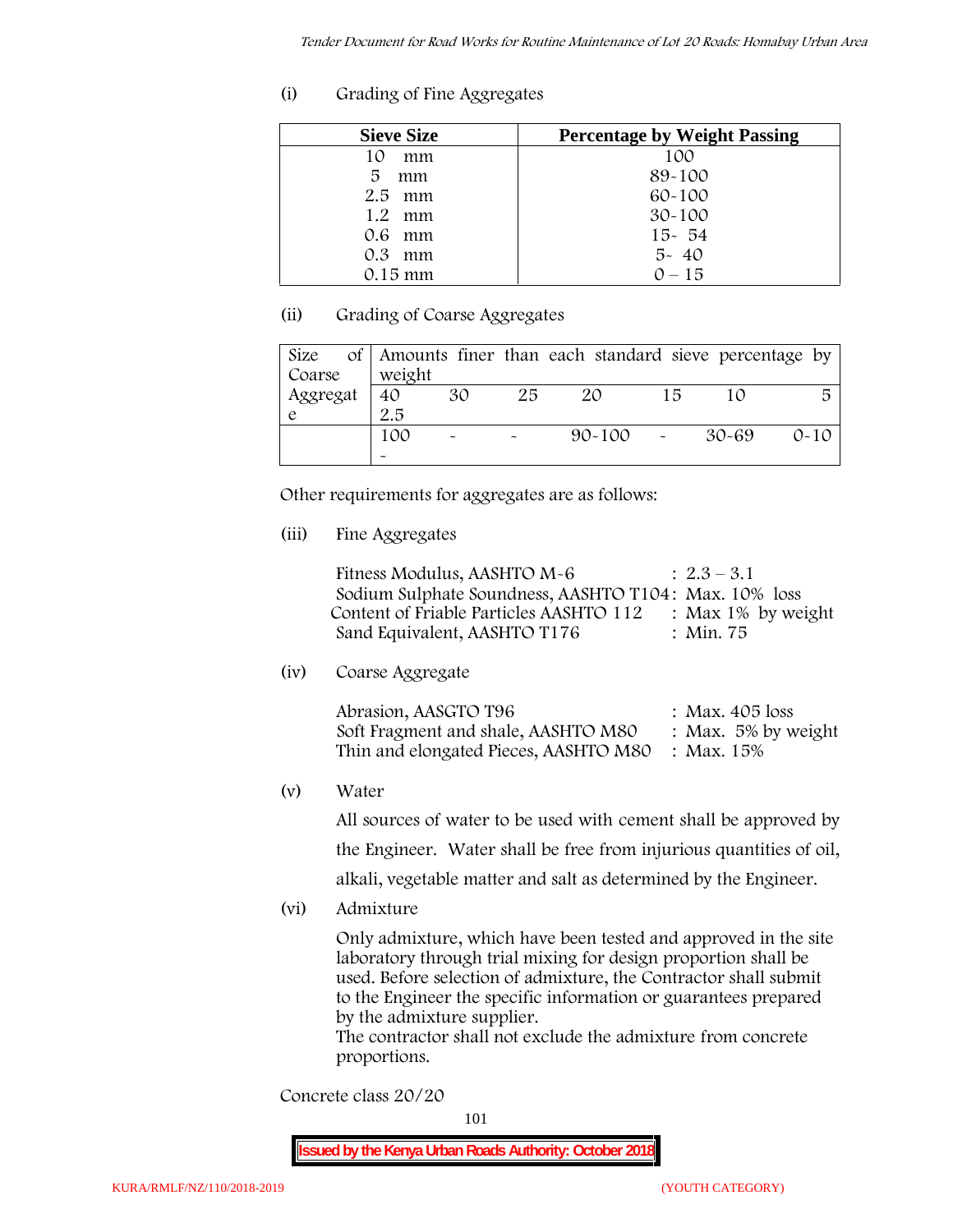Concrete class 20/20 shall be used for culvert walls and slabs. The requirements of Concrete class 20/20 are provided as follows unless otherwise the Engineer will designate any alteration.

Design compressive strength (28 days) : 20N/mm<sup>2</sup> Maximum size of coarse aggregates : 20mm Maximum water/cement ratio of 45% with slump of 80mm

(d) **Proportioning Concrete**

The Contractor shall consult with the Engineer as to mix proportions at least thirty (30) days prior to beginning the concrete work. The actual mix proportions of cement, aggregates, water and admixture shall be determined by the Contractor under supervision of the Engineer in the site laboratory.

The Contractor shall prepare the design proportions which has 120% of the strength requirement specified for the designated class of concrete.

No class of concrete shall be prepared or placed until its job-mix proportions have been approved by the Engineer.

- (e) **Concrete Work**
	- **(ii) Batching**

Batching shall be done by weight with accuracy of:

| Cement              | $\frac{1}{2}$ percent |
|---------------------|-----------------------|
| Aggregate           | $\frac{1}{2}$ percent |
| Water and Admixture | : 1 percent.          |

Equipment should be capable of measuring quantities within these tolerances for the smartest batch regularly used, as well as for larger batches.

The accuracy of batching equipment should be checked every month in the presence of the Engineer and adjusted when necessary.

**(iii) Mixing and delivery**

Slump of mixed concrete shall be checked and approved at an accuracy of +25mm against designated slump in these specifications.

**(iv) Concrete in hot weather**

No concrete shall be placed when the ambient air temperature is expected to exceed thirty three degrees celsius (330c) during placement operations).

102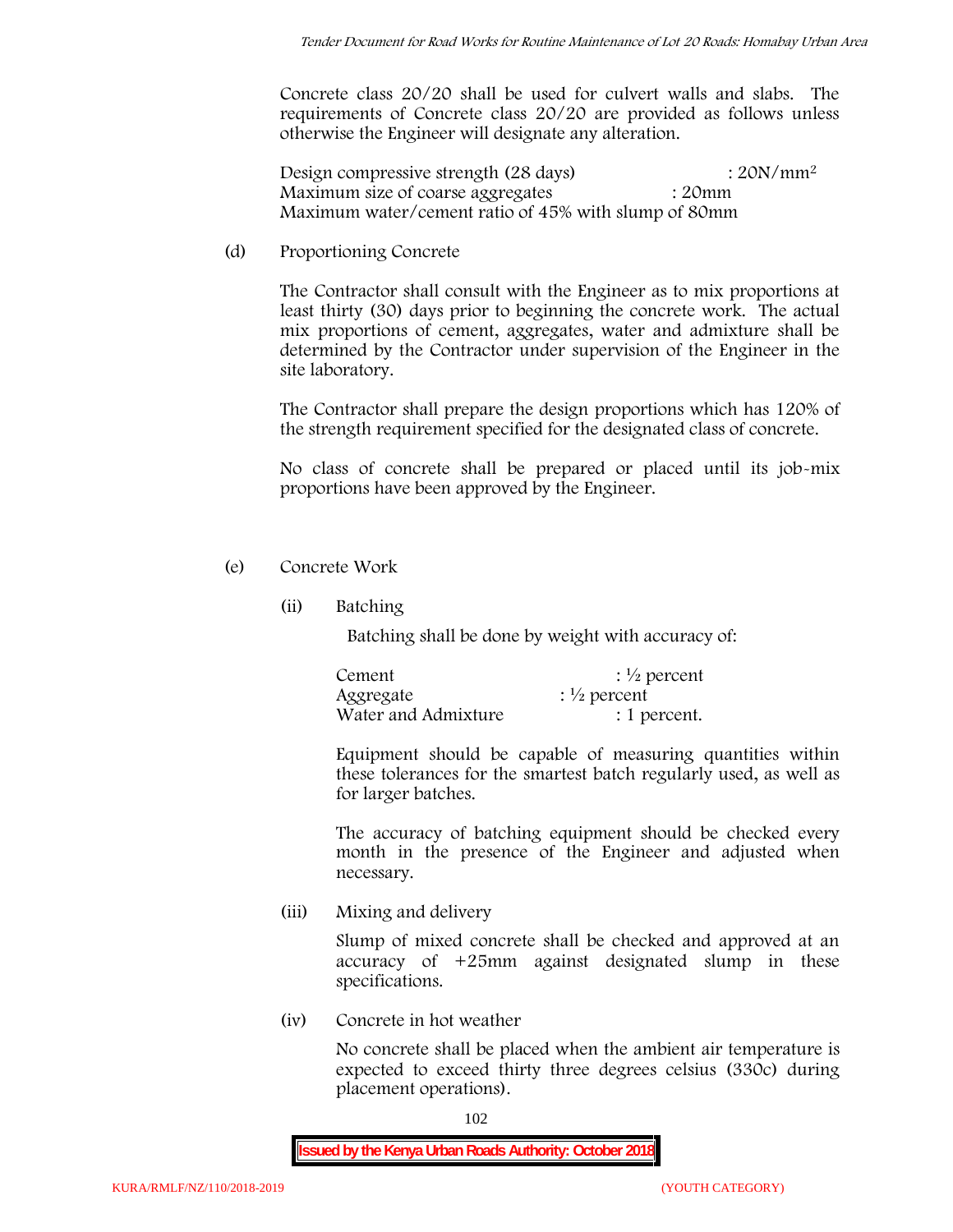*Tender Document for Road Works for Routine Maintenance of Lot 20 Roads: Homabay Urban Area*

**(v) Concreting at night**

No concrete shall be mixed, placed or finished when natural light is insufficient, unless an adequate approved artificial lighting system is operated; such night work is subject to approval by the engineer.

**(vi) Placing**

In preparation of the placing of concrete, the interior space of forms shall be cleaned and approved by the engineer prior to placing concrete. All temporary members except tie bars to support forms shall be removed entirely from the forms and not buried in the concrete. The use of open and vertical chute shall not be permitted unless otherwise directed by the engineer.

The Contractor shall provide a sufficient number of vibrators to properly compact each batch immediately after it is placed in the forms.

(f) **Measurement and Payment**

Measurements for the Concrete Works Class 20/20 of culvert walls and slabs shall be made in cubic metres for the walls and slabs actually constructed, measured from their dimensions shown on the Drawings. Payment for the Concrete Works (Class 20/20) of culvert walls and slabs shall be the full compensation for furnishing all materials of the concrete mixing, delivering, placing and curing the concrete, equipment and tools, labour and other incidental necessary for the completion of the work in accordance with the Drawings and these Specifications and as directed by the Engineer.

# **SECTION 20 - ROAD FURNITURE**

# **2001 ROAD RESERVE BOUNDARY POSTS**

Road reserve boundary posts shall be provided as directed by the Engineer and in compliance with Standard Specification clause 2001. They shall be placed at 50m. intervals along the boundary of the road reserve.

# **2003 EDGE MARKER POST**

Edge marker post shall be provided as directed by the Engineer and in compliance with Standard Specification clause clause 2003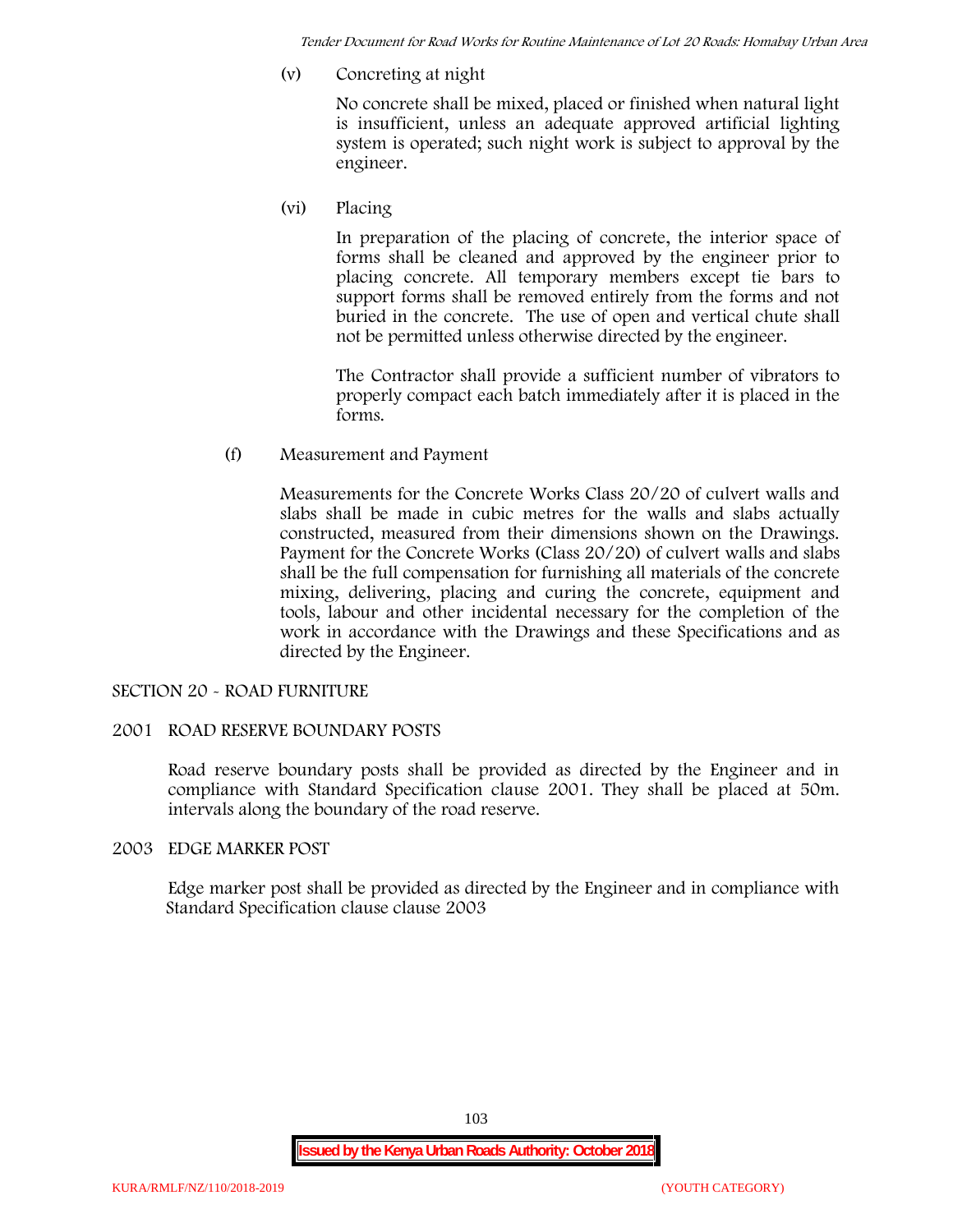#### **2004 PERMANENT ROAD SIGNS**

Permanent Road Signs shall be provided as directed by the Engineer and in compliance with the requirements of the "Manual for Traffic Signs in Kenya" Part II and standard Specification clause 2004.

#### **2004B EXISTING ROAD SIGNS**

Where directed by the Engineer, the Contractor shall take down road signs including all posts, nuts, bolts and fittings, and remove and dispose of the concrete foundation and backfill the post holes. The signs shall be stored as directed by the Engineer.

Measurement and payment for taking down road signs shall be made by the number of signs of any type and size taken down, cleaned and stored as directed.

#### **2005 ROAD MARKING**

Paint for road marking shall be internally reflectorised hot applied thermoplastic material in accordance with Clause 219 of the Standard Specification.

The rates inserted in the Bills of Quantities for road marking shall include for prior application of approved tack coat.

### **2005A RAISED PAVEMENT MARKERS – ROAD STUDS**

#### **MATERIAL**

Road studs are moulded of acrylonitrile butadiene styrene (ABS) conforming to ASTM Specification D1788 – 68, class  $5 - 2 - 2$  shell filled with inert, thermosetting compound and filler. The lens portion of the marker of the marker is of optical menthly methacrylic.

#### **CONSTRUCTION**

The road studs shall be constructed of high impact ABS containing a multi-biconvex glass lens reflector system. It shall be of monolithic construction, and not less than 98.5. m2. The height of the marker shall not exceed 17mm and the underside shall contain a non-honeycomb base (flat).

#### **REQUIREMENTS**

The markers shall conform to the following requirements

**Colour**

Shall be white, yellow or red as specified and the Retro – reflectance values should conform to the testing procedures of ASTME 809.

# **Impact Resistance**

The market shall not crack or break when tested using a 1000**-**gram weight from a height of 1 metre. (ASTM D 2444) or BS 3900 Part E3.

### **Resistance to Water Penetration**

104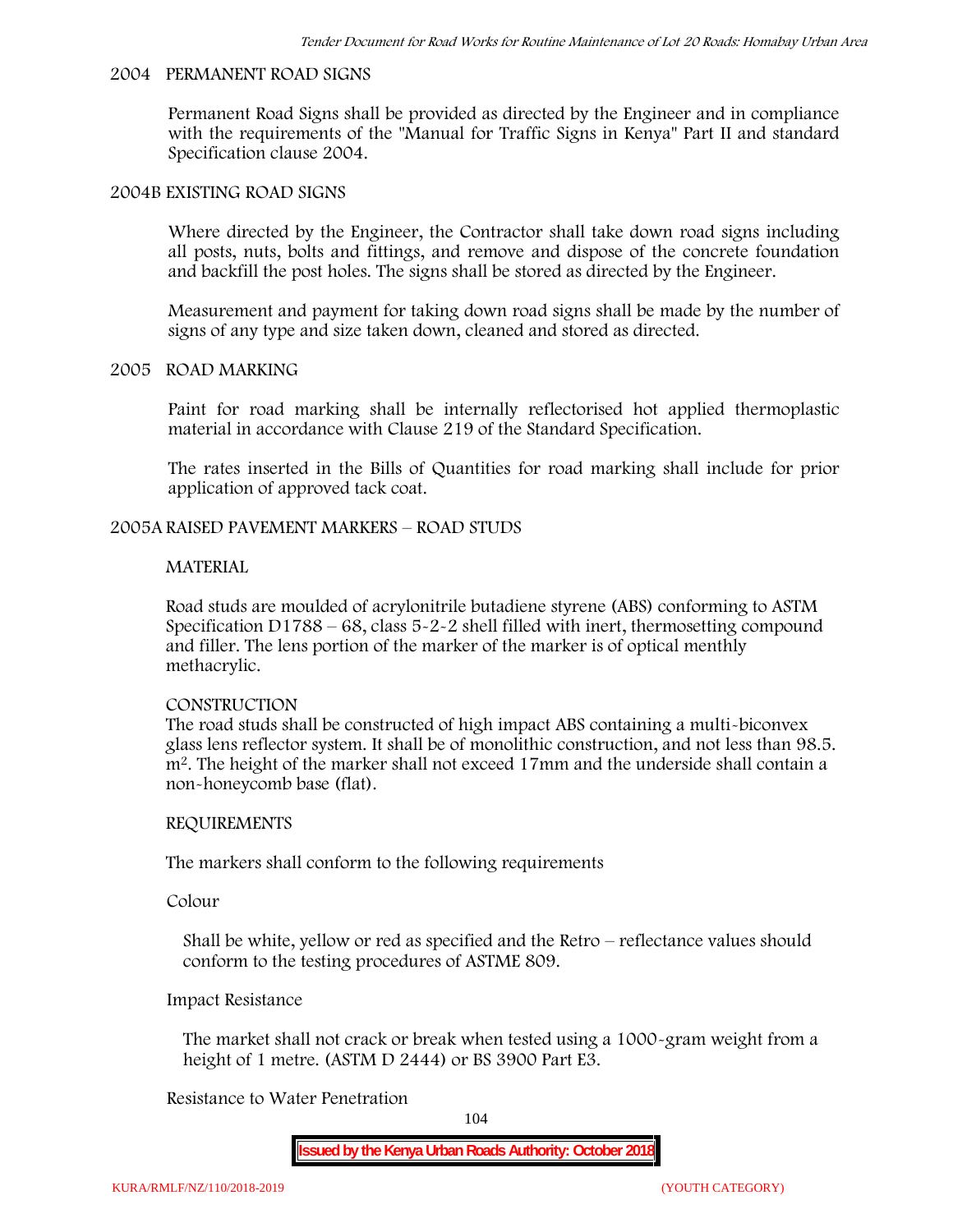Shall not have water penetration behind the lens after submerged in a water bath at 70 + 50 oF for 10 minutes. And it should still meet the reflectance Requirement. BS 998.

**Heat Resistance**

Shall comply with the initial brightness as per BS 873 Part IV of 1978

**Night Visibility**

The marker shall be bright as per BS 873 Part IV of 1978

**Compression Resistance**

There shall be no cracking sound at a pressure lower than 25 tones as per BS 873 Part IV of 1978.

**Corrosion Resistance**

After immersing a sample of Road stud in a solution containing 30g/1 of sodium chloride for 30 days, there shall not be any signs of corrosion **-**(BS998).

**NOTE**: These markers are intended for application directly to pavement surfaces and are compatible with raised pavement makers. These adhesives should be of high quality and tested for conformance to customer requirements.

# **ADHESIVES**

They shall be of Resin Type–Epoxy of 2 different components part 1 and 2 i.e Adhesive and Reactor without any volatile solvents in both.

| Pot life:             | not less than 20 minutes at 20 $\degree$ C  |
|-----------------------|---------------------------------------------|
| Rotational cure time: | between 20 and 30 minutes at 20 $\degree$ C |
| Hard cure:            | Between 40 and 60 minutes at 20 $\degree$ C |

# **APPLICATION INSTRUCTION**

**Preparation of Pavements**

Make sure that the road surface is absolutely dry and free of oil and grease**.**

**Mixing of Adhesive**

Pour component B into the container of component A. Stir mixture by hand with a wooden or metal stick until uniform Grey Tint without a striae is obtained.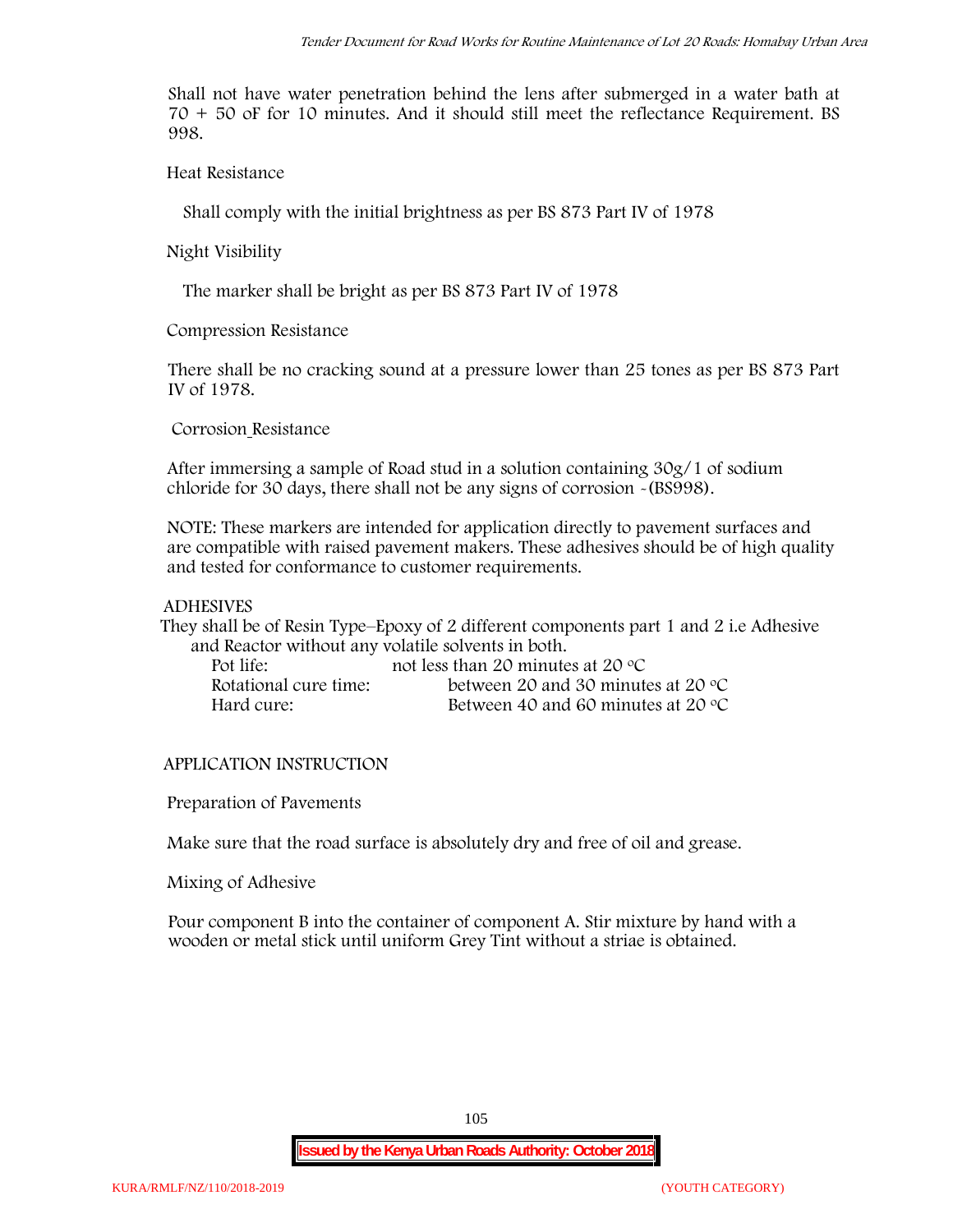### **Installation**

Pour the mixture on to the underside of the road stud. Then place the road stud firmly on the road surface. Adhesive should stand out for about 5mm to 10 mm over the edges of the stud.

**Protection from the Traffic**

Protect studs from traffic for 2 hours until the adhesive has properly hardened. Try by touching the adhesive.

**NUMBER OF STUDS NEEDED FOR LABORATORY TESTS.**

In order to approve a particular type of road stud, 4 sample road studs of each colour shall be submitted.

# **2006 GUARDRAILS**

Contrary to the Standard Specification, guardrail posts shall be concrete 200 mm diameter set vertically at least 1.2m into the shoulder as directed by the Engineer. Spacer blocks shall also be made of concrete.

Beams for guardrails shall be "Armco Flexbeam" or similar obtained from a manufacturer approved by the Engineer.

# **2007 KERBS**

a) **Vertical Joints**

Vertical joints between adjacent Kerbs shall not be greater than 5 mm in width and shall be filled with a mortar consisting of 1:3 cement: sand by volume.

# b) **Transition between flush and raised kerbs**

The transition between flush and raised kerbs (e.g. at bus bays) shall be termed as ramped kerbs. The transition between flush and raised kerbs shall occur within a length of 2.0 m.

# **2008 KILOMETRE MARKER POSTS**

Kilometre marker posts shall be provided as directed by the Engineer and in compliance with Standard Specification clause 2008.

# **2009 RUMBLE STRIPS**

Where directed by the Engineer, the Contractor shall provide, place, trim, shape and compact to line and level asphalt concrete rumble strips on the finished shoulders. This shall be done to the satisfaction of the Engineer

# **2011 MEASUREMENT AND PAYMENT**

106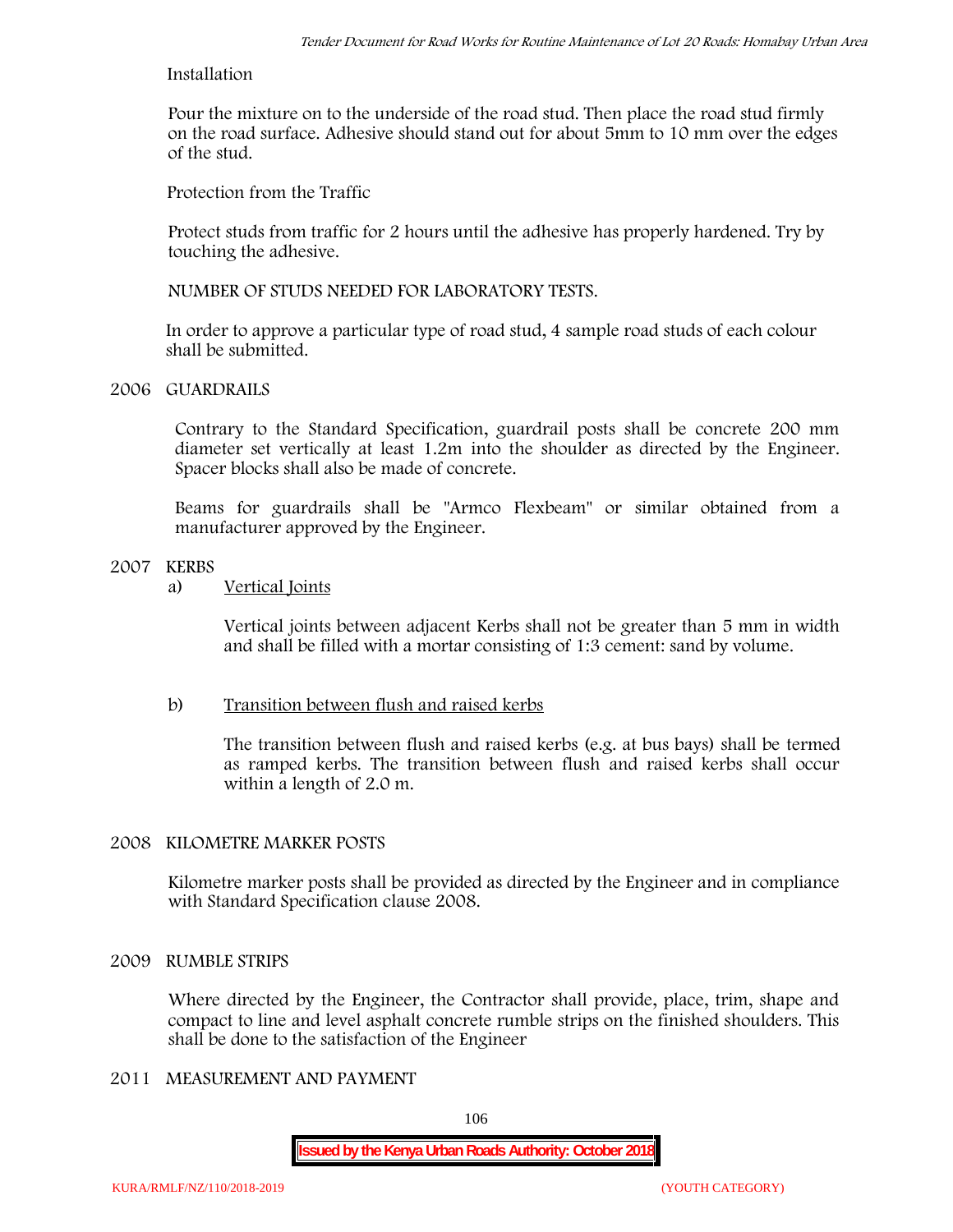### **Road reserve boundary posts**

Road reserve boundary posts shall be measured by the number erected

# **Permanent road signs**

Permanent road signs shall be measured by the number of each particular size erected.

### **Road marking**

Road markings in yellow or white material shall be measured in square metres calculated as the plan area painted.

# **Road Studs**

Road studs shall be measured by the number of each particular size erected.

### **Guardrail**

Guardrail shall be measured by the metre as the length of the guardrail constructed.

**Kerbs**

Kerbs shall be measured by the metre as the length of kerb constructed

# **SECTION 22-DAYWORKS**

# **2202 MEASUREMENTS AND PAYMENT**

(a) Plant

Where items of major plant listed in the schedule of Day works are specified by type (e.g. Concrete mixer etc.) the power rating if such items of plant are provided by the Contractor shall not be lower than the power ratings of such plant manufactured within the last two years prior to the date of BID. Any item of major plant employed upon Dayworks that has a power rating lower than specified above shall be paid for at rates lower than those in the schedule of Dayworks. The reduction in the rate payable shall be in proportion to the reduction in power rating below that specified above.

# **SECTION 23: CONCRETE PAVING BLOCKS**

This works shall consist of providing, laying and fixing of concrete paving blocks and concrete paving slabs on a sand base on the driveway and walkways and other areas as directed by the Engineer.

# **a. Concrete Paving Blocks**

The paving blocks shall be of type S of any shape fitting within a 295 mm square coordinating space and a work size thickness of at least 30 mm. The blocks shall confirm to the requirements of BS 6717:Pt. 1:1986 or Kenya standard equivalent.

The laying shall be broken at intervals of 50 m by concrete ribs of class 25 concrete.

107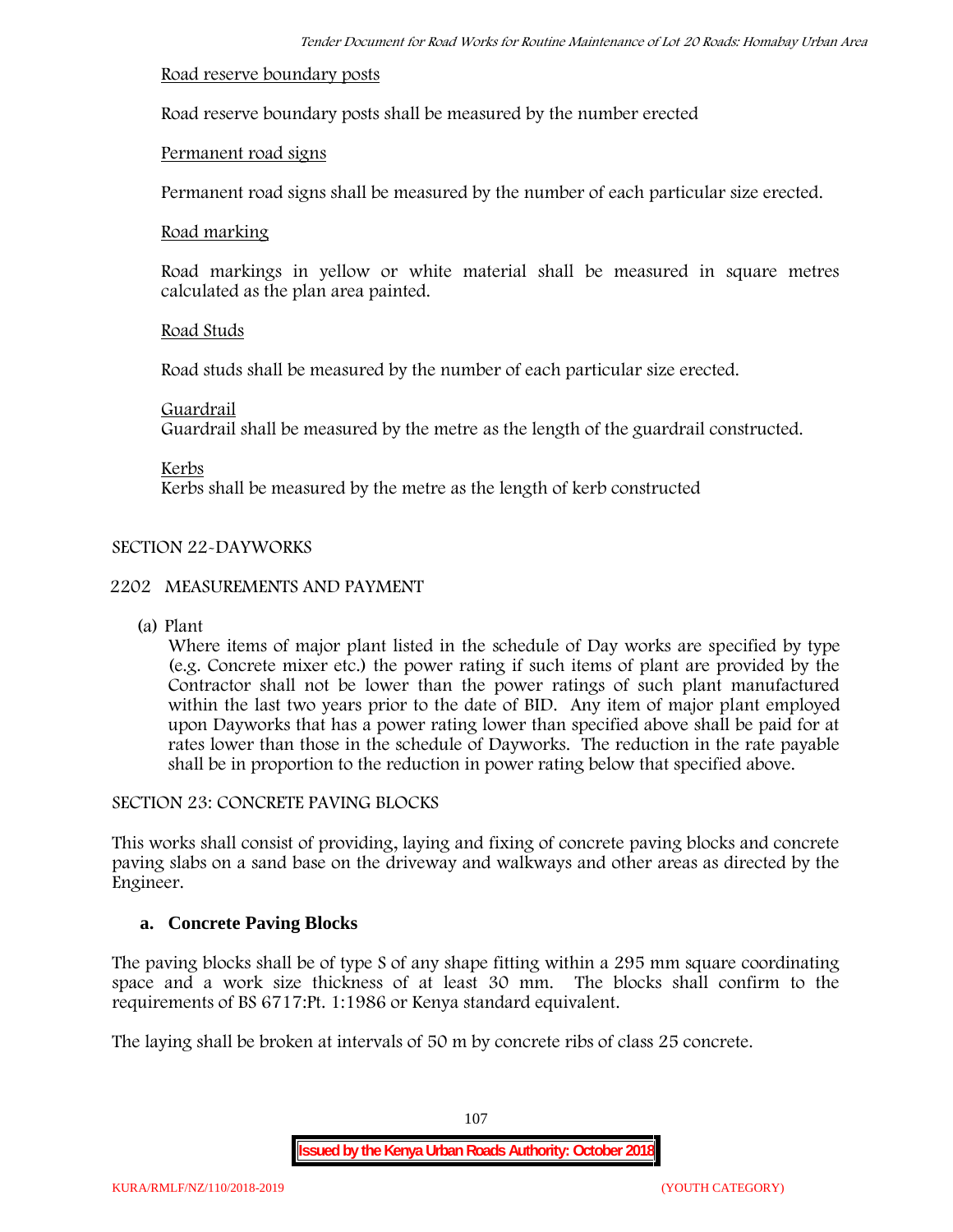The blocks shall be laid on a 40 mm minimum sand base whose specifications are as in section (b) of this specification.

#### **b. Sand For Sand Base**

Sand used as bedding for paving blocks and slabs shall be natural sand either pit or river sand. The grading shall conform and be parallel as much as possible to  $KSO2 - 95$  Parts 1 &2: 1984 for zones 1,2 or 3. The other requirements shall be as specified in section 1703 (c ) of Standard Specifications.

#### **c. Measurement and Payment**

Payment for paving blocks and paving slabs shall be by square metre laid. The rate quoted would include the cost of haulage to site of the blocks, slabs and sand, as no extra payment shall be made for haulage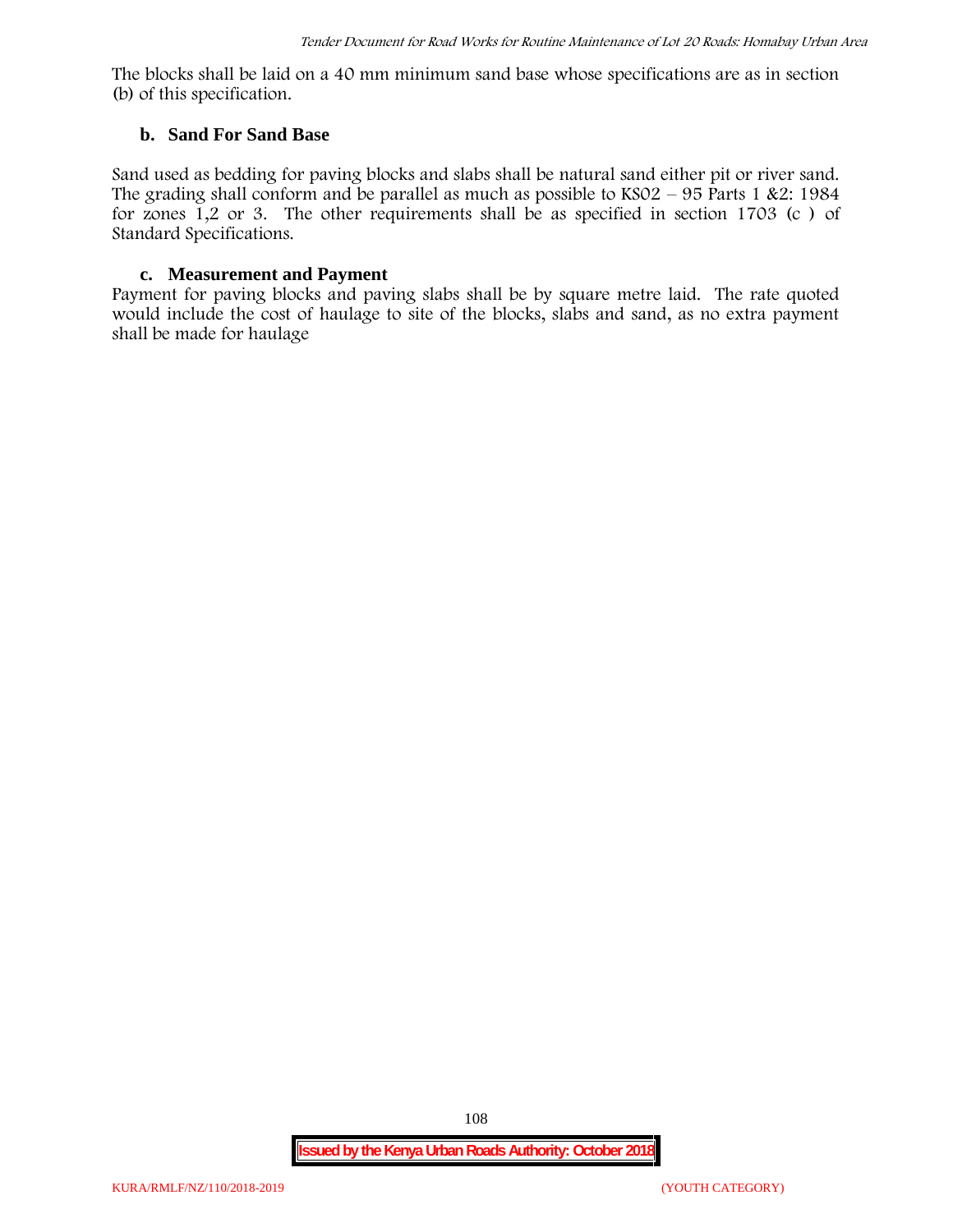**SECTION VI: SUPERVISION AND CONTRACT EVALUATION MANUAL 2012**

The Manual refers to the Ministry of Roads 'Supervision and Contract evaluation Manual for Road Maintenance Works 2012.

**Issued by the Kenya Urban Roads Authority: October 2018**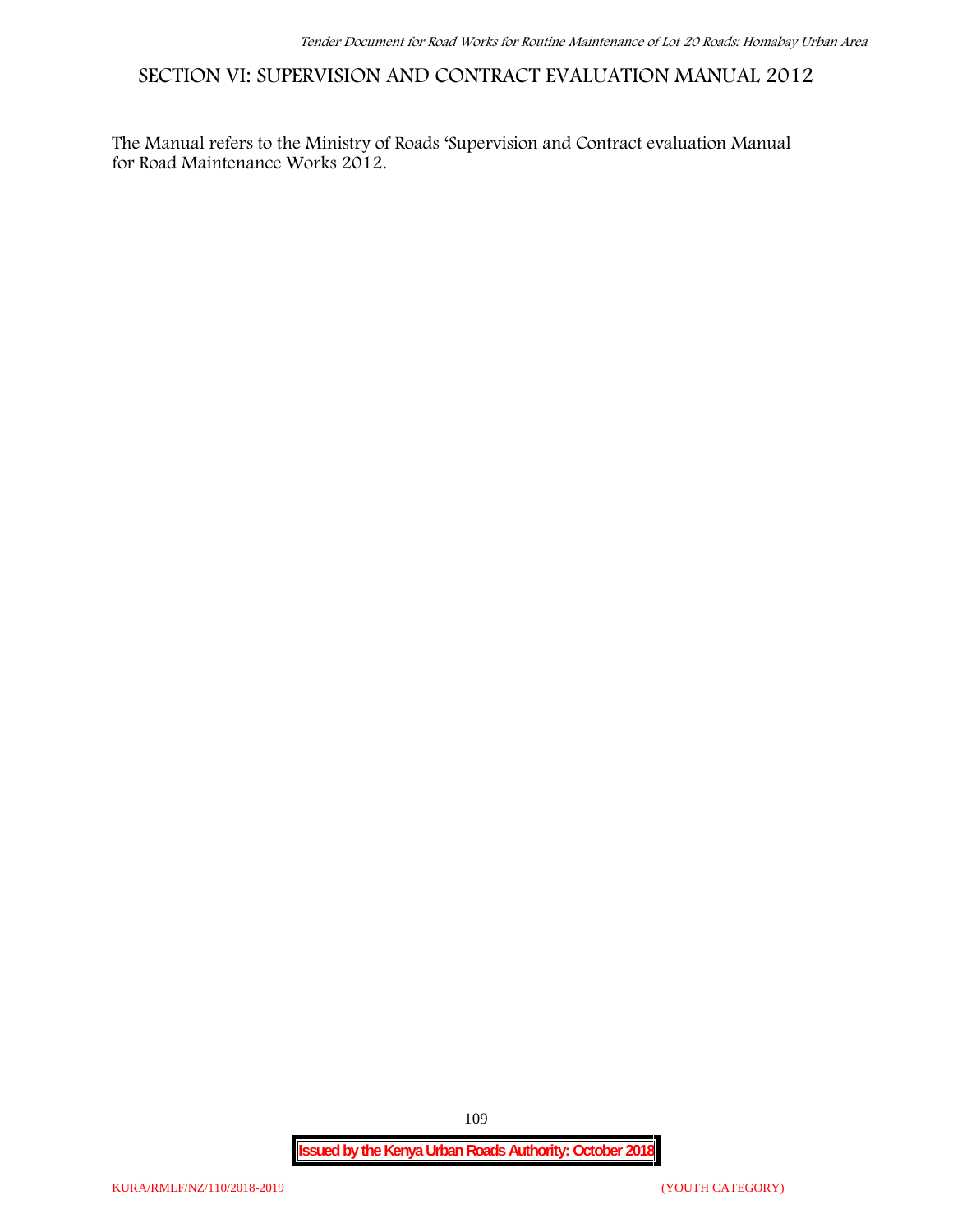## **SECTION VII: DRAWINGS**

The bidder shall provide design drawings on A3 sheets including plan and profile, typical cross-sections, layouts and standard drawings, setting out data and design reports which should include design standards used and key project features as described in section 14.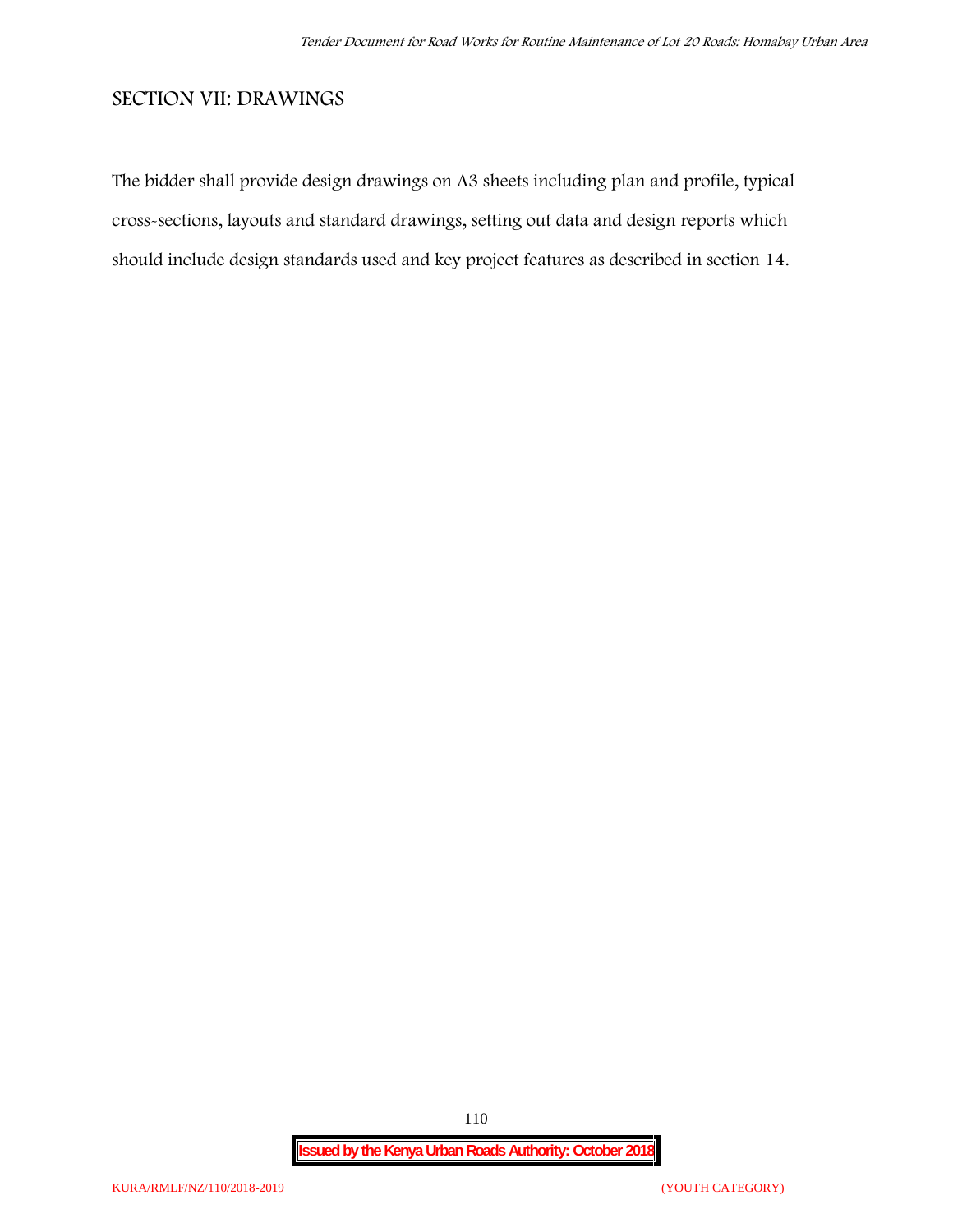# **SECTION VIII: ROAD MAINTENANCE MANUAL**

The Manual refers to the Ministry of Roads 'Road Maintenance Manual, May 2010 Edition'.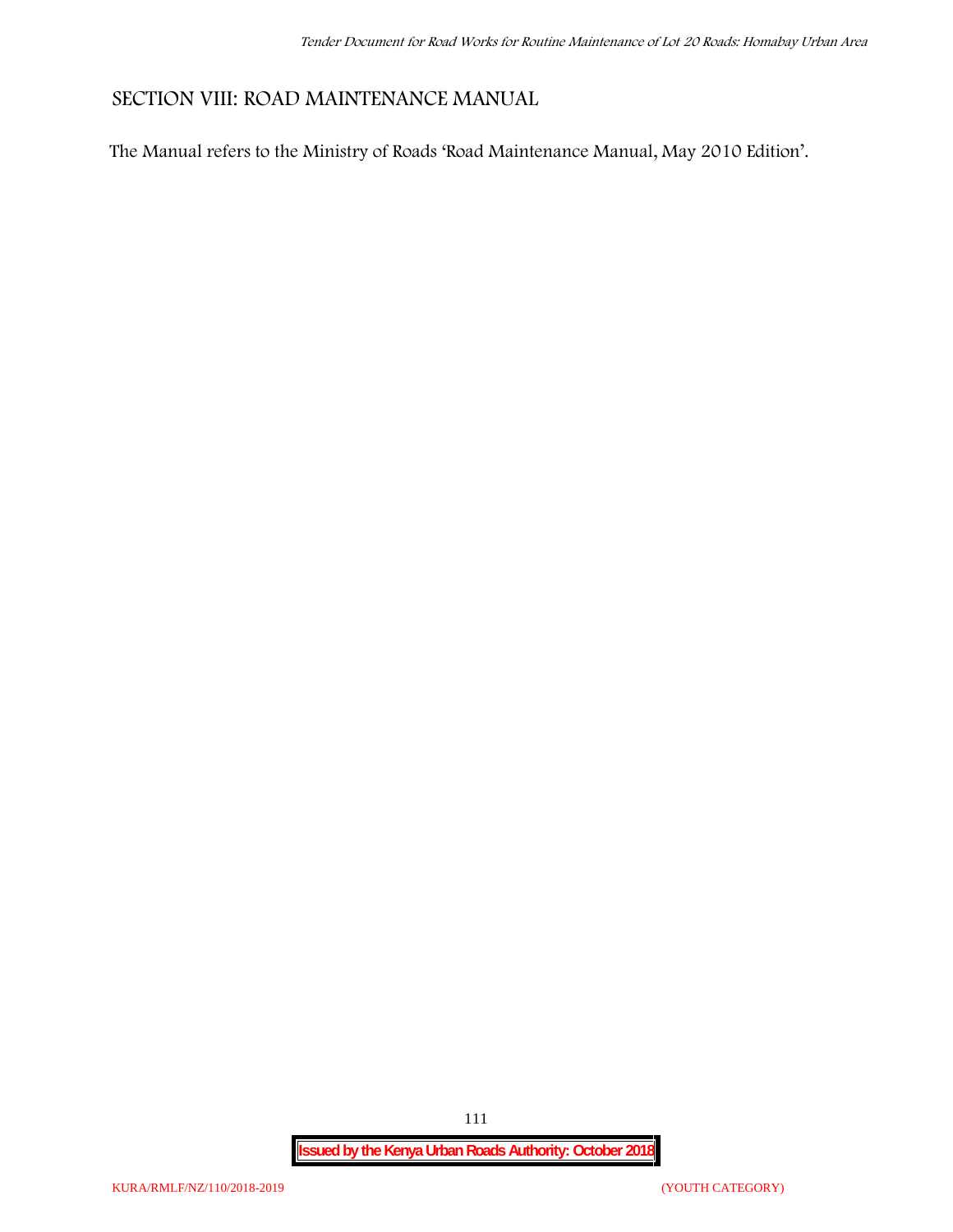# **SECTION IX: BILLS OF QUANTITIES**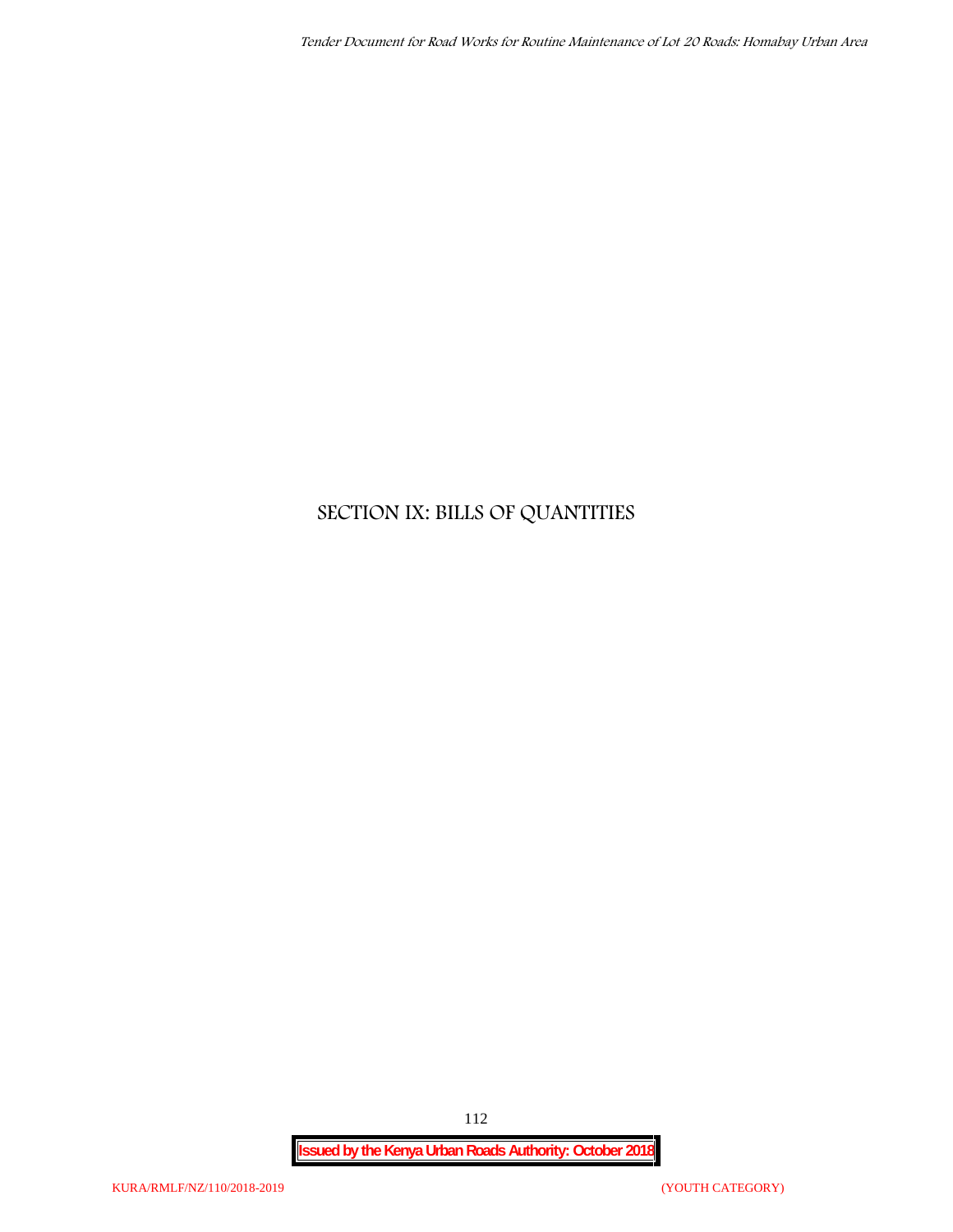#### **PREAMBLE TO BILL OF QUANTITIES**

- 1. The Bills of Quantities forms part of the Contract Documents and are to be read in conjunction with the Instructions to Bidders, Conditions of Contract Parts I and II, Specifications and Drawings.
- 2. The brief description of the items in the Bills of Quantities is purely for the purpose of identification, and in no way modifies or supersedes the detailed descriptions given in the conditions of Contract and Specifications for the full direction and description of work and materials.
- 3. The Quantities set forth in the Bills of Quantities are estimated, representing substantially the work to be carried out, and are given to provide a common basis for bidding and comparing of Bids. There is no guarantee to the Contractor that he will be required to carry out all the quantities of work indicated under any one particular item or group of items in the Bill of Quantities. The basis of payment shall be the Contractor's rates and the quantities of work actually done in fulfilment of his obligation under the Contract.
- 4. The prices and rates inserted in the Bills of Quantities will be used for valuing the work executed, and the Engineer will only measure the whole of the works executed in accordance with this Contract.
- 5. The rates inserted in any road in the tender shall apply to other roads within the same lot upon written instructions to be issued by the Engineer or his representative during execution of works and shall be used only to pay for activities of similar description and nature which may not have been included in the Bills of Quantities for that road.
- 6. A price or rate shall be entered in ink against every item in the Bills of Quantities with the exception of items that already have Provisional sums affixed thereto. The bidders are reminded that no "nil" or "included" rates or "lump-sum" discounts will be accepted. The rates for various items should include discounts if any. Bidders who fail to comply will be disqualified.
- 7. Provisional sums (including Dayworks) in the Bills of Quantities shall be expended in whole or in part at the discretion of the Engineer or his representative.
- 8. Where there are no quantities against the line item especially on dayworks, the bidder shall only fill his rates
- 9. Quantified instructions shall be extracted from the main BOQ for purposes of part implementation of the works and interim measurements/payments shall be based on the quantified instructions read together with the bills of quantities.

The price and rates entered in the Bills of Quantities shall, except insofar as it is otherwise provided under the Contract, include all Constructional plant to be used, labour, insurance, supervision, compliance testing, materials, erection, maintenance of works, overheads and profits, taxes and duties together with all general risks, liabilities and obligations set out or implied in the Contract, transport, electricity and telephones, water, use and replenishment of all consumables, including those required under the contract by the Engineer and his staff.

Errors in the pricing of the Bills of Quantities will be corrected in accordance with Clause (29) of instructions to bidders.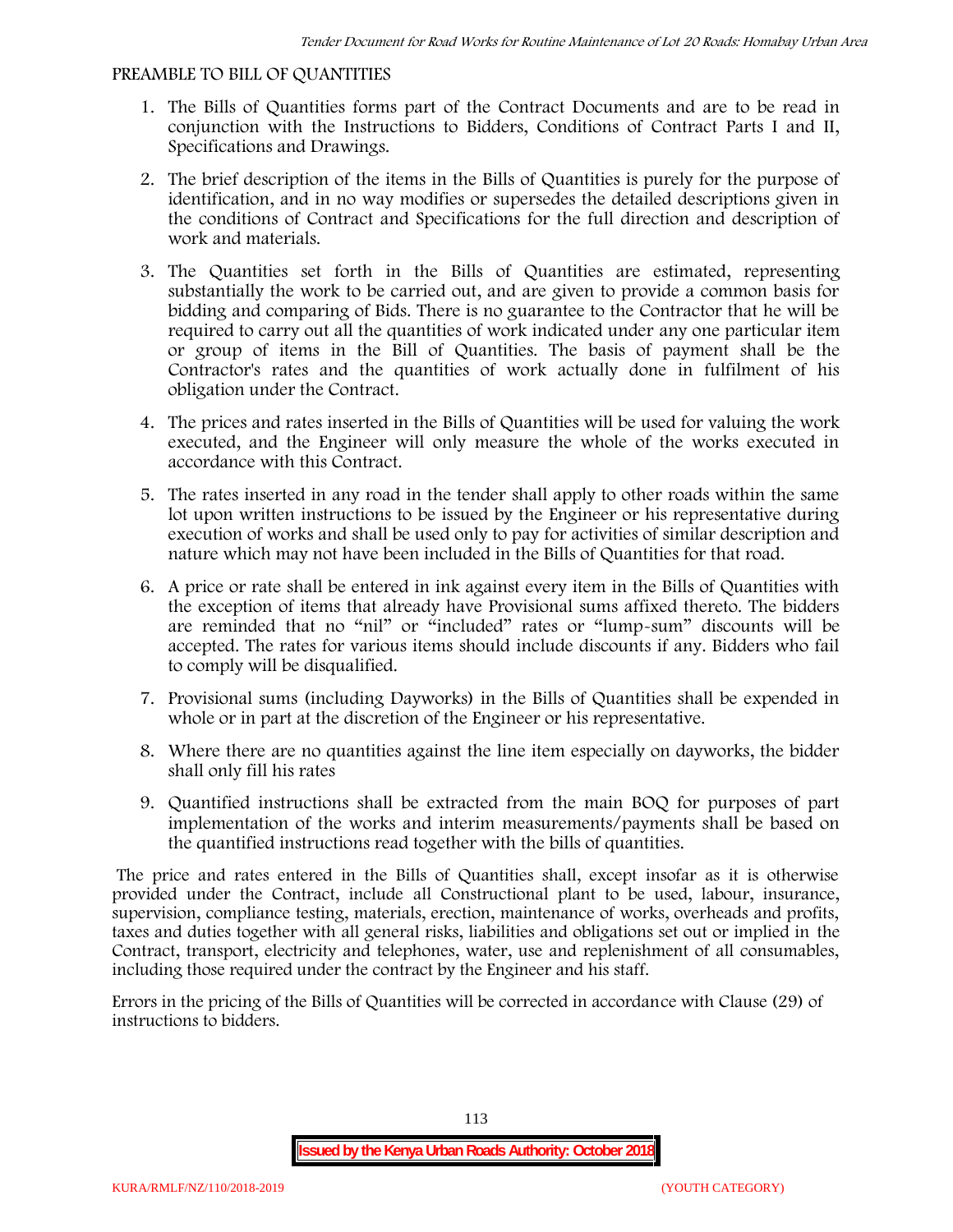**Contract Name ROUTINE MAINTENANCE OF LOT 20 ROADS (HOMABAY URBAN AREA) Nyanza BILL OF QUANTITIES 2018-2019 Activity Group Title**

**Road Code UCB7-HBY Section Name Lala ECD - Ongen G (10.8KM)**

| <b>Bill</b><br>No. | <b>ITEM CODE</b>    | <b>DESCRIPTION</b>                                                                            | Quantity  | <b>UNIT</b> | Unit<br><b>Bid</b><br><b>RATE</b><br>(KShs) | <b>Bill Item</b><br>Cost<br>without<br>VAT (KSHs) |
|--------------------|---------------------|-----------------------------------------------------------------------------------------------|-----------|-------------|---------------------------------------------|---------------------------------------------------|
| $\mathbf{1}$       | $01 - 80 - 010$     | Allow a prime cost of sum<br>for material testing as<br>directed by the Engineer              | 5,000.00  | PC SUM      | 1.00                                        |                                                   |
| $\mathbf{1}$       | $01 - 80 - 011$     | Extra over item 01-80-010<br>for contractors overheads<br>and profits                         | 5,000.00  | $\%$        |                                             |                                                   |
| 1                  | $01 - 80 - 026$     | Allow a prime cost sum<br>for the REs miscellaneous<br>account                                | 10,000.00 | PC SUM      | 1.00                                        |                                                   |
| $\mathbf{1}$       | 01-80-027           | Extra over 01-80-026 for<br>profits and overheads                                             | 10,000.00 | $\%$        |                                             |                                                   |
| 1                  | $01 - 80 -$<br>030a | Prime cost sum for<br>payment of allowances for<br>Engineer's site staff<br>(Permanent staff) | 75,000.00 | PC SUM      | 1.00                                        |                                                   |
| $\mathbf{1}$       | $01 - 80 -$<br>030b | Extra Over on Item 01-80-<br>030a for the Contractor's<br>Overheads and Profit.               | 75,000.00 | $\%$        |                                             |                                                   |
| $\mathbf{1}$       | 01-80-030           | Allow a prime cost for<br>attendance to the RE,s<br>supervisory staff including<br>overtime   | 75,000.00 | PC SUM      | 1.00                                        |                                                   |
| $\mathbf{1}$       | $01 - 80 - 031$     | Include percentage of PC<br>sum in item 01-80-030 for<br>contractors overhead and<br>profit   | 75,000.00 | $\%$        |                                             |                                                   |
| $\overline{4}$     | 04-50-004           | Light bush clearing                                                                           | 43,200.00 | Sq.Metres   |                                             |                                                   |
| 8                  | 08-50-005           | Ditch/Mitre drain<br>excavation                                                               | 100.00    | Cub.Metres  |                                             |                                                   |
| 8                  | 08-50-034           | Desilt and clean existing<br>culverts to free flowing<br>condition                            | 44.00     | Metres      |                                             |                                                   |
| 8                  | 08-60-030           | Excavate for pipe culverts<br>in soft material                                                | 18.00     | Cub.Metres  |                                             |                                                   |
| 8                  | 08-60-033           | Provide, lay and join<br>600mm inner dia concrete<br>pipes                                    | 12.00     | Metres      |                                             |                                                   |
| 8                  | 08-60-035           | Concrete class 15/20 for<br>bed and sorrounds and                                             | 6.00      | Cub.Metres  |                                             |                                                   |

114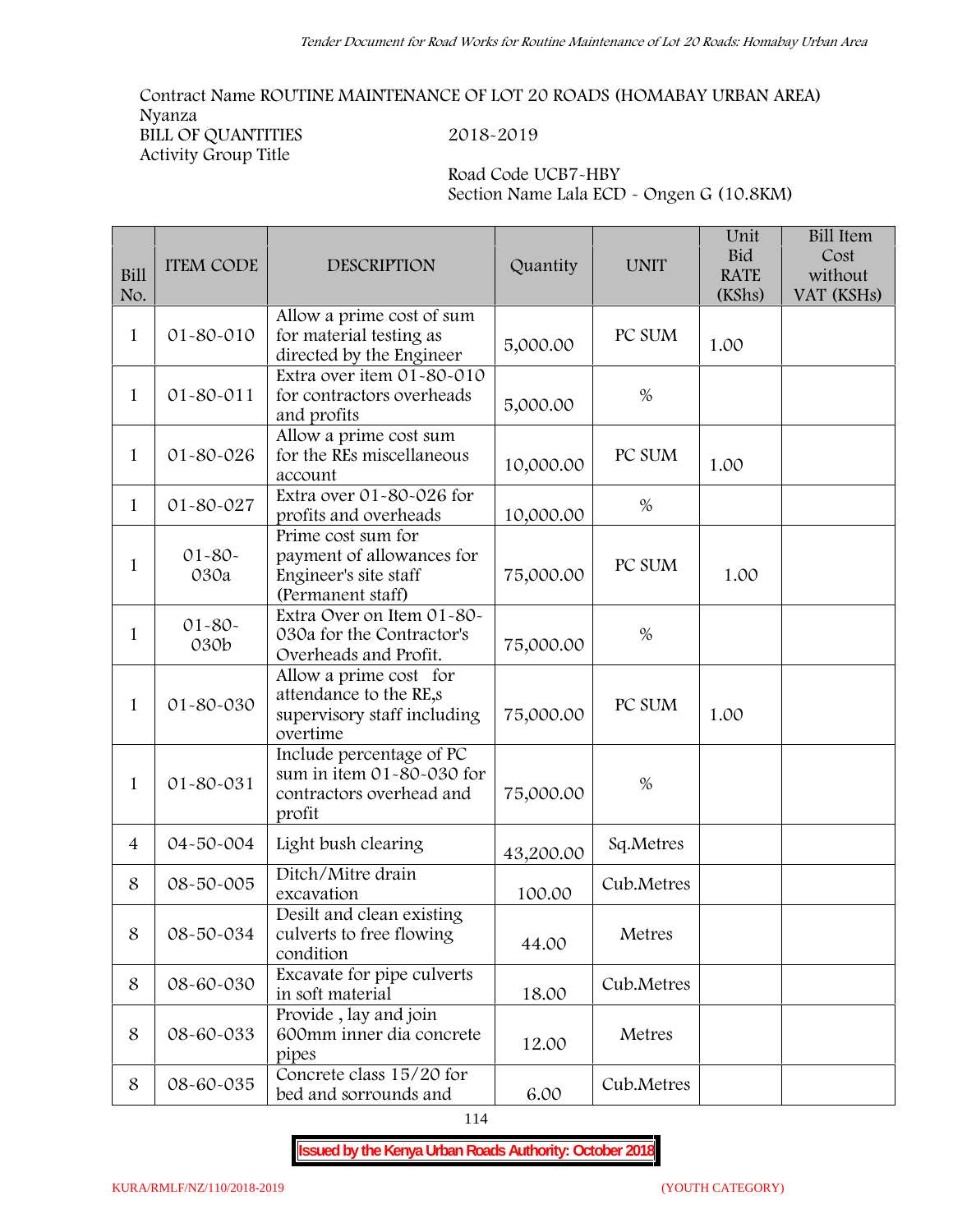|    |                 | haunches                                                                                                            |           |             |  |
|----|-----------------|---------------------------------------------------------------------------------------------------------------------|-----------|-------------|--|
| 8  | 08-60-036       | Concrete class 25/20 for<br>apron, wingwalls and<br>headwalls                                                       | 4.00      | Cub.Metres  |  |
| 8  | 08-60-037       | Provide and place A<br>142fabric mesh<br>reinforcement fabric                                                       | 28.00     | Sq.Metres   |  |
| 10 | $10 - 50 - 003$ | Light Grading of<br>Carriageway including<br>slopes and ditches                                                     | 75,000.00 | Sq.Metres   |  |
| 10 | 10-60-003       | Provide gravel wearing<br>course-excavation, free<br>haul, spread, water and<br>compact gravel to<br>specifications | 635.00    | Cub.Metres  |  |
| 22 | 22-50-002       | Unskilled Labour                                                                                                    | 100.00    | Person days |  |
|    |                 |                                                                                                                     |           |             |  |
|    |                 | Sub Total                                                                                                           |           |             |  |
|    |                 | VAT @ 16%                                                                                                           |           |             |  |
|    |                 | Total taken to Summary                                                                                              |           |             |  |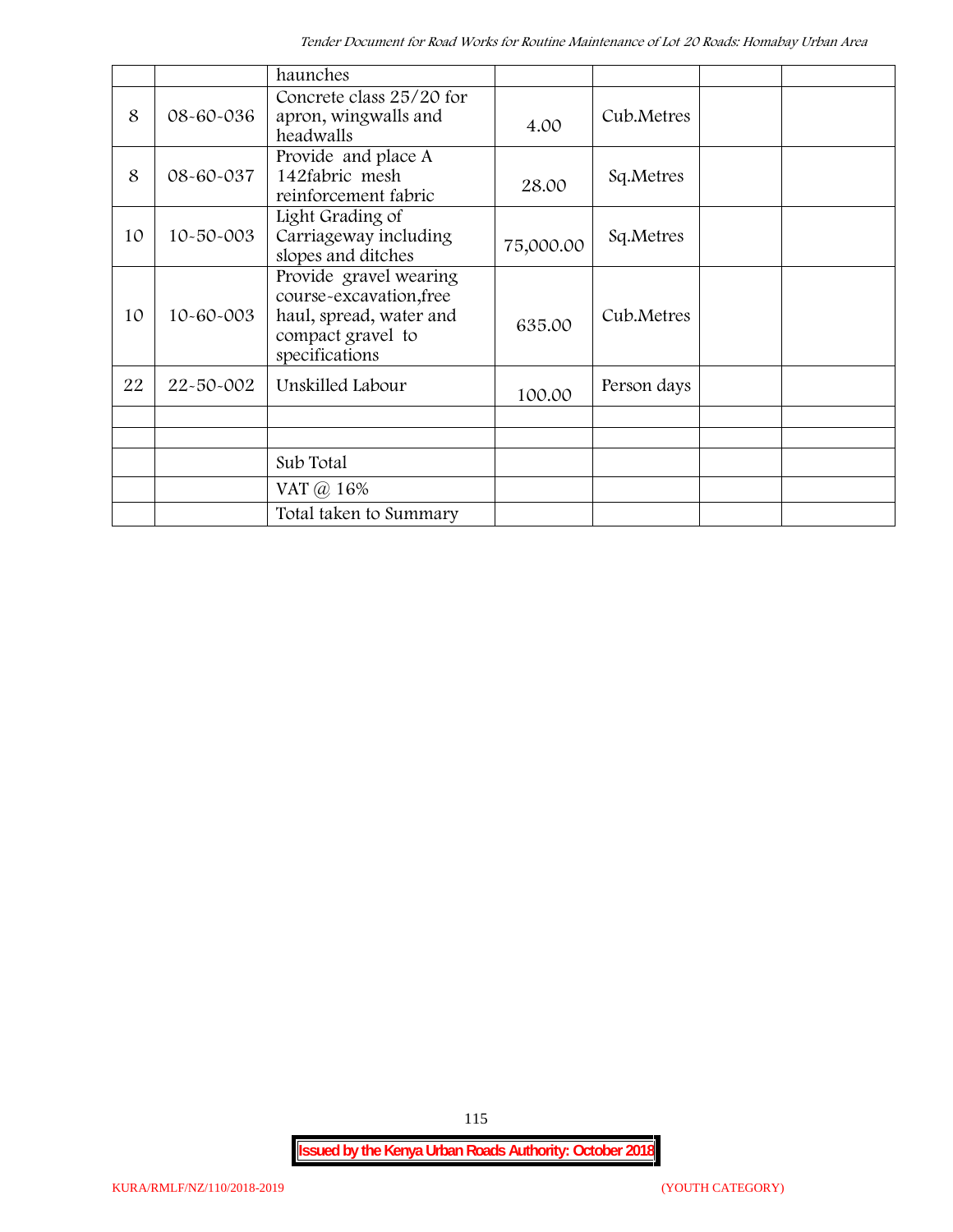**Contract Name ROUTINE MAINTENANCE OF LOT 20 ROADS (HOMABAY URBAN AREA) Nyanza BILL OF QUANTITIES 2018-2019 Activity Group Title**

**Road Code UCB2-HBY Section Name Homa Bay Town - Nyagedha (9.1KM)**

| Bill<br>No.    | <b>ITEM CODE</b> | <b>DESCRIPTION</b>                                                                            | Quantity   | <b>UNIT</b> | Unit<br><b>Bid</b><br><b>RATE</b><br>(KShs) | Bill Item<br>Cost without<br>VAT (KSHs) |
|----------------|------------------|-----------------------------------------------------------------------------------------------|------------|-------------|---------------------------------------------|-----------------------------------------|
| $\mathbf{1}$   | 01-80-010        | Allow a prime cost of<br>sum for material testing<br>as directed by the<br>Engineer           | 5,000.00   | PC SUM      | 1.00                                        |                                         |
| $\mathbf{1}$   | 01-80-011        | Extra over item 01-80-<br>010 for contractors<br>overheads and profits                        | 5,000.00   | $\%$        |                                             |                                         |
| $\mathbf{1}$   | 01-80-026        | Allow a prime cost sum<br>for the REs miscellaneuos<br>account                                | 15,000.00  | PC SUM      | 1.00                                        |                                         |
| $\mathbf{1}$   | 01-80-027        | Extra over 01-80-026<br>for profits and overheads                                             | 15,000.00  | %           |                                             |                                         |
| $\mathbf{1}$   | 01-80-030a       | Prime cost sum for<br>payment of allowances<br>for Engineer's site staff<br>(Permanent staff) | 100,000.00 | PC SUM      | 1.00                                        |                                         |
| $\mathbf{1}$   | 01-80-030b       | Extra Over on Item 01-<br>80-030a for the<br>Contractor's Overheads<br>and Profit.            | 100,000.00 | $\%$        |                                             |                                         |
| $\mathbf{1}$   | 01-80-030        | Allow a prime cost for<br>attendance to the RE,s<br>supervisory staff<br>including overtime   | 100,000.00 | PC SUM      | 1.00                                        |                                         |
| $\mathbf{1}$   | 01-80-031        | Include percentage of PC<br>sum in item 01-80-030<br>for contractors overhead<br>and profit   | 100,000.00 | $\%$        |                                             |                                         |
| $\overline{4}$ | 04-50-004        | Light bush clearing                                                                           | 30,000.00  | Sq.Metres   |                                             |                                         |
| 8              | 08-50-005        | Ditch/Mitre drain<br>excavation                                                               | 100.00     | Cub.Metres  |                                             |                                         |
| $\,8\,$        | 08-50-034        | Desilt and clean existing<br>culverts to free flowing<br>condition                            | 140.00     | Metres      |                                             |                                         |
| 8              | 08-60-030        | Excavate for pipe<br>culverts in soft material                                                | 54.00      | Cub.Metres  |                                             |                                         |
| 8              | 08-60-033        | Provide, lay and join<br>600mm inner dia<br>concrete pipes                                    | 36.00      | Metres      |                                             |                                         |
| 8              | 08-60-035        | Concrete class 15/20 for                                                                      |            | Cub.Metres  |                                             |                                         |

116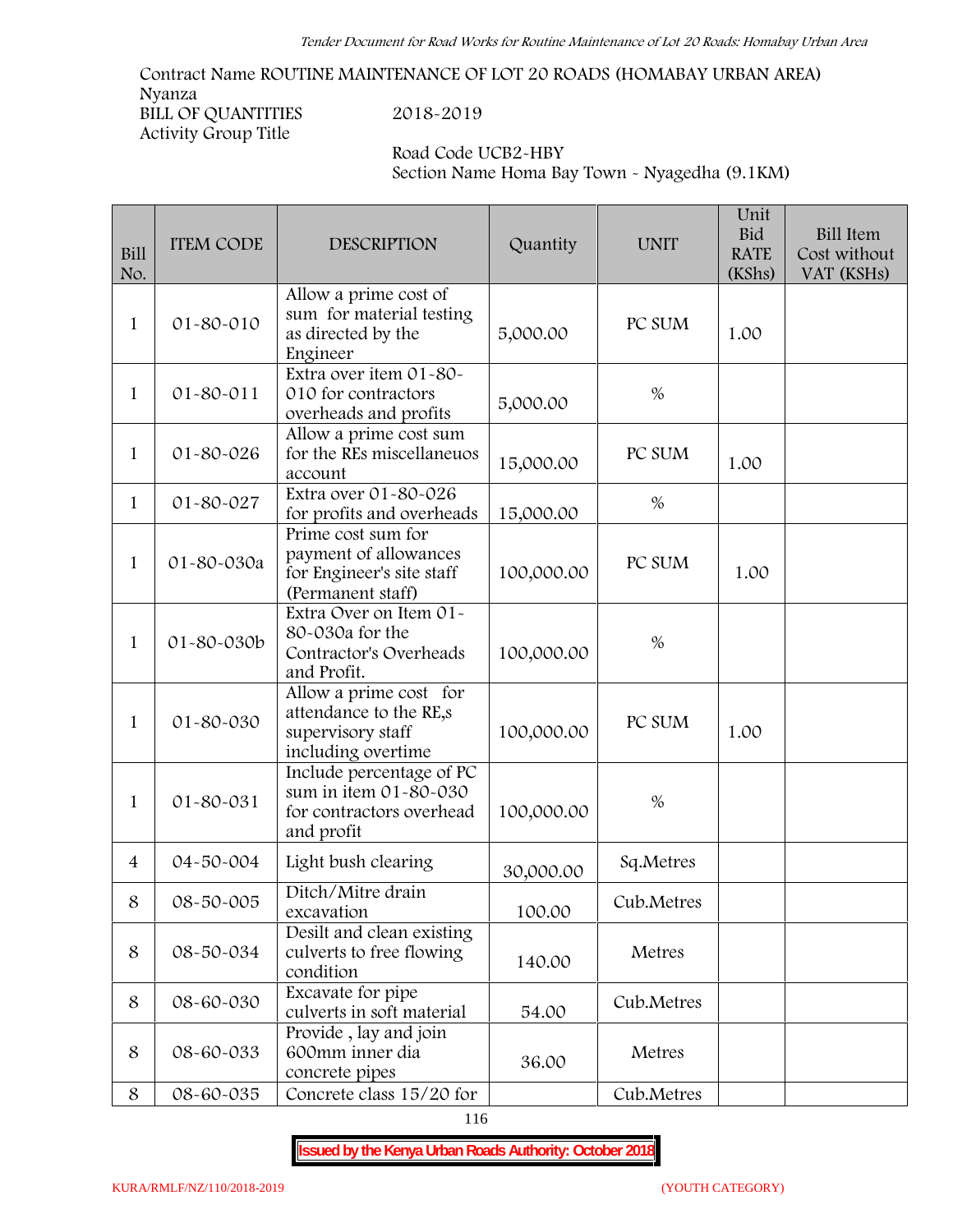|    |                 | bed and sorrounds and<br>haunches                                              | 18.00     |            |  |
|----|-----------------|--------------------------------------------------------------------------------|-----------|------------|--|
| 8  | 08-60-036       | Concrete class 25/20 for<br>apron, wingwalls and<br>headwalls                  | 12.00     | Cub.Metres |  |
| 8  | 08-60-037       | Provide and place A 142<br>fabric mesh<br>reinforcement fabric                 | 84.00     | Sq.Metres  |  |
| 10 | $10 - 50 - 003$ | Light Grading of<br>Carriageway including<br>slopes and ditches                | 64,050.00 | Sq.Metres  |  |
| 10 | $10 - 60 - 001$ | Provide gravel wearing<br>course, excavation, free<br>haul, spread and compact | 550.00    | Sq.Metres  |  |
|    |                 |                                                                                |           |            |  |
|    |                 | Sub Total                                                                      |           |            |  |
|    |                 | VAT @ 16%                                                                      |           |            |  |
|    |                 | Total taken to Summary                                                         |           |            |  |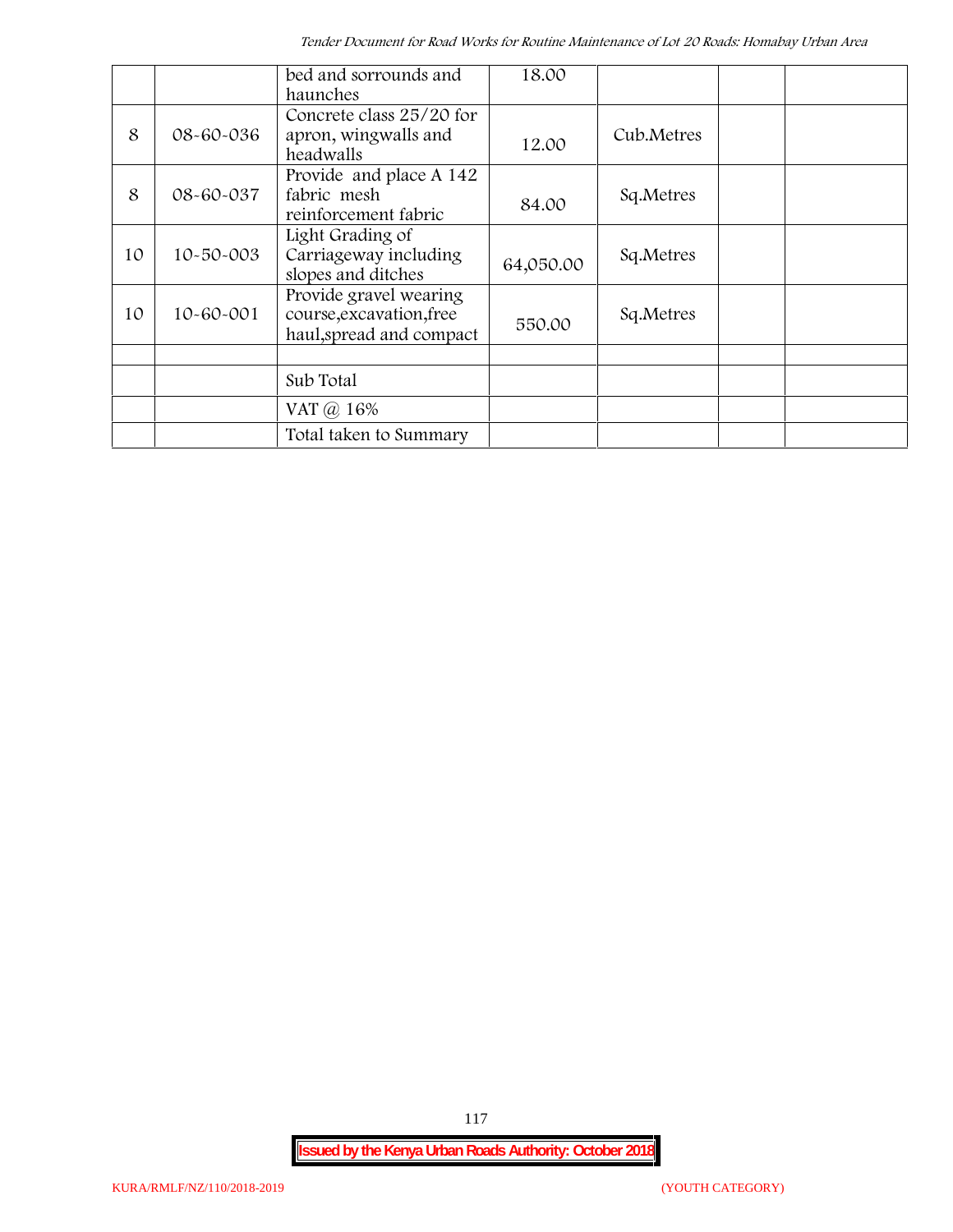**Contract Name ROUTINE MAINTENANCE OF LOT 20 ROADS (HOMABAY URBAN AREA) Nyanza**<br>**PHILOFOHANTITIES** 

| BILL OF QUANTITIES   |  |  |
|----------------------|--|--|
| Activity Group Title |  |  |

**BILL OF QUANTITIES 2018-2019**

**Road Code UCB8-HBY**

**Section Name Nyagedha - Lala Sec. School (2.8KM)**

| Bill<br>No.    | <b>ITEM CODE</b> | DESCRIPTION                                                                                 | Quantity  | <b>UNIT</b> | Unit<br><b>Bid</b><br><b>RATE</b><br>(KShs) | <b>Bill Item</b><br>Cost without<br>VAT (KSHs) |
|----------------|------------------|---------------------------------------------------------------------------------------------|-----------|-------------|---------------------------------------------|------------------------------------------------|
| 1              | 01-80-010        | Allow a prime cost of sum<br>for material testing as<br>directed by the Engineer            | 5,000.00  | PC SUM      | 1.00                                        |                                                |
| $\mathbf{1}$   | 01-80-011        | Extra over item 01-80-010<br>for contractors overheads<br>and profits                       | 5,000.00  | $\%$        |                                             |                                                |
| $\mathbf{1}$   | 01-80-026        | Allow a prime cost sum for<br>the REs miscellaneous<br>account                              | 10,000.00 | PC SUM      | 1.00                                        |                                                |
| 1              | 01-80-027        | Extra over 01-80-026 for<br>profits and overheads                                           | 10,000.00 | $\%$        |                                             |                                                |
| $\mathbf{1}$   | 01-80-030a       | Prime cost sum for payment<br>of allowances for Engineer's<br>site staff (Permanent staff)  | 50,000.00 | PC SUM      | 1.00                                        |                                                |
| $\mathbf{1}$   | 01-80-030b       | Extra Over on Item 01-80-<br>030a for the Contractor's<br>Overheads and Profit.             | 50,000.00 | $\%$        |                                             |                                                |
| 1              | 01-80-030        | Allow a prime cost for<br>attendance to the RE,s<br>supervisory staff including<br>overtime | 50,000.00 | PC SUM      | 1.00                                        |                                                |
| 1              | 01-80-031        | Include percentage of PC<br>sum in item 01-80-030 for<br>contractors overhead and<br>profit | 50,000.00 | $\%$        |                                             |                                                |
| $\overline{4}$ | 04-50-004        | Light bush clearing                                                                         | 11,200.00 | Sq.Metres   |                                             |                                                |
| 8              | 08-50-005        | Ditch/Mitre drain<br>excavation                                                             | 100.00    | Cub.Metres  |                                             |                                                |
| 8              | 08-50-034        | Desilt and clean existing<br>culverts to free flowing<br>condition                          | 40.00     | Metres      |                                             |                                                |
| 8              | 08-60-030        | Excavate for pipe culverts in<br>soft material                                              | 18.00     | Cub.Metres  |                                             |                                                |
| 8              | 08-60-033        | Provide, lay and join<br>600mm inner dia concrete<br>pipes                                  | 12.00     | Metres      |                                             |                                                |
| 8              | 08-60-035        | Concrete class 15/20 for<br>bed and sorrounds and<br>haunches                               | 6.00      | Cub.Metres  |                                             |                                                |

118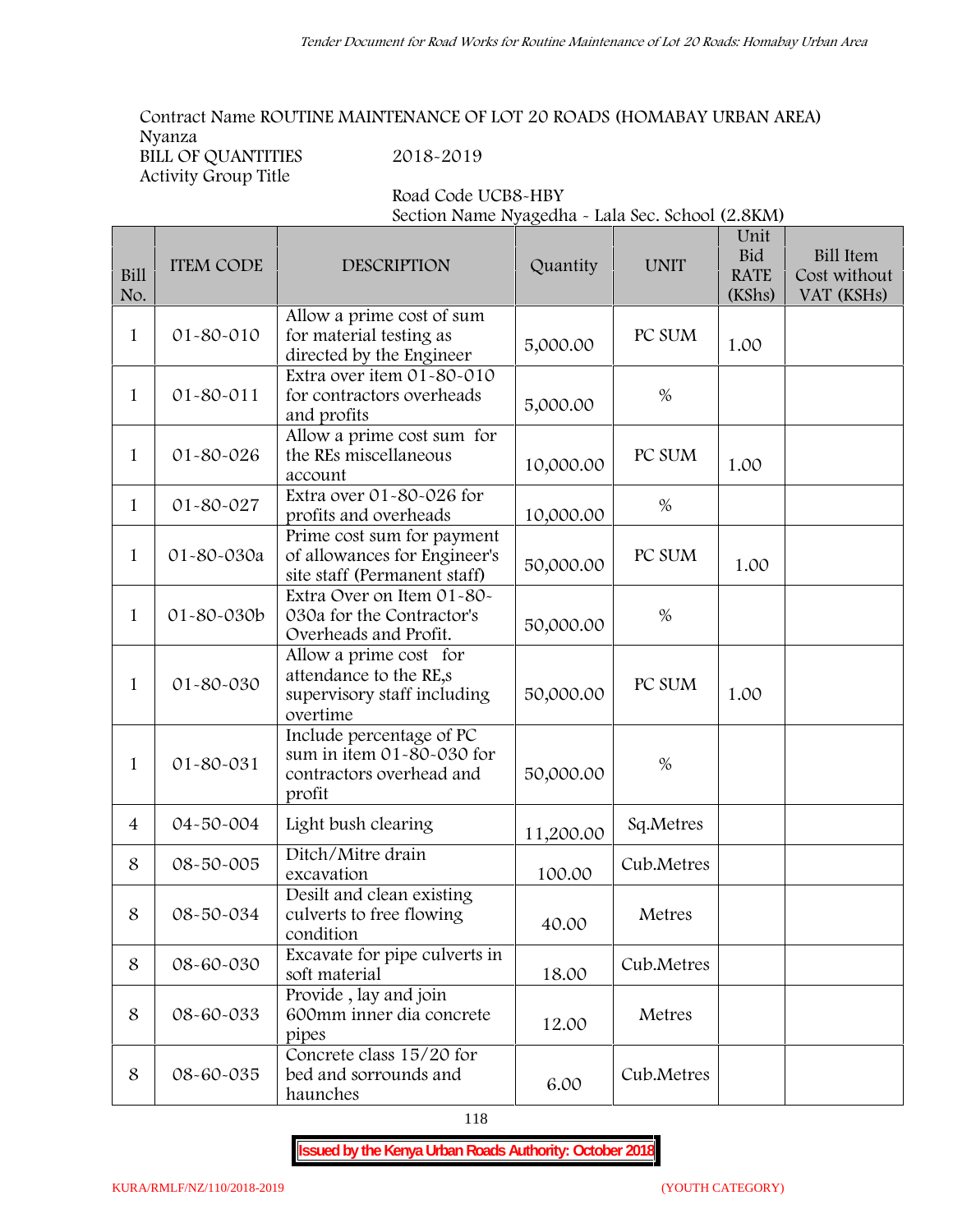| 8  | 08-60-036       | Concrete class 25/20 for<br>apron, wingwalls and<br>headwalls                                                    | 4.00      | Cub.Metres     |  |
|----|-----------------|------------------------------------------------------------------------------------------------------------------|-----------|----------------|--|
| 8  | 08-60-037       | Provide and place A 142<br>fabric mesh reinforcement<br>fabric                                                   | 28.00     | Sq.Metres      |  |
| 10 | $10 - 50 - 003$ | Light Grading of<br>Carriageway including<br>slopes and ditches                                                  | 19,600.00 | Sq.Metres      |  |
| 10 | 10-60-003       | Provide gravel wearing<br>course-excavation, free haul,<br>spread, water and compact<br>gravel to specifications | 370.00    | Cub.Metres     |  |
| 22 | 22-50-002       | Unskilled Labour                                                                                                 | 50.00     | Person<br>days |  |
|    |                 | Sub Total                                                                                                        |           |                |  |
|    |                 | VAT @ 16%                                                                                                        |           |                |  |
|    |                 | Total taken to Summary                                                                                           |           |                |  |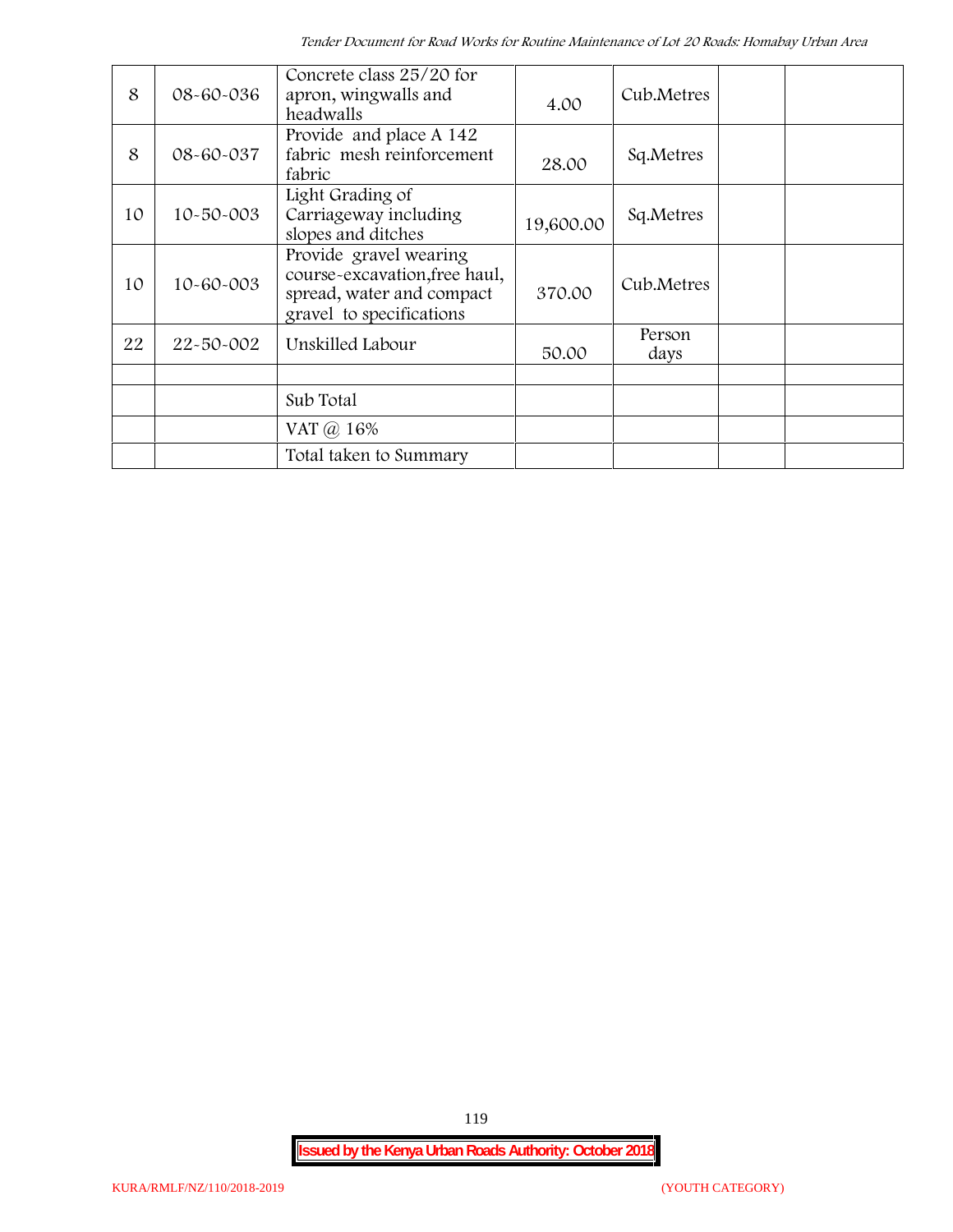**Contract Name ROUTINE MAINTENANCE OF LOT 20 ROADS (HOMABAY URBAN AREA) Nyanza BILL OF QUANTITIES 2018-2019**

**Activity Group Title**

**Road Code UCB9-HBY Section Name Nyagedha - Lala Sec. School (1.4KM)**

| <b>Bill</b><br>No. | <b>ITEM CODE</b> | <b>DESCRIPTION</b>                                                                          | Quantity  | <b>UNIT</b> | Unit<br>Bid<br><b>RATE</b><br>(KShs) | <b>Bill Item</b><br>Cost<br>without<br><b>VAT</b><br>(KSHs) |  |
|--------------------|------------------|---------------------------------------------------------------------------------------------|-----------|-------------|--------------------------------------|-------------------------------------------------------------|--|
| 1                  | 01-80-010        | Allow a prime cost of sum<br>for material testing as<br>directed by the Engineer            | 5,000.00  | PC SUM      | 1.00                                 |                                                             |  |
| 1                  | 01-80-011        | Extra over item 01-80-010<br>for contractors overheads<br>and profits                       | 5,000.00  | $\%$        |                                      |                                                             |  |
| 1                  | 01-80-026        | Allow a prime cost sum for<br>the REs miscellaneuos<br>account                              | 10,000.00 | PC SUM      | 1.00                                 |                                                             |  |
| $\mathbf{1}$       | 01-80-027        | Extra over 01-80-026 for<br>profits and overheads                                           | 10,000.00 | %           |                                      |                                                             |  |
| $\mathbf{1}$       | 01-80-030a       | Prime cost sum for payment<br>of allowances for Engineer's<br>site staff (Permanent staff)  | 50,000.00 | PC SUM      | 1.00                                 |                                                             |  |
| 1                  | 01-80-030b       | Extra Over on Item 01-80-<br>030a for the Contractor's<br>Overheads and Profit.             | 50,000.00 | $\%$        |                                      |                                                             |  |
| 1                  | 01-80-030        | Allow a prime cost for<br>attendance to the RE,s<br>supervisory staff including<br>overtime | 50,000.00 | PC SUM      | 1.00                                 |                                                             |  |
| 1                  | 01-80-031        | Include percentage of PC sum<br>in item 01-80-030 for<br>contractors overhead and<br>profit | 50,000.00 | $\%$        |                                      |                                                             |  |
| $\overline{4}$     | 04-50-004        | Light bush clearing                                                                         | 5,600.00  | Sq.Metres   |                                      |                                                             |  |
| 8                  | 08-50-005        | Ditch/Mitre drain excavation                                                                | 100.00    | Cub.Metres  |                                      |                                                             |  |
| 8                  | 08-50-034        | Desilt and clean existing<br>culverts to free flowing<br>condition                          | 36.00     | Metres      |                                      |                                                             |  |
| 8                  | 08-60-030        | Excavate for pipe culverts in<br>soft material                                              | 9.00      | Cub.Metres  |                                      |                                                             |  |
| 8                  | 08-60-033        | Provide, lay and join 600mm<br>inner dia concrete pipes                                     | 6.00      | Metres      |                                      |                                                             |  |
| 8                  | 08-60-035        | Concrete class 15/20 for bed<br>and sorrounds and haunches                                  | 3.00      | Cub.Metres  |                                      |                                                             |  |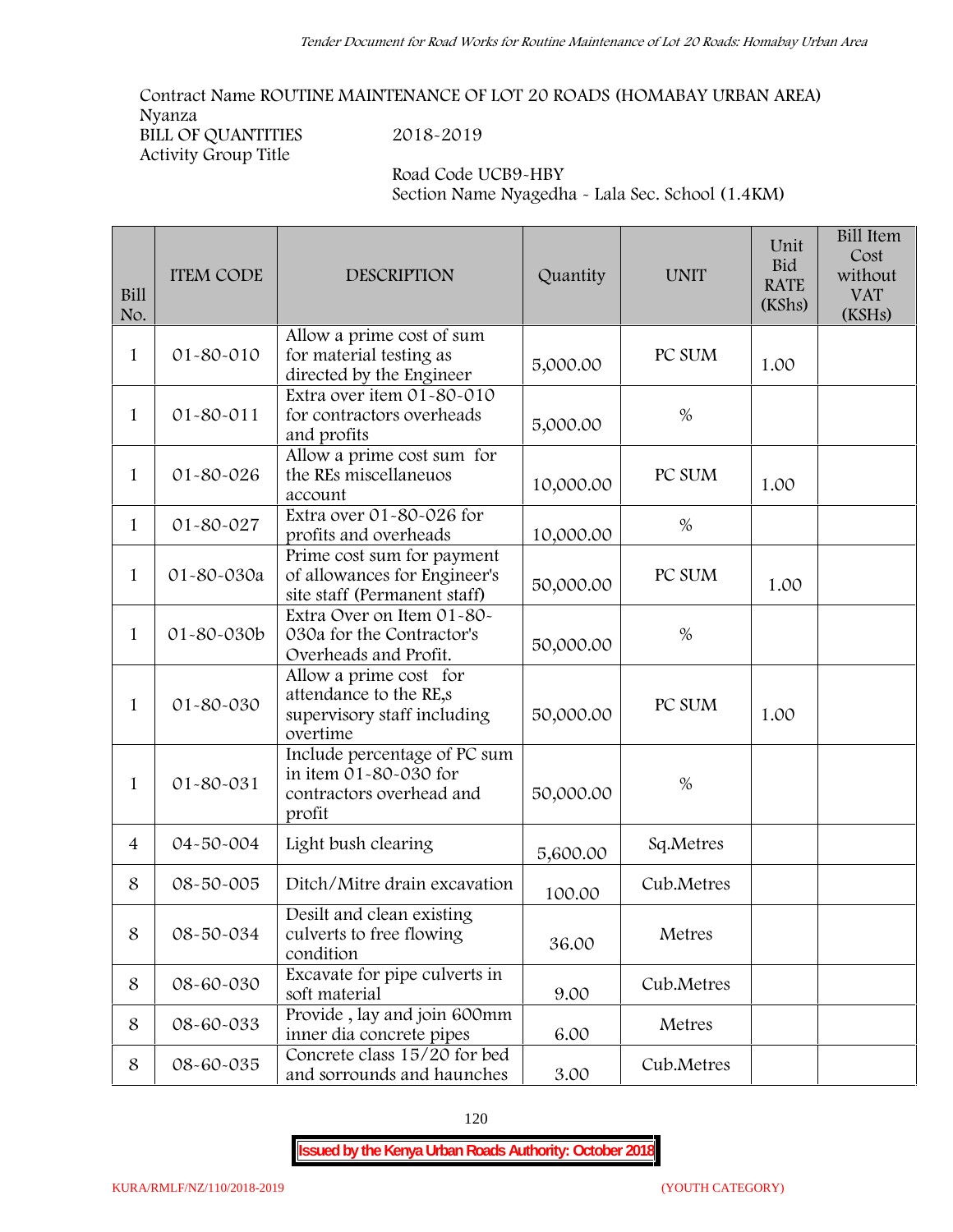| 8  | 08-60-036       | Concrete class 25/20 for<br>apron, wingwalls and<br>headwalls                                                                                          | 2.00     | Cub.Metres  |  |
|----|-----------------|--------------------------------------------------------------------------------------------------------------------------------------------------------|----------|-------------|--|
| 8  | 08-60-037       | Provide and place A 142<br>fabric mesh reinforcement<br>fabric                                                                                         | 14.00    | Sq.Metres   |  |
| 10 | $10 - 50 - 003$ | Light Grading of<br>Carriageway including slopes<br>and ditches                                                                                        | 9,800.00 | Sq.Metres   |  |
| 10 | 10-60-003       | Provide gravel wearing<br>course-excavation, free haul,<br>spread, water and compact<br>gravel to specifications                                       | 420.00   | Cub.Metres  |  |
| 22 | 22-50-002       | Unskilled Labour                                                                                                                                       | 100.00   | Person days |  |
| 25 | 25-50-029a      | Collect, erect, brand,<br>maintain publicity sign and<br>return to the employer upon<br>expiry of the contract period<br>as intructed by the Engineer. | 1.00     | No.         |  |
|    |                 | Sub Total                                                                                                                                              |          |             |  |
|    |                 | VAT @ 16%                                                                                                                                              |          |             |  |
|    |                 | Total taken to Summary                                                                                                                                 |          |             |  |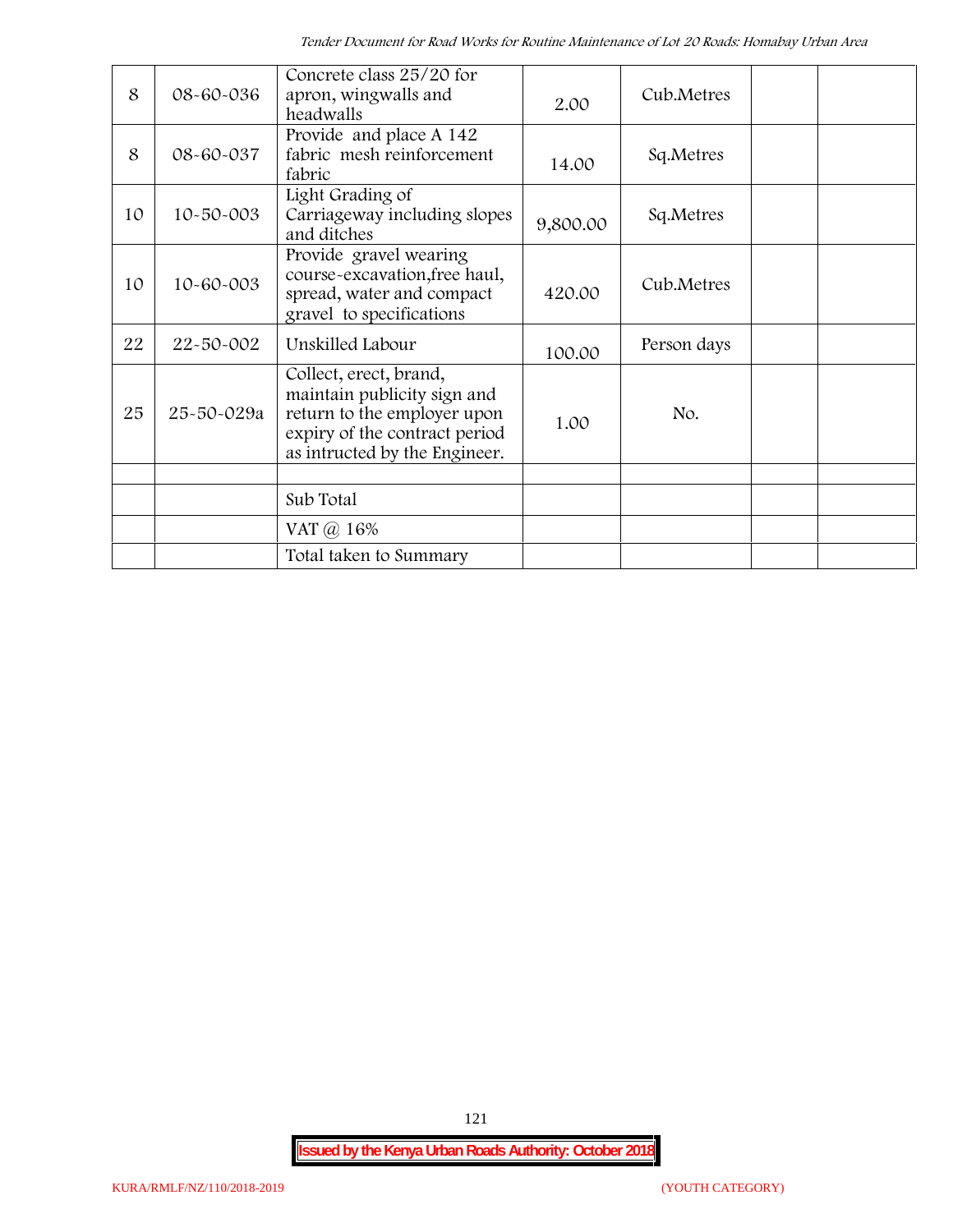**Contract Name ROUTINE MAINTENANCE OF LOT 20 ROADS (HOMABAY URBAN AREA) Nyanza BILL OF QUANTITIES 2018-2019 Activity Group Title**

| Road Code UCB1-HBY                     |  |
|----------------------------------------|--|
| Section Name Kipasi - Nyagedha (3.3KM) |  |

| Bill<br>No.    | <b>ITEM CODE</b> | <b>DESCRIPTION</b>                                                                          | Quantity  | <b>UNIT</b> | Unit<br><b>Bid</b><br><b>RATE</b><br>(KShs) | <b>Bill Item</b><br>Cost<br>without<br><b>VAT</b><br>(KSHs) |
|----------------|------------------|---------------------------------------------------------------------------------------------|-----------|-------------|---------------------------------------------|-------------------------------------------------------------|
| $\mathbf{1}$   | 01-80-010        | Allow a prime cost of sum<br>for material testing as<br>directed by the Engineer            | 5,000.00  | PC SUM      | 1.00                                        |                                                             |
| $\mathbf{1}$   | $01 - 80 - 011$  | Extra over item 01-80-010<br>for contractors overheads<br>and profits                       | 5,000.00  | $\%$        |                                             |                                                             |
| $\mathbf{1}$   | 01-80-026        | Allow a prime cost sum for<br>the REs miscellaneuos<br>account                              | 15,000.00 | PC SUM      | 1.00                                        |                                                             |
| $\mathbf{1}$   | 01-80-027        | Extra over 01-80-026 for<br>profits and overheads                                           | 15,000.00 | %           |                                             |                                                             |
| $\mathbf{1}$   | 01-80-030a       | Prime cost sum for payment<br>of allowances for Engineer's<br>site staff (Permanent staff)  | 50,000.00 | PC SUM      | 1.00                                        |                                                             |
| $\mathbf{1}$   | 01-80-030b       | Extra Over on Item 01-80-<br>030a for the Contractor's<br>Overheads and Profit.             | 50,000.00 | $\%$        |                                             |                                                             |
| $\mathbf{1}$   | 01-80-030        | Allow a prime cost for<br>attendance to the RE,s<br>supervisory staff including<br>overtime | 50,000.00 | PC SUM      | 1.00                                        |                                                             |
| $\mathbf{1}$   | 01-80-031        | Include percentage of PC<br>sum in item 01-80-030 for<br>contractors overhead and<br>profit | 50,000.00 | $\%$        |                                             |                                                             |
| $\overline{4}$ | 04-50-004        | Light bush clearing                                                                         | 13,200.00 | Sq.Metres   |                                             |                                                             |
| 8              | 08-50-005        | Ditch/Mitre drain<br>excavation                                                             | 120.00    | Cub.Metres  |                                             |                                                             |
| 8              | 08-50-034        | Desilt and clean existing<br>culverts to free flowing<br>condition                          | 40.00     | Metres      |                                             |                                                             |
| 8              | 08-60-030        | Excavate for pipe culverts in<br>soft material                                              | 18.00     | Cub.Metres  |                                             |                                                             |
| 8              | 08-60-033        | Provide, lay and join<br>600mm inner dia concrete<br>pipes                                  | 12.00     | Metres      |                                             |                                                             |
| 8              | 08-60-035        | Concrete class 15/20 for bed<br>and sorrounds and haunches                                  | 6.00      | Cub.Metres  |                                             |                                                             |
| 8              | 08-60-036        | Concrete class 25/20 for<br>apron, wingwalls and                                            | 4.00      | Cub.Metres  |                                             |                                                             |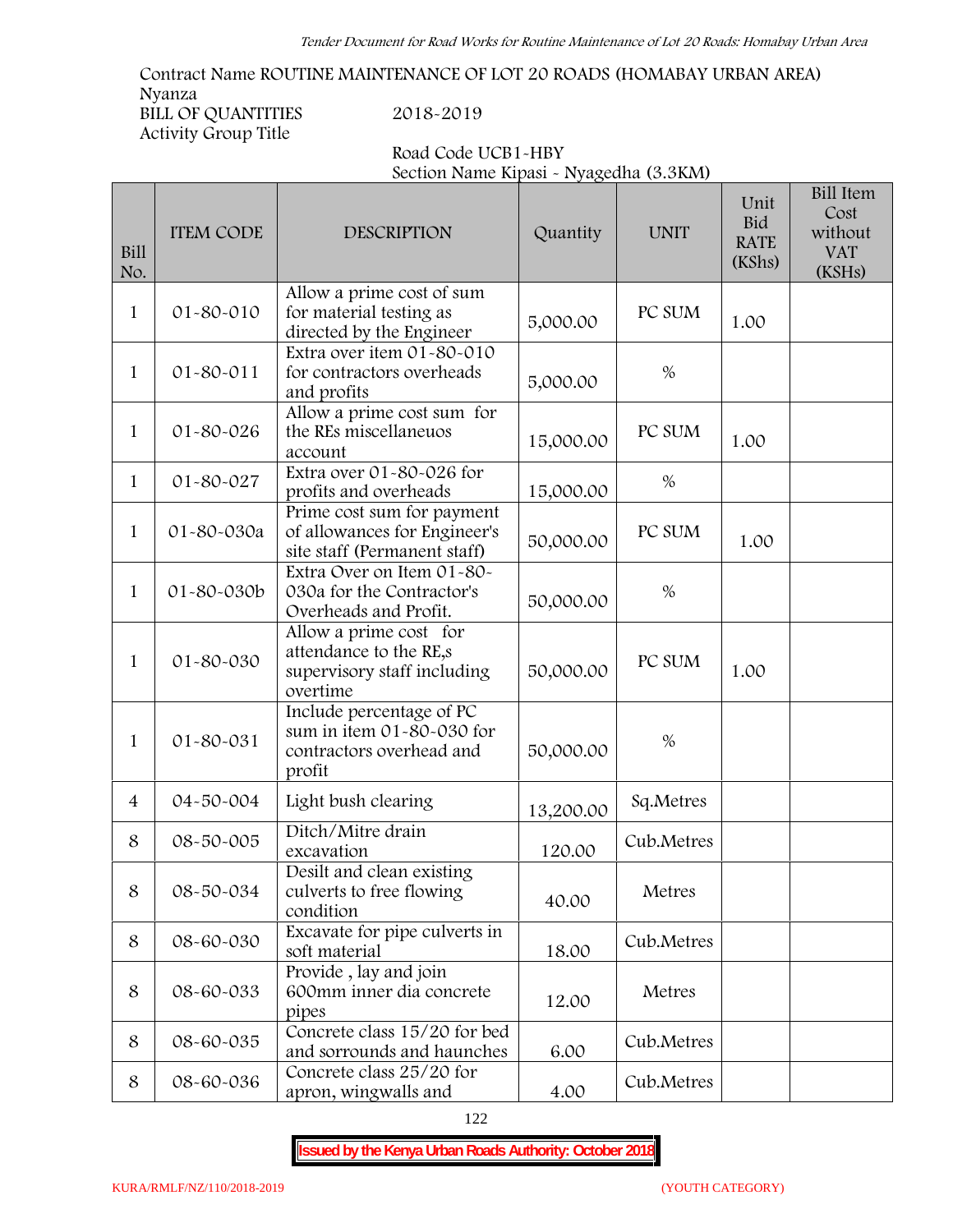|    |                 | headwalls                                                                                                        |           |                |  |
|----|-----------------|------------------------------------------------------------------------------------------------------------------|-----------|----------------|--|
| 8  | 08-60-037       | Provide and place A 142<br>fabric mesh reinforcement<br>fabric                                                   | 30.10     | Sq.Metres      |  |
| 10 | $10 - 50 - 003$ | Light Grading of<br>Carriageway including<br>slopes and ditches                                                  | 23,100.80 | Sq.Metres      |  |
| 10 | 10-60-003       | Provide gravel wearing<br>course-excavation, free haul,<br>spread, water and compact<br>gravel to specifications | 420.00    | Cub.Metres     |  |
| 22 | 22-50-002       | Unskilled Labour                                                                                                 | 100.00    | Person<br>days |  |
|    |                 |                                                                                                                  |           |                |  |
|    |                 | Sub Total                                                                                                        |           |                |  |
|    |                 | VAT $\omega$ 16%                                                                                                 |           |                |  |
|    |                 | Total taken to Summary                                                                                           |           |                |  |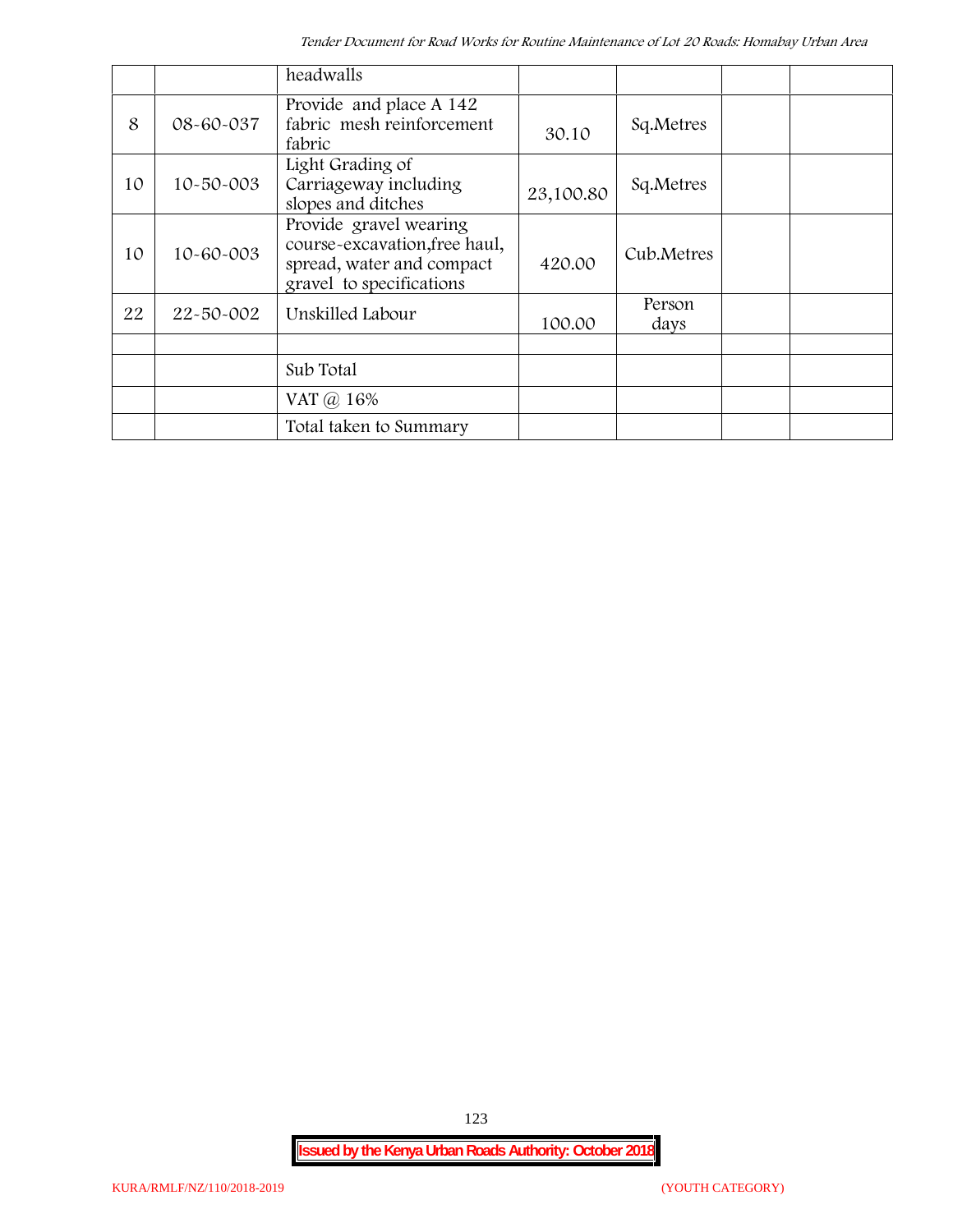| SUMMARY OF LOT 20 ROADS |                                            |                |  |  |
|-------------------------|--------------------------------------------|----------------|--|--|
| $S/NO$ .                | Road Name                                  | Amount (Kshs.) |  |  |
| 1.                      | Lala ECD - Ongen G                         |                |  |  |
| 2                       | Nyagedha - Lala Sec. School                |                |  |  |
| $\mathfrak{B}$          | Nyagedha - Lala Sec. School                |                |  |  |
| $\overline{4}$          | Kipasi - Nyagedha                          |                |  |  |
| 5                       | Homa Bay Town - Nyagedha                   |                |  |  |
|                         | Grand Total Carried Forward to Form of Bid |                |  |  |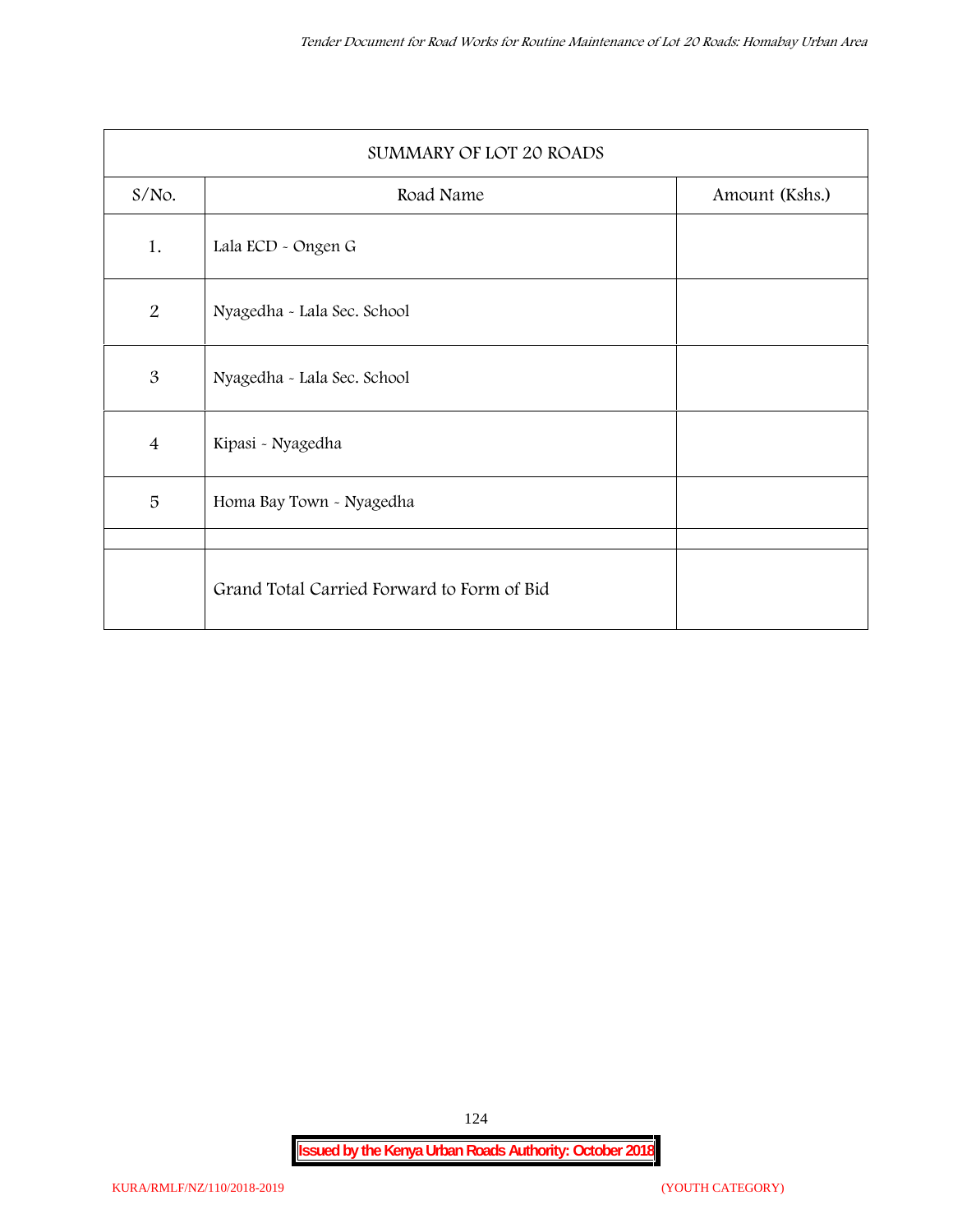# **SECTION X: STANDARD FORMS**

**Issued by the Kenya Urban Roads Authority: October 2018**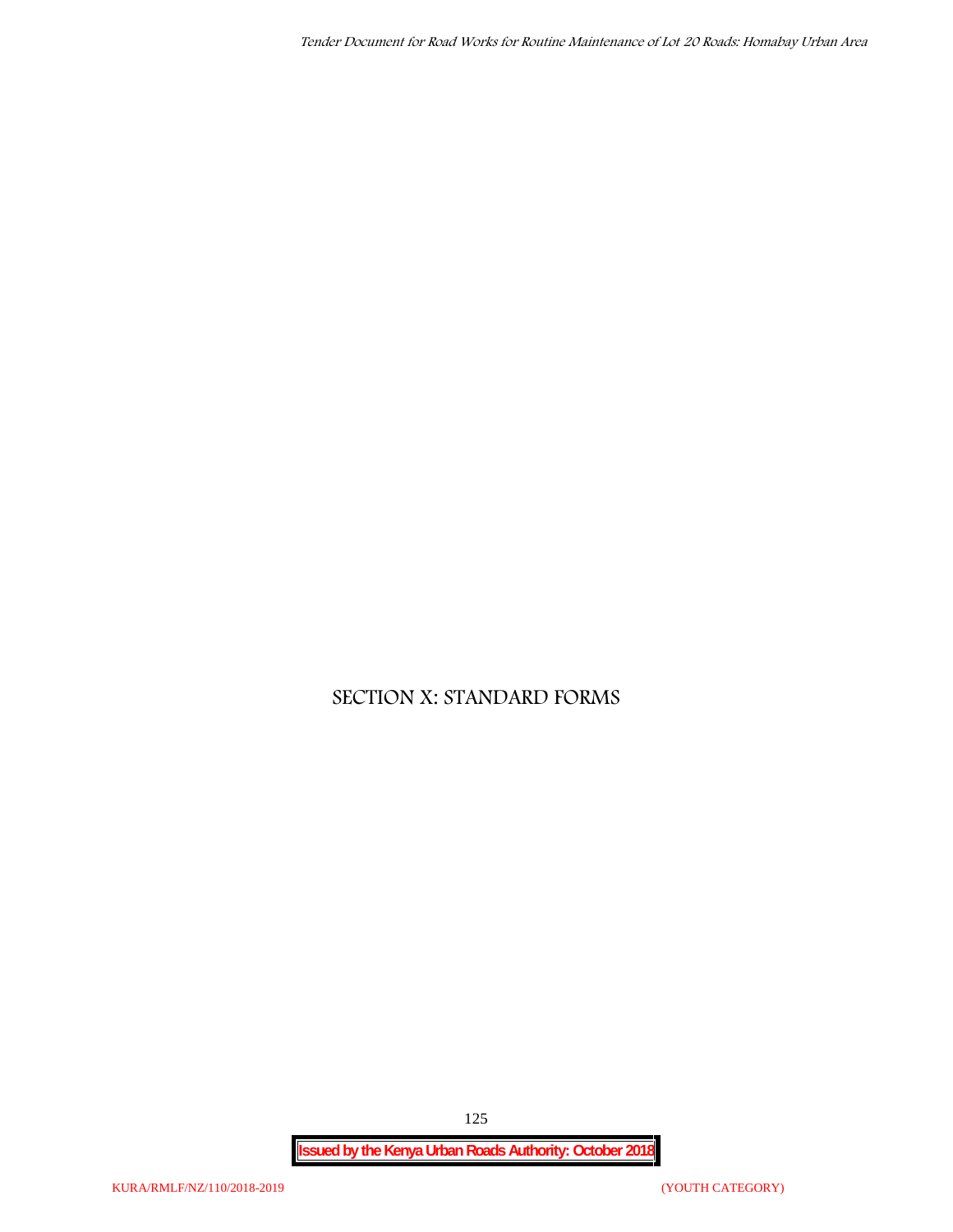## **Form of Bid**

(NOTE: The Appendix forms part of the Bid. Bidders are required to fill all the blank spaces in this form of Bid and Appendix)

**NAME OF CONTRACT:**

#### **ROUTINE MAINTENANCE OF LOT 20 ROADS: HOMABAY URBAN AREA**

TO: Director General, Kenya Urban Roads Authority, P. O. Box 41727-00100, **NAIROBI, KENYA**

Sir,

1. Having examined the Conditions of Contract, Specifications, Bill of Quantities, and Drawings for the execution of the above-named works we, the undersigned, offer to construct and install such works and remedy any defects therein in conformity with the said Bill of Quantities, Conditions of Contract, Specifications and Drawings for the sum of

(Insert amount in words)

………………………………………………………………………………………………..

…………………………………………………………………………………………………

(Insert amount in figures)…………………………………………………………………

as specified in the Appendix to Bid or such other sums as may be ascertained in accordance with the said Conditions.

- 2. We undertake, if our bid is accepted, to commence the works within fourteen (14) days of receipt of the Engineer's order to commence, and to complete and deliver the whole of the works comprised in the contract within the time stated in the Appendix to Bid.
- 3. If our bid is accepted we will, when required, obtain the guarantee of a Bank or other sureties (to be approved by you) to be jointly and severally bound with us in a sum not exceeding 5% of the above named sum for the due performance of the contract under the terms of a Bond to be approved by you.
- 4. We agree to abide by this bid for the period of 90 days from the date fixed for receiving the same and it shall remain binding upon us and may be extended at any time before the expiration of that period.
- 5. We understand that you are not bound to accept the lowest or any bid you may receive.
- 6. On the basis of our previous experience we are fully experienced and competent in the type of work included in this tender and we have adequate financial resources to carry

126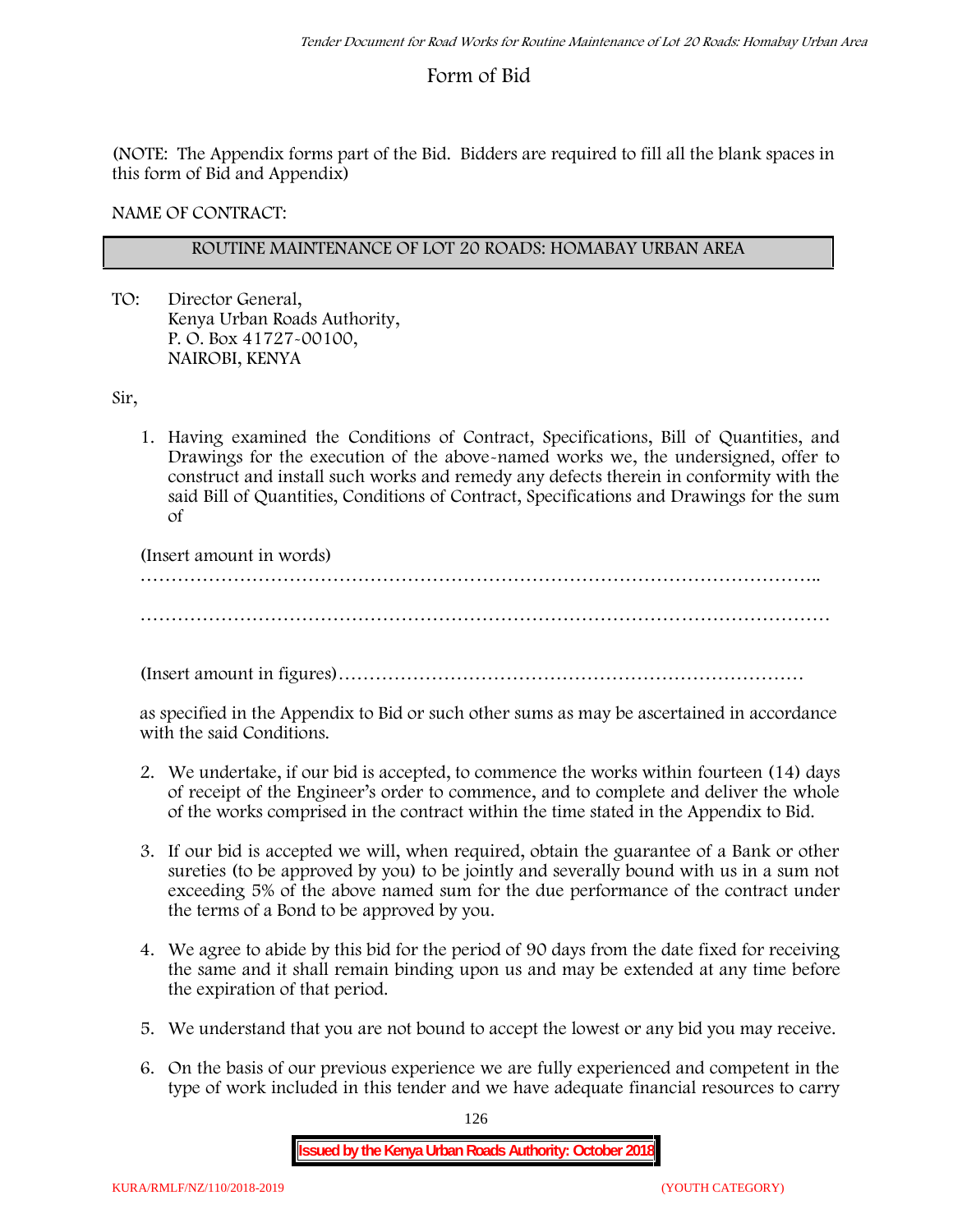out the works described within the period for completion. We are in a position to fulfil the contract for which we have tendered.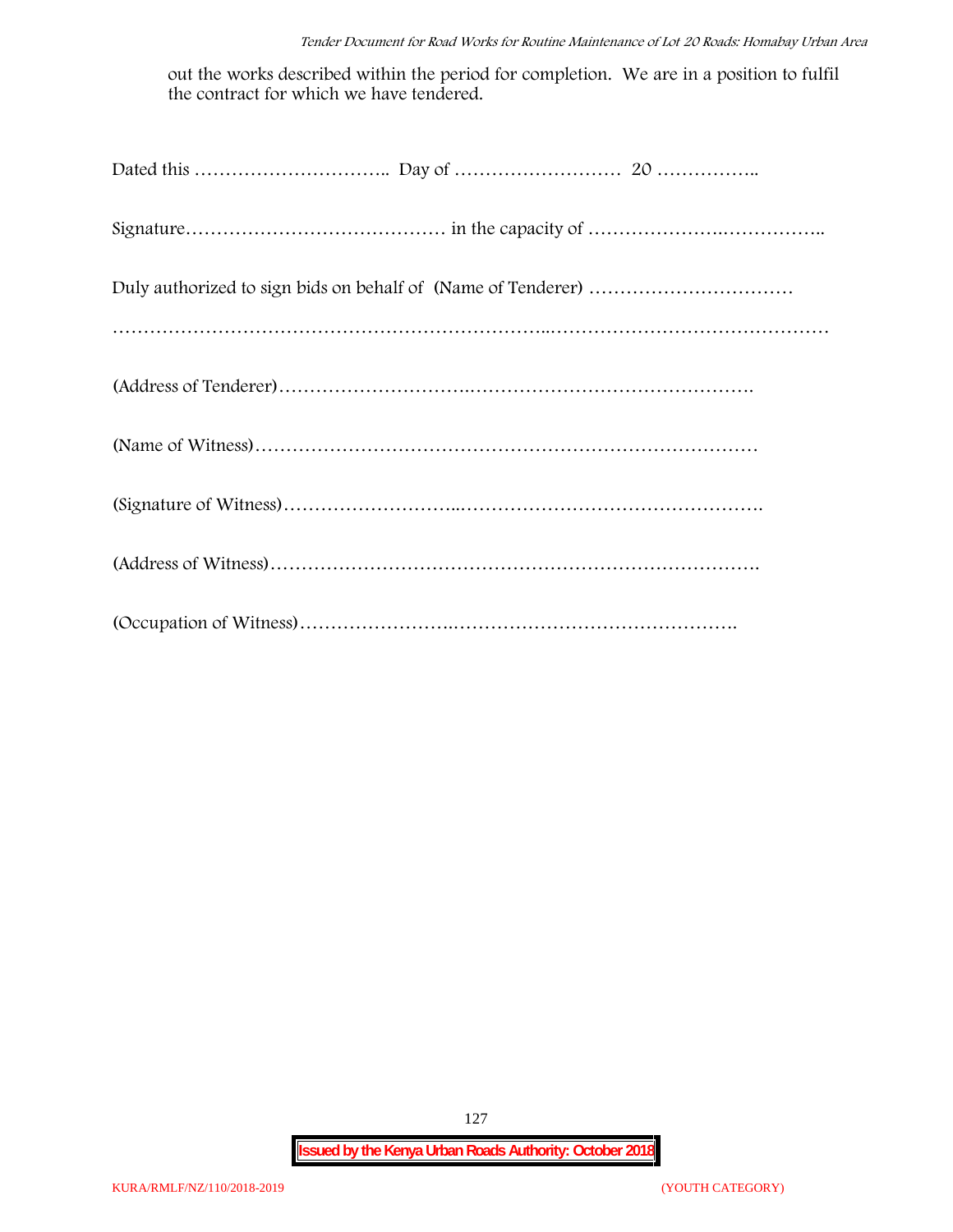**Appendix to Form of Bid**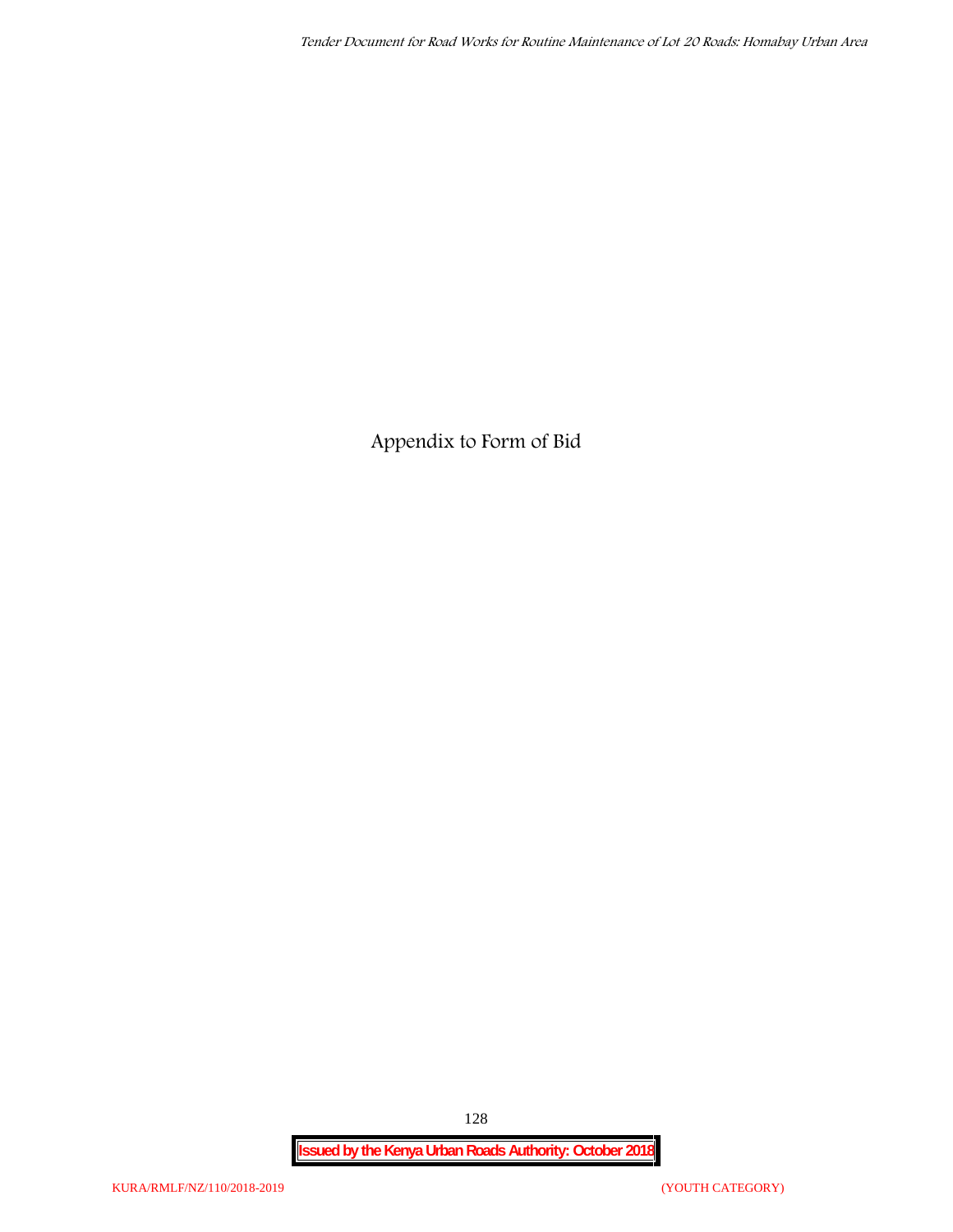| (This appendix forms part of the bid)          |               |                                            |  |  |  |
|------------------------------------------------|---------------|--------------------------------------------|--|--|--|
| CONDITIONS OF CONTRACT                         | <b>CLAUSE</b> | <b>AMOUNT</b>                              |  |  |  |
| <b>Bid Security</b>                            |               | The bidder must fill the Bid Securing      |  |  |  |
|                                                |               | Declaration Form                           |  |  |  |
| Instructions in Writing                        | 2.5           | Execution of works under site instructions |  |  |  |
|                                                |               | from Resident Engineer to commence         |  |  |  |
|                                                |               | within three (3) days                      |  |  |  |
| Amount of Performance Security                 | 10.1          | 1 per cent of Tender Sum in the form of    |  |  |  |
| (Unconditional Bank Guarantee)                 |               | Unconditional Bank Guarantee               |  |  |  |
| Program to be submitted                        | 14.1          | Immediately after issuance of Order to     |  |  |  |
|                                                |               | Commence                                   |  |  |  |
| Cash flow estimate to be submitted             | 14.3          | Immediately after issuance of Order to     |  |  |  |
|                                                |               | Commence                                   |  |  |  |
| Minimum amount of Third Party Insurance        | 23.2          | 1% of the Contract Sum                     |  |  |  |
| Period for commencement, from Engineer's       | 41.1          | 14 days                                    |  |  |  |
| order to commence                              |               |                                            |  |  |  |
| Time for completion                            | 43.1          | 6 months                                   |  |  |  |
| Amount of liquidated damages                   | 47.1          | 0.05% of Contract Sum per day              |  |  |  |
| Limit of liquidated damages                    | 47.1          | 5% of Contract Sum                         |  |  |  |
| Defects Liability period                       | 60.3          | 1 month                                    |  |  |  |
| Percentage of Retention                        | 60.3          | 5% of Interim Payment Certificate          |  |  |  |
| Limit of Retention Money                       | 60.3          | 5% of Contract Sum                         |  |  |  |
| Minimum amount of interim certificates         | 60.2          | Kshs. 2,000,000.00                         |  |  |  |
| Time within which payment to be made after     | 60.10         | 28 days                                    |  |  |  |
| Interim Payment Certificate signed by Engineer |               |                                            |  |  |  |
| Time within which payment to be made after     | 60.10         | 28 days                                    |  |  |  |
| Final Payment Certificate signed by Engineer   |               |                                            |  |  |  |
| Appointer of Adjudicator                       | 67.3          | The Chartered Institute of Arbitrators     |  |  |  |
|                                                |               | (Kenya)                                    |  |  |  |
| Notice to Employer and Engineer                | 68.2          | The Employers address is:                  |  |  |  |
|                                                |               | The Director General,                      |  |  |  |
|                                                |               | Kenya Urban Roads Authority (KURA),        |  |  |  |
|                                                |               | P.O. Box 41727 - 00100                     |  |  |  |
|                                                |               | <b>NAIROBI</b>                             |  |  |  |
|                                                |               |                                            |  |  |  |
|                                                |               | The Engineer's address is:                 |  |  |  |
|                                                |               | Director (Road Asset and Corridor          |  |  |  |
|                                                |               | Management),                               |  |  |  |
|                                                |               | Kenya Urban Roads Authority (KURA),        |  |  |  |
|                                                |               | P.O. Box 41727 - 00100                     |  |  |  |
|                                                |               | <b>NAIROBI</b>                             |  |  |  |

# **Appendix to Form of Bid**

Signature of Tenderer…………………………………….……. Date ………………………

129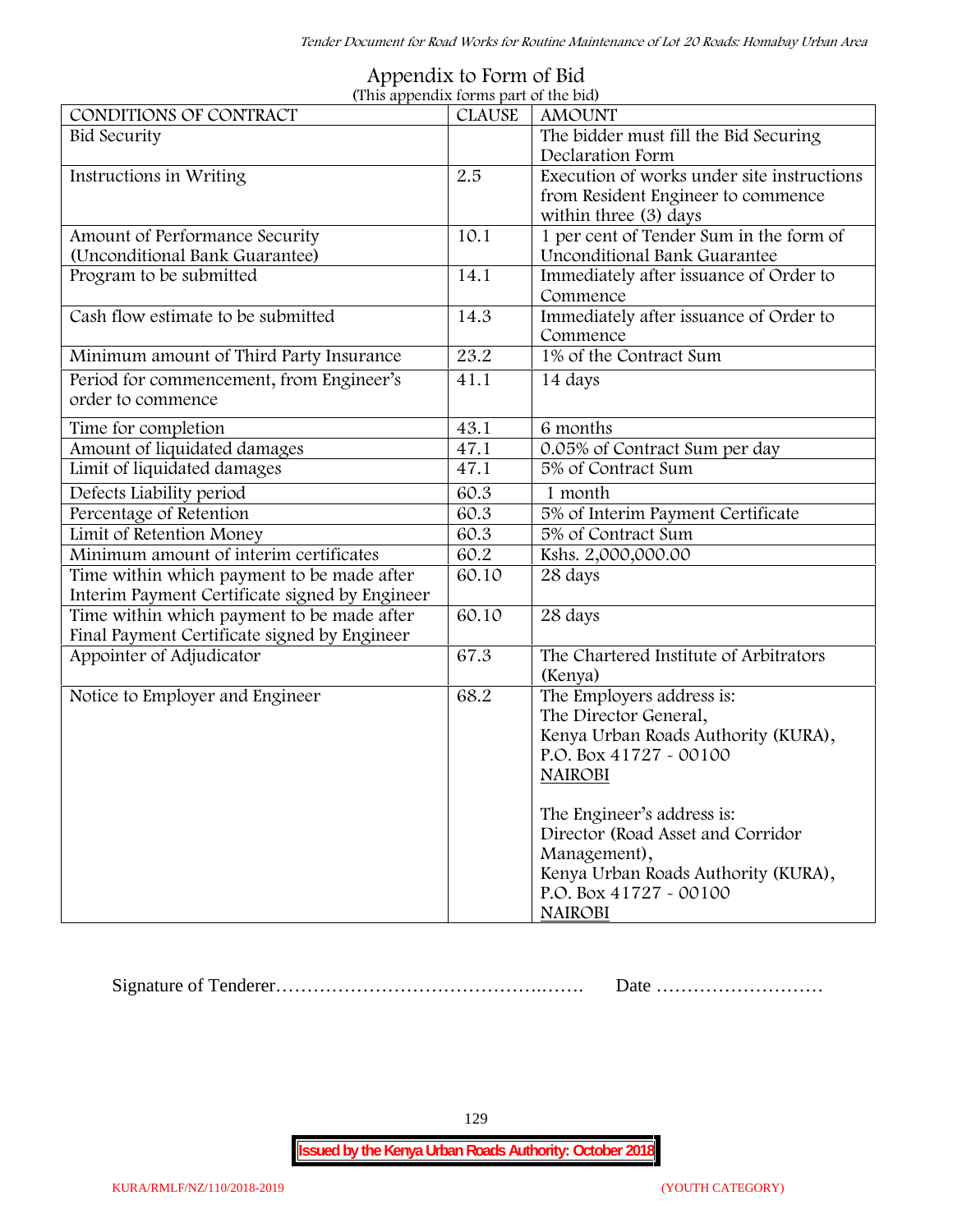**Bid Securing Declaration Form**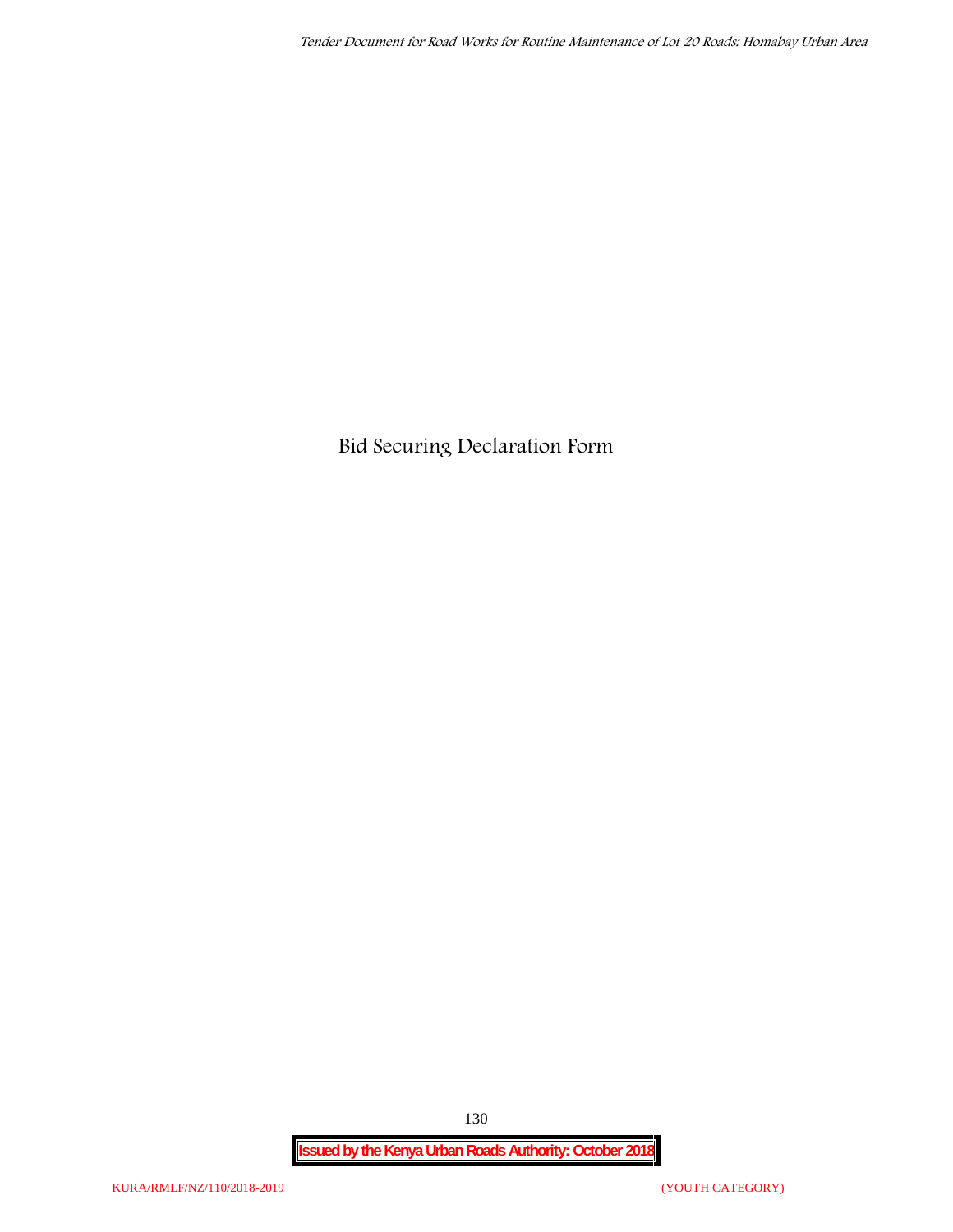#### **BID -SECURING DECLARATION FORM**

[The Bidder shall complete in this Form in accordance with the instructions indicated]

Date:…………………….. [insert date (as day, month and year) of Bid Submission] Tender No. ……………………………………….[insert number of bidding process]

To:..…………………………………………………………………………………………… insert complete name of Purchaser]

We, the undersigned, declare that:

- 1 We understand that, according to your conditions, bids must be supported by a Bid-Securing Declaration.
- 2 We accept that we will automatically be suspended from being eligible for bidding in any contract with the Purchaser for the period of time of **5 years** starting on the date of expiration of tender validity period, if we are in breach of our obligation(s) under the bid conditions, because we –
	- (a) have withdrawn our Bid during the period of bid validity specified by us in the Bidding Data Sheet; or
	- (b) having been notified of the acceptance of our Bid by the Purchaser during the period of bid validity,
		- (i) fail or refuse to execute the Contract, if required, or
		- (ii) fail or refuse to furnish the Performance Security, in accordance with the Instruction to tenderers.
- 3 We understand that this Bid Securing Declaration shall expire if we are not the successful Bidder, upon the earlier of
	- (i) our receipt of a copy of your notification of the name of the successful Bidder; or
	- (ii) twenty-eight days after the expiration of our Tender.
- 4 We understand that if we are a Joint Venture, the Bid Securing Declaration must be in the name of the Joint Venture that submits the bid, and the Joint Venture has not been legally constituted at the time of bidding, the Bid Securing Declaration shall be in the names of all future partners as named in the letter of intent.

Signed: …………………………[insert signature of person whose name and capacity are shown] in the capacity of ……………………………………………………… [insert legal capacity of person signing the Bid Securing Declaration]

Name: ………………………………………………[insert complete name of person signing the Bid Securing Declaration]

Duly authorized to sign the bid for and on behalf of: ………………………………….. [insert complete name of Bidder]

Dated on …………………. day of ……………., ………………. [insert date of signing

131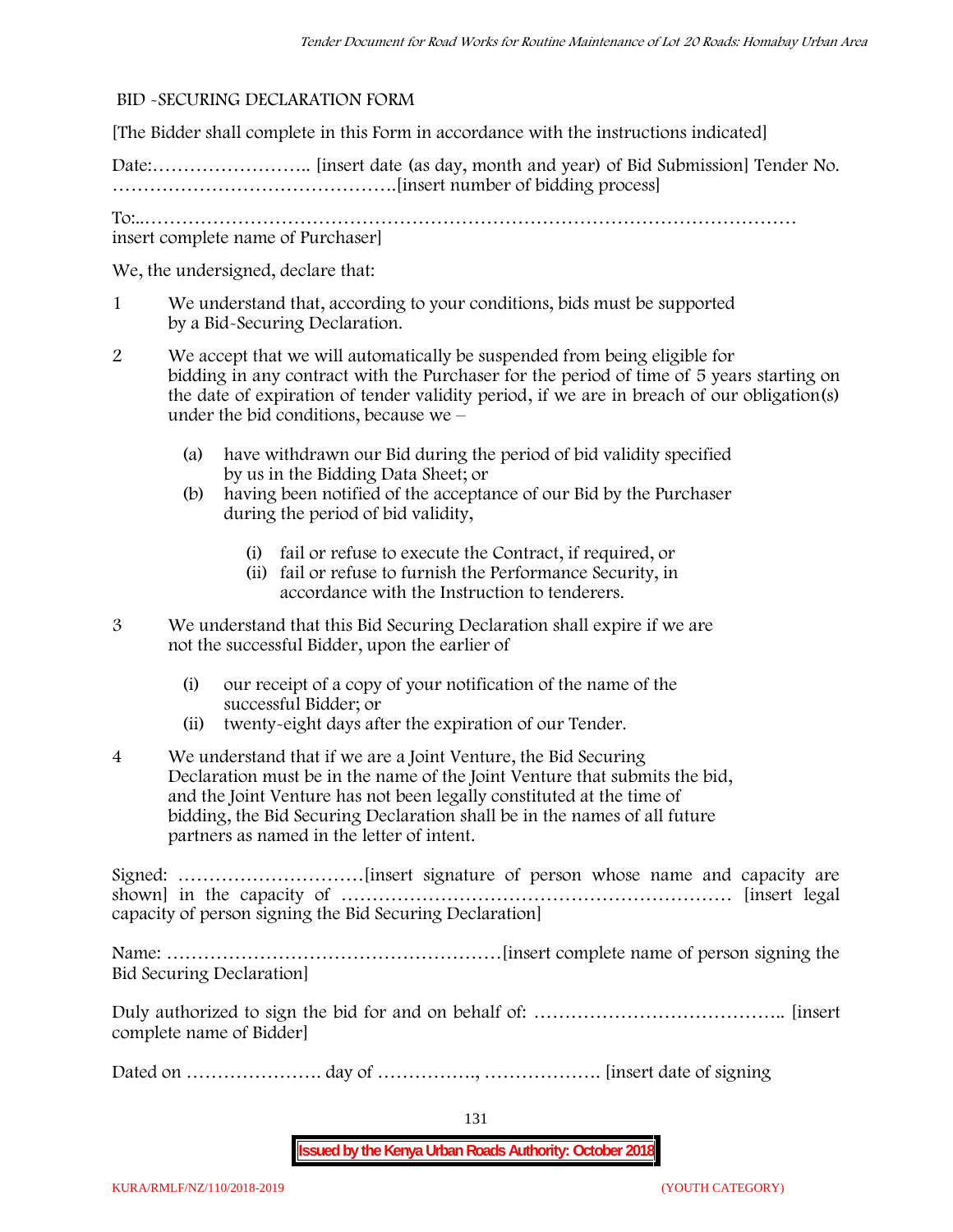## **SECTION XI: SCHEDULES OF SUPPLEMENTARY INFORMATION**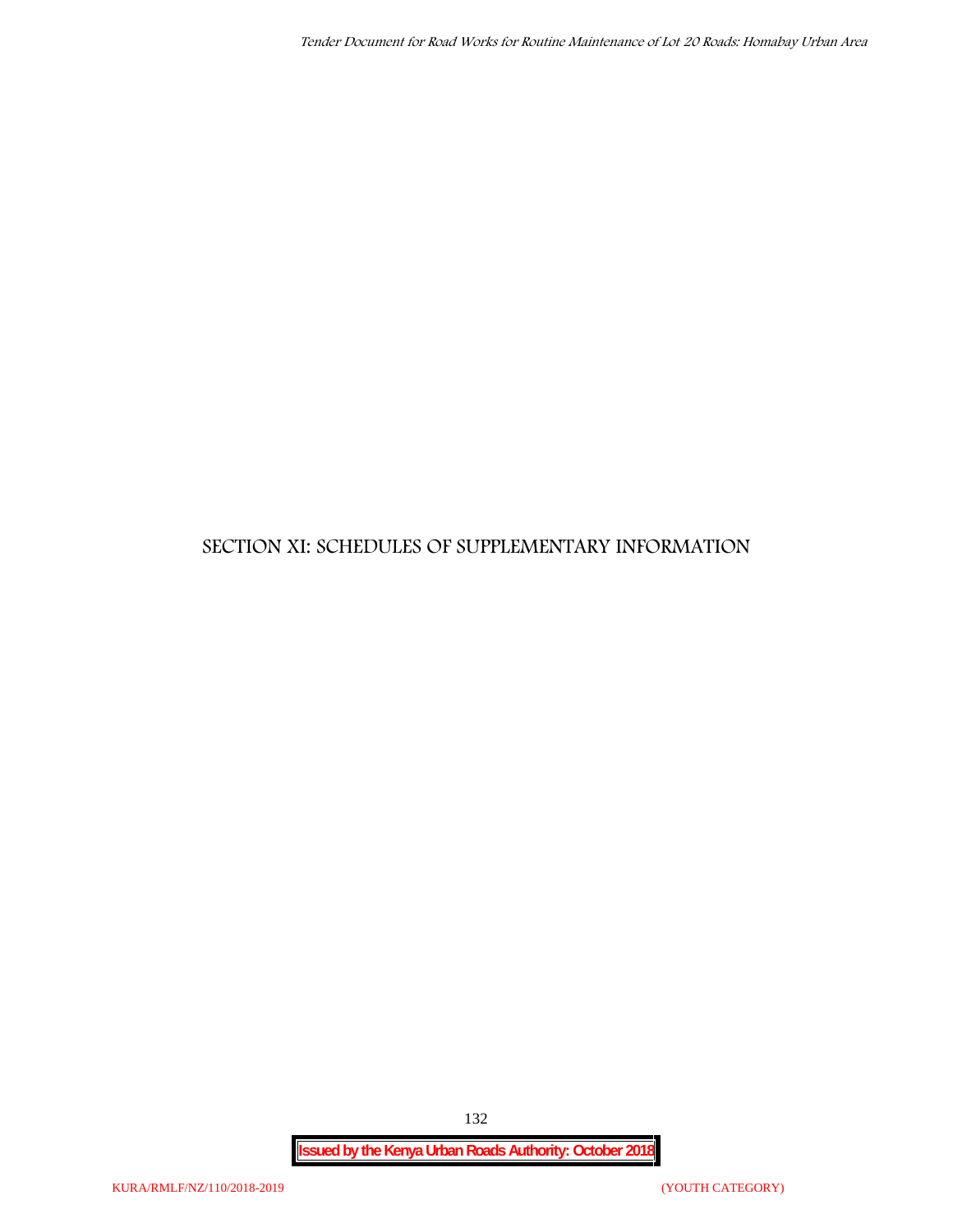| SCHEDULE 4: MAJOR ITEMS OF CONSTRUCTION PLANT AND EQUIPMENT Error! Bookmark not |  |
|---------------------------------------------------------------------------------|--|
| defined.                                                                        |  |
|                                                                                 |  |
| SCHEDULE 6: SCHEDULE OF ROADWORKS CARRIED OUT BY THE BIDER IN THE LAST          |  |
|                                                                                 |  |
|                                                                                 |  |
|                                                                                 |  |
|                                                                                 |  |
|                                                                                 |  |
| SCHEDULE 11: DECLARATION FORM (DEBARMENT) Error! Bookmark not defined.          |  |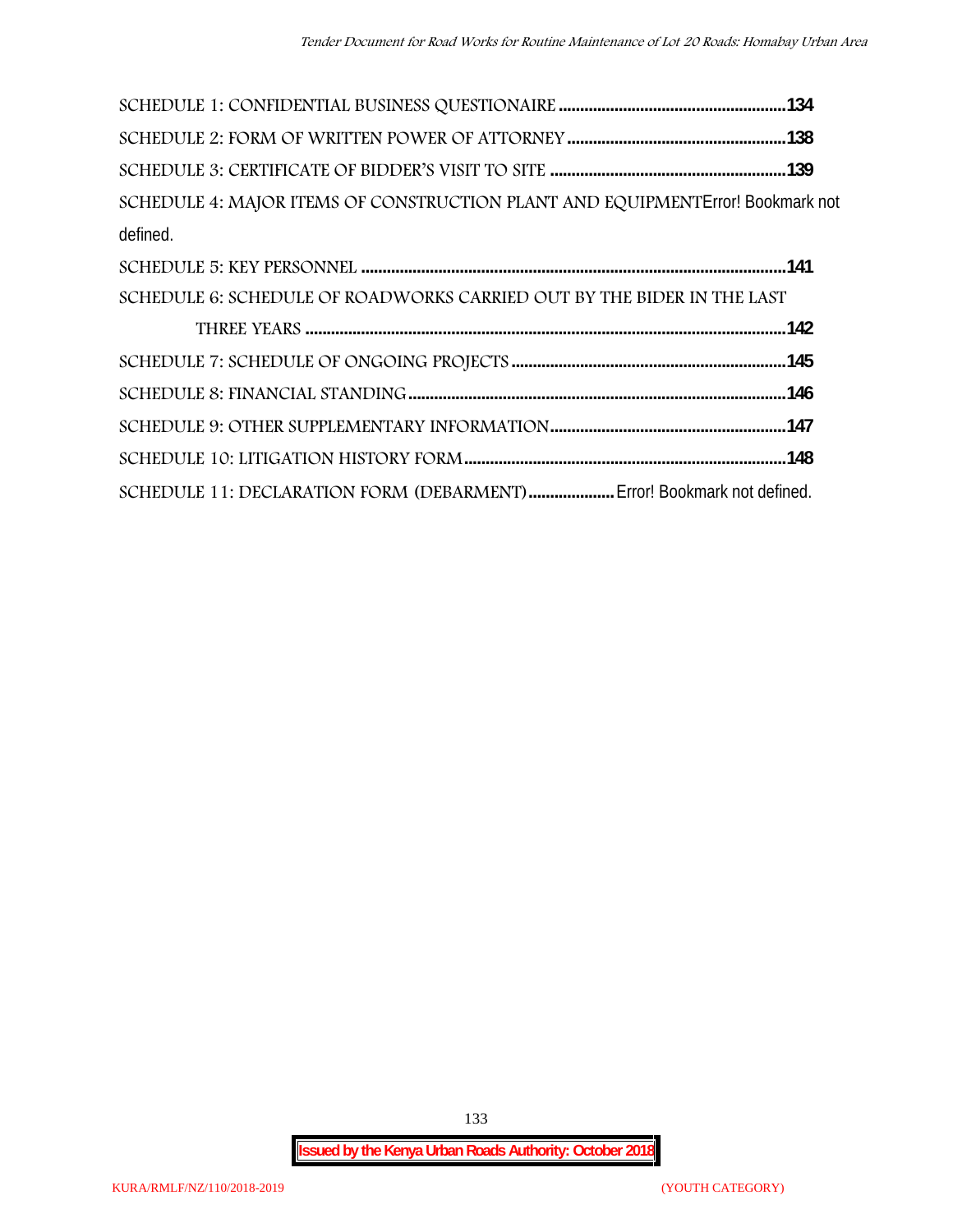**SCHEDULE 1: CONFIDENTIAL BUSINESS QUESTIONAIRE**

This Confidential Business Questionnaire of the Government of Kenya shall be completed by the Bidder.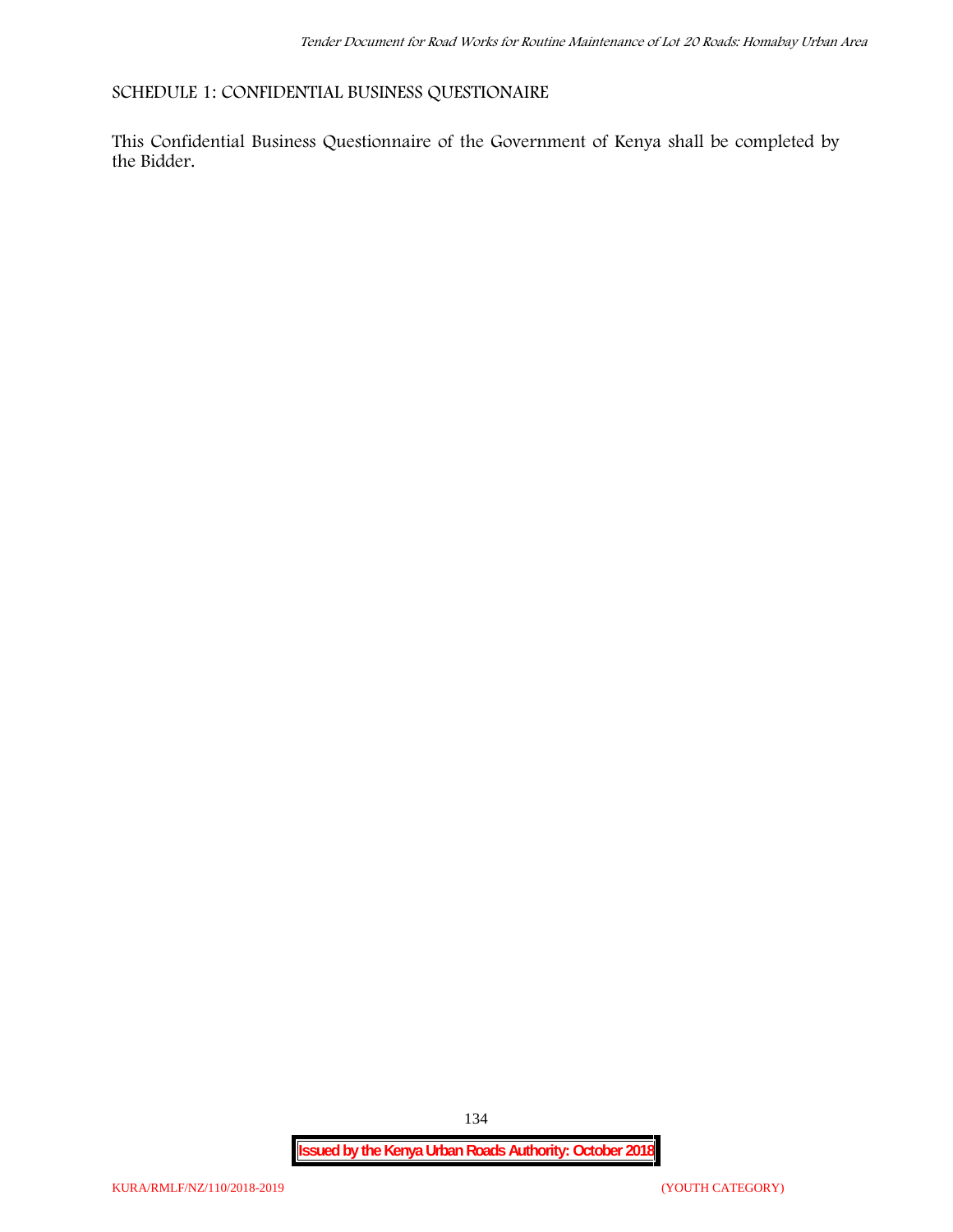#### **REPUBLIC OF KENYA**

#### **CONFIDENTIAL BUSINESS QUESTIONNAIRE**

| You are requested to give the particulars indicated in Part 1 and either Part 2 (a). $2(b)$ or $2(c)$<br>whichever applies to your type of business.<br>You are advised that it is a serious offence to give false information on this Form.<br>Part 1 - General: |  |  |  |  |
|-------------------------------------------------------------------------------------------------------------------------------------------------------------------------------------------------------------------------------------------------------------------|--|--|--|--|
| Business name                                                                                                                                                                                                                                                     |  |  |  |  |
| Location of business premises                                                                                                                                                                                                                                     |  |  |  |  |
|                                                                                                                                                                                                                                                                   |  |  |  |  |
|                                                                                                                                                                                                                                                                   |  |  |  |  |
|                                                                                                                                                                                                                                                                   |  |  |  |  |
|                                                                                                                                                                                                                                                                   |  |  |  |  |
| Maximum value of business which you can handle at any one time:                                                                                                                                                                                                   |  |  |  |  |
|                                                                                                                                                                                                                                                                   |  |  |  |  |
|                                                                                                                                                                                                                                                                   |  |  |  |  |
|                                                                                                                                                                                                                                                                   |  |  |  |  |
| Part 2(a) - Sole Proprietor:                                                                                                                                                                                                                                      |  |  |  |  |
| Your name in full                                                                                                                                                                                                                                                 |  |  |  |  |
|                                                                                                                                                                                                                                                                   |  |  |  |  |
|                                                                                                                                                                                                                                                                   |  |  |  |  |
|                                                                                                                                                                                                                                                                   |  |  |  |  |

135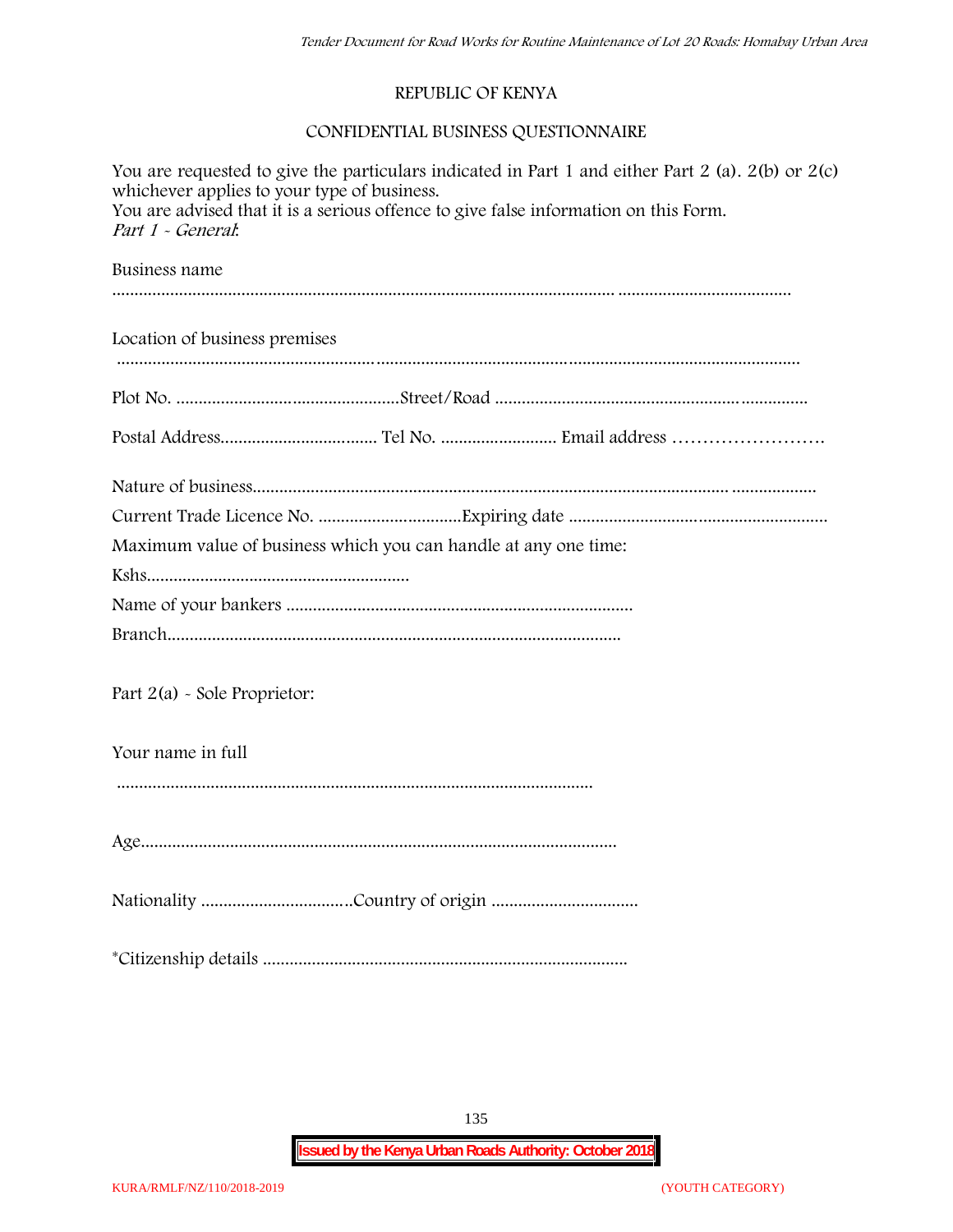| Part $2(b)$ - Partnership: |                                                      |                                  |        |
|----------------------------|------------------------------------------------------|----------------------------------|--------|
| Name                       | Give details of partners as follows:<br>Nationality  | Citizenship Details <sup>•</sup> | Shares |
|                            |                                                      |                                  |        |
|                            |                                                      |                                  |        |
|                            |                                                      |                                  |        |
|                            |                                                      |                                  |        |
|                            |                                                      |                                  |        |
|                            | Part 2(c) - Registered Company:                      |                                  |        |
|                            |                                                      |                                  |        |
|                            | State the nominal and issued capital of the company- |                                  |        |
|                            |                                                      |                                  |        |
|                            |                                                      |                                  |        |
|                            | Give details of all directors as follows:            |                                  |        |
| Name                       | Nationality                                          | Citizenship Details <sup>•</sup> | Shares |
|                            |                                                      |                                  |        |
|                            |                                                      |                                  |        |
|                            |                                                      |                                  |        |
|                            |                                                      |                                  |        |
|                            |                                                      |                                  |        |

• Attach proof of citizenship (Compulsory)

Attach certified copy of Form CR12 (Compulsory)  $\bullet$ 

136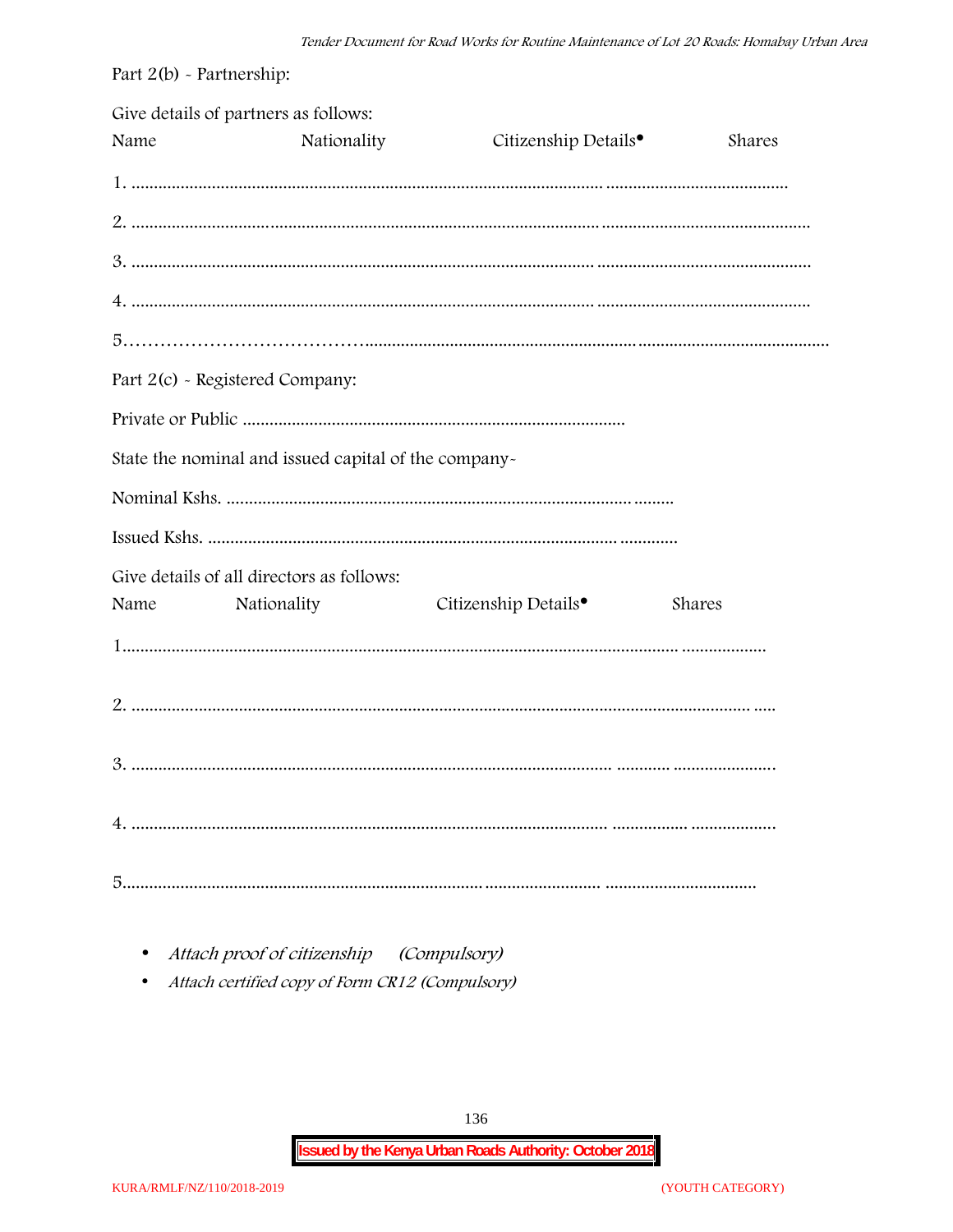Part 3: Interest in the Firm:

Is there any person / persons in the Kenya Urban Roads Authority (KURA) who has interest in this firm? Yes /No\*\*………………………….

I certify that the information given above is correct.

............................... .............................................................. Date Signature of Bidder

**\*\* Delete as necessary**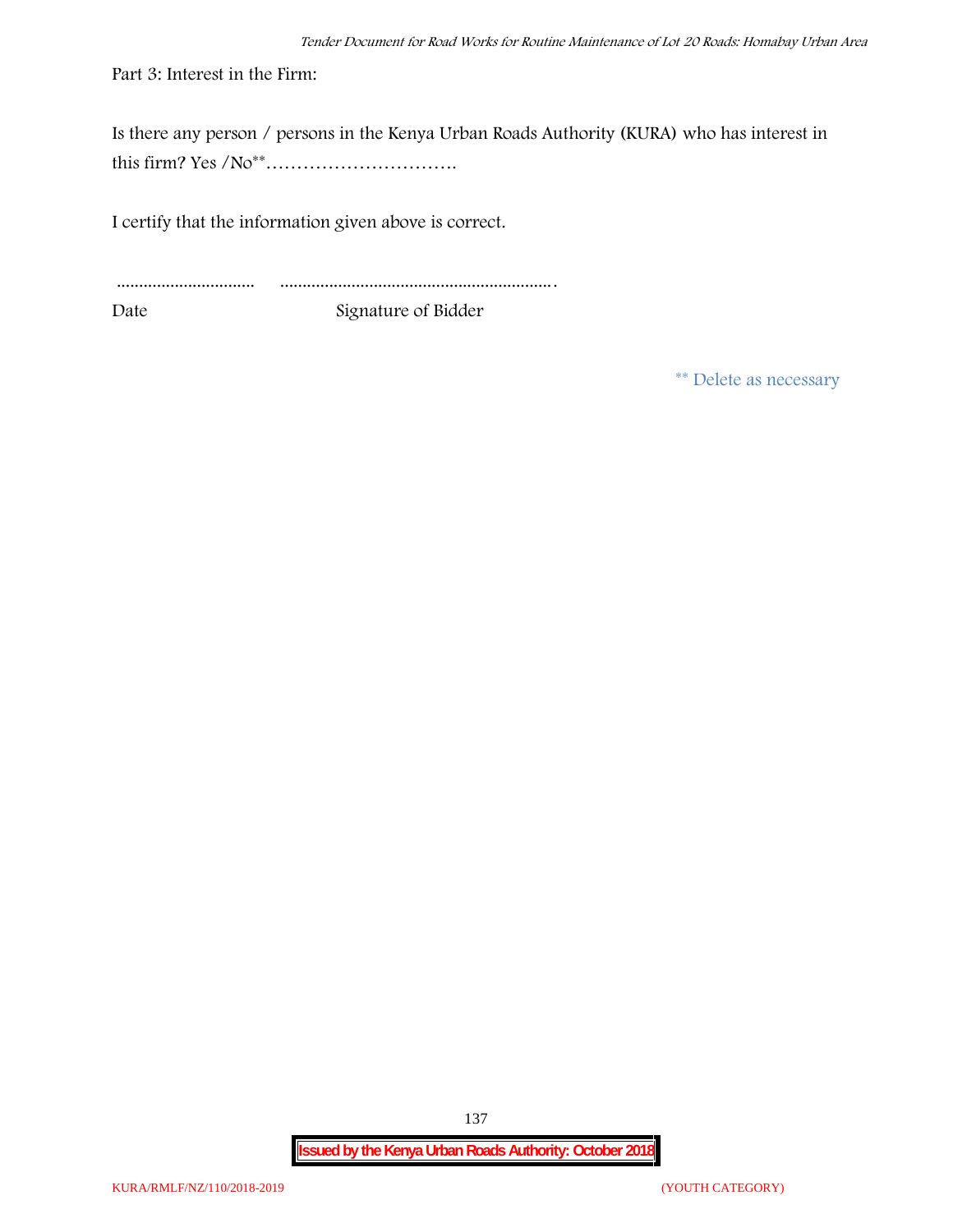#### **SCHEDULE 2: FORM OF WRITTEN POWER OF ATTORNEY**

The Bidder shall state here below the name(s) and address of his representative(s) who is/are authorized to receive on his behalf correspondence in connection with the Bid.

………………………………………………………….. (Name of Bidder's Representative in block letters)

………………………………………………………….. (Address of Bidder's Representative)

………………………………………………………….. (Signature of Bidder's Representative)

Alternate:

………………………………………………………….. (Name of Bidder's Representative in block letters)

……………………………………………………………………… (Address of Bidder's Representative)

………………………………………………………….. (Signature of Bidder's Representative)

\*To be filled by all Bidders.

\*Both representative and alternate **must** attach copy of National Identification card or Passport.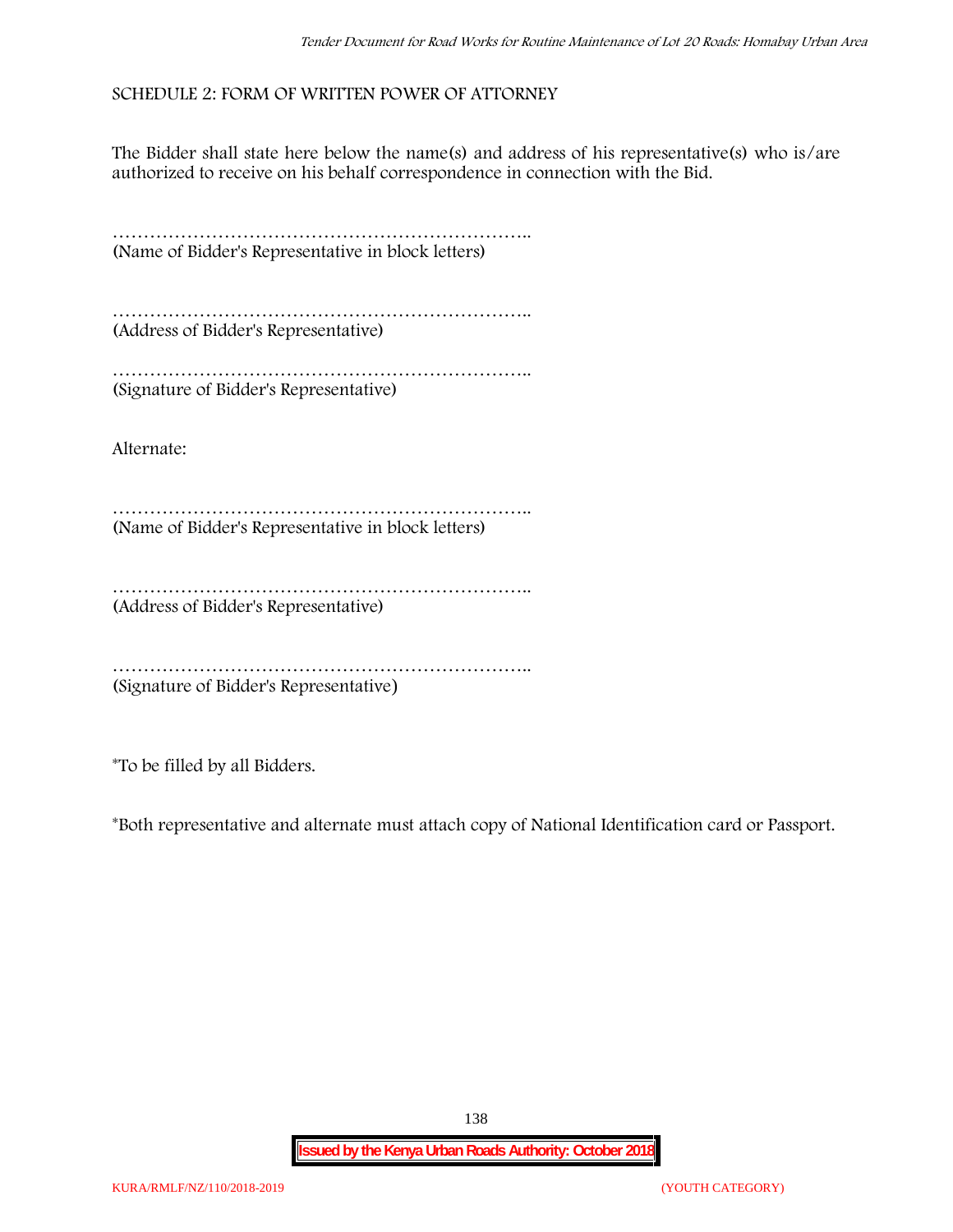**SCHEDULE 3: CERTIFICATE OF BIDDER'S VISIT TO SITE** This is to certify that [*Name/s*]…………………………………………………………………………………… …………………………………………………………………. Being the authorized representative/Agent of [*Name of bidder*] ………………………………………………………………………………………………… ………………………………………………………………………………………………… participated in the organised inspection visit of the site of the works for the **ROUTINE MAINTENANCE OF LOT 20 ROADS: HOMABAY URBAN AREA** held on………………………..day of……………………………20………………………. Signed………………………………………………………………………………………….. (Employer's Representative) ……………………………………………………………………………….………………… ……………………………………… ………………………………….. (Name of Employer's Representative) (Designation)

NOTE: This form is to be completed at the time of the organized site visit.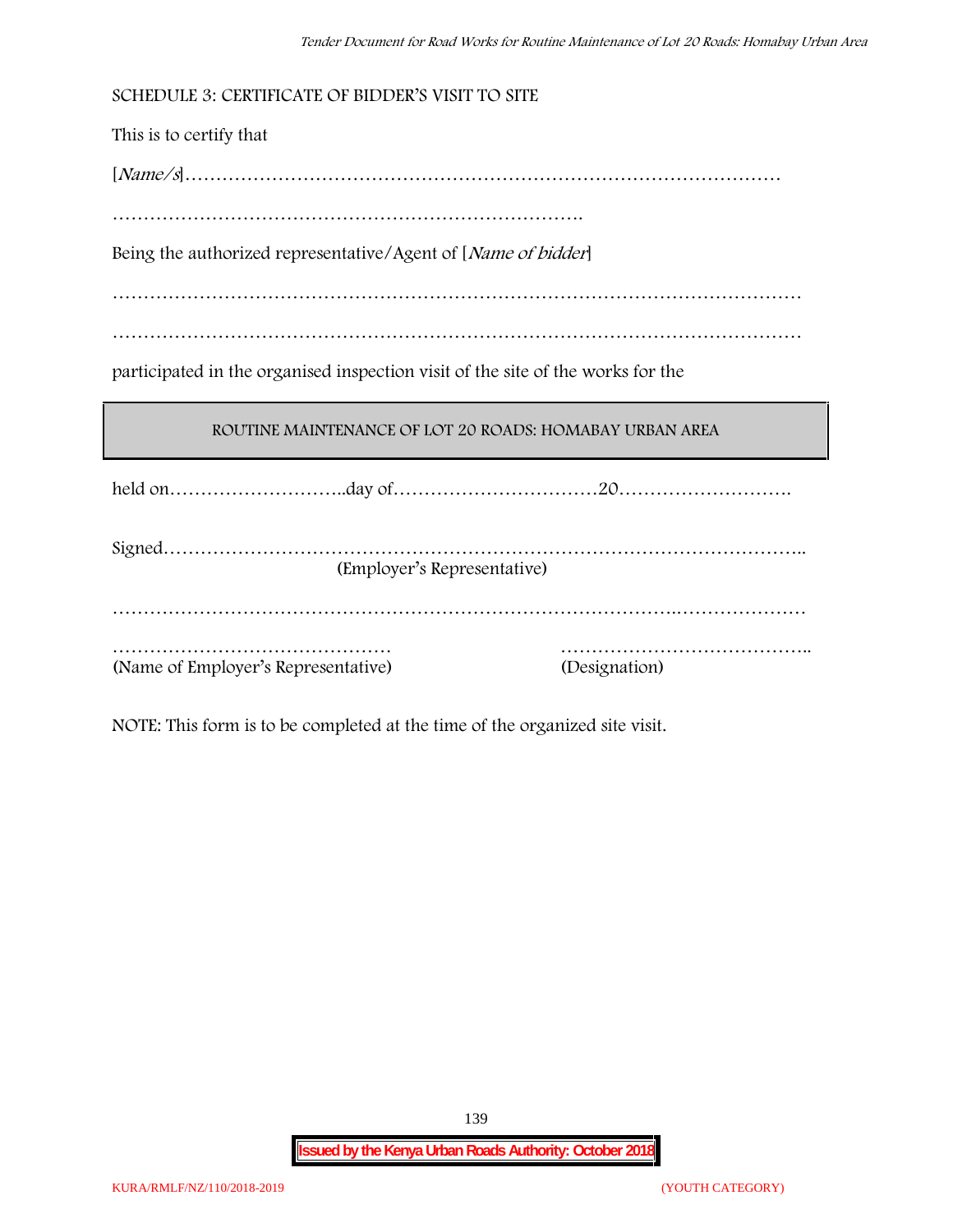#### **SCHEDULE 4: MAJOR ITEMS OF CONSTRUCTION PLANT AND EQUIPMENT**

The Bidder shall enter in this schedule all major items of plant and equipment which he proposes to bring to site. Only reliable plant in good working order and suitable for the work required of it shall be shown on this Schedule. Summary of the same shall be entered in Section 5: Qualification Criteria, Part 7.

| commence)<br>(Days after<br>Arrival on<br>Date of<br>Project   |        |  |  |
|----------------------------------------------------------------|--------|--|--|
| Power<br>Rating                                                |        |  |  |
| Leased/<br>Imported<br>Owned/                                  |        |  |  |
| Source                                                         |        |  |  |
| Imported)<br>Estimated<br>CIF<br>Mombasa<br>(If to be<br>Value |        |  |  |
| Capacity t or $\mathbf{m}^3$                                   |        |  |  |
| Used<br>New or                                                 |        |  |  |
| Year of Manufactur $_{\rm e}$                                  |        |  |  |
| each<br>Σό.                                                    |        |  |  |
| Description<br>Type,<br>Model,<br>Make                         |        |  |  |
| I certify that the above information is correct.               |        |  |  |
| .<br>(Signature of Bidder)                                     | (Date) |  |  |

140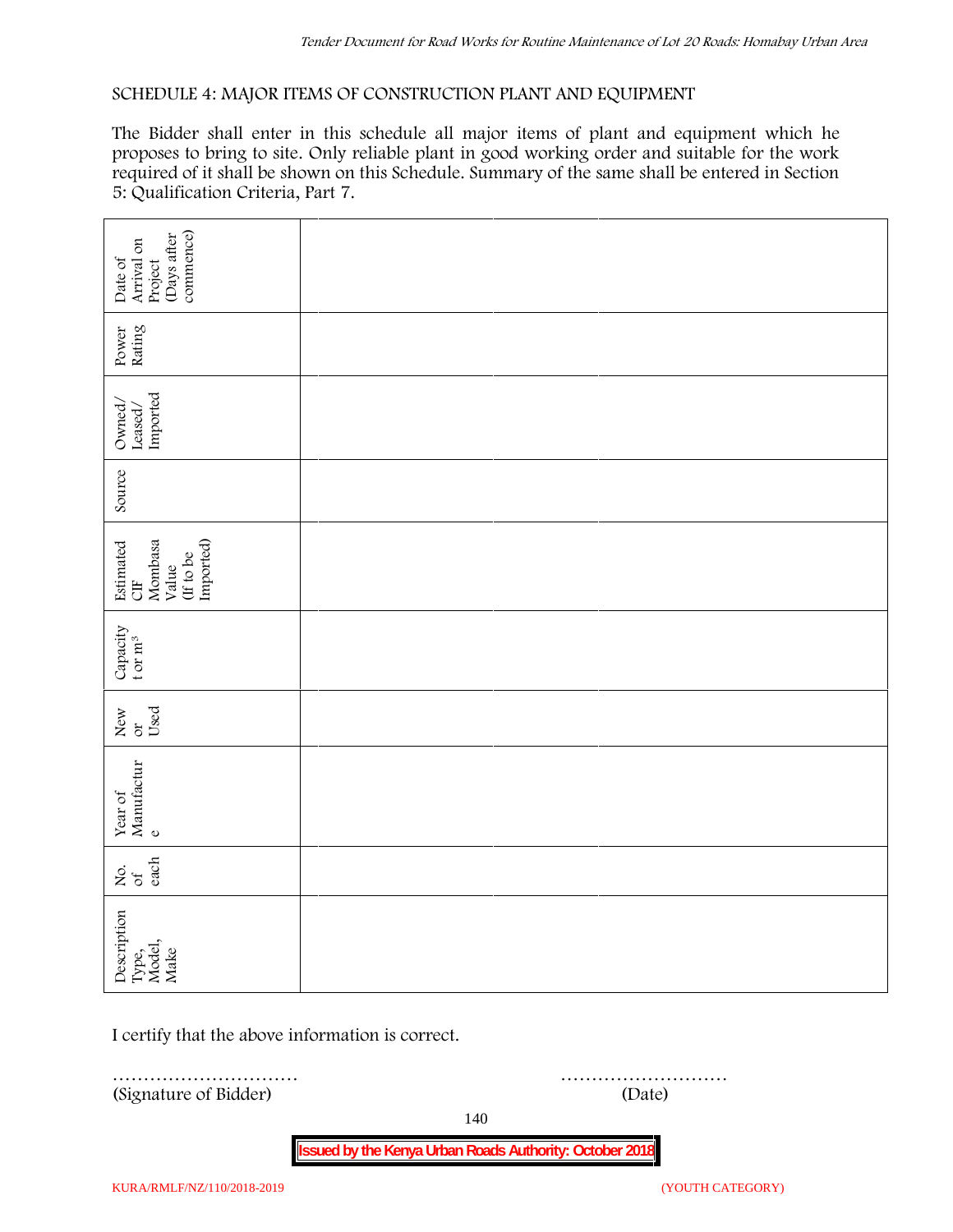#### **SCHEDULE 5: KEY PERSONNEL**

| <b>DESIGNATION</b> | <b>NAME</b> | <b>NATIONALITY</b> | SUMMARY OF QUALIFICATIONS AND<br><b>EXPERIENCE</b> |            |            |  |
|--------------------|-------------|--------------------|----------------------------------------------------|------------|------------|--|
|                    |             |                    | Qualifications                                     | General    | Specific   |  |
|                    |             |                    |                                                    | Experience | Experience |  |
|                    |             |                    |                                                    | (Yrs)      | (Yrs)      |  |
|                    |             |                    |                                                    |            |            |  |
| Headquarters       |             |                    |                                                    |            |            |  |
| Partner/Director   |             |                    |                                                    |            |            |  |
| or other key staff |             |                    |                                                    |            |            |  |
| (give designation) |             |                    |                                                    |            |            |  |
|                    |             |                    |                                                    |            |            |  |
|                    |             |                    |                                                    |            |            |  |
| Site Office        |             |                    |                                                    |            |            |  |
|                    |             |                    |                                                    |            |            |  |
| 1. Site Agent      |             |                    |                                                    |            |            |  |
|                    |             |                    |                                                    |            |            |  |
|                    |             |                    |                                                    |            |            |  |
| 2. Site Surveyor   |             |                    |                                                    |            |            |  |
|                    |             |                    |                                                    |            |            |  |
| 3. Foreman         |             |                    |                                                    |            |            |  |
|                    |             |                    |                                                    |            |            |  |
|                    |             |                    |                                                    |            |            |  |
|                    |             |                    |                                                    |            |            |  |
|                    |             |                    |                                                    |            |            |  |

**Note:** The Bidder shall list in this schedule the key personnel he will employ from the Contractor's headquarters and from the Contractor's site office to direct and execute the work together with their qualifications, experience, position held and nationality in accordance with Clause 15.2 and 16.3 of the Conditions of Contract Part II (where required, use separate sheets to add extra data for column 4). Bidders shall attach certified copies of academic certificates, and CVs of all key staff.

I certify that the above information is correct.

(Signature of Bidder) (Date)

………………………… ………………………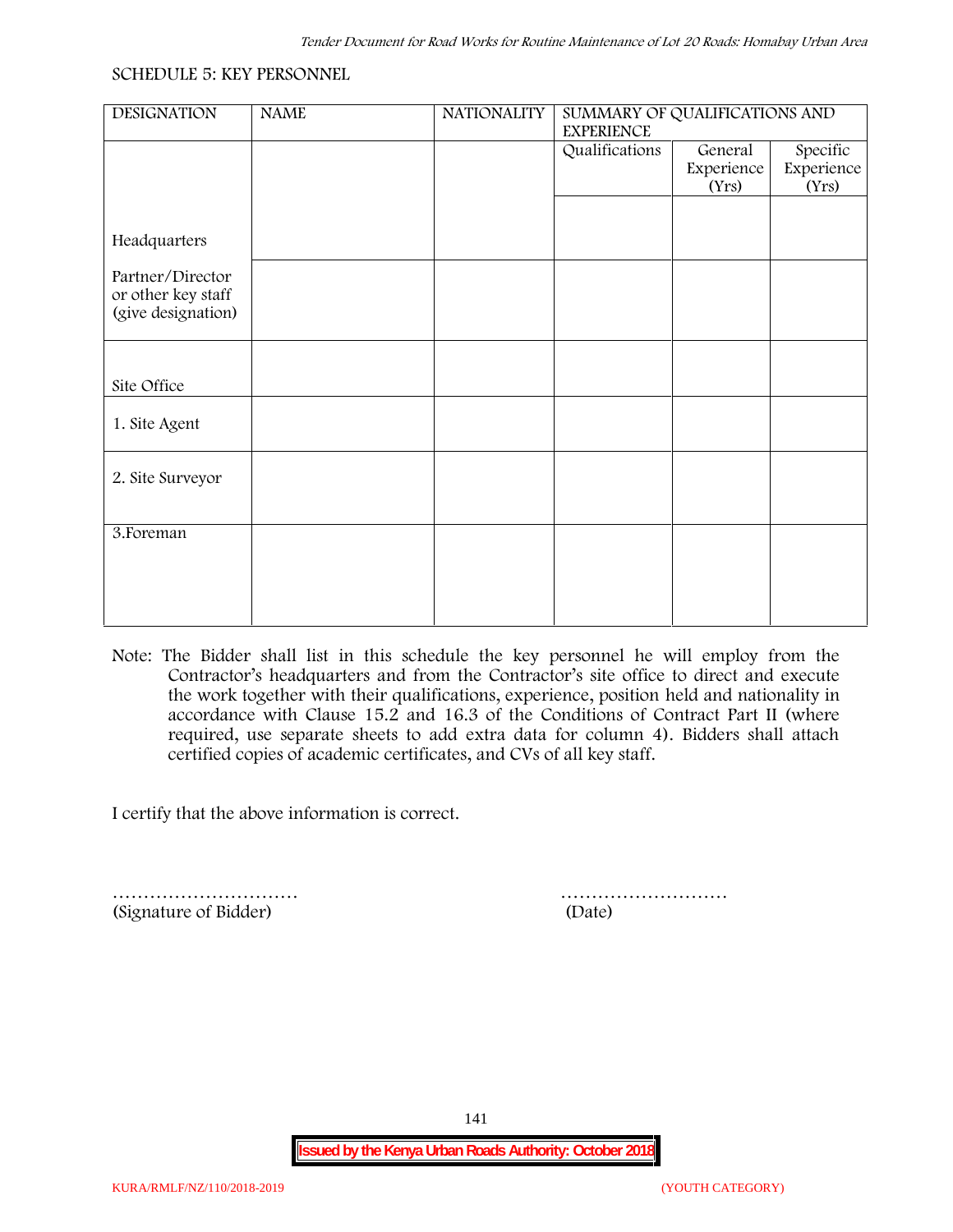#### **SCHEDULE 6: SCHEDULE OF ROADWORKS CARRIED OUT BY THE BIDER IN THE LAST THREE YEARS**

#### **SCHEDULE 6A: COMPLETED WORKS**

| WORKS (KSHS) $^\ast$ | <b>REMARKS</b> |
|----------------------|----------------|
|                      |                |
|                      |                |
|                      |                |
|                      |                |
|                      |                |
|                      |                |
|                      |                |
|                      |                |
|                      |                |
|                      |                |
|                      |                |
|                      |                |
|                      |                |
|                      |                |
|                      |                |

**Note:** Bidders shall attach certified copies of letters of award (for each listed project), certified copies of completion certificates.

I certify that the above works were successfully carried out by this Bidder.

(Signature of Bidder) (Date)

………………………… ………………………

\* **Value in KShs using Central Bank of Kenya mean exchange rate at a reference date 7 days before date of BID opening**

142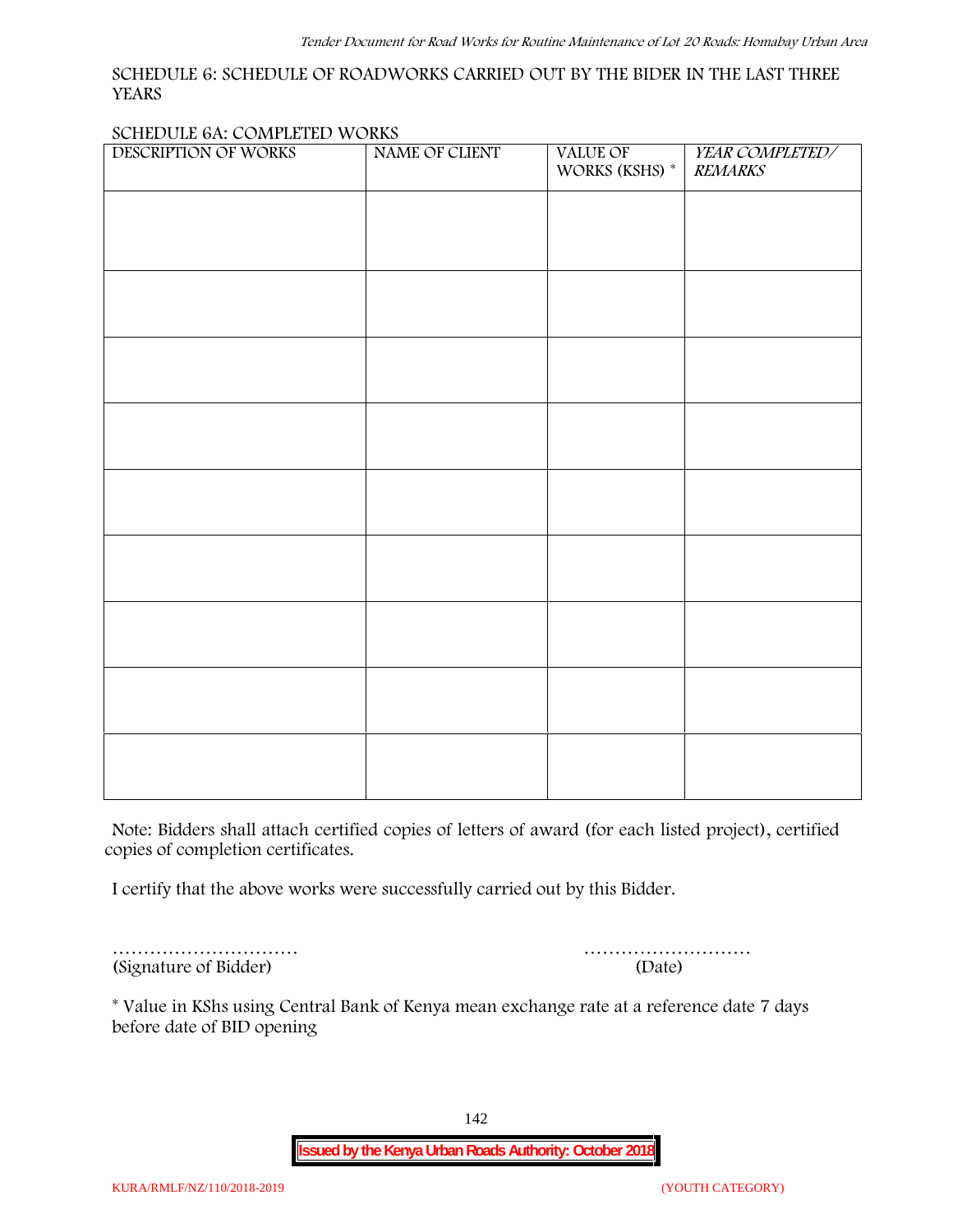#### **SCHEDULE 6B: NON-COMPLETED WORKS BEYOND COMPLETION DATE**

| DESCRIPTION OF WORKS | NAME OF CLIENT | VALUE OF<br>WORKS (KSHS) * | YEAR COMPLETED/<br><b>REMARKS</b> |
|----------------------|----------------|----------------------------|-----------------------------------|
|                      |                |                            |                                   |
|                      |                |                            |                                   |
|                      |                |                            |                                   |
|                      |                |                            |                                   |
|                      |                |                            |                                   |
|                      |                |                            |                                   |
|                      |                |                            |                                   |
|                      |                |                            |                                   |
|                      |                |                            |                                   |
|                      |                |                            |                                   |
|                      |                |                            |                                   |
|                      |                |                            |                                   |
|                      |                |                            |                                   |
|                      |                |                            |                                   |
|                      |                |                            |                                   |
|                      |                |                            |                                   |
|                      |                |                            |                                   |
|                      |                |                            |                                   |

**Note:** Bidders shall attach certified copies of letters of award (for each listed project), certified evidence for executed works for non-copleted projects e.g copy of recent payment certificate.

I certify that the above works were successfully carried out by this Bidder.

(Signature of Bidder) (Date)

………………………… ………………………

\* **Value in KShs using Central Bank of Kenya mean exchange rate at a reference date 7 days before date of BID opening**

143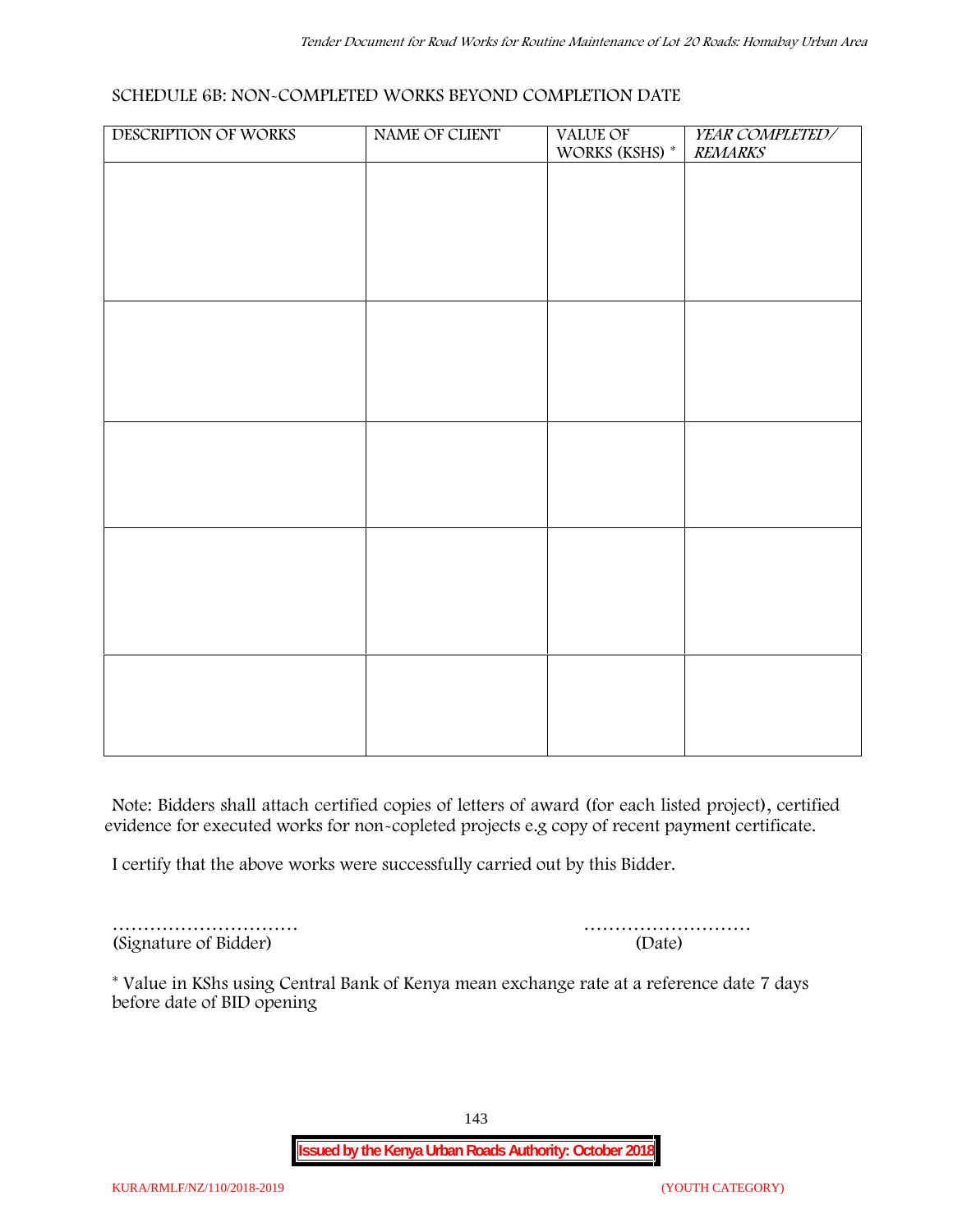## **SCHEDULE 6C: SPECIFIC EXPERIENCE**

| DESCRIPTION OF WORKS | NAME OF CLIENT | VALUE OF<br>WORKS (KSHS) $^\ast$ | YEAR COMPLETED/<br><b>REMARKS</b> |
|----------------------|----------------|----------------------------------|-----------------------------------|
|                      |                |                                  |                                   |
|                      |                |                                  |                                   |
|                      |                |                                  |                                   |
|                      |                |                                  |                                   |
|                      |                |                                  |                                   |
|                      |                |                                  |                                   |
|                      |                |                                  |                                   |
|                      |                |                                  |                                   |
|                      |                |                                  |                                   |
|                      |                |                                  |                                   |
|                      |                |                                  |                                   |
|                      |                |                                  |                                   |
|                      |                |                                  |                                   |
|                      |                |                                  |                                   |
|                      |                |                                  |                                   |
|                      |                |                                  |                                   |
|                      |                |                                  |                                   |
|                      |                |                                  |                                   |
|                      |                |                                  |                                   |
|                      |                |                                  |                                   |

**Note:** Bidders shall attach certified copies of letters of award (for each listed project), certified evidence for executed works for non-completed projects e.g copy of recent payment certificate.

I certify that the above works were successfully carried out by this Bidder.

(Signature of Bidder) (Date)

………………………… ………………………

\* **Value in KShs using Central Bank of Kenya mean exchange rate at a reference date 7 days before date of BID opening**

144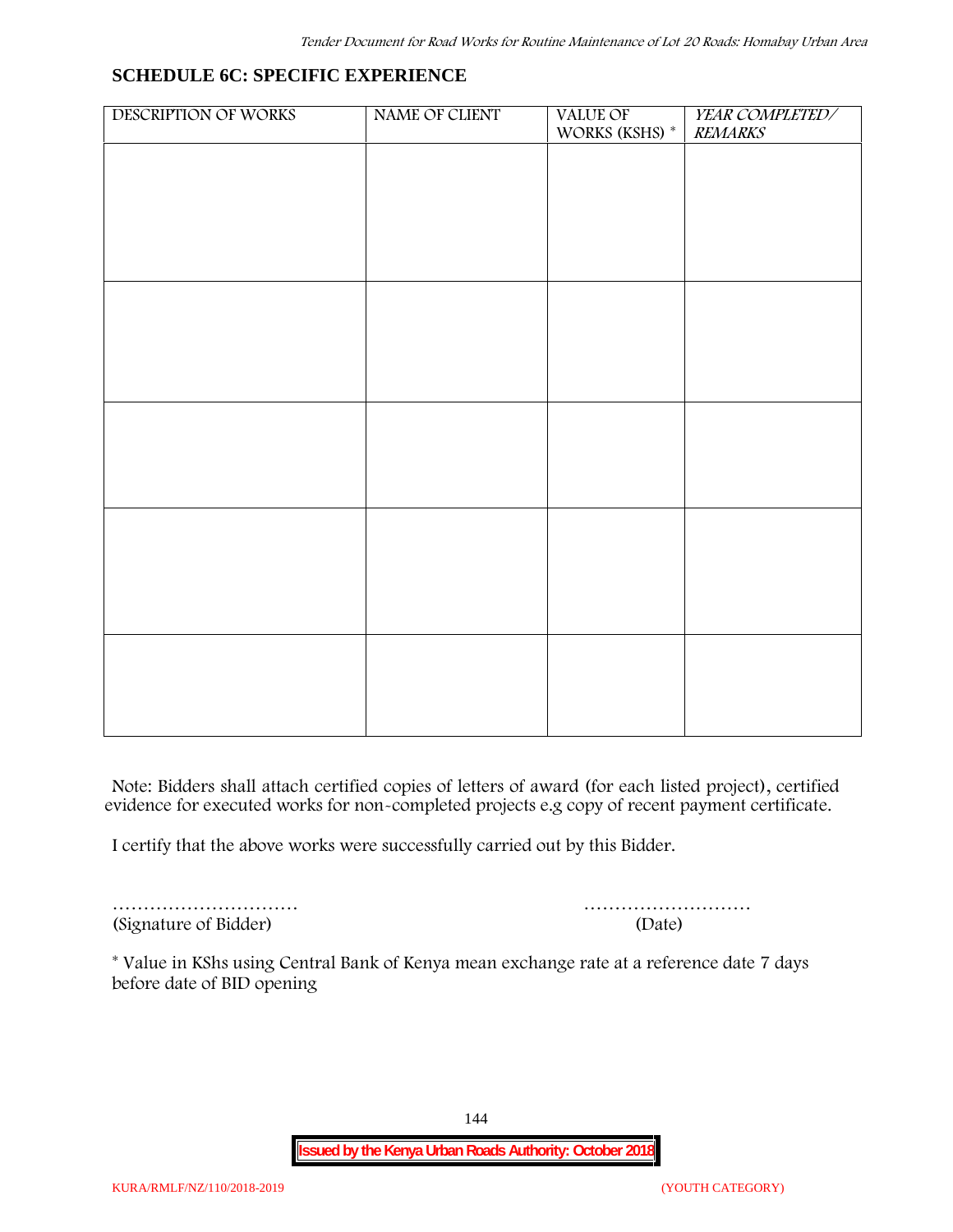| DESCRIPTION OF<br><b>WORKS</b> | NAME OF<br><b>CLIENT</b> | DATE OF<br>$\mathsf{COMMENC}$ | DATE OF<br>COMPLETION | VALUE OF<br>WORKS (KSHS) | <b>VALUE</b><br>COMPLETED | PHYSICALLY<br>COMPLETED |  |
|--------------------------------|--------------------------|-------------------------------|-----------------------|--------------------------|---------------------------|-------------------------|--|
|                                |                          | <b>EMENT</b>                  |                       |                          | UP TO DATE<br>$\%$        | UP TO DATE<br>$\%$      |  |
|                                |                          |                               |                       |                          |                           |                         |  |
|                                |                          |                               |                       |                          |                           |                         |  |
|                                |                          |                               |                       |                          |                           |                         |  |
|                                |                          |                               |                       |                          |                           |                         |  |
|                                |                          |                               |                       |                          |                           |                         |  |
|                                |                          |                               |                       |                          |                           |                         |  |
|                                |                          |                               |                       |                          |                           |                         |  |
|                                |                          |                               |                       |                          |                           |                         |  |
|                                |                          |                               |                       |                          |                           |                         |  |
|                                |                          |                               |                       |                          |                           |                         |  |
|                                |                          |                               |                       |                          |                           |                         |  |
|                                |                          |                               |                       |                          |                           |                         |  |
|                                |                          |                               |                       |                          |                           |                         |  |
|                                |                          |                               |                       |                          |                           |                         |  |
|                                |                          |                               |                       |                          |                           |                         |  |
|                                |                          |                               |                       |                          |                           |                         |  |
|                                |                          |                               |                       |                          |                           |                         |  |
|                                |                          |                               |                       |                          |                           |                         |  |
|                                |                          |                               |                       |                          |                           |                         |  |

**Note:** 1. Bidders shall attach certified copies of letters of award (for each listed project) and any certified evidence for executed works e.g copy of recent payment certificate.

2. Bidders must indicate all their on-going works as at the time of bidding. Any non disclosure shall constitute non-responsiveness)

I certify that the above works are being carried out by me and that the above information is correct.

(Signature of Bidder) (Date)

………………………… ………………………

145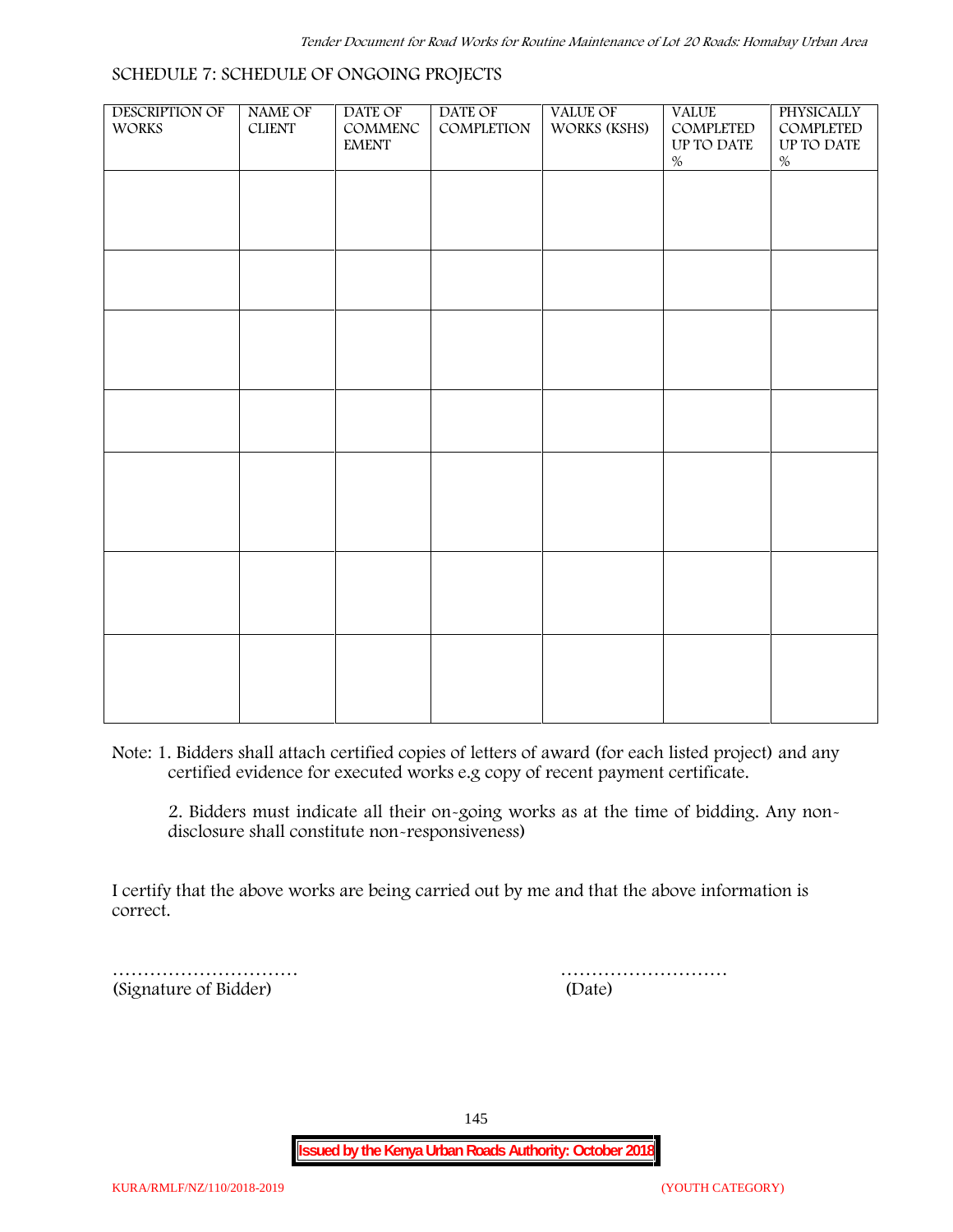#### **SCHEDULE 8: FINANCIAL STANDING**

- 1 Submit copies of audited profit and loss statements and balance sheet for the last five calendar years and estimated projection for the next two years with certified English translation where appropriate.
- 2 Give turnover figures for each of the last two (2) financial years. Quote in millions and decimal thereof.

|                               | Year 1(2016) | Year 2(2017) |
|-------------------------------|--------------|--------------|
|                               | Ksh.         | Ksh.         |
| Road works                    |              |              |
| Other civil Engineering works |              |              |
| Other (specify)               |              |              |
| Total                         |              |              |

### SUMMARY OF ASSETS AND LIABILTIES OF THE AUDITED FINANCIAL STATEMENTS OF THE LAST TWO (2) FINANCIAL YEARS.

|                              | Year 1(2016) | Year 2(2017) |
|------------------------------|--------------|--------------|
|                              | KShs.        | KShs.        |
| 1. Total Assets              |              |              |
| 2. Current Assets            |              |              |
| 3. Bank Credit Line Value    |              |              |
| 4. Total Liabilities         |              |              |
| 5. Current Liabilities       |              |              |
| 6. Net Worth $(1-4)$         |              |              |
| 7. Working capital $(2+3-4)$ |              |              |

## (a) Name/Address of Commercial Bank providing credit line

………………………………………………………………………………………………

………………………………………………………………………………………………

(b) Total amount of credit line KShs………………………………………………

Attach a certified copy of Undertaking of the Bank to provide the credit.

(c) Attach bank statements for the last six (6) months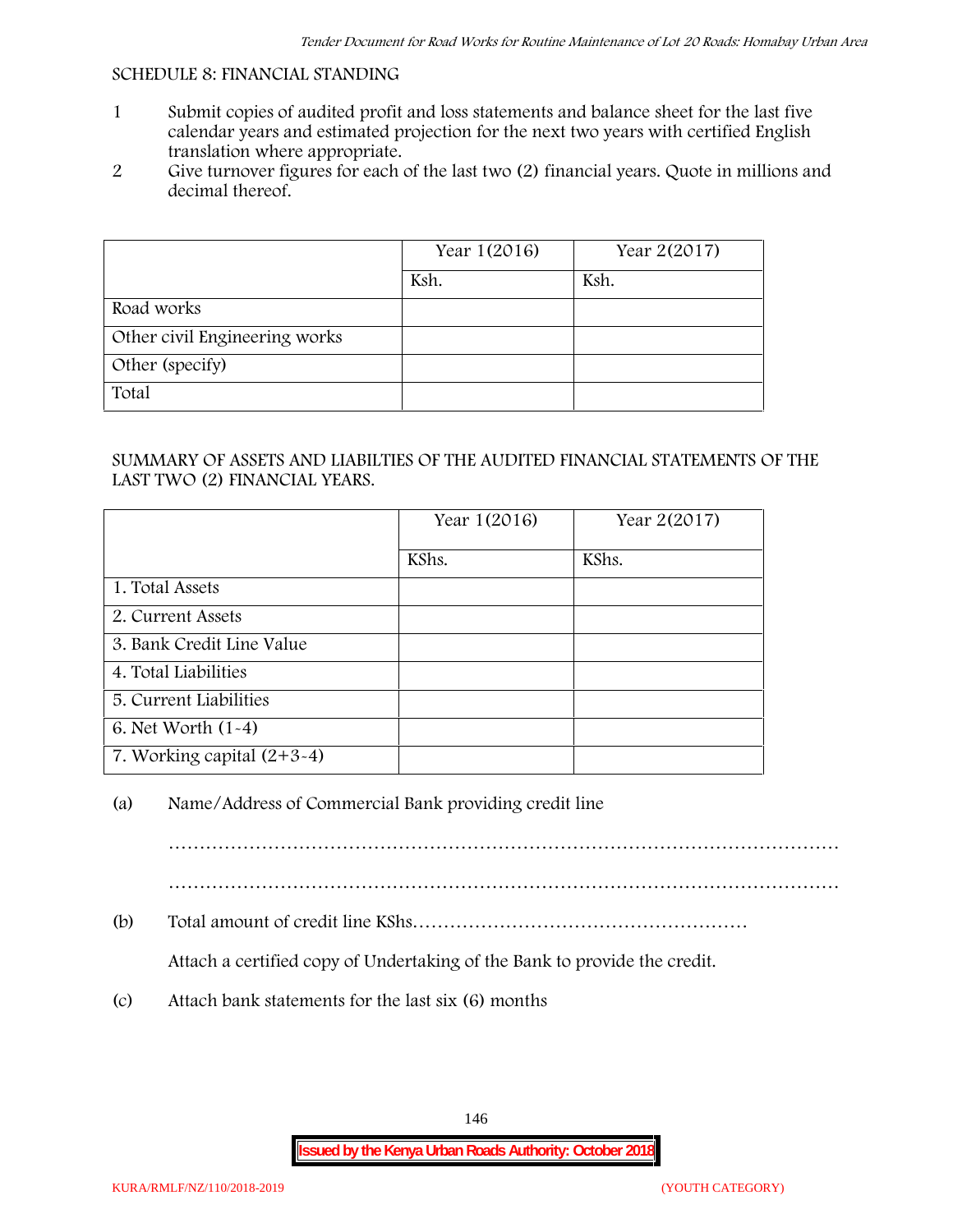#### **SCHEDULE 9: OTHER SUPPLEMENTARY INFORMATION**

Financial reports for the last three years, balance sheets, profit and loss statements, auditors' reports etc. List them below and attach copies. ………………………………………………………………………………………………… ………………………………………………………………………………………………… ………………………………………………………………………………………………… ………………………………………………………………………………………………… Evidence of access to financial resources to meet the qualification requirements. Cash in hand, lines of credit etc. List below and attach copies of supporting documents ………………………………………………………………………………………………… …………………………………………………………………………………………………. ………………………………………………………………………………………………… Name, address, telephone, telex, fax numbers and email of the Bidders Bankers who may provide reference if contacted by the Contracting Authority. ……………………………………………………………………………………………….. ………………………………………………………………………………………………. ………………………………………………………………………………………………. I certify that the above information is correct. ……………………………. …………………………………….. Date Signature of Bidder

(To be signed by authorized representative and officially stamped)

147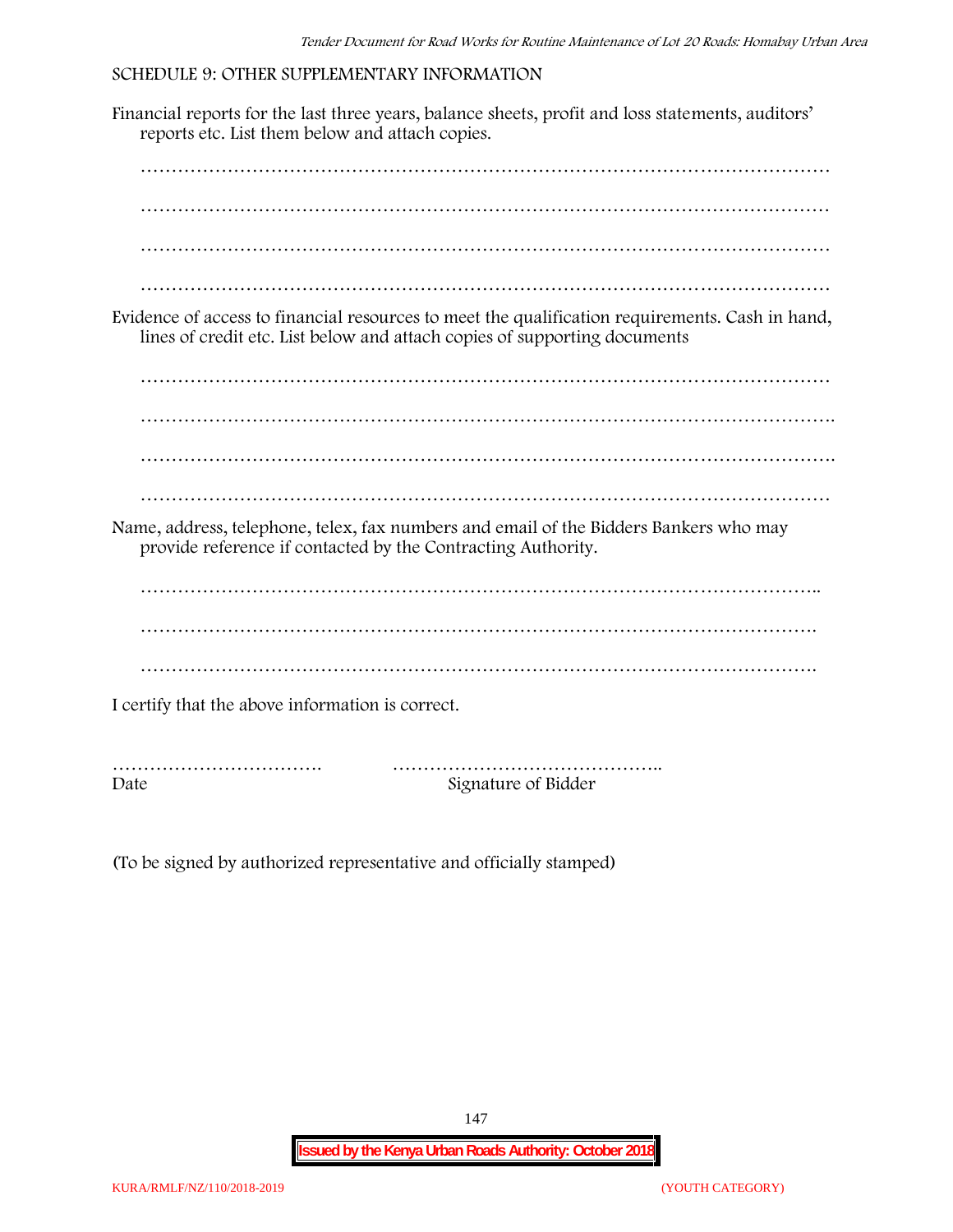## **SCHEDULE 10: LITIGATION HISTORY FORM**

Information on current litigation in which the Bidder is involved.

| <b>OTHER PARTY (IES)</b> | CAUSE OF DISPUTE | AMOUNT INVOLVED (KSHS) |
|--------------------------|------------------|------------------------|
|                          |                  |                        |
|                          |                  |                        |
|                          |                  |                        |
|                          |                  |                        |
|                          |                  |                        |

I certify that the above information is correct.

| Date | Signature of Bidder |
|------|---------------------|

(To be signed by authorized representative and officially stamped)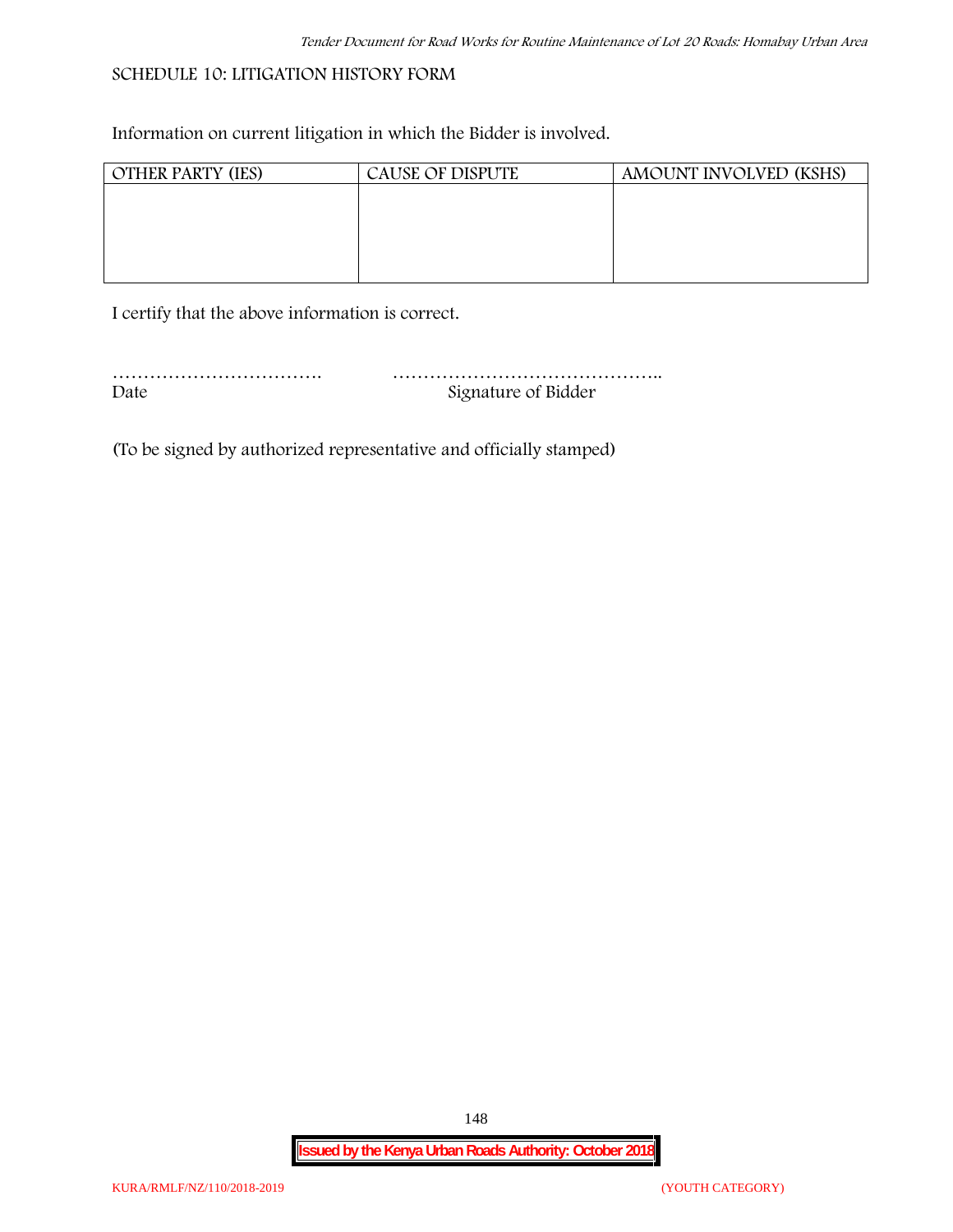### **SCHEDULE 11: DECLARATION FORM FOR BANKRUPT OR INSOLVENT**

**AND DEBARMENT** Date To The Kenya Urban Roads Authority P.O Box 41727 – 00100, IKM Place, 5th Ngong Ave, Nairobi, KENYA. Ladies and Gentlemen, The Tenderer i.e. (full name and complete physical and postal address) ……………………………………………………………………………………………………… ……………………declare the following: -

a) That I/ We have not been debarred from participating in public procurement by anybody, institution or person.

b) That I/ We have not been involved in and will not be involved in corrupt and fraudulent practices regarding public procurement anywhere.

c) That I/ We are not insolvent, in receivership, bankrupt or in the process of being wound up and is not the subject of legal proceedings relating to the foregoing.

d) That I/We are not under any ongoing investigation by the Ethics and Anti-Corruption Commission (EACC) for any corrupt and/or economic crimes or practices.

e) That I/ We are not associated with any other Tenderer participating in this Tender.

f) That I/We do hereby confirm that all the information given in this tender is accurate, factual and true to the best of our knowledge.

Yours sincerely,

……………………………………………………

Name of Tenderer

………………………………………………………………………………..

Signature of duly authorised person signing the Tender

…………………………………………………………………………..

Name and Capacity of duly authorised person signing the Tender

………………………………………

Stamp or Seal of Tenderer

149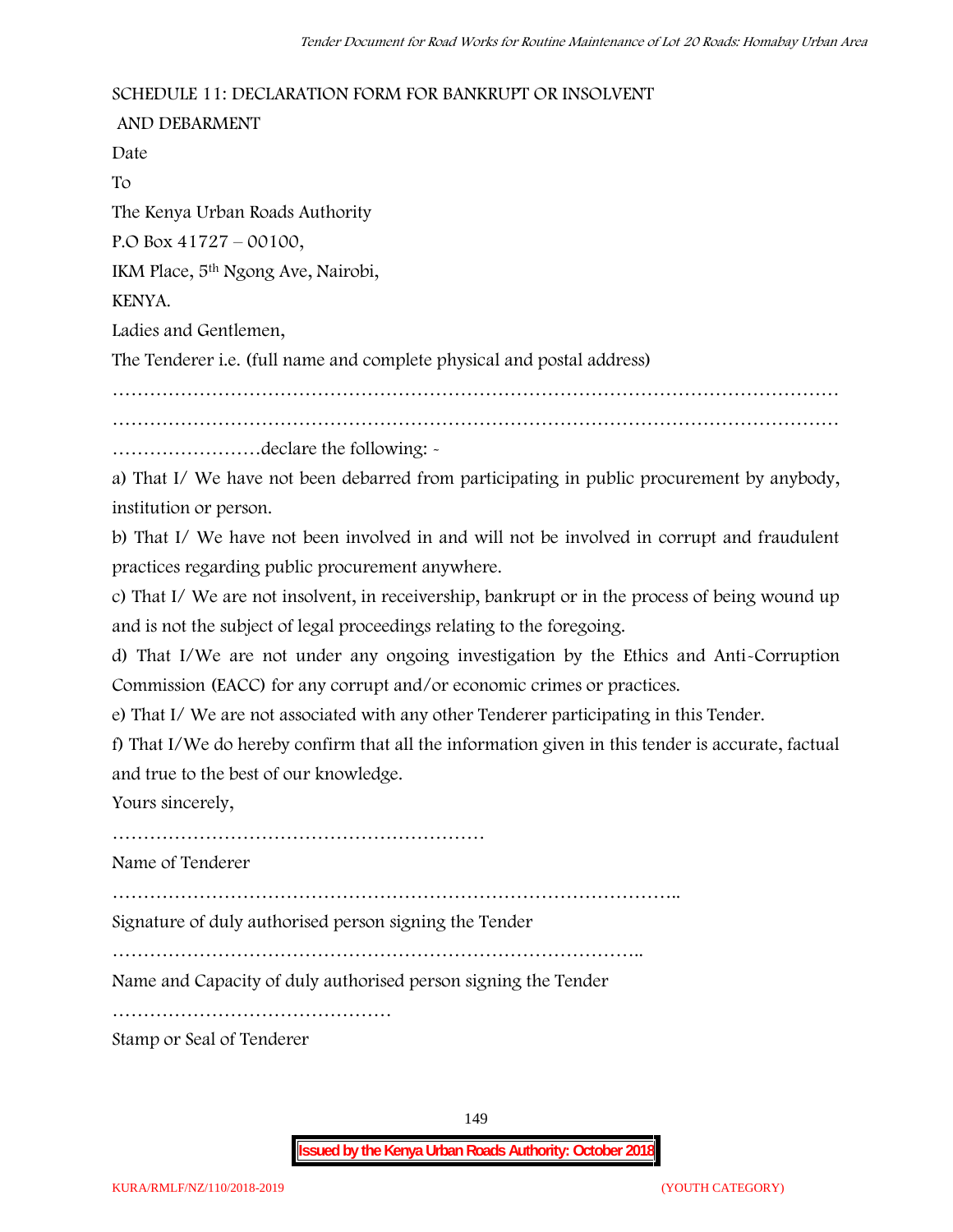## **SCHEDULE 12: ANTI CORRUPTION DECLARATION / COMMITMENT / PLEDGE FORM**

| Public Procurement is based on a free, fair and competitive tendering process which should |
|--------------------------------------------------------------------------------------------|
| not be open to abuse.                                                                      |
|                                                                                            |
| I/We will not offer or facilitate, directly or indirectly, any inducement or reward to any |
| public officer, their relations or business associates, in connection with tender No.      |
|                                                                                            |
| contract if I/We am/are successful.                                                        |
|                                                                                            |
|                                                                                            |
|                                                                                            |
|                                                                                            |
|                                                                                            |
|                                                                                            |
|                                                                                            |
| In case of sub-contracting                                                                 |
|                                                                                            |
|                                                                                            |
|                                                                                            |
|                                                                                            |
|                                                                                            |
|                                                                                            |
|                                                                                            |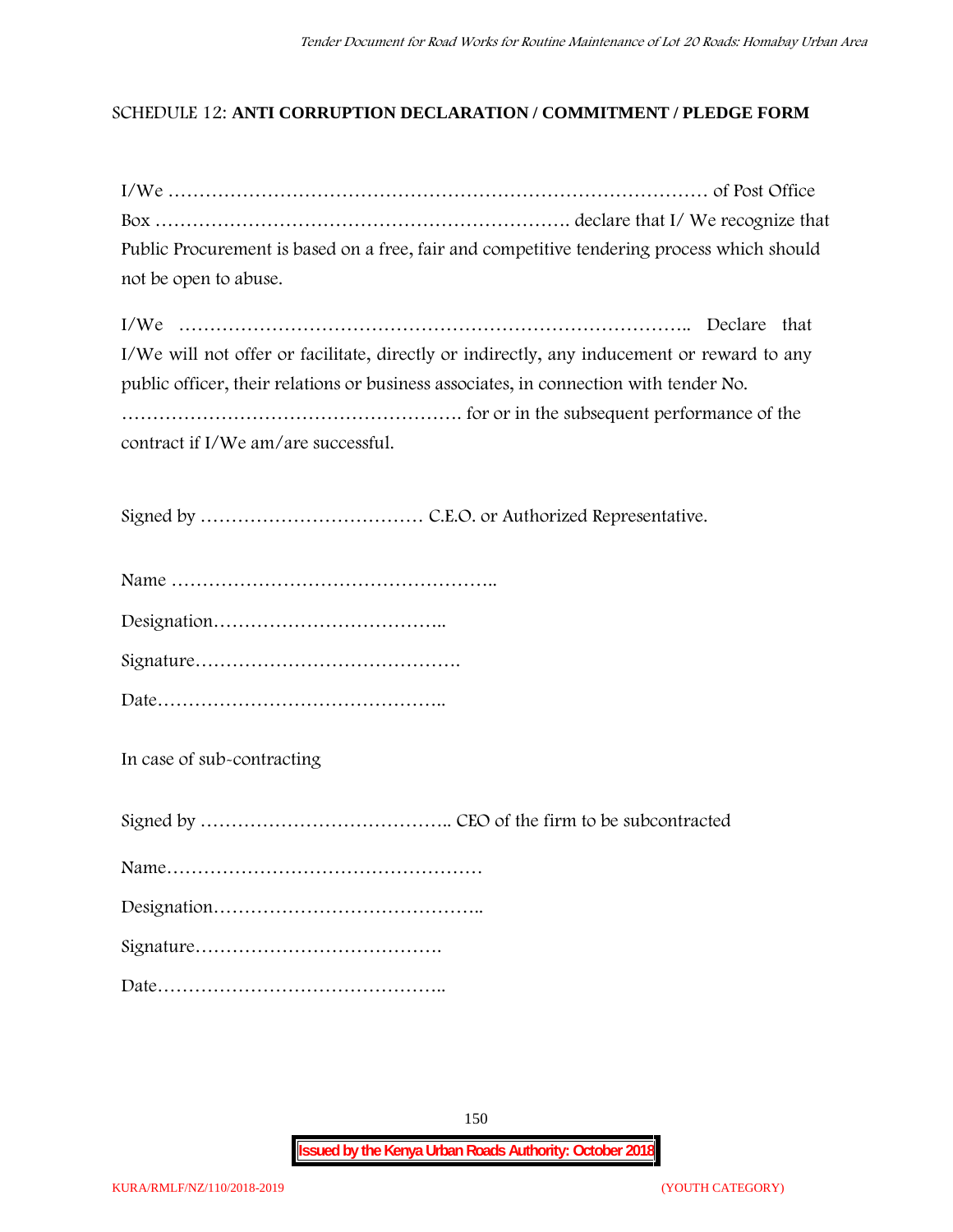# **SECTION XII: FORM OF AGREEMENT**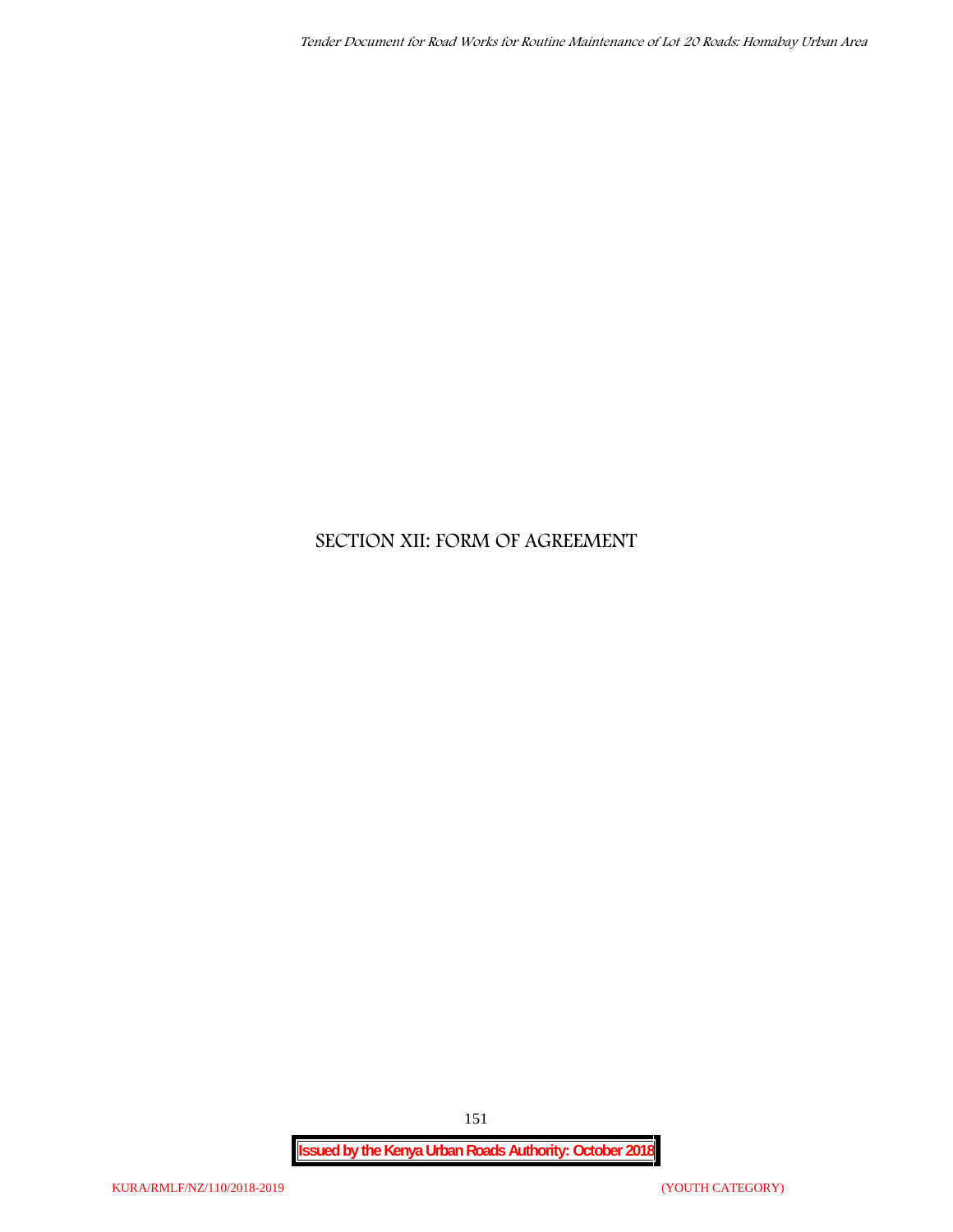## **FORM OF AGREEMENT**

THIS AGREEMENT is made on the ………………………… day of ……………………………………………………………………………………… between the **KENYA URBAN ROADS AUTHORITY** of **P. O. BOX 41727-00100, NAIROBI, KENYA** hereinafter called "the Employer" of the one part and **……………………………………………………………………………………….** hereinafter called "the Contractor" of the other part.

WHEREAS the Employer is desirous that certain works should be executed, viz.

**ROUTINE MAINTENANCE OF LOT 20 ROADS (HOMABAY URBAN AREA)** and has a Contract with the Contractor for the execution completion and maintenance of such works in the region NOW THIS AGREEMENT WITNESSETH as follows:

In this agreement words and expressions shall have the same meanings as are respectively assigned to them in the Conditions of Contract hereinafter referred to.

The following document shall be deemed to form and be read and construed as part of this Agreement, viz.:

- The form of bid dated **………………………………**
- The Conditions of Contract (FIDIC IV) Part 2
- The Conditions of Contract (FIDIC IV) Part 1
- The Special Specification
- The Standard Specifications
- The Priced Bill of Quantities
- The Letter of Award and Acceptance
- Schedules of Supplementary Information
- -The Drawings
- -Other documents as may be agreed and listed

All aforesaid documents are hereinafter referred to as "The Contract".

In consideration of the payment to be made by the Employer to the Contractor, the Contractor hereby covenants with the Employer to execute, complete and maintain the works in conformity in all respects with the provisions of the Contract.

The Employer hereby covenants to pay the Contractor in consideration of the execution, completion and maintenance of the works the Contract Price at the times and in the manner prescribed by the Contract.

IN WITNESS WHEREOF the parties have hereunto set their respective hands on the day and year first above written.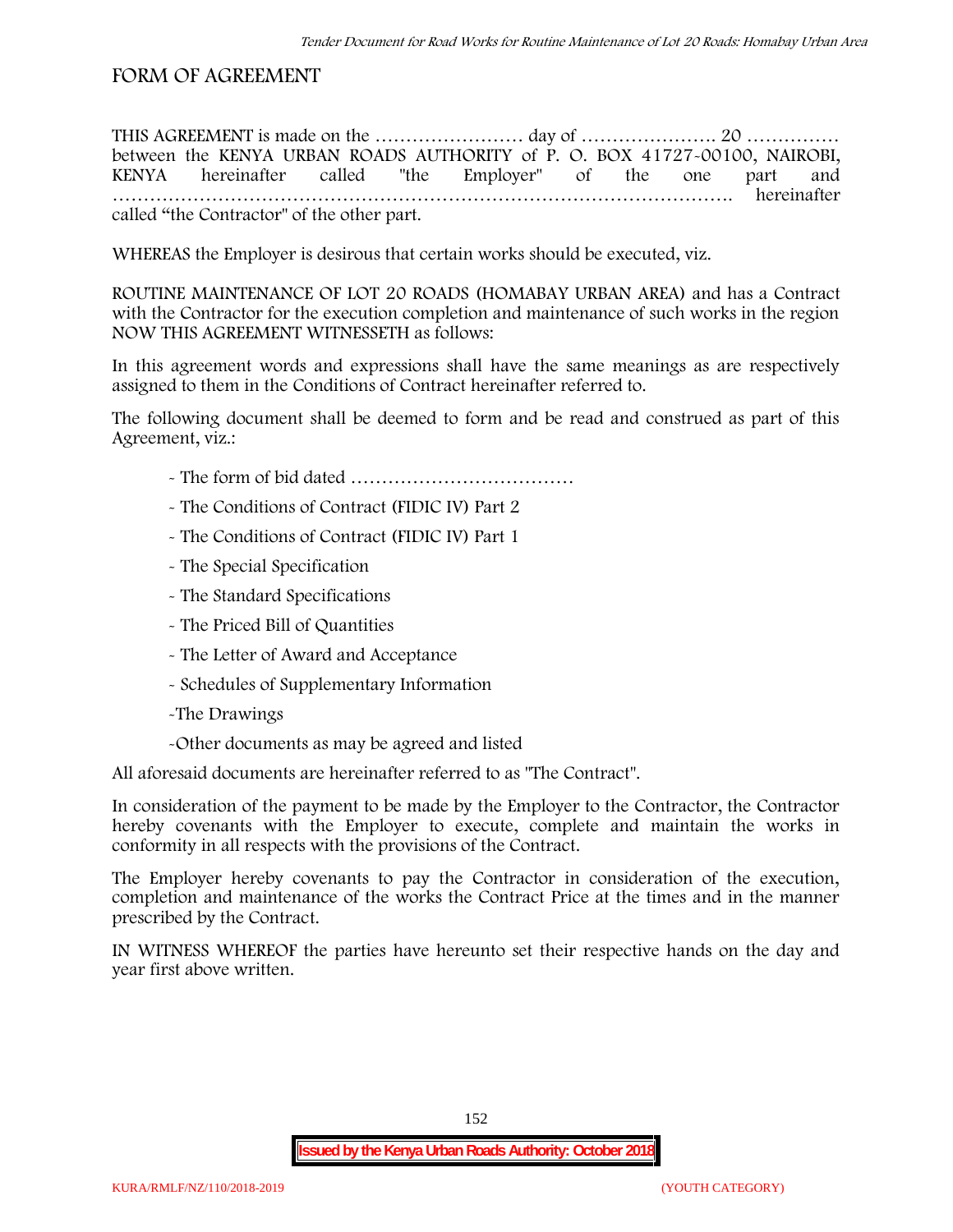|  | SIGNED SEALED AND DELIVERED |  |
|--|-----------------------------|--|
|  |                             |  |

| By the said Employer: | .Date<br>(Director General, Kenya Urban Roads Authority)<br>For and on behalf of the said Employer |
|-----------------------|----------------------------------------------------------------------------------------------------|
| In the presence of:   | (Name and Designation of Witness)                                                                  |
|                       | Date<br>(Signature of Witness)                                                                     |

…………………………………………………………………………… (Address Of witness)

By the said Contractor:

……………………………………………Date…………………. (Signature)

> ……………………………………………………… (Name of the Director)

In the presence of: ……………………………………………………….. (Name and Designation of Witness)

> ……………………………………………………….. (Signature of Witness)

> ……………………………………………………….. (Address Of witness)

> > 153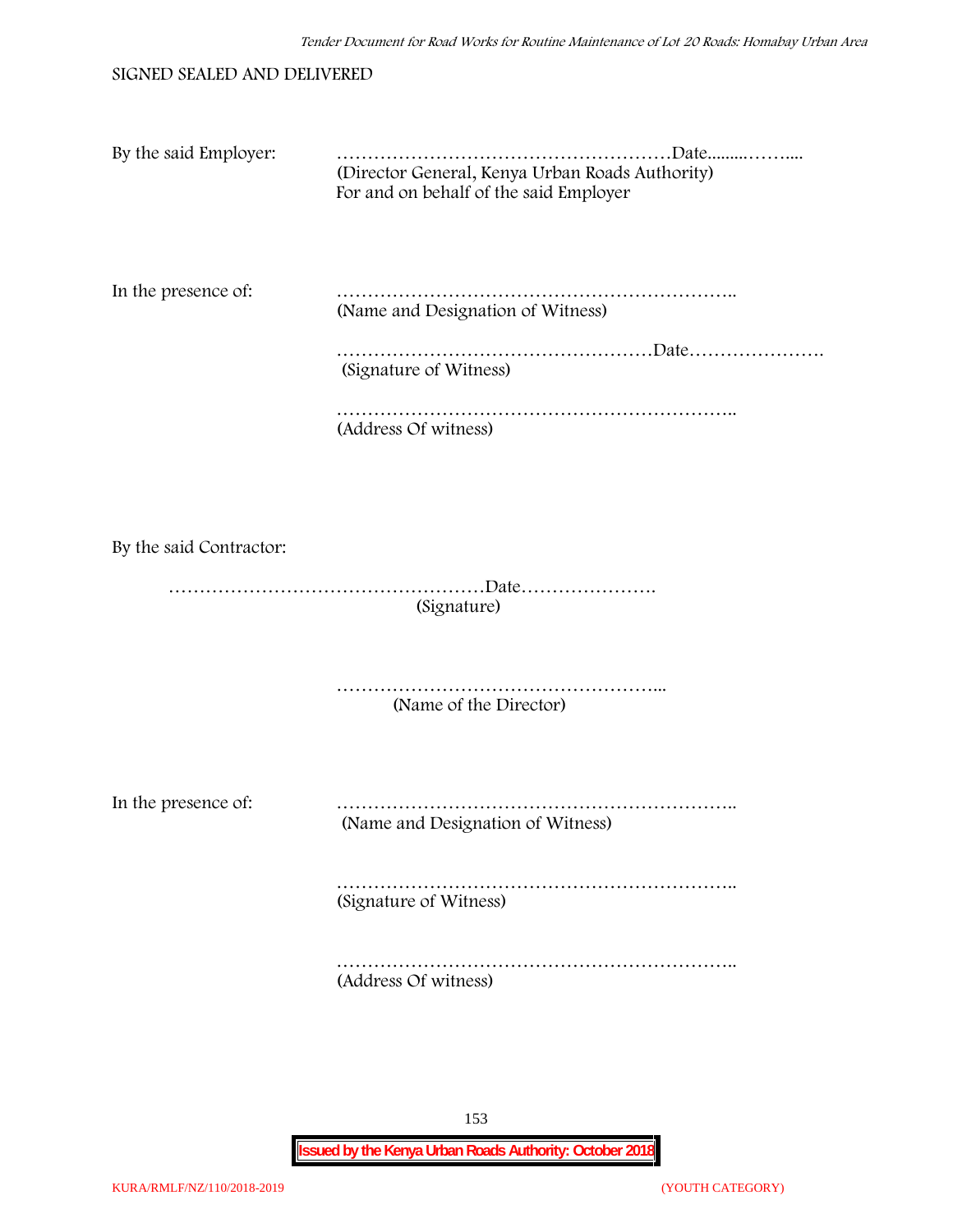# **SECTION XIII: FORM OF PERFORMANCE BANK GUARANTEE (UNCONDITIONAL)**